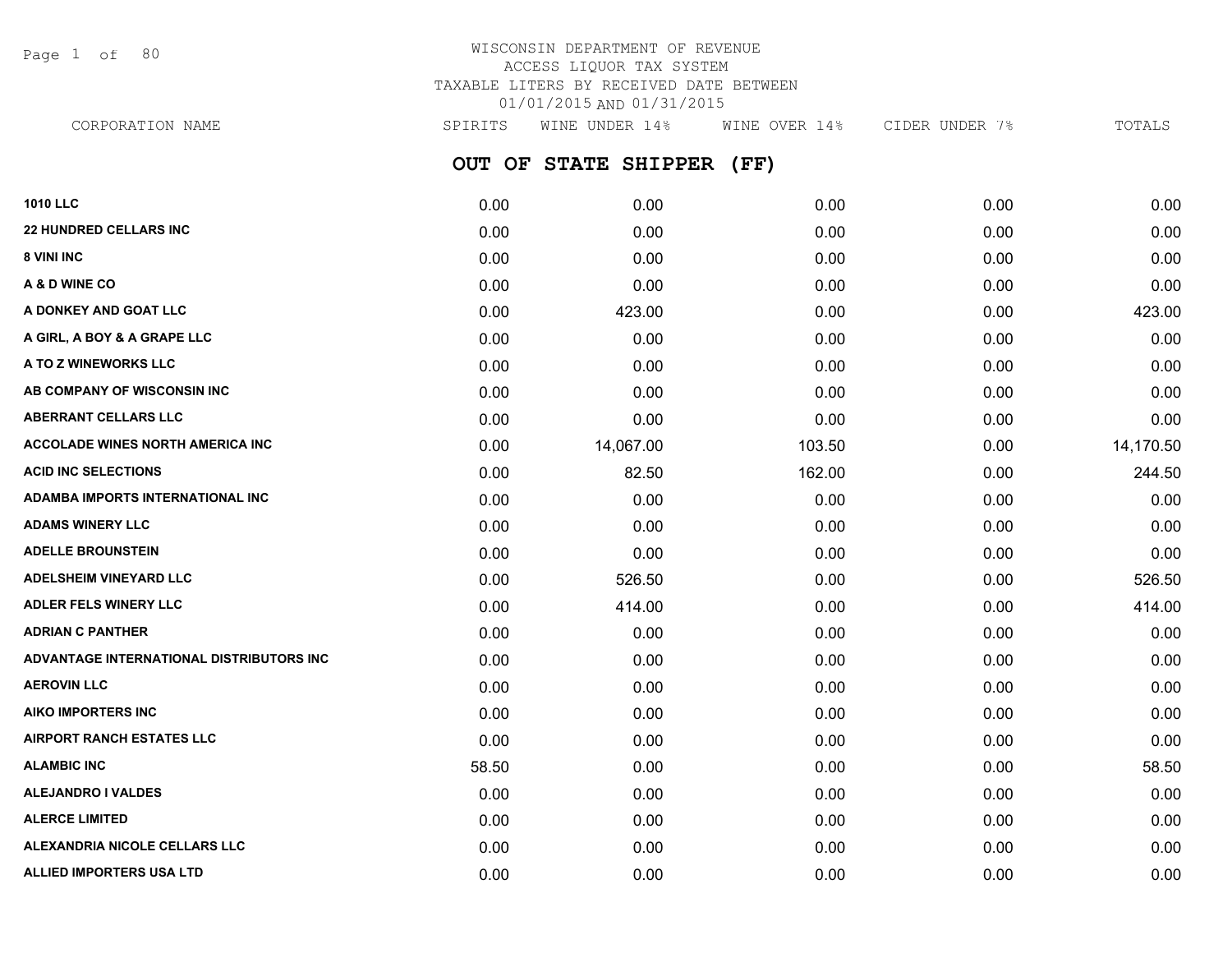Page 2 of 80

## WISCONSIN DEPARTMENT OF REVENUE ACCESS LIQUOR TAX SYSTEM TAXABLE LITERS BY RECEIVED DATE BETWEEN

| CORPORATION NAME                       | SPIRITS  | WINE UNDER 14% | WINE OVER 14% | CIDER UNDER 7% | TOTALS    |
|----------------------------------------|----------|----------------|---------------|----------------|-----------|
| <b>ALLIED WINE CORP</b>                | 18.00    | 738.00         | 0.00          | 0.00           | 756.00    |
| <b>ALLORO VINEYARD INC</b>             | 0.00     | 0.00           | 0.00          | 0.00           | 0.00      |
| <b>ALLTECH'S BEVERAGE DIVISION LLC</b> | 360.00   | 0.00           | 0.00          | 0.00           | 360.00    |
| ALPHA & OMEGA WINERY LLC               | 0.00     | 0.00           | 0.00          | 0.00           | 0.00      |
| ALPHA MARKETING NETWORK INC            | 0.00     | 0.00           | 0.00          | 0.00           | 0.00      |
| <b>ALTAMAR BRANDS LLC</b>              | 0.00     | 0.00           | 0.00          | 0.00           | 0.00      |
| <b>ALTAMURA WINERY INC</b>             | 0.00     | 0.00           | 36.00         | 0.00           | 36.00     |
| <b>ALTITUDE SPIRITS INC</b>            | 0.00     | 0.00           | 0.00          | 0.00           | 0.00      |
| <b>AMAVI CELLARS LLC</b>               | 0.00     | 0.00           | 0.00          | 0.00           | 0.00      |
| <b>AMERICAN BEVERAGE CORP</b>          | 0.00     | 0.00           | 0.00          | 0.00           | 0.00      |
| <b>AMERICAN ESTATES WINES INC</b>      | 0.00     | 252.00         | 0.00          | 0.00           | 252.00    |
| AMERICAN NORTHWEST DISTRIBUTORS INC    | 0.00     | 450.00         | 0.00          | 0.00           | 450.00    |
| AMERICAN VINTAGE BEVERAGE INC.         | 0.00     | 0.00           | 0.00          | 0.00           | 0.00      |
| <b>AMERICAN WINE TRADE INC</b>         | 0.00     | 909.00         | 0.00          | 0.00           | 909.00    |
| <b>AMICUS CELLARS LLC</b>              | 0.00     | 2,502.00       | 0.00          | 0.00           | 2,502.00  |
| <b>AMIR PEAY</b>                       | 67.50    | 0.00           | 0.00          | 0.00           | 67.50     |
| ANCHOR DISTILLING COMPANY LLC          | 1,803.00 | 0.00           | 0.00          | 0.00           | 1,803.00  |
| <b>ANCIEN WINES INC</b>                | 0.00     | 504.00         | 0.00          | 0.00           | 504.00    |
| <b>ANDERS-LANE ARTISAN WINES LP</b>    | 0.00     | 0.00           | 0.00          | 0.00           | 0.00      |
| <b>ANDERSON DISTRIBUTING CO INC</b>    | 0.00     | 0.00           | 0.00          | 0.00           | 0.00      |
| ANDERSONS CONN VALLEY WINERY INC       | 0.00     | 0.00           | 0.00          | 0.00           | 0.00      |
| <b>ANDREW T BECKSTOFFER</b>            | 0.00     | 0.00           | 0.00          | 0.00           | 0.00      |
| <b>ANHEUSER-BUSCH COMPANIES LLC</b>    | 0.00     | 0.00           | 0.00          | 19,988.14      | 19,988.14 |
| <b>ANNA GOLDBLAT</b>                   | 0.00     | 0.00           | 0.00          | 0.00           | 0.00      |
| <b>ANNE HUBATCH</b>                    | 0.00     | 0.00           | 0.00          | 0.00           | 0.00      |
| <b>ANTHONY M TRUCHARD</b>              | 0.00     | 0.00           | 189.00        | 0.00           | 189.00    |
| <b>ANTHONY ROAD WINE CO INC</b>        | 0.00     | 0.00           | 0.00          | 0.00           | 0.00      |
| <b>APOSTROPHE BRANDS LLC</b>           | 252.00   | 0.00           | 0.00          | 0.00           | 252.00    |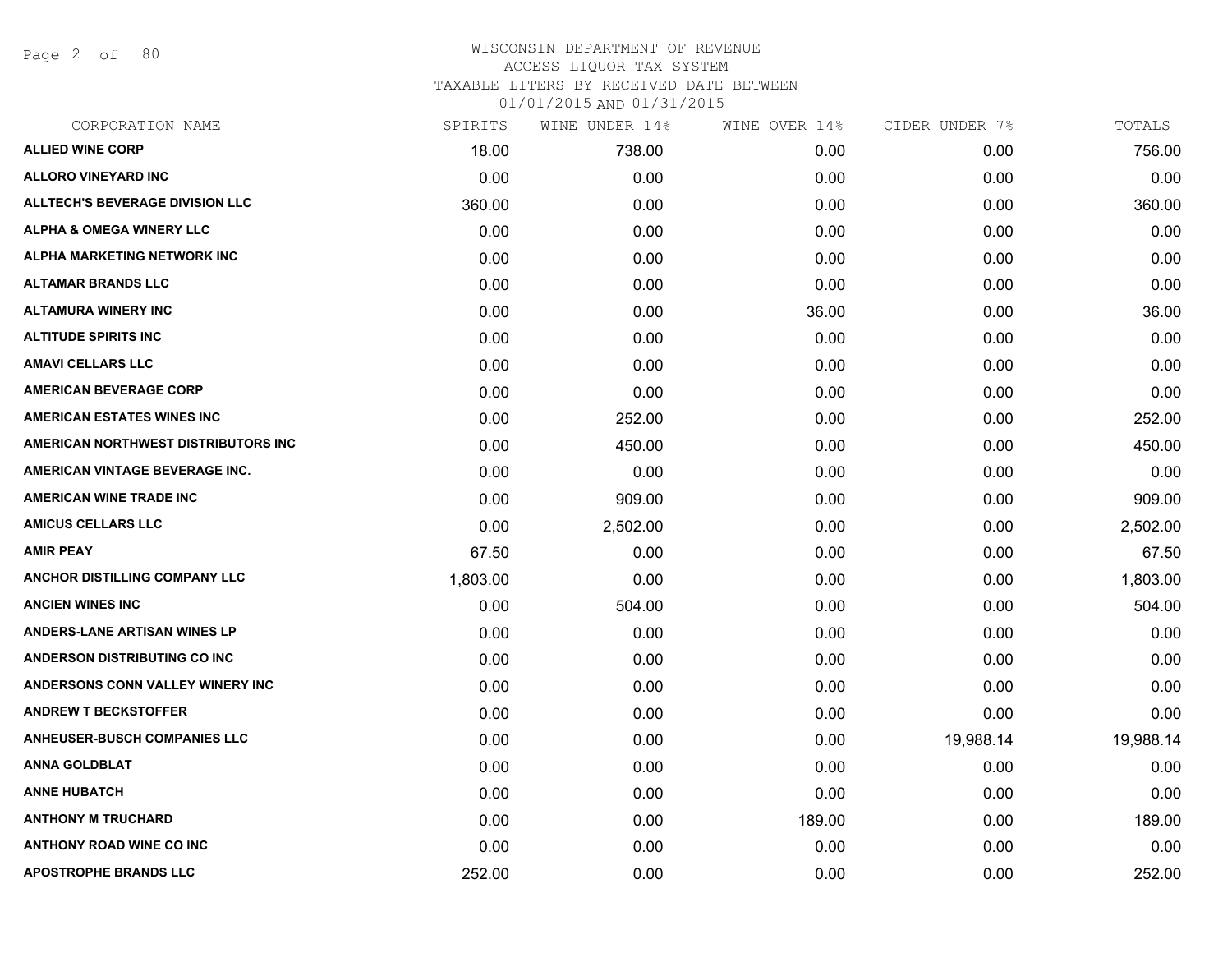Page 3 of 80

# WISCONSIN DEPARTMENT OF REVENUE ACCESS LIQUOR TAX SYSTEM TAXABLE LITERS BY RECEIVED DATE BETWEEN

| CORPORATION NAME                                | SPIRITS    | WINE UNDER 14% | WINE OVER 14% | CIDER UNDER 7% | TOTALS     |
|-------------------------------------------------|------------|----------------|---------------|----------------|------------|
| <b>AQUA PUMPKIN INC</b>                         | 0.00       | 0.00           | 0.00          | 0.00           | 0.00       |
| <b>ARBOR VINEYARDS INC</b>                      | 0.00       | 0.00           | 0.00          | 0.00           | 0.00       |
| <b>ARCHANA A DAVE</b>                           | 0.00       | 0.00           | 0.00          | 0.00           | 0.00       |
| AREL GROUP WINE & SPIRITS INC                   | 0.00       | 54.00          | 0.00          | 0.00           | 54.00      |
| <b>ARETE WINES LLC</b>                          | 0.00       | 0.00           | 0.00          | 0.00           | 0.00       |
| <b>ARMIDA WINERY INC</b>                        | 0.00       | 0.00           | 0.00          | 0.00           | 0.00       |
| <b>ARNOT-ROBERTS LLC</b>                        | 0.00       | 0.00           | 0.00          | 0.00           | 0.00       |
| <b>ARTISANAL IMPORTS INC</b>                    | 0.00       | 0.00           | 0.00          | 53.97          | 53.97      |
| <b>ASCENT WINES INC</b>                         | 0.00       | 0.00           | 0.00          | 0.00           | 0.00       |
| <b>ASV WINES INC</b>                            | 0.00       | 1,764.00       | 0.00          | 0.00           | 1,764.00   |
| <b>ATHENEE IMPORTERS &amp; DISTRIBUTORS LTD</b> | 0.00       | 0.00           | 0.00          | 0.00           | 0.00       |
| <b>AUGUST WINE GROUP LLC</b>                    | 0.00       | 0.00           | 0.00          | 0.00           | 0.00       |
| <b>AUTHENTIC BEVERAGE MANAGEMENT LLC</b>        | 13.51      | 0.00           | 0.00          | 0.00           | 13.51      |
| <b>AV BRANDS INC</b>                            | 405.00     | 567.00         | 2,301.00      | 0.00           | 3,273.00   |
| AVV WINERY CO LLC                               | 0.00       | 198.00         | 423.00        | 0.00           | 621.00     |
| AW DIRECT INC                                   | 0.00       | 0.00           | 0.00          | 0.00           | 0.00       |
| <b>AXIOS INC</b>                                | 0.00       | 0.00           | 0.00          | 0.00           | 0.00       |
| <b>B &amp; I OVERSEAS TRADING INC</b>           | 0.00       | 0.00           | 0.00          | 0.00           | 0.00       |
| <b>B R COHN WINERY INC</b>                      | 0.00       | 0.00           | 0.00          | 0.00           | 0.00       |
| <b>B UNITED INTERNATIONAL INC</b>               | 0.00       | 0.00           | 0.00          | 9.01           | 9.01       |
| <b>B. NEKTAR LLC</b>                            | 0.00       | 1,041.70       | 0.00          | 0.00           | 1,041.70   |
| <b>BACARDI USA INC</b>                          | 114,281.70 | 526.32         | 3,102.00      | 0.00           | 117,910.02 |
| <b>BACCHUS TECHNOLOGIES LLC</b>                 | 0.00       | 882.00         | 99.00         | 0.00           | 981.00     |
| <b>BADGER MOUNTAIN INC</b>                      | 0.00       | 630.00         | 0.00          | 0.00           | 630.00     |
| <b>BAJA WINES LLC</b>                           | 0.00       | 0.00           | 0.00          | 0.00           | 0.00       |
| <b>BALCONES DISTILLING LLC</b>                  | 0.00       | 0.00           | 0.00          | 0.00           | 0.00       |
| <b>BALIUS CELLARS LLC</b>                       | 0.00       | 0.00           | 0.00          | 0.00           | 0.00       |
| <b>BALLAST POINT SPIRITS LLC</b>                | 0.00       | 0.00           | 0.00          | 0.00           | 0.00       |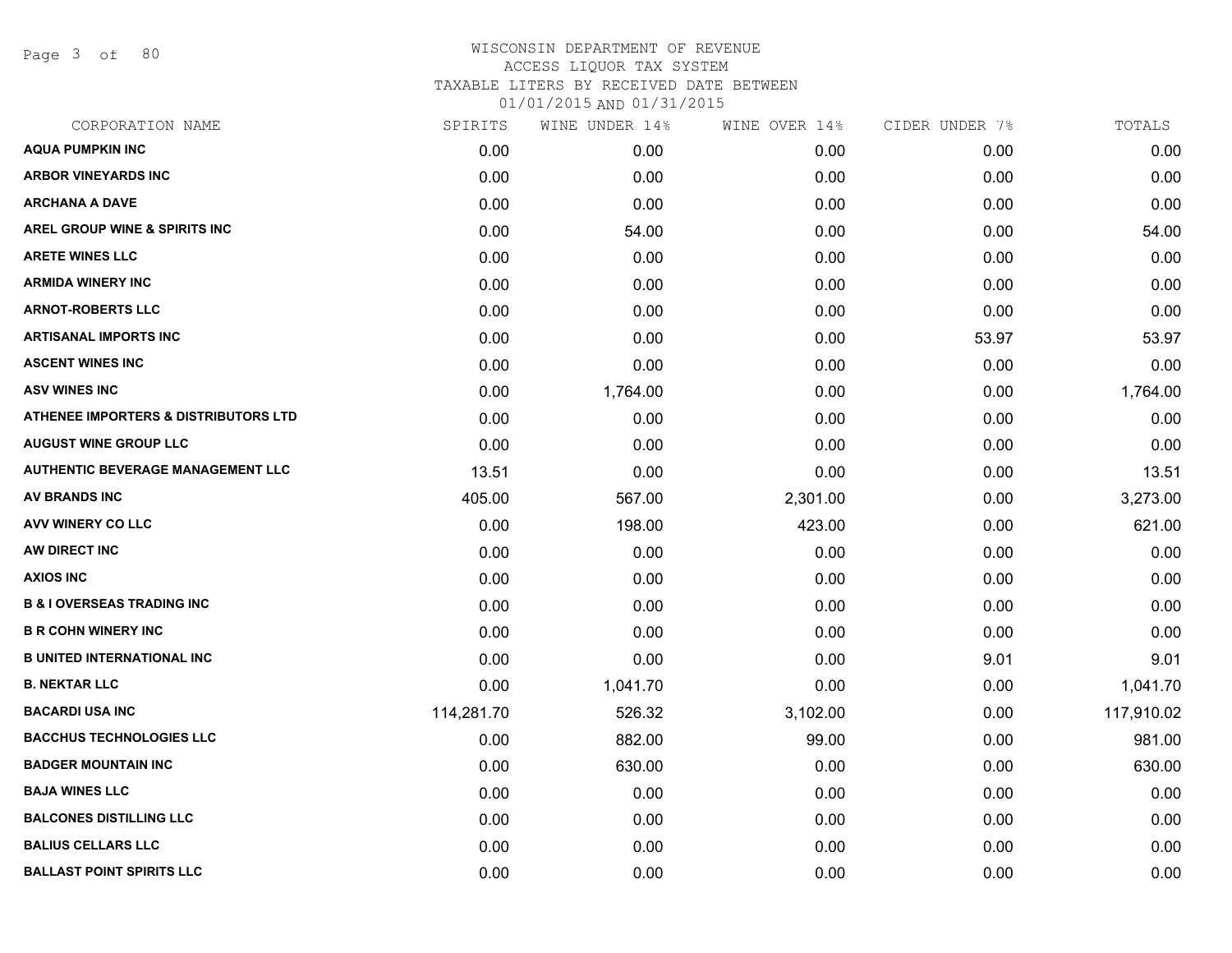# WISCONSIN DEPARTMENT OF REVENUE ACCESS LIQUOR TAX SYSTEM

TAXABLE LITERS BY RECEIVED DATE BETWEEN

| CORPORATION NAME                           | SPIRITS | WINE UNDER 14% | WINE OVER 14% | CIDER UNDER 7% | TOTALS    |
|--------------------------------------------|---------|----------------|---------------|----------------|-----------|
| <b>BALLENTINE VINEYARDS INC</b>            | 0.00    | 0.00           | 0.00          | 0.00           | 0.00      |
| <b>BANFI PRODUCTS CORPORATION</b>          | 0.00    | 12,171.00      | 117.00        | 0.00           | 12,288.00 |
| <b>BANSHEE WINES LLC</b>                   | 0.00    | 0.00           | 9.00          | 0.00           | 9.00      |
| <b>BANVILLE &amp; JONES WINE MERCHANTS</b> | 0.00    | 324.00         | 0.00          | 0.00           | 324.00    |
| <b>BANZAI BEVERAGE CORPORATION</b>         | 0.00    | 0.00           | 0.00          | 0.00           | 0.00      |
| <b>BARGETTOS SANTA CRUZ WINERY INC</b>     | 0.00    | 0.00           | 0.00          | 0.00           | 0.00      |
| <b>BARLOW VINEYARDS LLC</b>                | 0.00    | 0.00           | 0.00          | 0.00           | 0.00      |
| <b>BARNARD GRIFFIN INC</b>                 | 0.00    | 549.00         | 0.00          | 0.00           | 549.00    |
| <b>BARNETT VINEYARDS LP</b>                | 0.00    | 0.00           | 0.00          | 0.00           | 0.00      |
| <b>BATCH 206 DISTILLERY LLC</b>            | 0.00    | 0.00           | 0.00          | 0.00           | 0.00      |
| <b>BAUM WINE IMPORTS INC</b>               | 205.50  | 8,947.90       | 505.60        | 0.00           | 9,659.00  |
| <b>BAVARIAN LION WINERY LLC</b>            | 0.00    | 0.00           | 0.00          | 0.00           | 0.00      |
| <b>BAYWOOD CELLARS INC</b>                 | 0.00    | 0.00           | 0.00          | 0.00           | 0.00      |
| <b>BEAUX FRERES LLC</b>                    | 0.00    | 0.00           | 0.00          | 0.00           | 0.00      |
| <b>BEDFORD BRANDS LTD</b>                  | 0.00    | 993.00         | 0.00          | 0.00           | 993.00    |
| <b>BENDISTILLERY INC</b>                   | 0.00    | 0.00           | 0.00          | 0.00           | 0.00      |
| <b>BENESSERE VINEYARDS LTD</b>             | 0.00    | 0.00           | 0.00          | 0.00           | 0.00      |
| <b>BENNETT LANE WINERY LLC</b>             | 0.00    | 0.00           | 0.00          | 0.00           | 0.00      |
| <b>BENOVIA WINERY LLC</b>                  | 0.00    | 0.00           | 0.00          | 0.00           | 0.00      |
| <b>BENTON-LANE LLC</b>                     | 0.00    | 126.00         | 0.00          | 0.00           | 126.00    |
| <b>BERGSTROM WINES LLC</b>                 | 0.00    | 0.00           | 0.00          | 0.00           | 0.00      |
| <b>BERNARDUS LLC</b>                       | 0.00    | 0.00           | 135.00        | 0.00           | 135.00    |
| <b>BETHEL HEIGHTS VINEYARD INC</b>         | 0.00    | 0.00           | 0.00          | 0.00           | 0.00      |
| <b>BETTER BRANDS BEV CO LLC</b>            | 0.00    | 0.00           | 0.00          | 0.00           | 0.00      |
| BETTER BRANDS INTERNATIONAL                | 0.00    | 540.00         | 897.00        | 0.00           | 1,437.00  |
| <b>BETZ CELLARS LLC</b>                    | 0.00    | 0.00           | 0.00          | 0.00           | 0.00      |
| <b>BF ACQUISITION LTD</b>                  | 0.00    | 0.00           | 0.00          | 0.00           | 0.00      |
| <b>BGA INTERNATIONAL USA INC</b>           | 0.00    | 0.00           | 0.00          | 0.00           | 0.00      |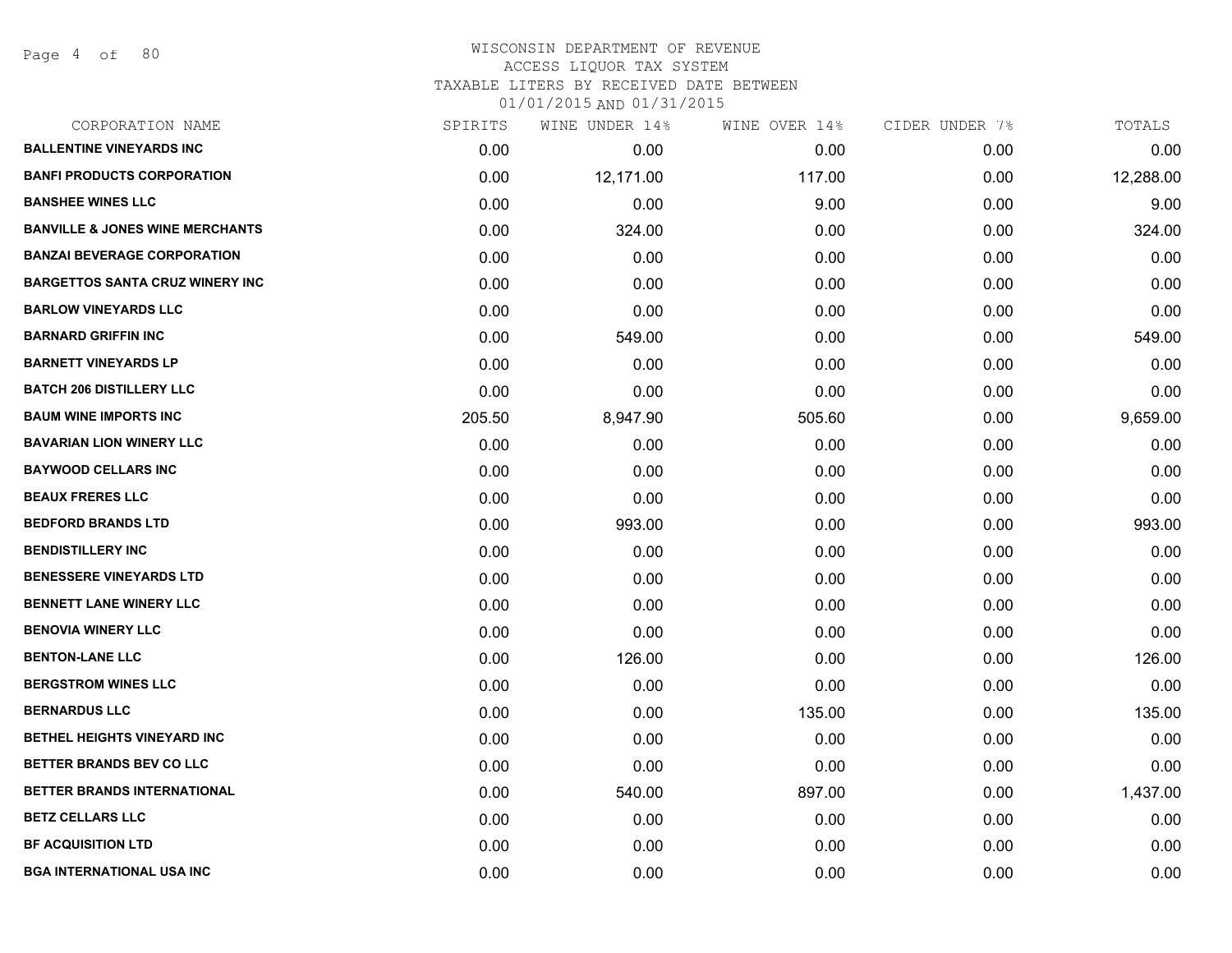#### WISCONSIN DEPARTMENT OF REVENUE ACCESS LIQUOR TAX SYSTEM TAXABLE LITERS BY RECEIVED DATE BETWEEN

| CORPORATION NAME                                              | SPIRITS | WINE UNDER 14% | WINE OVER 14% | CIDER UNDER 7% | TOTALS     |
|---------------------------------------------------------------|---------|----------------|---------------|----------------|------------|
| <b>BIAGIO CRU &amp; ESTATE WINES LLC</b>                      | 540.00  | 504.00         | 0.00          | 0.00           | 1,044.00   |
| <b>BIEN NACIDO VINEYARDS OF RANCHO TEPUSQUET</b><br><b>LP</b> | 0.00    | 0.00           | 0.00          | 0.00           | 0.00       |
| <b>BIG EASY BLENDS LLC</b>                                    | 0.00    | 0.00           | 0.00          | 0.00           | 0.00       |
| <b>BILTMORE ESTATE WINE COMPANY</b>                           | 0.00    | 0.00           | 0.00          | 0.00           | 0.00       |
| <b>BLACK ROCK SPIRITS LLC</b>                                 | 0.00    | 0.00           | 0.00          | 0.00           | 0.00       |
| <b>BLACKBIRD VINEYARDS LLC</b>                                | 0.00    | 0.00           | 283.50        | 0.00           | 283.50     |
| <b>BLACKBURN ENTERPRISES LLC</b>                              | 0.00    | 63.00          | 45.00         | 0.00           | 108.00     |
| <b>BLAUM BROS DISTILLING CO LLC</b>                           | 0.00    | 0.00           | 0.00          | 0.00           | 0.00       |
| <b>BLUE RIDGE DISTILLING CO INC</b>                           | 0.00    | 0.00           | 0.00          | 0.00           | 0.00       |
| <b>BLUE SKY VINTNERS LLC</b>                                  | 0.00    | 0.00           | 0.00          | 0.00           | 0.00       |
| <b>BNA WINE GROUP LLC</b>                                     | 0.00    | 756.00         | 1.50          | 0.00           | 757.50     |
| <b>BNP DISTRIBUTING CO INC</b>                                | 0.00    | 0.00           | 0.00          | 0.00           | 0.00       |
| <b>BOB C BEVERAGES LLC</b>                                    | 0.00    | 0.00           | 0.00          | 0.00           | 0.00       |
| <b>BOEGER WINERY INC</b>                                      | 0.00    | 126.00         | 342.00        | 0.00           | 468.00     |
| <b>BOGLE VINEYARDS INC</b>                                    | 0.00    | 25,200.00      | 3,276.00      | 0.00           | 28,476.00  |
| <b>BONANNO VINTNERS LLC</b>                                   | 0.00    | 0.00           | 0.00          | 0.00           | 0.00       |
| <b>BONNY DOON WINERY INC</b>                                  | 0.00    | 594.00         | 0.00          | 0.00           | 594.00     |
| <b>BOSTON BEER CORPORATION</b>                                | 0.00    | 0.00           | 0.00          | 146,809.25     | 146,809.25 |
| <b>BOUCHAINE VINEYARDS INC</b>                                | 0.00    | 0.00           | 0.00          | 0.00           | 0.00       |
| <b>BRANDEAU LLC</b>                                           | 0.00    | 0.00           | 0.00          | 0.00           | 0.00       |
| <b>BRASSFIELD ESTATE WINERY LLC</b>                           | 0.00    | 189.00         | 1,008.00      | 0.00           | 1,197.00   |
| <b>BRAZOS WINE IMPORTS LLC</b>                                | 0.00    | 0.00           | 0.00          | 0.00           | 0.00       |
| <b>BREWER-CLIFTON LLC</b>                                     | 0.00    | 0.00           | 16.50         | 0.00           | 16.50      |
| <b>BRIAN PEARSON</b>                                          | 0.00    | 0.00           | 0.00          | 0.00           | 0.00       |
| <b>BRIDGEVIEW VINEYARDS INC</b>                               | 0.00    | 1,416.00       | 0.00          | 0.00           | 1,416.00   |
| <b>BRIGGS HILL INVESTMENTS</b>                                | 0.00    | 0.00           | 0.00          | 0.00           | 0.00       |
| <b>BROADBENT SELECTIONS INC</b>                               | 0.00    | 882.00         | 0.00          | 0.00           | 882.00     |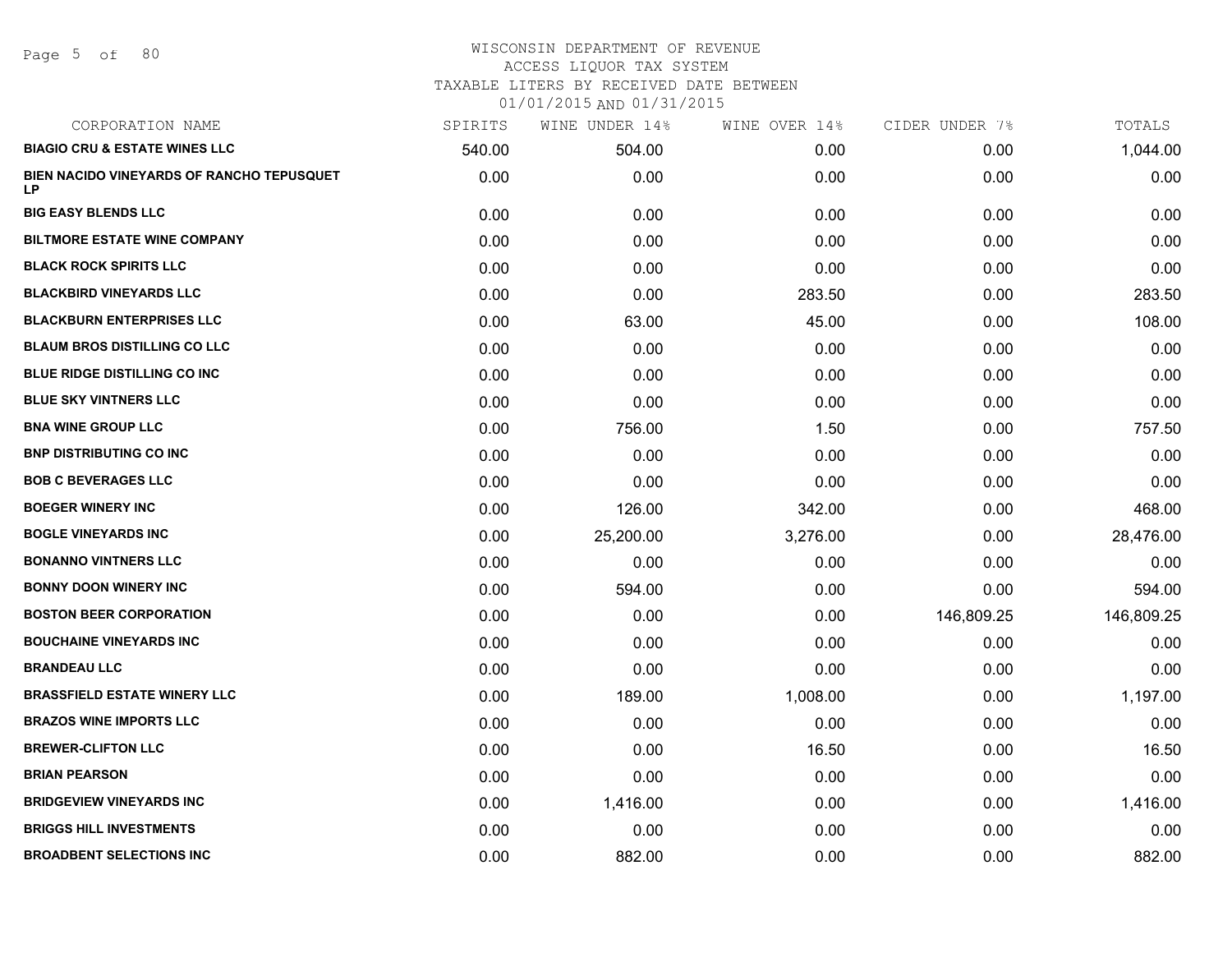## WISCONSIN DEPARTMENT OF REVENUE

#### ACCESS LIQUOR TAX SYSTEM

TAXABLE LITERS BY RECEIVED DATE BETWEEN

| CORPORATION NAME                               | SPIRITS    | WINE UNDER 14% | WINE OVER 14% | CIDER UNDER 7% | TOTALS     |
|------------------------------------------------|------------|----------------|---------------|----------------|------------|
| <b>BRONCO WINE COMPANY</b>                     | 0.00       | 80,860.30      | 495.00        | 0.00           | 81,355.30  |
| <b>BROTHERS INTERNATIONAL FOOD CORPORATION</b> | 0.00       | 1,584.00       | 0.00          | 0.00           | 1,584.00   |
| <b>BROWN-FORMAN CORPORATION</b>                | 423,044.70 | 20,688.60      | 1,008.00      | 0.00           | 444,741.30 |
| <b>BRUTOCAO CELLARS LP</b>                     | 0.00       | 585.00         | 9.00          | 0.00           | 594.00     |
| <b>BUEHLER VINEYARDS INC</b>                   | 0.00       | 459.00         | 126.00        | 0.00           | 585.00     |
| <b>BULGARIAN MASTER VINTNERS LLC</b>           | 0.00       | 0.00           | 117.00        | 0.00           | 117.00     |
| <b>BULLY HILL VINEYARDS INC.</b>               | 0.00       | 0.00           | 0.00          | 0.00           | 0.00       |
| <b>BURGESS CELLARS INC</b>                     | 0.00       | 0.00           | 126.00        | 0.00           | 126.00     |
| <b>BUZZBALLZ LLC</b>                           | 0.00       | 0.00           | 0.00          | 0.00           | 0.00       |
| <b>BYRON T DOOLEY</b>                          | 0.00       | 0.00           | 0.00          | 0.00           | 0.00       |
| <b>C &amp; C WINE SERVICES INC</b>             | 0.00       | 0.00           | 0.00          | 0.00           | 0.00       |
| <b>C MONDAVI &amp; SONS</b>                    | 0.00       | 13,968.00      | 468.00        | 0.00           | 14,436.00  |
| <b>CA'MOMI WINERY LLC</b>                      | 0.00       | 0.00           | 0.00          | 0.00           | 0.00       |
| <b>CABERNET CORP</b>                           | 0.00       | 1,035.00       | 0.00          | 0.00           | 1,035.00   |
| <b>CAIN CELLARS INC</b>                        | 0.00       | 0.00           | 0.00          | 0.00           | 0.00       |
| <b>CAL VIN ENTERPRISES CORPORATION</b>         | 0.00       | 0.00           | 0.00          | 0.00           | 0.00       |
| <b>CALCAREOUS VINEYARD LLC</b>                 | 0.00       | 0.00           | 0.00          | 0.00           | 0.00       |
| <b>CALERA WINE COMPANY LP</b>                  | 0.00       | 0.00           | 33.29         | 0.00           | 33.29      |
| <b>CALIFORNIA CIDER COMPANY</b>                | 0.00       | 0.00           | 0.00          | 2,888.26       | 2,888.26   |
| <b>CALIFORNIA NATURAL PRODUCTS INC</b>         | 0.00       | 0.00           | 0.00          | 0.00           | 0.00       |
| <b>CALIFORNIA VINEYARDS INC</b>                | 0.00       | 0.00           | 0.00          | 0.00           | 0.00       |
| <b>CALISTOGA PARTNERS LP</b>                   | 0.00       | 0.00           | 126.00        | 0.00           | 126.00     |
| <b>CALLUNA VINEYARDS LLC</b>                   | 0.00       | 0.00           | 0.00          | 0.00           | 0.00       |
| <b>CAMARDA CORP</b>                            | 0.00       | 0.00           | 0.00          | 0.00           | 0.00       |
| <b>CANNON RIVER WINERY LLC</b>                 | 0.00       | 0.00           | 0.00          | 0.00           | 0.00       |
| <b>CANNON WINES LIMITED</b>                    | 0.00       | 0.00           | 0.00          | 0.00           | 0.00       |
| <b>CAPE CLASSICS INC</b>                       | 0.00       | 1,287.00       | 18.00         | 0.00           | 1,305.00   |
| <b>CARDWELL HILL CELLARS LLC</b>               | 0.00       | 0.00           | 0.00          | 0.00           | 0.00       |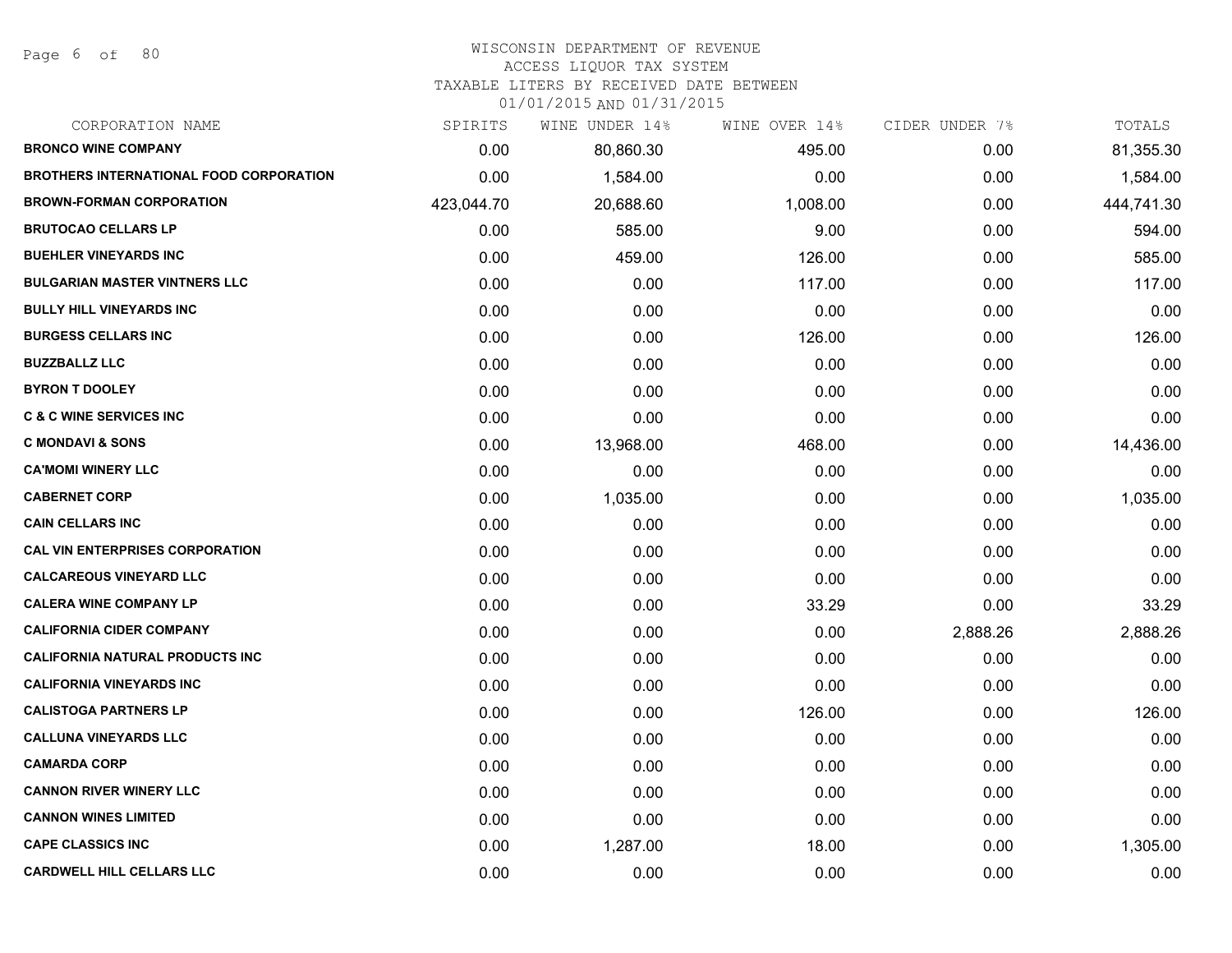Page 7 of 80

| CORPORATION NAME                            | SPIRITS   | WINE UNDER 14% | WINE OVER 14% | CIDER UNDER 7% | TOTALS    |
|---------------------------------------------|-----------|----------------|---------------|----------------|-----------|
| <b>CARIBBEAN DISTILLERS LLC</b>             | 0.00      | 0.00           | 0.00          | 0.00           | 0.00      |
| <b>CARIBBEAN SPIRITS INC</b>                | 0.00      | 0.00           | 0.00          | 0.00           | 0.00      |
| <b>CARL JEPPSON COMPANY</b>                 | 216.00    | 0.00           | 0.00          | 0.00           | 216.00    |
| <b>CARL THOMA</b>                           | 0.00      | 0.00           | 126.00        | 0.00           | 126.00    |
| <b>CARLSON VINEYARDS INC</b>                | 0.00      | 0.00           | 0.00          | 0.00           | 0.00      |
| <b>CAROLE MINOGUE</b>                       | 0.00      | 0.00           | 0.00          | 0.00           | 0.00      |
| <b>CAROLINA DISTRIBUTION LLC</b>            | 0.00      | 0.00           | 0.00          | 0.00           | 0.00      |
| <b>CARRIAGE HOUSE IMPORTS, LTD.</b>         | 9.00      | 0.00           | 0.00          | 0.00           | 9.00      |
| <b>CASTLE BRANDS USA CORP</b>               | 946.50    | 0.00           | 0.00          | 0.00           | 946.50    |
| <b>CASTORO CELLARS</b>                      | 0.00      | 126.00         | 0.00          | 0.00           | 126.00    |
| <b>CECILE GIRAUD</b>                        | 0.00      | 0.00           | 0.00          | 0.00           | 0.00      |
| <b>CEDAR KNOLL VINEYARDS INC</b>            | 0.00      | 0.00           | 0.00          | 0.00           | 0.00      |
| <b>CELEBRATION DISTILLATION CORPORATION</b> | 0.00      | 0.00           | 0.00          | 0.00           | 0.00      |
| <b>CELLAR DOOR SELECTIONS LLC</b>           | 0.00      | 0.00           | 0.00          | 0.00           | 0.00      |
| <b>CELLARS INTERNATIONAL INC</b>            | 0.00      | 100.46         | 0.00          | 0.00           | 100.46    |
| <b>CELLO VIA INC</b>                        | 0.00      | 0.00           | 0.00          | 0.00           | 0.00      |
| <b>CHAPPELLET WINERY INC</b>                | 0.00      | 0.00           | 0.00          | 0.00           | 0.00      |
| <b>CHAPTER 24 VINEYARDS LLC</b>             | 0.00      | 0.00           | 0.00          | 0.00           | 0.00      |
| <b>CHARBAUT AMERICA INC</b>                 | 0.00      | 0.00           | 0.00          | 0.00           | 0.00      |
| <b>CHARLES &amp; MARTHA BARRA</b>           | 0.00      | 99.00          | 144.00        | 0.00           | 243.00    |
| <b>CHARLES JACQUIN ET CIE INC</b>           | 26,139.05 | 0.00           | 422.77        | 0.00           | 26,561.82 |
| <b>CHARLES NEAL SELECTIONS INC</b>          | 0.00      | 122.00         | 0.00          | 0.00           | 122.00    |
| <b>CHARLES REININGER LLC</b>                | 0.00      | 126.00         | 108.00        | 0.00           | 234.00    |
| <b>CHATEAU DIANA LLC</b>                    | 0.00      | 0.00           | 963.00        | 0.00           | 963.00    |
| <b>CHATEAU JULIEN INC</b>                   | 0.00      | 0.00           | 0.00          | 0.00           | 0.00      |
| <b>CHATHAM IMPORTS INC</b>                  | 292.50    | 0.00           | 0.00          | 0.00           | 292.50    |
| <b>CHEHALEM INC</b>                         | 0.00      | 63.00          | 0.00          | 0.00           | 63.00     |
| CHICAGO DISTILLING COMPANY LLC              | 0.00      | 0.00           | 0.00          | 0.00           | 0.00      |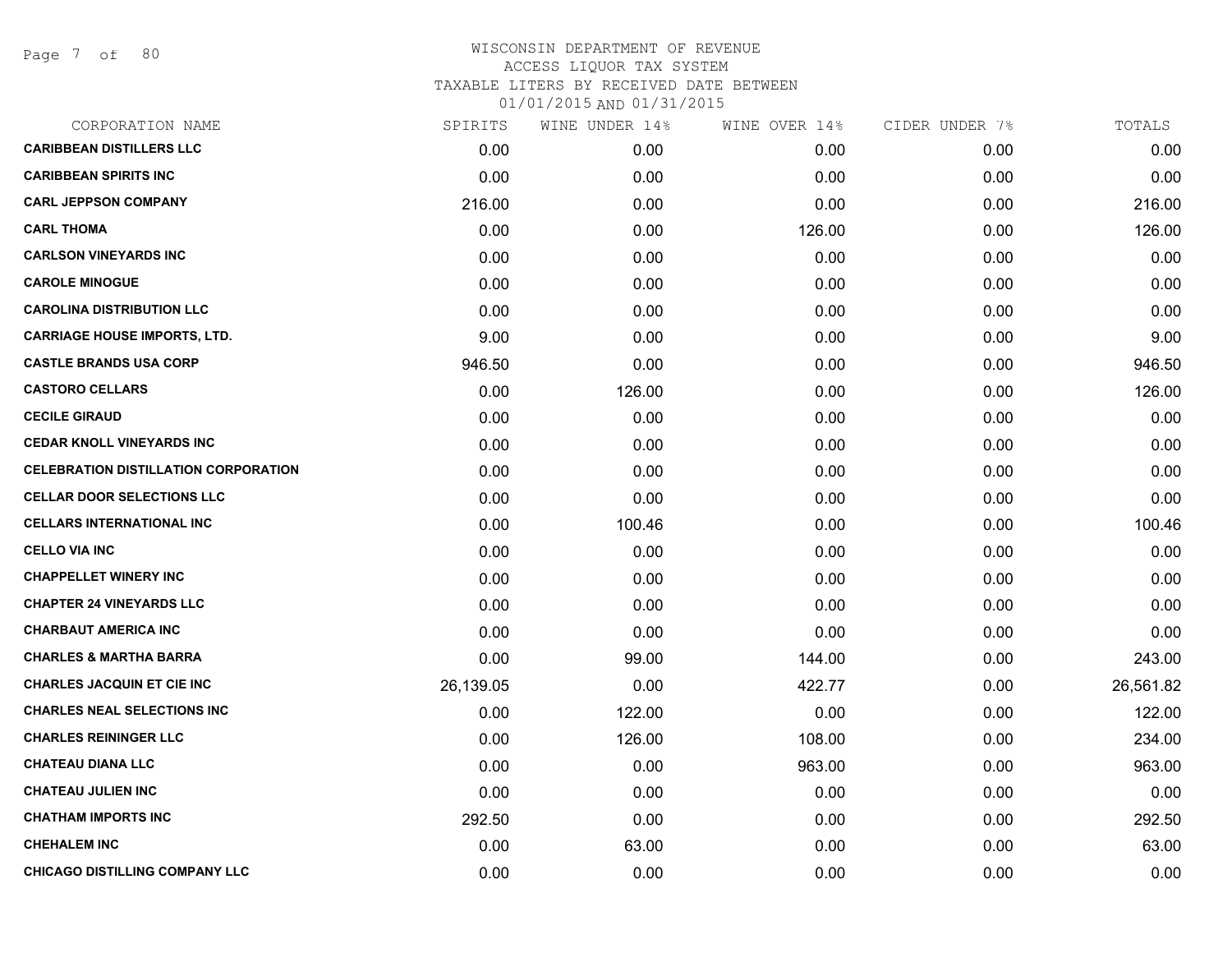Page 8 of 80

| CORPORATION NAME                             | SPIRITS   | WINE UNDER 14% | WINE OVER 14% | CIDER UNDER 7% | TOTALS     |
|----------------------------------------------|-----------|----------------|---------------|----------------|------------|
| <b>CHOYA UMESHU USA INC</b>                  | 0.00      | 0.00           | 63.00         | 0.00           | 63.00      |
| <b>CHRISTIAN P SCHAEFER</b>                  | 0.00      | 0.00           | 0.00          | 0.00           | 0.00       |
| <b>CHRISTINE M JEZZINI</b>                   | 0.00      | 0.00           | 0.00          | 0.00           | 0.00       |
| <b>CHRISTOPHER J FLOOD</b>                   | 0.00      | 0.00           | 0.00          | 0.00           | 0.00       |
| <b>CHRISTOPHER M JAMES</b>                   | 0.00      | 0.00           | 0.00          | 0.00           | 0.00       |
| <b>CLAAR CELLARS LLC</b>                     | 0.00      | 0.00           | 0.00          | 0.00           | 0.00       |
| <b>CLARA STREET COMPANY</b>                  | 0.00      | 0.00           | 0.00          | 0.00           | 0.00       |
| <b>CLASSIC WINE IMPORTS INC</b>              | 0.75      | 0.00           | 0.00          | 0.00           | 0.75       |
| <b>CLASSICAL WINES FROM SPAIN LTD</b>        | 0.00      | 0.00           | 0.00          | 0.00           | 0.00       |
| <b>CLENDENENLINDQUIST VINTNERS</b>           | 0.00      | 223.50         | 0.00          | 0.00           | 223.50     |
| <b>CLINE CELLARS INC</b>                     | 0.00      | 2,169.00       | 2,610.00      | 0.00           | 4,779.00   |
| <b>CLINT PROPERTIES INC</b>                  | 0.00      | 0.00           | 0.00          | 0.00           | 0.00       |
| <b>CLOS DU VAL WINE CO LTD</b>               | 0.00      | 351.00         | 0.00          | 0.00           | 351.00     |
| <b>COCKTAIL CRAFTERS LLC</b>                 | 0.00      | 0.00           | 0.00          | 0.00           | 0.00       |
| <b>CODY T WRIGHT</b>                         | 0.00      | 29.00          | 0.00          | 0.00           | 29.00      |
| <b>COHO WINES LLC</b>                        | 0.00      | 0.00           | 0.00          | 0.00           | 0.00       |
| <b>CONSTELLATION BRANDS INC</b>              | 69,334.20 | 250,736.09     | 13,968.00     | 0.00           | 334,038.29 |
| <b>CONWAY VINEYARDS INC</b>                  | 0.00      | 0.00           | 0.00          | 0.00           | 0.00       |
| <b>COPA CACHACA CORPORATION</b>              | 0.00      | 0.00           | 0.00          | 0.00           | 0.00       |
| <b>COPAIN WINE CELLARS LLC</b>               | 0.00      | 0.00           | 0.00          | 0.00           | 0.00       |
| <b>COPPER &amp; KINGS AMERICAN BRANDY CO</b> | 0.00      | 0.00           | 0.00          | 0.00           | 0.00       |
| <b>COPPER CANE LLC</b>                       | 0.00      | 6,799.50       | 0.00          | 0.00           | 6,799.50   |
| <b>CORA IMPORTS LTD</b>                      | 0.00      | 0.00           | 0.00          | 0.00           | 0.00       |
| <b>CORK ALLIANCE INC</b>                     | 0.00      | 0.00           | 0.00          | 0.00           | 0.00       |
| <b>CORNER CREEK DISTILLERY CO</b>            | 0.00      | 0.00           | 0.00          | 0.00           | 0.00       |
| <b>CORNERSTONE CELLARS INC</b>               | 0.00      | 1.50           | 3.00          | 0.00           | 4.50       |
| <b>COURAGEOUS INC</b>                        | 0.00      | 0.00           | 0.00          | 0.00           | 0.00       |
| <b>CRACOVIA INC</b>                          | 336.00    | 72.00          | 157.50        | 0.00           | 565.50     |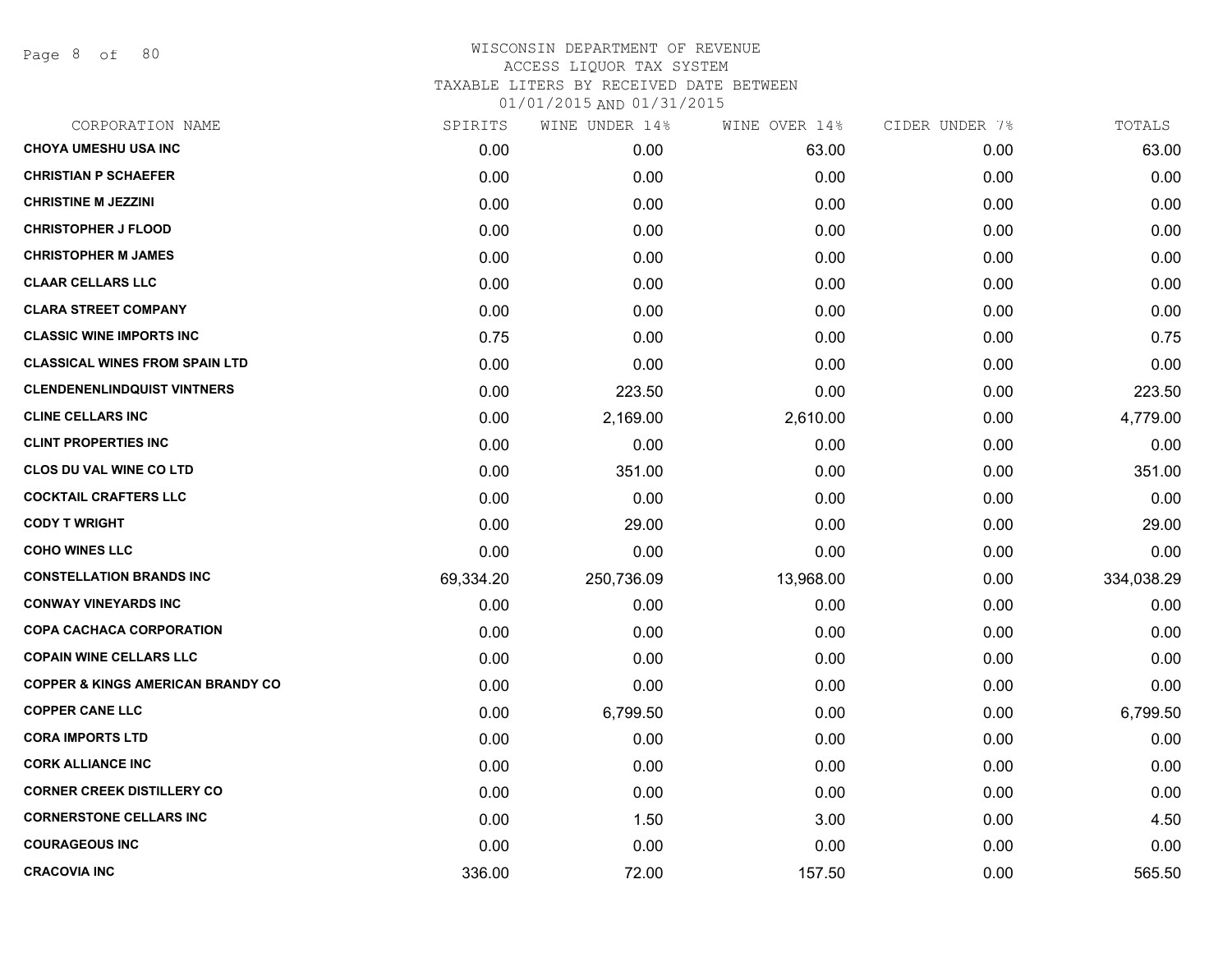Page 9 of 80

| CORPORATION NAME                              | SPIRITS   | WINE UNDER 14% | WINE OVER 14% | CIDER UNDER 7% | TOTALS    |
|-----------------------------------------------|-----------|----------------|---------------|----------------|-----------|
| <b>CRAIG JAFFURS</b>                          | 0.00      | 0.00           | 0.00          | 0.00           | 0.00      |
| <b>CREATIVE WINE CONCEPTS INC</b>             | 0.00      | 0.00           | 0.00          | 0.00           | 0.00      |
| <b>CREW WINE COMPANY LLC</b>                  | 0.00      | 504.00         | 252.00        | 0.00           | 756.00    |
| <b>CRIBARI VINEYARDS INC</b>                  | 0.00      | 0.00           | 0.00          | 0.00           | 0.00      |
| <b>CRIMSON WINE GROUP LTD</b>                 | 0.00      | 0.00           | 0.00          | 0.00           | 0.00      |
| <b>CRISPIN CIDER COMPANY</b>                  | 0.00      | 0.00           | 0.00          | 0.00           | 0.00      |
| <b>CRISTOM VINEYARDS INC</b>                  | 0.00      | 0.00           | 0.00          | 0.00           | 0.00      |
| <b>CROWLEY WINES LLC</b>                      | 0.00      | 0.00           | 0.00          | 0.00           | 0.00      |
| <b>CROWN POINT WINERY LLC</b>                 | 0.00      | 0.00           | 0.00          | 0.00           | 0.00      |
| <b>CROWN VALLEY WINERY INC</b>                | 12,720.36 | 0.00           | 0.00          | 0.00           | 12,720.36 |
| <b>CULT OF 8</b>                              | 0.00      | 2,286.00       | 0.00          | 0.00           | 2,286.00  |
| <b>CULTIVATE WINES LLC</b>                    | 0.00      | 252.00         | 0.00          | 0.00           | 252.00    |
| <b>CURIOUS VINE LLC</b>                       | 0.00      | 0.00           | 0.00          | 0.00           | 0.00      |
| <b>CUSHMAN WINERY CORPORATION</b>             | 0.00      | 0.00           | 0.00          | 0.00           | 0.00      |
| <b>CUVAISON INC</b>                           | 0.00      | 315.00         | 36.00         | 0.00           | 351.00    |
| <b>D &amp; D VINEYARDS INC</b>                | 0.00      | 0.00           | 0.00          | 0.00           | 0.00      |
| <b>D &amp; J F CELLARS INC</b>                | 0.00      | 0.00           | 4.50          | 0.00           | 4.50      |
| <b>D'ANDREA WINE &amp; LIQUOR IMPORTS INC</b> | 0.00      | 0.00           | 0.00          | 0.00           | 0.00      |
| <b>D.G.L. DISTRIBUTORS, INC</b>               | 0.00      | 0.00           | 0.00          | 0.00           | 0.00      |
| DA VE WINERY INC                              | 0.00      | 0.00           | 0.00          | 0.00           | 0.00      |
| <b>DAN CAREY</b>                              | 0.00      | 0.00           | 0.00          | 0.00           | 0.00      |
| <b>DANCING COYOTE WINES</b>                   | 0.00      | 0.00           | 0.00          | 0.00           | 0.00      |
| <b>DANIEL SCHOENFELD</b>                      | 0.00      | 0.00           | 0.00          | 0.00           | 0.00      |
| <b>DAOU VINEYARDS LLC</b>                     | 0.00      | 0.00           | 0.00          | 0.00           | 0.00      |
| DAQUINO ITALIAN IMPORTING CO INC              | 0.00      | 0.00           | 0.00          | 0.00           | 0.00      |
| <b>DARIOUSH KHALEDI WINERY LLC</b>            | 0.00      | 0.00           | 0.00          | 0.00           | 0.00      |
| <b>DAVID ARTHUR VINEYARDS LLC</b>             | 0.00      | 0.00           | 0.00          | 0.00           | 0.00      |
| <b>DAVID N RAYNE</b>                          | 0.00      | 0.00           | 0.00          | 0.00           | 0.00      |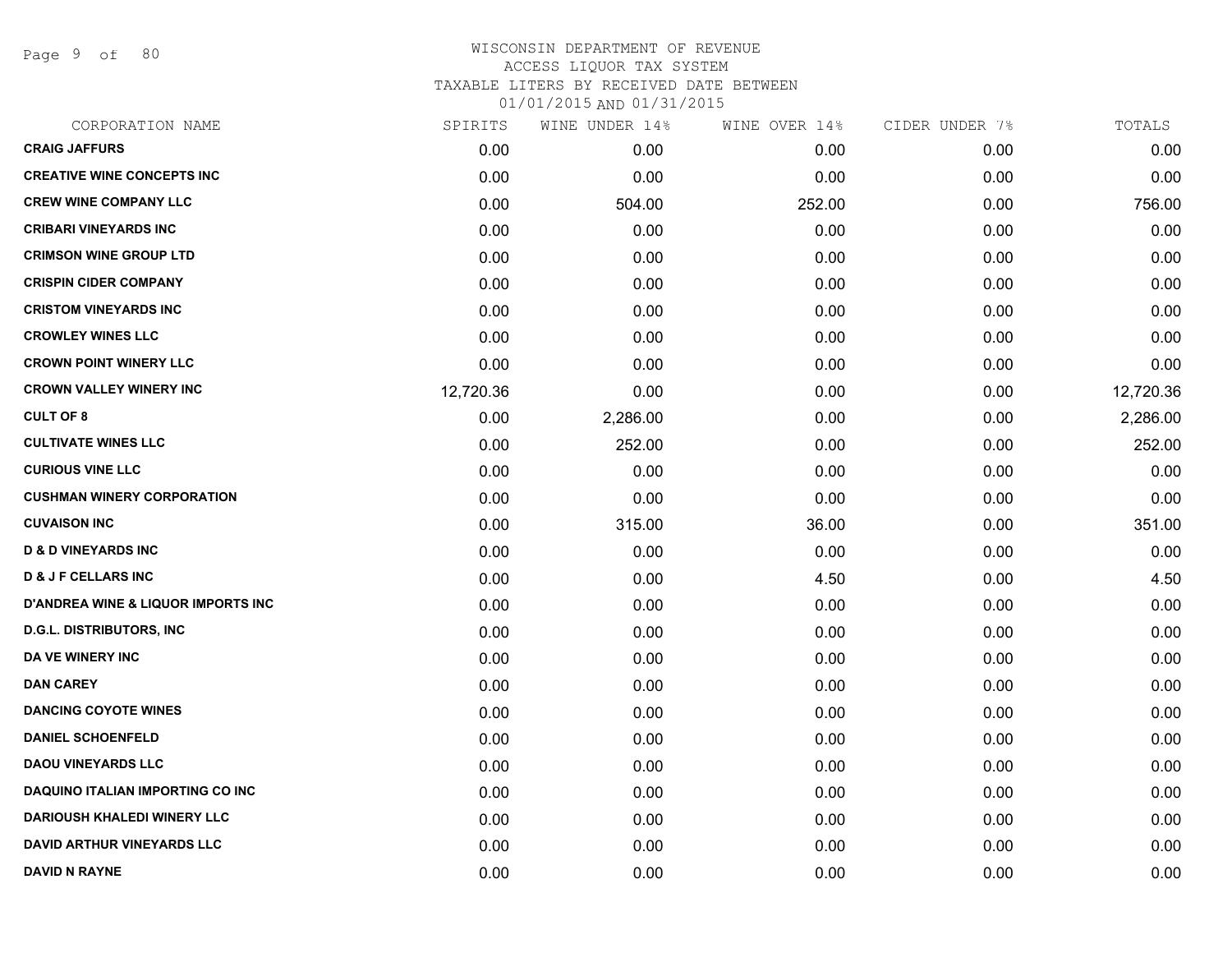Page 10 of 80

# WISCONSIN DEPARTMENT OF REVENUE ACCESS LIQUOR TAX SYSTEM TAXABLE LITERS BY RECEIVED DATE BETWEEN

| CORPORATION NAME                                 | SPIRITS    | WINE UNDER 14% | WINE OVER 14% | CIDER UNDER 7% | TOTALS     |
|--------------------------------------------------|------------|----------------|---------------|----------------|------------|
| <b>DAVID PERKINS</b>                             | 180.00     | 0.00           | 0.00          | 0.00           | 180.00     |
| <b>DAVID R BARNES</b>                            | 0.00       | 123.75         | 15.00         | 0.00           | 138.75     |
| <b>DAVIDS PINOT VINEYARDS INC</b>                | 0.00       | 0.00           | 0.00          | 0.00           | 0.00       |
| <b>DAVIN A SHERWOOD</b>                          | 0.00       | 0.00           | 0.00          | 0.00           | 0.00       |
| DE BORTOLI WINES U.S.A., INC.                    | 0.00       | 0.00           | 0.00          | 0.00           | 0.00       |
| DE MAISON SELECTIONS INC                         | 0.00       | 0.00           | 0.00          | 0.00           | 0.00       |
| <b>DELEGAT USA INC</b>                           | 0.00       | 0.00           | 0.00          | 0.00           | 0.00       |
| <b>DELICATO VINEYARDS INC</b>                    | 0.00       | 107,853.00     | 8,542.50      | 0.00           | 116,395.50 |
| <b>DELILLE CELLARS LLC</b>                       | 0.00       | 0.00           | 0.00          | 0.00           | 0.00       |
| <b>DEMERARA DISTILLERS (USA) INC</b>             | 355.50     | 0.00           | 0.00          | 0.00           | 355.50     |
| <b>DEPARTMENT 28 INC</b>                         | 0.00       | 9.00           | 0.00          | 0.00           | 9.00       |
| <b>DEROSE WINERY INC</b>                         | 0.00       | 45.00          | 198.00        | 0.00           | 243.00     |
| <b>DERRICK C MANCINI</b>                         | 0.00       | 0.00           | 0.00          | 0.00           | 0.00       |
| <b>DEUTSCH FAMILY WINE &amp; SPIRITS</b>         | 3,415.50   | 21,132.00      | 558.00        | 0.00           | 25,105.50  |
| <b>DIAGEO AMERICAS INC</b>                       | 843,687.25 | 0.00           | 0.00          | 0.00           | 843,687.25 |
| <b>DIAGEO CHATEAU &amp; ESTATE WINES COMPANY</b> | 0.00       | 49,095.00      | 3,780.00      | 0.00           | 52,875.00  |
| <b>DIAMOND IMPORTERS INC</b>                     | 0.00       | 0.00           | 0.00          | 0.00           | 0.00       |
| <b>DISARONNO INTERNATIONAL LLC</b>               | 0.00       | 0.00           | 0.00          | 0.00           | 0.00       |
| DISTILLERY NO. 209 LTD NAPA CALIFORNIA           | 0.00       | 0.00           | 0.00          | 0.00           | 0.00       |
| <b>DISTINCTIVE IMPORTS LLC</b>                   | 0.00       | 0.00           | 0.00          | 0.00           | 0.00       |
| <b>DIVOT ENTERPRISES LLC</b>                     | 0.00       | 0.00           | 0.00          | 0.00           | 0.00       |
| DOMAINE DE LA TERRE ROUGE LTD                    | 0.00       | 0.00           | 0.00          | 0.00           | 0.00       |
| <b>DOMAINE DE MARIA SOTER LLC</b>                | 0.00       | 0.00           | 0.00          | 0.00           | 0.00       |
| <b>DOMAINE SELECT WINE ESTATES LLC</b>           | 0.00       | 269.79         | 0.00          | 0.00           | 269.79     |
| <b>DOMAINE SERENE VINEYARDS &amp; WINERY INC</b> | 0.00       | 0.00           | 0.00          | 0.00           | 0.00       |
| <b>DOMAINE ST GEORGE</b>                         | 0.00       | 540.00         | 0.00          | 0.00           | 540.00     |
| <b>DOMENICO PETRALIA</b>                         | 0.00       | 648.00         | 0.00          | 0.00           | 648.00     |
| <b>DON RAMON INC</b>                             | 0.00       | 0.00           | 0.00          | 0.00           | 0.00       |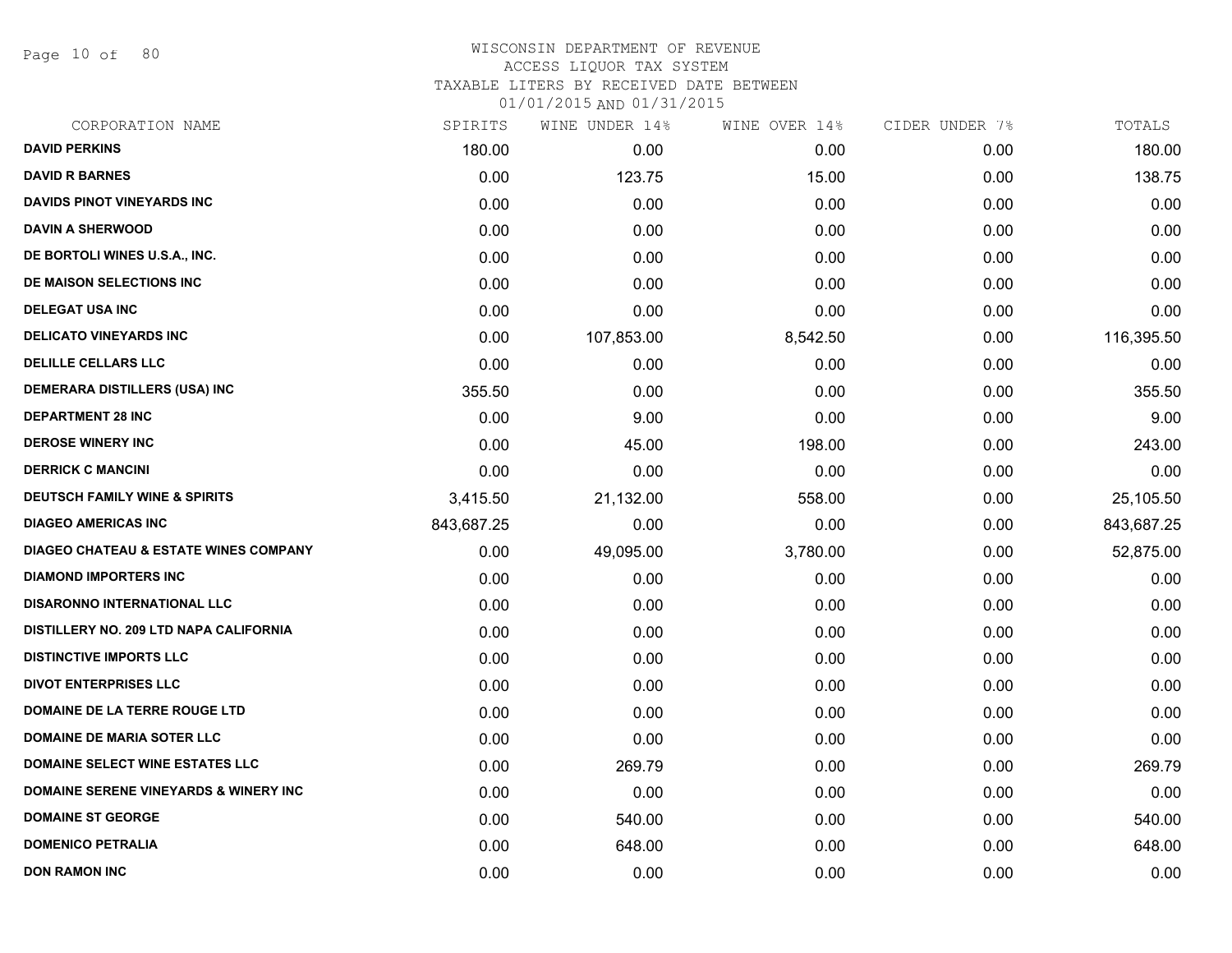#### WISCONSIN DEPARTMENT OF REVENUE ACCESS LIQUOR TAX SYSTEM

TAXABLE LITERS BY RECEIVED DATE BETWEEN

| CORPORATION NAME                                              | SPIRITS    | WINE UNDER 14% | WINE OVER 14% | CIDER UNDER 7% | TOTALS       |
|---------------------------------------------------------------|------------|----------------|---------------|----------------|--------------|
| DON SEBASTIANI & SONS INTERNATIONAL WINE<br><b>NEGOCIANTS</b> | 0.00       | 15,387.00      | 126.00        | 0.00           | 15,513.00    |
| <b>DOUBLE DIAMOND DISTILLERY LLC</b>                          | 0.00       | 0.00           | 0.00          | 0.00           | 0.00         |
| <b>DOYNA LTD</b>                                              | 0.00       | 0.00           | 0.00          | 0.00           | 0.00         |
| <b>DREYER WINE LLC</b>                                        | 0.00       | 189.00         | 0.00          | 0.00           | 189.00       |
| <b>DREYFUS ASHBY INC</b>                                      | 0.00       | 1,530.00       | 27.00         | 0.00           | 1,557.00     |
| <b>DRINKS AMERICAS INC</b>                                    | 0.00       | 0.00           | 0.00          | 0.00           | 0.00         |
| DRY CREEK VINEYARD INC                                        | 0.00       | 4,662.00       | 132.30        | 0.00           | 4,794.30     |
| DRY FLY DISTILLING INC                                        | 0.00       | 0.00           | 0.00          | 0.00           | 0.00         |
| <b>DUCKHORN WINE COMPANY</b>                                  | 0.00       | 246.00         | $-126.00$     | 0.00           | 120.00       |
| <b>DUGGANS DISTILLERS PRODUCTS CORPORATION</b>                | 1,872.00   | 265.50         | 0.00          | 0.00           | 2,137.50     |
| <b>DUMOL INC</b>                                              | 0.00       | 0.00           | 0.00          | 0.00           | 0.00         |
| <b>DUNHAM CELLARS LLC</b>                                     | 0.00       | 351.00         | 45.00         | 0.00           | 396.00       |
| <b>DUNN VINEYARDS LLC</b>                                     | 0.00       | 0.00           | 0.00          | 0.00           | 0.00         |
| DUTTON GOLDFIELD WINERY LLC                                   | 0.00       | 0.00           | 0.00          | 0.00           | 0.00         |
| <b>DV SPIRITS LLC</b>                                         | 0.00       | 0.00           | 0.00          | 0.00           | 0.00         |
| <b>E &amp; J GALLO WINERY</b>                                 | 233,315.70 | 1,151,125.60   | 28,246.50     | 0.00           | 1,412,687.80 |
| <b>EAGLE EYE IMPORTS LLC</b>                                  | 0.00       | 0.00           | 0.00          | 0.00           | 0.00         |
| <b>EAGLES LANDING WINERY LLC</b>                              | 0.00       | 671.25         | 0.00          | 0.00           | 671.25       |
| <b>EASTERN LIQUORS USA INC</b>                                | 0.00       | 0.00           | 0.00          | 0.00           | 0.00         |
| <b>EAUX DE VIE INC</b>                                        | 0.00       | 0.00           | 0.00          | 0.00           | 0.00         |
| <b>EBERLE WINERY LP</b>                                       | 0.00       | 63.00          | 0.00          | 0.00           | 63.00        |
| <b>ECLIPSE ASSETS LLC</b>                                     | 0.00       | 0.00           | 0.00          | 0.00           | 0.00         |
| <b>ECOSUR GROUP LLC</b>                                       | 0.00       | 0.00           | 0.00          | 0.00           | 0.00         |
| <b>EGELHOFF WINES INC</b>                                     | 0.00       | 0.00           | 0.00          | 0.00           | 0.00         |
| EHREN JORDAN WINE CELLARS LLC                                 | 0.00       | 270.00         | 0.00          | 0.00           | 270.00       |
| <b>EIGHT BOTTLES LLC</b>                                      | 0.00       | 166.50         | 126.00        | 0.00           | 292.50       |
| <b>ELK COVE VINEYARDS INC</b>                                 | 0.00       | 135.00         | 0.00          | 0.00           | 135.00       |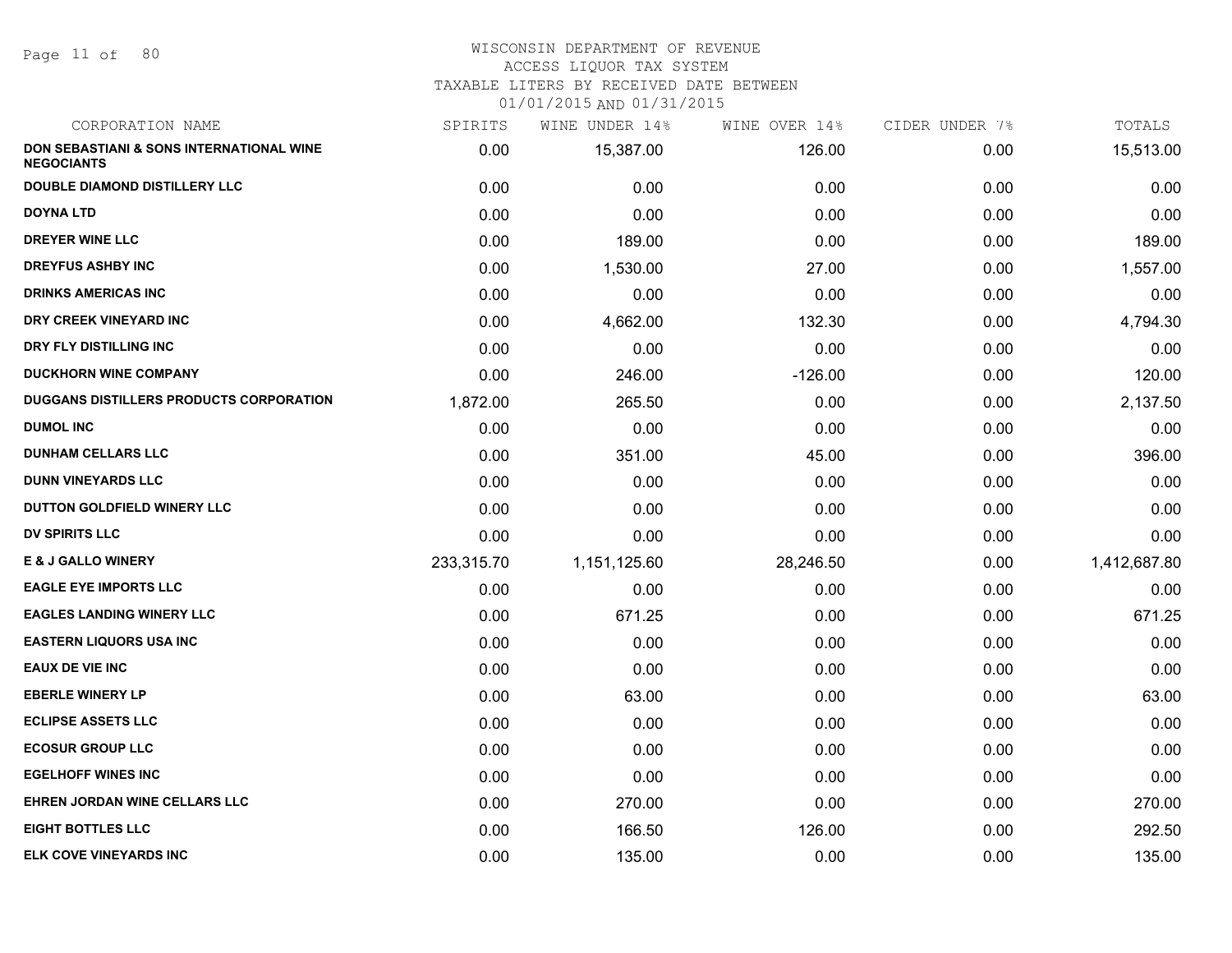Page 12 of 80

| CORPORATION NAME                                 | SPIRITS | WINE UNDER 14% | WINE OVER 14% | CIDER UNDER 7% | TOTALS    |
|--------------------------------------------------|---------|----------------|---------------|----------------|-----------|
| <b>ELV HOLDINGS INC</b>                          | 0.00    | 0.00           | 0.00          | 0.00           | 0.00      |
| <b>ELYSE WINERY LLC</b>                          | 0.00    | 0.00           | 0.00          | 0.00           | 0.00      |
| <b>EMCO CHEMICAL DISTRIBUTORS, INC.</b>          | 0.00    | 0.00           | 0.00          | 0.00           | 0.00      |
| <b>EMILIO GUGLIELMO WINERY INC</b>               | 0.00    | 0.00           | 0.00          | 0.00           | 0.00      |
| <b>EMPSON USA INC</b>                            | 0.00    | 872.84         | 4.50          | 0.00           | 877.34    |
| <b>ENOS VINEYARDS INC</b>                        | 0.00    | 0.00           | 0.00          | 0.00           | 0.00      |
| <b>ENOTEC IMPORTS INC</b>                        | 0.00    | 440.95         | 17.98         | 0.00           | 458.93    |
| <b>ENOVATION BRANDS INC</b>                      | 0.00    | 630.00         | 0.00          | 0.00           | 630.00    |
| <b>EPIC VENTURES INC</b>                         | 0.00    | 0.00           | 1,026.00      | 0.00           | 1,026.00  |
| <b>EPICUREAN WINES LLC</b>                       | 0.00    | 63.00          | 657.00        | 0.00           | 720.00    |
| ERIC TRUMP WINE MANUFACTURING LLC                | 0.00    | 0.00           | 0.00          | 0.00           | 0.00      |
| <b>ESSER WINES LLC</b>                           | 0.00    | 0.00           | 0.00          | 0.00           | 0.00      |
| <b>EUGENE WINE CELLARS LLC</b>                   | 0.00    | 0.00           | 0.00          | 0.00           | 0.00      |
| <b>EUROBREW INC</b>                              | 0.00    | 0.00           | 0.00          | 0.00           | 0.00      |
| <b>EUROPEAN IMPORTS &amp; EXPORTS LLC</b>        | 0.00    | 0.00           | 0.00          | 0.00           | 0.00      |
| <b>EUROPEAN WINE IMPORTS INC</b>                 | 0.00    | 0.00           | 0.00          | 0.00           | 0.00      |
| <b>EVAKI INC</b>                                 | 0.00    | 0.00           | 0.00          | 0.00           | 0.00      |
| EVESHAM WOOD VINEYARD AND WINERY LLC             | 0.00    | 0.00           | 0.00          | 0.00           | 0.00      |
| <b>EXCELSIOR WINE COMPANY LLC</b>                | 0.00    | 4,801.46       | 0.00          | 0.00           | 4,801.46  |
| <b>F KORBEL &amp; BROS INC</b>                   | 0.00    | 0.00           | 0.00          | 0.00           | 0.00      |
| <b>F&amp;F FINE WINES INTERNATIONAL INC</b>      | 0.00    | 0.00           | 9.00          | 0.00           | 9.00      |
| F.X. MAGNER SELECTIONS, INC.                     | 0.00    | 0.00           | 0.00          | 0.00           | 0.00      |
| <b>FANTIS IMPORTS INC</b>                        | 0.00    | 117.00         | 0.00          | 0.00           | 117.00    |
| <b>FASEL SHENSTONE LLC</b>                       | 0.00    | 0.00           | 0.00          | 0.00           | 0.00      |
| <b>FAT GAUCHO WINES LLC</b>                      | 0.00    | 0.00           | 0.00          | 0.00           | 0.00      |
| <b>FERRARI CARANO VINEYARDS &amp; WINERY LLC</b> | 0.00    | 738.00         | 819.00        | 0.00           | 1,557.00  |
| <b>FETZER VINEYARDS</b>                          | 0.00    | 32,664.96      | 570.00        | 0.00           | 33,234.96 |
| <b>FEW SPIRITS LLC</b>                           | 0.00    | 0.00           | 0.00          | 0.00           | 0.00      |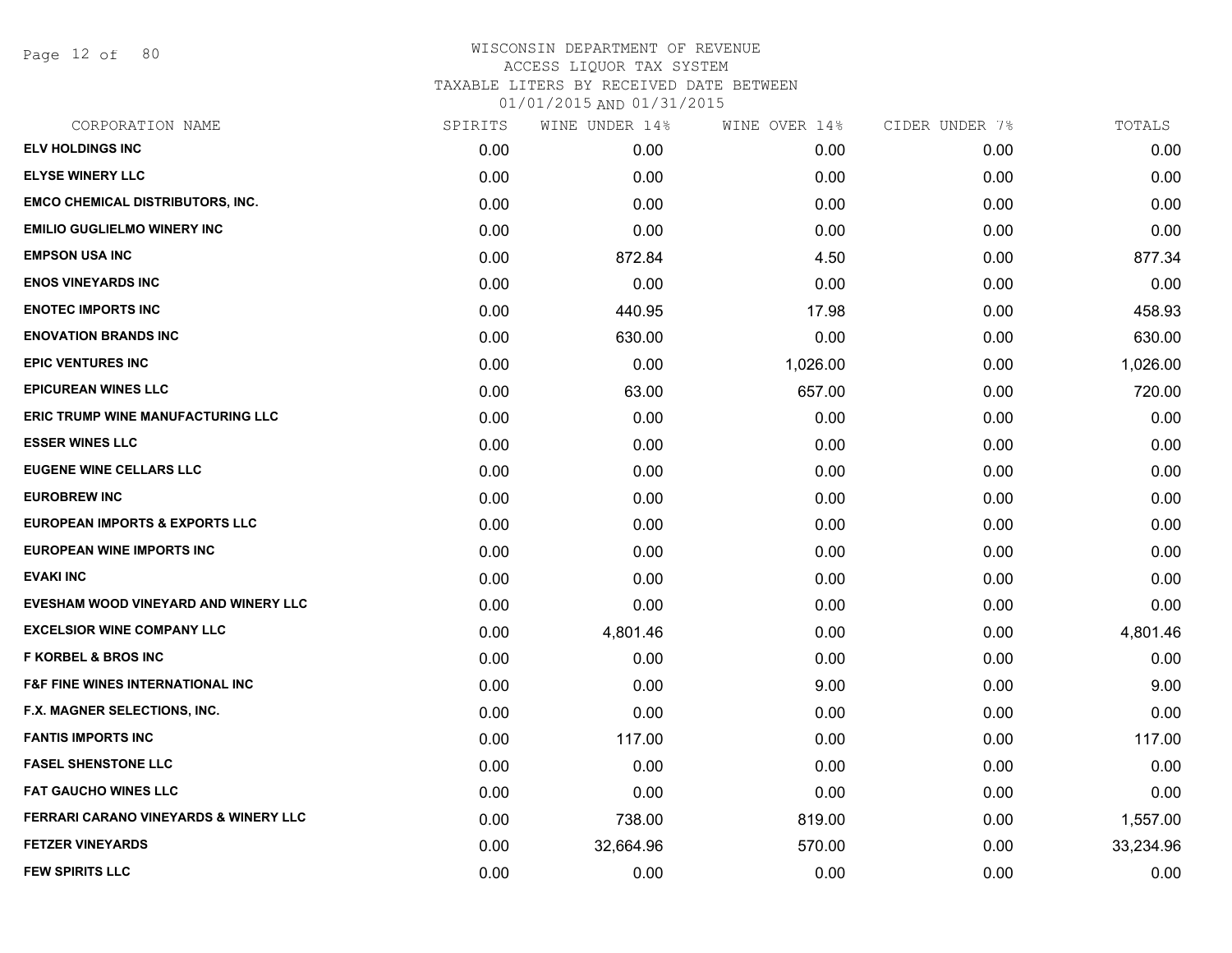Page 13 of 80

| CORPORATION NAME                             | SPIRITS   | WINE UNDER 14% | WINE OVER 14% | CIDER UNDER 7% | TOTALS    |
|----------------------------------------------|-----------|----------------|---------------|----------------|-----------|
| <b>FIDDLEHEAD CELLARS LP</b>                 | 0.00      | 0.00           | 126.00        | 0.00           | 126.00    |
| <b>FIELD STONE WINERY &amp; VINEYARD INC</b> | 0.00      | 0.00           | 0.00          | 0.00           | 0.00      |
| FIFTH GENERATION INC                         | 36,120.00 | 0.00           | 0.00          | 0.00           | 36,120.00 |
| FIJI WATER COMPANY HOLDINGS LLC              | 0.00      | 0.00           | 126.00        | 0.00           | 126.00    |
| <b>FIRE HOUSE LLC</b>                        | 0.00      | 0.00           | 0.00          | 0.00           | 0.00      |
| <b>FIRESTEED CORPORATION</b>                 | 0.00      | 567.00         | 0.00          | 0.00           | 567.00    |
| <b>FISHER VINEYARDS</b>                      | 0.00      | 0.00           | 0.00          | 0.00           | 0.00      |
| <b>FJN FINE WINES LLC</b>                    | 0.00      | 495.00         | 0.00          | 0.00           | 495.00    |
| <b>FLAVOR SEEKERS LLC</b>                    | 0.00      | 0.00           | 0.00          | 0.00           | 0.00      |
| <b>FLORA SPRINGS WINE COMPANY</b>            | 0.00      | 0.00           | 0.00          | 0.00           | 0.00      |
| <b>FN CELLARS LLC</b>                        | 0.00      | 0.00           | 99.00         | 0.00           | 99.00     |
| <b>FOLEY FAMILY WINES INC</b>                | 0.00      | 9,405.00       | 747.00        | 0.00           | 10,152.00 |
| <b>FOLIO WINE COMPANY LLC</b>                | 0.00      | 4,444.50       | 204.00        | 0.00           | 4,648.50  |
| <b>FORT ROSS VINEYARD &amp; WINERY LLC</b>   | 0.00      | 0.00           | 0.00          | 0.00           | 0.00      |
| <b>FOUR BEARS WINERY LLC</b>                 | 0.00      | 504.00         | 0.00          | 0.00           | 504.00    |
| <b>FOUR ROSES DISTILLERY LLC</b>             | 2,067.00  | 0.00           | 0.00          | 0.00           | 2,067.00  |
| <b>FOWLES WINE USA INC</b>                   | 0.00      | 207.00         | 0.00          | 0.00           | 207.00    |
| <b>FOXEN VINEYARD INC</b>                    | 0.00      | 0.00           | 0.00          | 0.00           | 0.00      |
| <b>FRANCIS COPPOLA WINERY LLC</b>            | 0.00      | 20,141.62      | 432.00        | 0.00           | 20,573.62 |
| <b>FRANK FAMILY VINEYARDS LLC</b>            | 0.00      | 0.00           | 513.00        | 0.00           | 513.00    |
| <b>FRANK LIN DISTILLERS PRODUCTS LTD</b>     | 1,201.49  | 0.00           | 0.00          | 0.00           | 1,201.49  |
| <b>FRED C SCHERRER</b>                       | 0.00      | 0.00           | 0.00          | 0.00           | 0.00      |
| <b>FREDERICK WILDMAN &amp; SONS LTD</b>      | 274.50    | 2,943.00       | 191.25        | 0.00           | 3,408.75  |
| <b>FREIXENET USA INC</b>                     | 0.00      | 1,899.00       | 0.00          | 0.00           | 1,899.00  |
| <b>FREY VINEYARDS LTD</b>                    | 0.00      | 1,512.00       | 0.00          | 0.00           | 1,512.00  |
| <b>FRIEND WINE MARKETING</b>                 | 0.00      | $-252.00$      | 0.00          | 0.00           | $-252.00$ |
| <b>FRIENDS BEVERAGE GROUP LLC</b>            | 0.00      | 0.00           | 0.00          | 0.00           | 0.00      |
| <b>FRITZ CELLARS INC</b>                     | 0.00      | 0.00           | 0.00          | 0.00           | 0.00      |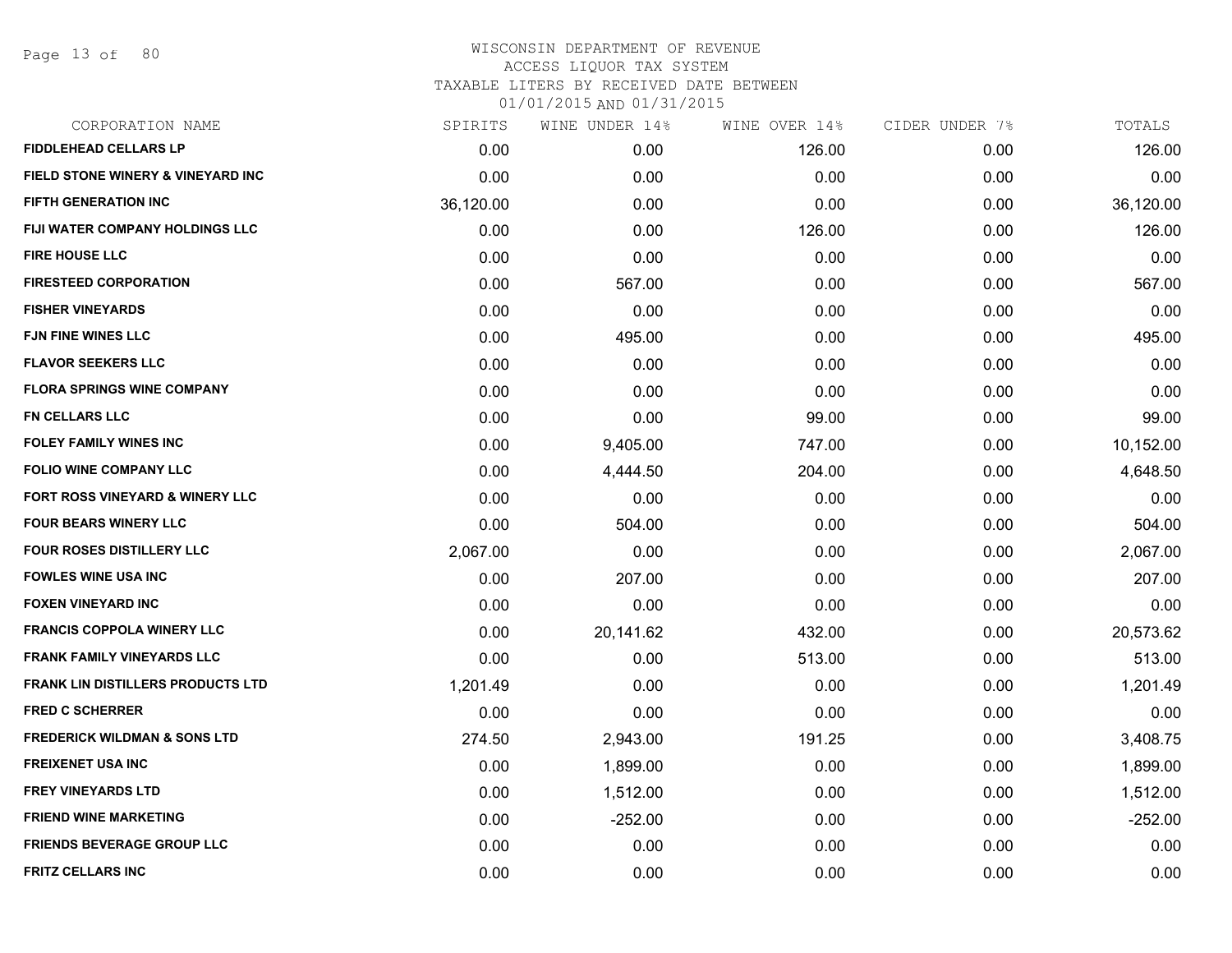Page 14 of 80

# WISCONSIN DEPARTMENT OF REVENUE ACCESS LIQUOR TAX SYSTEM

TAXABLE LITERS BY RECEIVED DATE BETWEEN

| CORPORATION NAME                                    | SPIRITS | WINE UNDER 14% | WINE OVER 14% | CIDER UNDER 7% | TOTALS   |
|-----------------------------------------------------|---------|----------------|---------------|----------------|----------|
| <b>FROGS LEAP WINERY</b>                            | 0.00    | 129.07         | 0.00          | 0.00           | 129.07   |
| <b>FRONTIER CORPORATION</b>                         | 0.00    | 351.00         | 9.00          | 0.00           | 360.00   |
| <b>FRUIT OF THE VINES INC</b>                       | 0.00    | 380.25         | 0.00          | 0.00           | 380.25   |
| <b>FRUITFUL ENDEAVOR LLC</b>                        | 0.00    | 0.00           | 0.00          | 0.00           | 0.00     |
| <b>G K SKAGGS INC</b>                               | 0.00    | 0.00           | 0.00          | 0.00           | 0.00     |
| G.S.W.C. INC.                                       | 0.00    | 63.00          | 135.00        | 0.00           | 198.00   |
| <b>GAMBA VINEYARDS AND WINERY LLC</b>               | 0.00    | 0.00           | 630.00        | 0.00           | 630.00   |
| <b>GAMBLE FAMILY VINEYARDS LLC</b>                  | 0.00    | 0.00           | 0.00          | 0.00           | 0.00     |
| <b>GENERATIONS OF SONOMA LLC</b>                    | 0.00    | 36.00          | 126.00        | 0.00           | 162.00   |
| <b>GEORGE BOZIC JR</b>                              | 0.00    | 0.00           | 0.00          | 0.00           | 0.00     |
| <b>GERBER, GERBER &amp; GERBER DISCLAIMER TRUST</b> | 0.00    | 198.00         | 0.00          | 0.00           | 198.00   |
| <b>GF WINES LLC</b>                                 | 0.00    | 45.00          | 126.00        | 0.00           | 171.00   |
| <b>GIBSON WINE COMPANY</b>                          | 0.00    | 0.00           | 270.00        | 0.00           | 270.00   |
| <b>GILBERT CELLARS LLC</b>                          | 0.00    | 0.00           | 0.00          | 0.00           | 0.00     |
| <b>GLOBAL VINEYARD IMPORTERS INC</b>                | 0.00    | 72.00          | 0.00          | 0.00           | 72.00    |
| <b>GLUNZ FAMILY WINERY &amp; CELLARS INC</b>        | 0.00    | 1,200.00       | 0.00          | 0.00           | 1,200.00 |
| <b>GMS WINERY LLC</b>                               | 0.00    | 252.00         | 0.00          | 0.00           | 252.00   |
| <b>GNEKOW FAMILY WINERY LLC</b>                     | 0.00    | 0.00           | 0.00          | 0.00           | 0.00     |
| <b>GOLDSCHMIDT VINEYARDS LLC</b>                    | 0.00    | 63.00          | 657.00        | 0.00           | 720.00   |
| <b>GOOSE RIDGE LLC</b>                              | 0.00    | 423.00         | 0.00          | 0.00           | 423.00   |
| <b>GOPOUCH BEVERAGES LLC</b>                        | 0.00    | 0.00           | 0.00          | 0.00           | 0.00     |
| <b>GORDON BROTHERS CELLARS INC</b>                  | 0.00    | 0.00           | 0.00          | 0.00           | 0.00     |
| <b>GOTHIC WINE LLC</b>                              | 0.00    | 0.00           | 0.00          | 0.00           | 0.00     |
| <b>GRAHAM BARNES DISTILLING INC</b>                 | 0.00    | 0.00           | 0.00          | 0.00           | 0.00     |
| <b>GRAPE VISIONS LLC</b>                            | 0.00    | 0.00           | 0.00          | 0.00           | 0.00     |
| <b>GRAPES OF SPAIN INC</b>                          | 0.00    | 297.00         | 0.00          | 0.00           | 297.00   |
| <b>GREAT DOMAINS &amp; ESTATES LLC</b>              | 0.00    | 288.00         | 126.00        | 0.00           | 414.00   |
| <b>GREG &amp; PAM HARRINGTON WINES LLC</b>          | 0.00    | 0.00           | 0.00          | 0.00           | 0.00     |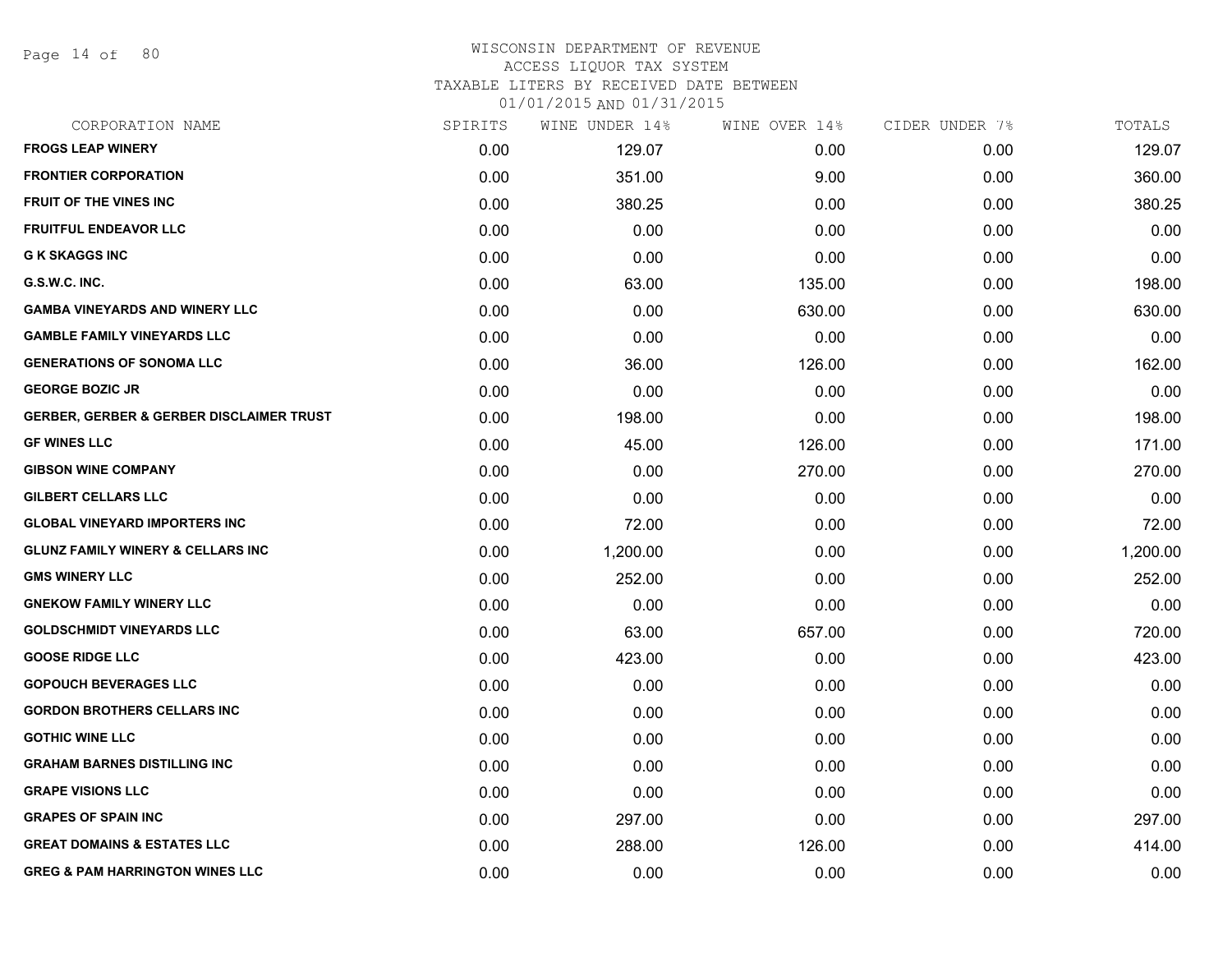Page 15 of 80

#### WISCONSIN DEPARTMENT OF REVENUE ACCESS LIQUOR TAX SYSTEM TAXABLE LITERS BY RECEIVED DATE BETWEEN

| CORPORATION NAME                        | SPIRITS    | WINE UNDER 14% | WINE OVER 14% | CIDER UNDER 7% | TOTALS     |
|-----------------------------------------|------------|----------------|---------------|----------------|------------|
| <b>GREGORY GRAZIANO</b>                 | 0.00       | 252.00         | 0.00          | 0.00           | 252.00     |
| <b>GRGICH HILLS CELLAR</b>              | 0.00       | 441.00         | 252.00        | 0.00           | 693.00     |
| <b>GROTH VINEYARDS &amp; WINERY LLC</b> | 0.00       | 0.00           | 0.00          | 0.00           | 0.00       |
| <b>H2 VINO LLC</b>                      | 0.00       | 0.00           | 0.00          | 0.00           | 0.00       |
| <b>HAAS BROTHERS INC</b>                | 0.00       | 0.00           | 0.00          | 0.00           | 0.00       |
| <b>HAHN FAMILY WINES</b>                | 0.00       | 0.00           | 2,610.00      | 0.00           | 2,610.00   |
| <b>HALBY MARKETING INC</b>              | 0.00       | 471.34         | 0.00          | 0.00           | 471.34     |
| <b>HALCYON SYNDICATE LTD LLC</b>        | 0.00       | 954.00         | 63.00         | 0.00           | 1,017.00   |
| <b>HALL WINES LLC</b>                   | 0.00       | 0.00           | 0.00          | 0.00           | 0.00       |
| <b>HAMEL FAMILY WINES LLC</b>           | 0.00       | 0.00           | 0.00          | 0.00           | 0.00       |
| <b>HAND PICKED SELECTIONS INC</b>       | 0.00       | 378.00         | 0.00          | 0.00           | 378.00     |
| <b>HARDY USA LTD</b>                    | 193.50     | 0.00           | 0.00          | 0.00           | 193.50     |
| <b>HARLAN ESTATE WINERY INC</b>         | 0.00       | 0.00           | 0.00          | 0.00           | 0.00       |
| <b>HARRIS &amp; HARRIS</b>              | 0.00       | 0.00           | 0.00          | 0.00           | 0.00       |
| HARTWELL VINEYARDS LLC                  | 0.00       | 0.00           | 0.00          | 0.00           | 0.00       |
| HDD LLC                                 | 0.00       | 0.00           | 0.00          | 0.00           | 0.00       |
| <b>HEAVEN HILL DISTILLERIES INC</b>     | 333,378.90 | 1,674.00       | 1,476.00      | 0.00           | 336,528.90 |
| <b>HEINEKEN USA INCORPORATED</b>        | 0.00       | 0.00           | 0.00          | 17,005.24      | 17,005.24  |
| <b>HEITZ WINE CELLARS</b>               | 0.00       | 0.00           | 135.00        | 0.00           | 135.00     |
| <b>HEMISPHERE WINE COMPANY INC</b>      | 0.00       | 0.00           | 0.00          | 0.00           | 0.00       |
| <b>HENDRY PREMIUM IMPORTS INC</b>       | 0.00       | 126.00         | 0.00          | 0.00           | 126.00     |
| <b>HENRIOT INC</b>                      | 0.00       | 206.86         | 0.00          | 0.00           | 206.86     |
| <b>HERITAGE LINK BRANDS LLC</b>         | 0.00       | 0.00           | 0.00          | 0.00           | 0.00       |
| <b>HERITAGE WINE CELLARS LTD</b>        | 0.00       | 1,962.00       | 0.00          | 0.00           | 1,962.00   |
| <b>HERMAN STORY WINES INC</b>           | 0.00       | 0.00           | 99.22         | 0.00           | 99.22      |
| <b>HERON WINES INC</b>                  | 0.00       | 0.00           | 0.00          | 0.00           | 0.00       |
| <b>HEYDAY CORPORATION</b>               | 0.00       | 0.00           | 0.00          | 0.00           | 0.00       |
| <b>HIDALGO IMPORTS LLC</b>              | 0.00       | 0.00           | 0.00          | 0.00           | 0.00       |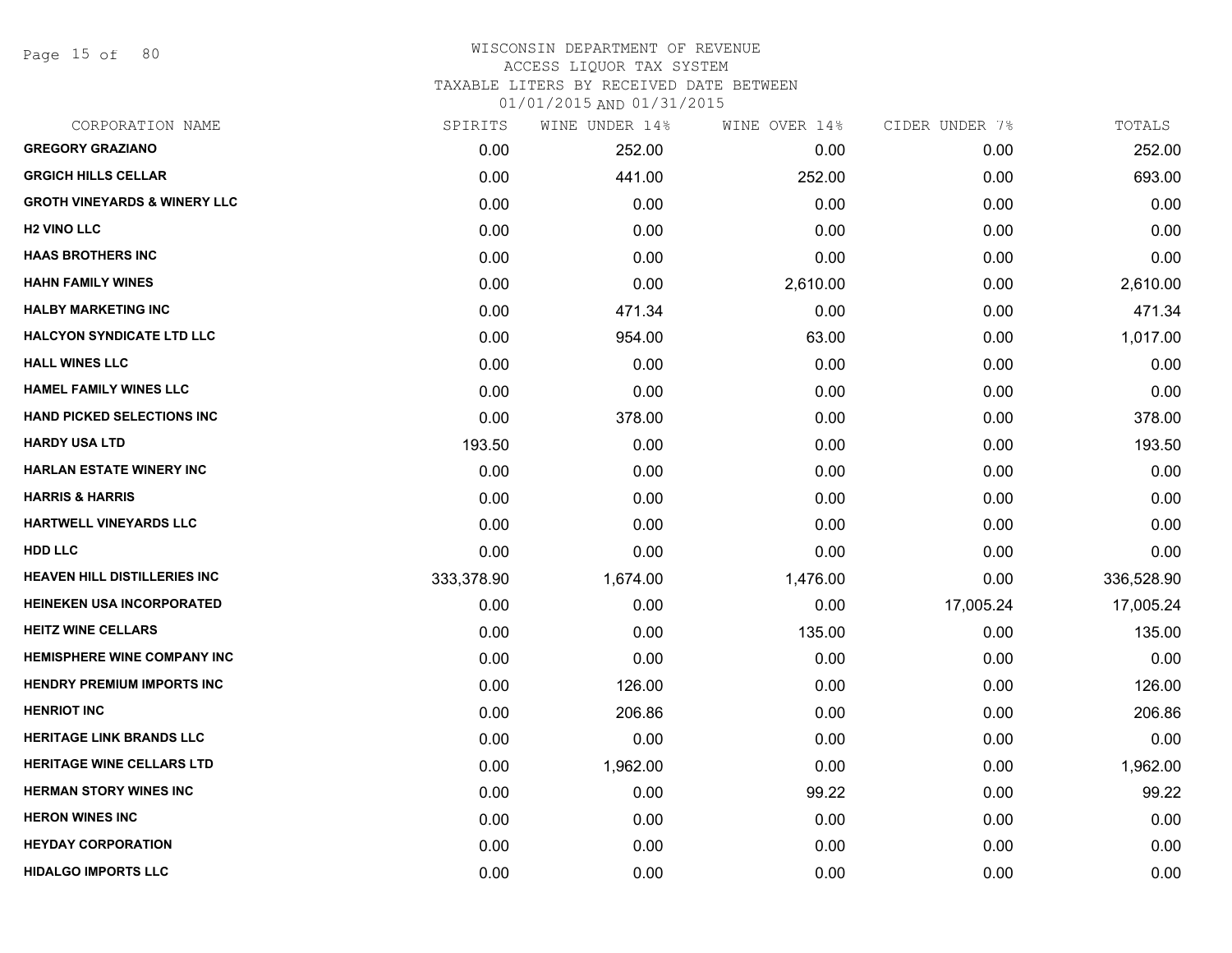Page 16 of 80

# WISCONSIN DEPARTMENT OF REVENUE ACCESS LIQUOR TAX SYSTEM TAXABLE LITERS BY RECEIVED DATE BETWEEN

| CORPORATION NAME                                                 | SPIRITS  | WINE UNDER 14% | WINE OVER 14% | CIDER UNDER 7% | TOTALS   |
|------------------------------------------------------------------|----------|----------------|---------------|----------------|----------|
| <b>HILL ESTATES INC</b>                                          | 0.00     | 0.00           | 0.00          | 0.00           | 0.00     |
| <b>HIRSCH WINERY LLC</b>                                         | 0.00     | 0.00           | 0.00          | 0.00           | 0.00     |
| HONIG VINEYARD AND WINERY LLC                                    | 0.00     | 270.00         | 252.00        | 0.00           | 522.00   |
| <b>HOOD RIVER DISTILLERS INC</b>                                 | 0.00     | 0.00           | 0.00          | 0.00           | 0.00     |
| <b>HOOD RIVER DISTILLERS INC</b>                                 | 2,925.00 | 0.00           | 0.00          | 0.00           | 2,925.00 |
| <b>HOPE WINE LLC</b>                                             | 0.00     | 369.00         | 0.00          | 0.00           | 369.00   |
| <b>HUNEEUS VINTNERS LLC</b>                                      | 0.00     | 1,314.00       | 1,134.00      | 0.00           | 2,448.00 |
| <b>HUSCH VINEYARDS INC</b>                                       | 0.00     | 171.00         | 0.00          | 0.00           | 171.00   |
| <b>HYATT FARM PARTNERSHIP</b>                                    | 0.00     | 0.00           | 0.00          | 0.00           | 0.00     |
| <b>IDEAL WINE &amp; SPIRITS CO INC</b>                           | 112.50   | 549.72         | 0.00          | 0.00           | 662.22   |
| <b>ILLYRIAN IMPORT INC</b>                                       | 0.00     | 0.00           | 0.00          | 0.00           | 0.00     |
| <b>IMPERIAL BRANDS INC</b>                                       | 1,842.00 | 0.00           | 0.00          | 0.00           | 1,842.00 |
| <b>IMPEX BEVERAGES INC</b>                                       | 162.00   | 0.00           | 0.00          | 0.00           | 162.00   |
| IN AGAVE WE TRUST LLC                                            | 36.20    | 0.00           | 0.00          | 0.00           | 36.20    |
| <b>INDIGENOUS SELECTIONS LLC</b>                                 | 0.00     | 0.00           | 0.00          | 0.00           | 0.00     |
| <b>INDIGO WINE GROUP LLC</b>                                     | 0.00     | 963.00         | 0.00          | 0.00           | 963.00   |
| <b>INTERNATIONAL BEVERAGE COMPANY INC</b>                        | 153.00   | 0.00           | 0.00          | 0.00           | 153.00   |
| <b>INTERNATIONAL BEVERAGE HOLDINGS LIMITED USA</b><br><b>INC</b> | 1,395.00 | 0.00           | 0.00          | 0.00           | 1,395.00 |
| <b>INTERNATIONAL SPIRITS AND WINES LLC</b>                       | 0.00     | 0.00           | 0.00          | 0.00           | 0.00     |
| <b>INTERNATIONAL SPIRITS LLC</b>                                 | 0.00     | 0.00           | 0.00          | 0.00           | 0.00     |
| <b>INTERNATIONAL VINES INC</b>                                   | 0.00     | 126.00         | 0.00          | 0.00           | 126.00   |
| <b>INTERSECT BEVERAGE LLC</b>                                    | 0.00     | 0.00           | 0.00          | 0.00           | 0.00     |
| <b>INTERTRADE USA COMPANY</b>                                    | 103.50   | 18.00          | 0.00          | 0.00           | 121.50   |
| <b>INVESTOR'S OF AMERICA LP</b>                                  | 0.00     | 0.00           | 0.00          | 0.00           | 0.00     |
| <b>IRON HORSE VINEYARDS LP</b>                                   | 0.00     | 0.00           | 0.00          | 0.00           | 0.00     |
| <b>J &amp; J IMPORTERS LLC</b>                                   | 0.00     | 0.00           | 0.00          | 0.00           | 0.00     |
| <b>J K WILLIAMS DISTILLING LLC</b>                               | 0.00     | 0.00           | 0.00          | 0.00           | 0.00     |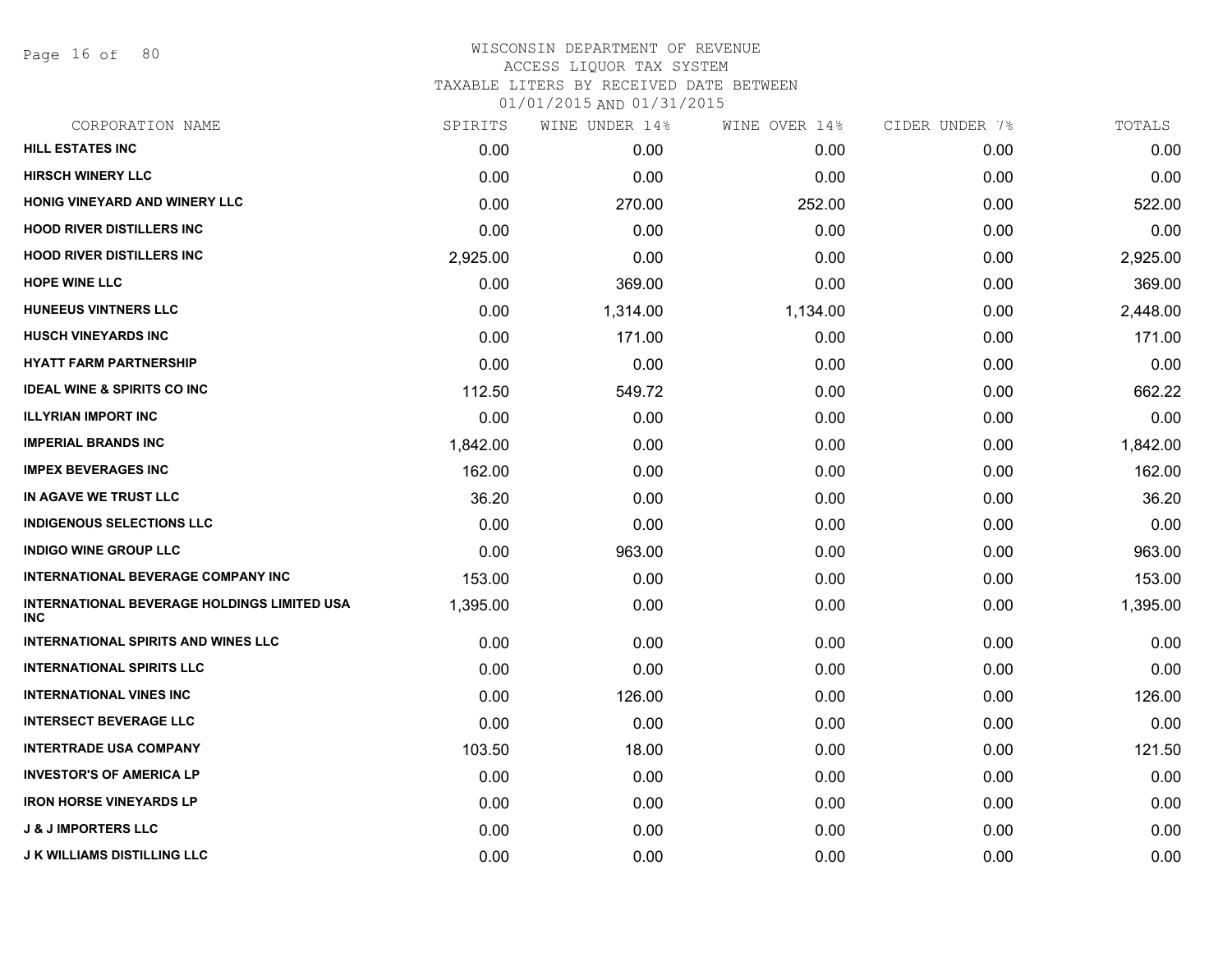Page 17 of 80

#### WISCONSIN DEPARTMENT OF REVENUE ACCESS LIQUOR TAX SYSTEM

TAXABLE LITERS BY RECEIVED DATE BETWEEN

| CORPORATION NAME                      | SPIRITS | WINE UNDER 14% | WINE OVER 14% | CIDER UNDER 7% | TOTALS    |
|---------------------------------------|---------|----------------|---------------|----------------|-----------|
| <b>J LOHR WINERY CORP</b>             | 0.00    | 8,694.00       | 148.50        | 0.00           | 8,842.50  |
| J PEDRONCELLI WINERY                  | 0.00    | 270.00         | 234.00        | 0.00           | 504.00    |
| <b>J VINEYARDS &amp; WINERY LLC</b>   | 0.00    | 252.00         | 189.00        | 0.00           | 441.00    |
| <b>J-NH WINE GROUP LLC</b>            | 0.00    | 0.00           | 0.00          | 0.00           | 0.00      |
| <b>J3 WINE PARTNERS LLC</b>           | 0.00    | 0.00           | 0.00          | 0.00           | 0.00      |
| <b>JACK POUST &amp; COMPANY INC</b>   | 0.00    | 1,008.00       | 18.00         | 0.00           | 1,026.00  |
| <b>JACKSON FAMILY ENTERPRISES INC</b> | 0.00    | 82,341.00      | 7,996.50      | 0.00           | 90,337.50 |
| <b>JACUZZI FAMILY VINEYARDS LLC</b>   | 0.00    | 45.00          | 0.00          | 0.00           | 45.00     |
| <b>JAE IMPORTS LLC</b>                | 0.00    | 0.00           | 0.00          | 0.00           | 0.00      |
| <b>JAM CELLARS INC</b>                | 0.00    | 0.00           | 0.00          | 0.00           | 0.00      |
| <b>JAMES E COSMA</b>                  | 0.00    | 126.00         | 0.00          | 0.00           | 126.00    |
| <b>JAMES L LAMBERT</b>                | 0.00    | 99.00          | 27.00         | 0.00           | 126.00    |
| <b>JAMES MORONEY INC</b>              | 0.00    | 0.00           | 0.00          | 0.00           | 0.00      |
| <b>JAMES RICKER</b>                   | 0.00    | 16,150.50      | 49.50         | 0.00           | 16,200.00 |
| JAPAN PRESTIGE SAKE INTERNATIONAL INC | 0.00    | 0.00           | 0.00          | 0.00           | 0.00      |
| <b>JARED BURNS</b>                    | 0.00    | 0.00           | 0.00          | 0.00           | 0.00      |
| <b>JARVIS</b>                         | 0.00    | 0.00           | 0.00          | 0.00           | 0.00      |
| <b>JASON J AND MOLLY N DREW</b>       | 0.00    | 0.00           | 0.00          | 0.00           | 0.00      |
| <b>JAX VINEYARDS LLC</b>              | 0.00    | 63.00          | 486.00        | 0.00           | 549.00    |
| <b>JAY J HEMINWAY</b>                 | 0.00    | 0.00           | 0.00          | 0.00           | 0.00      |
| <b>JAY MIDWEST INC</b>                | 0.00    | 0.00           | 0.00          | 0.00           | 0.00      |
| <b>JB GEORGE LLC</b>                  | 0.00    | 0.00           | 0.00          | 0.00           | 0.00      |
| <b>JC CELLARS INC</b>                 | 0.00    | 0.00           | 0.00          | 0.00           | 0.00      |
| JEAN CLAUDE BOISSET WINES USA INC     | 0.00    | 1,908.00       | 864.00        | 0.00           | 2,772.00  |
| <b>JEFF QUINT</b>                     | 0.00    | 0.00           | 0.00          | 0.00           | 0.00      |
| <b>JEREMY O SHAPLEY</b>               | 0.00    | 387.00         | 0.00          | 0.00           | 387.00    |
| <b>JESSIES GROVE WINERY INC</b>       | 0.00    | 0.00           | 0.00          | 0.00           | 0.00      |
| <b>JFC INTERNATIONAL INC</b>          | 0.00    | 402.00         | 2,344.68      | 0.00           | 2,746.68  |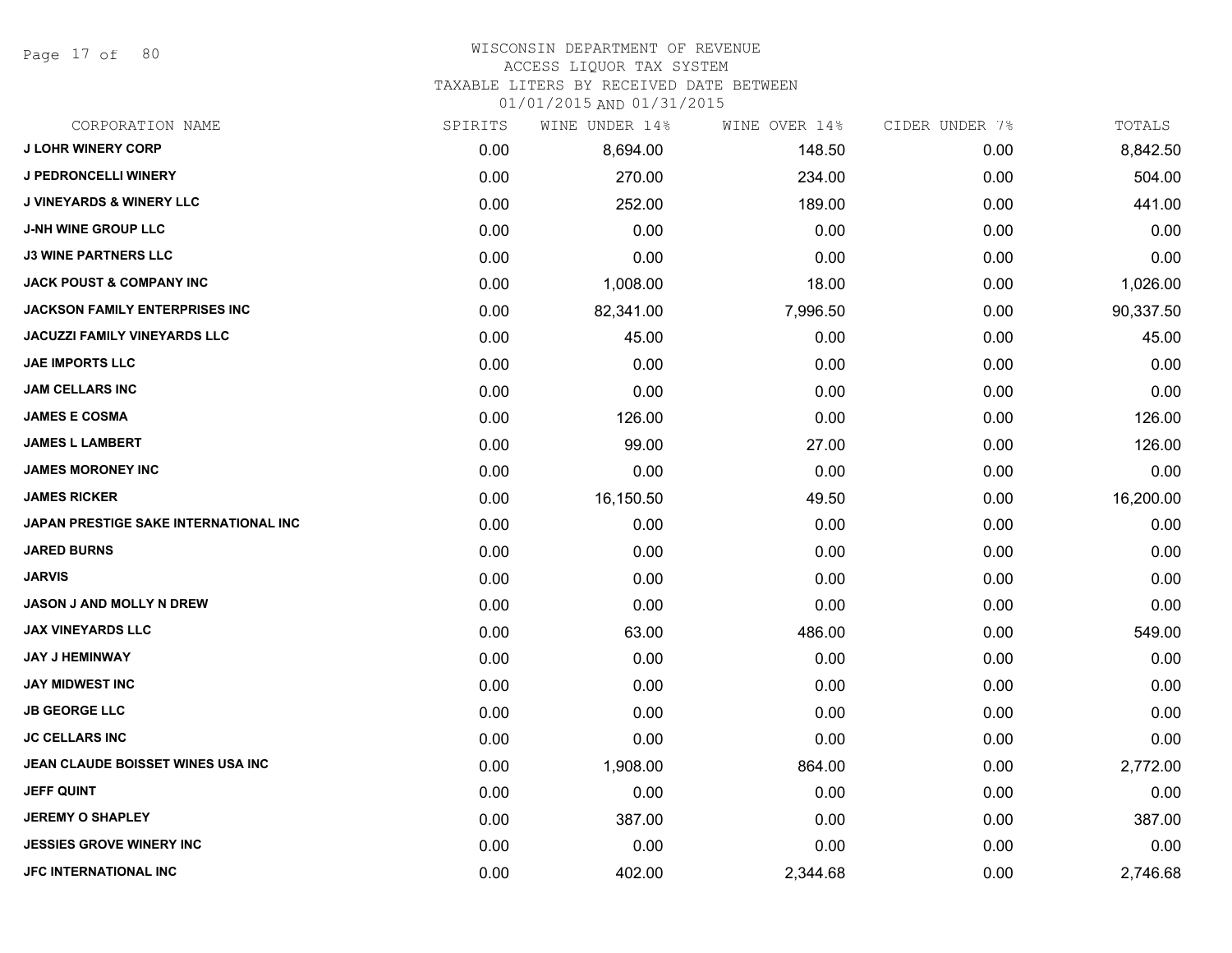Page 18 of 80

#### WISCONSIN DEPARTMENT OF REVENUE

#### ACCESS LIQUOR TAX SYSTEM

TAXABLE LITERS BY RECEIVED DATE BETWEEN

| CORPORATION NAME                          | SPIRITS    | WINE UNDER 14% | WINE OVER 14% | CIDER UNDER 7% | TOTALS     |
|-------------------------------------------|------------|----------------|---------------|----------------|------------|
| <b>JIM BEAM BRANDS CO</b>                 | 461,533.80 | 594.00         | 579.00        | 0.00           | 462,706.80 |
| <b>JNJ INTERNATIONAL INC</b>              | 0.00       | 0.00           | 0.00          | 0.00           | 0.00       |
| <b>JOHAN VINEYARDS LLC</b>                | 0.00       | 1,512.00       | 0.00          | 0.00           | 1,512.00   |
| <b>JOHN ANTHONY VINEYARDS LLC</b>         | 0.00       | 0.00           | 0.00          | 0.00           | 0.00       |
| <b>JOHN K GLEASON</b>                     | 0.00       | 0.00           | 0.00          | 0.00           | 0.00       |
| <b>JON A GERSTENSCHLAGER</b>              | 0.00       | 0.00           | 0.00          | 0.00           | 0.00       |
| <b>JONATHAN S GRANT</b>                   | 0.00       | 0.00           | 108.00        | 0.00           | 108.00     |
| <b>JOSEPH KENT WINES LLC</b>              | 0.00       | 0.00           | 0.00          | 0.00           | 0.00       |
| <b>JOSEPH PHELPS VINEYARDS LLC</b>        | 0.00       | 193.50         | 225.00        | 0.00           | 418.50     |
| <b>JOSEPH VICTORI WINES, INC.</b>         | 0.00       | 630.00         | 0.00          | 0.00           | 630.00     |
| <b>JOTO SAKE LLC</b>                      | 0.00       | 4.32           | 78.48         | 0.00           | 82.80      |
| <b>JOURNEYMAN DISTILLERY LLC</b>          | 0.00       | 0.00           | 0.00          | 0.00           | 0.00       |
| <b>JPPZ INC</b>                           | 0.00       | 0.00           | 0.00          | 0.00           | 0.00       |
| JUDD FAMILY VINEYARDS LP                  | 0.00       | 0.00           | 0.00          | 0.00           | 0.00       |
| <b>JVW CORPORATION</b>                    | 0.00       | 0.00           | 0.00          | 0.00           | 0.00       |
| <b>JZ WINE COMPANY</b>                    | 0.00       | 63.00          | 0.00          | 0.00           | 63.00      |
| <b>K VINTNERS LLC</b>                     | 0.00       | 2,520.00       | 0.00          | 0.00           | 2,520.00   |
| <b>KALIN CELLARS INC</b>                  | 0.00       | 0.00           | 0.00          | 0.00           | 0.00       |
| <b>KB WINES LLC</b>                       | 0.00       | 0.00           | 0.00          | 0.00           | 0.00       |
| <b>KELLER ESTATE LTD</b>                  | 0.00       | 0.00           | 3.60          | 0.00           | 3.60       |
| <b>KEN WRIGHT CELLARS CO</b>              | 0.00       | 0.00           | 0.00          | 0.00           | 0.00       |
| <b>KENNETH S LIKITPRAKONG</b>             | 0.00       | 342.00         | 0.00          | 0.00           | 342.00     |
| <b>KENT HUMPHREY</b>                      | 0.00       | 0.00           | 0.00          | 0.00           | 0.00       |
| <b>KENT RASMUSSEN WINERY</b>              | 0.00       | 0.00           | 0.00          | 0.00           | 0.00       |
| <b>KENTUCKY BOURBON DISTILLERS LTD</b>    | 625.50     | 0.00           | 0.00          | 0.00           | 625.50     |
| <b>KERMIT LYNCH WINE MERCHANTS</b>        | 0.00       | 180.00         | 0.00          | 0.00           | 180.00     |
| <b>KERN IMPORTERS &amp; MARKETING INC</b> | 0.00       | 0.00           | 0.00          | 0.00           | 0.00       |
| KINDRED SPIRITS NORTH AMERICA INC         | 0.00       | 0.00           | 0.00          | 0.00           | 0.00       |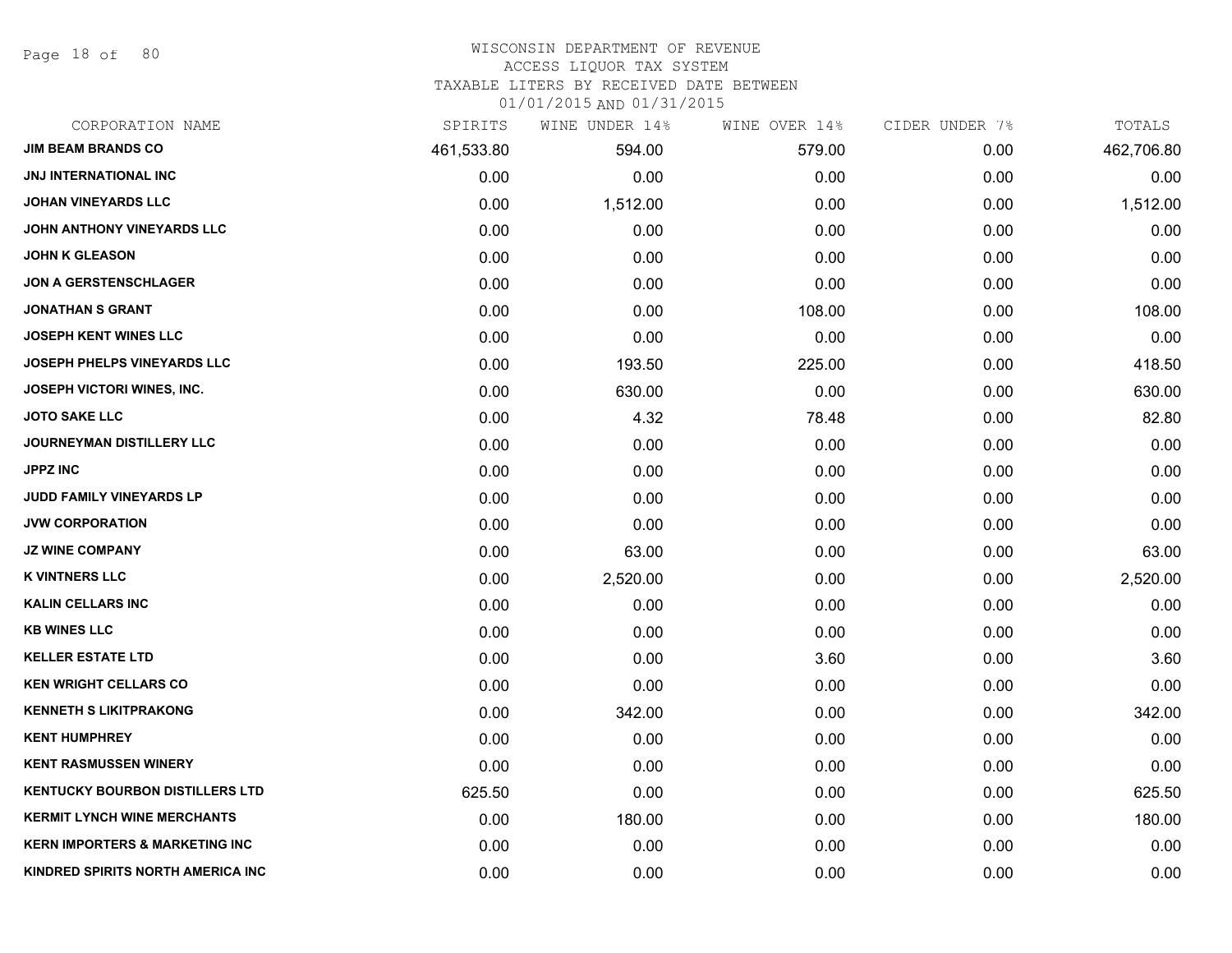Page 19 of 80

#### WISCONSIN DEPARTMENT OF REVENUE ACCESS LIQUOR TAX SYSTEM TAXABLE LITERS BY RECEIVED DATE BETWEEN

| CORPORATION NAME                          | SPIRITS  | WINE UNDER 14% | WINE OVER 14% | CIDER UNDER 7% | TOTALS   |
|-------------------------------------------|----------|----------------|---------------|----------------|----------|
| <b>KING ESTATE WINERY LP</b>              | 0.00     | 627.00         | 0.00          | 0.00           | 627.00   |
| <b>KIONA VINEYARDS LLC</b>                | 0.00     | 0.00           | 0.00          | 0.00           | 0.00     |
| KISTLER VINEYARDS, LLC                    | 0.00     | 0.00           | 0.00          | 0.00           | 0.00     |
| <b>KITFOX VINEYARDS LLC</b>               | 0.00     | 0.00           | 0.00          | 0.00           | 0.00     |
| <b>KLEIN FOODS INC</b>                    | 0.00     | 6,498.00       | 585.00        | 0.00           | 7,083.00 |
| <b>KLINKER BRICK WINERY INC</b>           | 0.00     | 0.00           | 396.00        | 0.00           | 396.00   |
| <b>KOBRAND CORPORATION</b>                | 598.50   | 3,312.00       | 5,764.50      | 0.00           | 9,675.00 |
| KOJIMA & INTERNATIONAL ASSOCIATES INC     | 0.00     | 0.00           | 0.00          | 0.00           | 0.00     |
| <b>KONSTANTIN D FRANK &amp; SONS</b>      | 0.00     | 0.00           | 0.00          | 0.00           | 0.00     |
| <b>KOPRI INC</b>                          | 0.00     | 0.00           | 0.00          | 0.00           | 0.00     |
| <b>KOVAL INC</b>                          | 670.50   | 0.00           | 0.00          | 0.00           | 670.50   |
| <b>KRETEK INTERNATIONAL INC</b>           | 0.00     | 0.00           | 0.00          | 0.00           | 0.00     |
| <b>KRUPP BROTHERS LLC</b>                 | 0.00     | 0.00           | 0.00          | 0.00           | 0.00     |
| <b>KYSELA PERE ET FILS LTD</b>            | 0.00     | 525.00         | 48.42         | 0.00           | 573.42   |
| <b>L C WINE</b>                           | 0.00     | 0.00           | 0.00          | 0.00           | 0.00     |
| L FOPPIANO WINE CO INC                    | 0.00     | 0.00           | 0.00          | 0.00           | 0.00     |
| <b>LADERA WINERY LLC</b>                  | 0.00     | 54.00          | 117.00        | 0.00           | 171.00   |
| <b>LAETITIA VINEYARD &amp; WINERY INC</b> | 0.00     | 9.00           | 0.00          | 0.00           | 9.00     |
| <b>LAIRD &amp; COMPANY</b>                | 1,050.00 | 0.00           | 0.00          | 0.00           | 1,050.00 |
| <b>LANCE C RANDOLPH</b>                   | 0.00     | 378.00         | 0.00          | 0.00           | 378.00   |
| <b>LANGE WINERY LLC</b>                   | 0.00     | 0.00           | 0.00          | 0.00           | 0.00     |
| <b>LAURENT-PERRIER US INC</b>             | 0.00     | 131.19         | 0.00          | 0.00           | 131.19   |
| <b>LAVA SPRINGS INC</b>                   | 0.00     | 0.00           | 0.00          | 0.00           | 0.00     |
| <b>LCF WINE COMPANY LLC</b>               | 0.00     | 0.00           | 0.00          | 0.00           | 0.00     |
| LE CEP II INC                             | 0.00     | 0.00           | 0.00          | 0.00           | 0.00     |
| LE GRAND COURTAGE LLC                     | 0.00     | 63.00          | 0.00          | 0.00           | 63.00    |
| <b>LEAH M SULLBERG</b>                    | 0.00     | 126.00         | 0.00          | 0.00           | 126.00   |
| <b>LEMELSON WINERY LLC</b>                | 0.00     | 0.00           | 0.00          | 0.00           | 0.00     |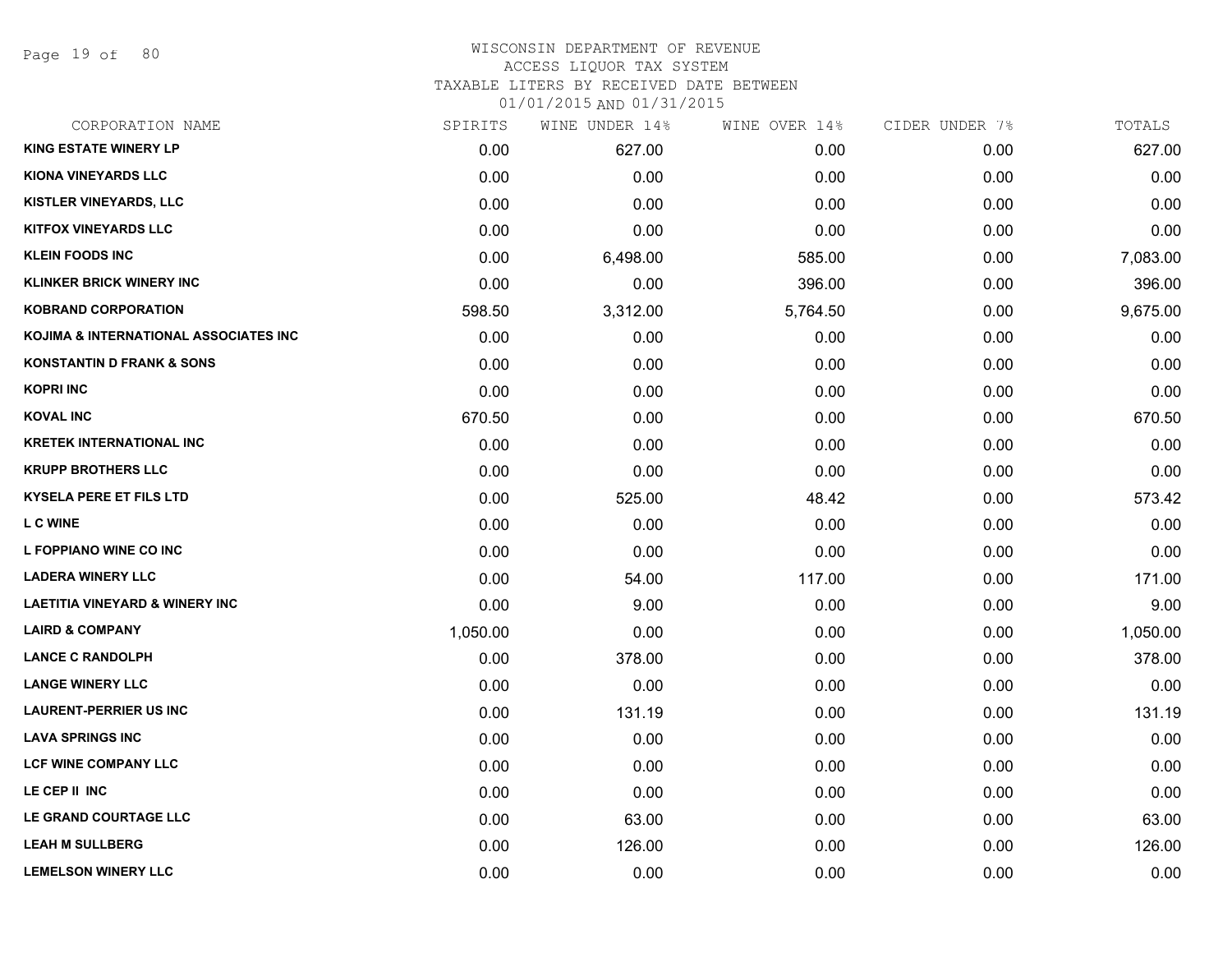Page 20 of 80

| CORPORATION NAME                      | SPIRITS   | WINE UNDER 14% | WINE OVER 14% | CIDER UNDER 7% | TOTALS    |
|---------------------------------------|-----------|----------------|---------------|----------------|-----------|
| <b>LEONARD KREUSCH INC</b>            | 0.00      | 0.00           | 0.00          | 0.00           | 0.00      |
| <b>LEONARDINI FAMILY WINERY LLC</b>   | 0.00      | 0.00           | 0.00          | 0.00           | 0.00      |
| <b>LET THERE BE! DISTILLERS LLC</b>   | 0.00      | 0.00           | 0.00          | 0.00           | 0.00      |
| <b>LEVECKE CORPORATION</b>            | 9,652.50  | 0.00           | 0.00          | 0.00           | 9,652.50  |
| <b>LEVIATHAN WINE COMPANY LLC</b>     | 0.00      | 0.00           | 0.00          | 0.00           | 0.00      |
| <b>LIOCO WINE COMPANY LLC</b>         | 0.00      | 0.00           | 0.00          | 0.00           | 0.00      |
| LION NATHAN USA INC                   | 0.00      | 2,043.00       | 504.00        | 0.00           | 2,547.00  |
| <b>LIQUID BRANDS LLC</b>              | 0.00      | 0.00           | 0.00          | 0.00           | 0.00      |
| <b>LISA LISA INCORPORATED</b>         | 0.00      | 0.00           | 0.00          | 0.00           | 0.00      |
| <b>LOCAL WINE AND SPIRITS LLC</b>     | 27.00     | 0.00           | 0.00          | 0.00           | 27.00     |
| <b>LOEST &amp; MCNAMEE INC</b>        | 0.00      | 1,389.00       | 76.50         | 0.00           | 1,465.50  |
| <b>LOMPIAN WINES LLC</b>              | 0.00      | 1,531.50       | 69.00         | 0.00           | 1,600.50  |
| LONG MEADOW RANCH WINERY INC          | 0.00      | 252.00         | 0.00          | 0.00           | 252.00    |
| <b>LONG SHADOWS VINTNERS LLC</b>      | 0.00      | 0.00           | 0.00          | 0.00           | 0.00      |
| <b>LOOSEN BROS USA LTD</b>            | 0.00      | 90.00          | 0.00          | 0.00           | 90.00     |
| <b>LORING WINE COMPANY LLC</b>        | 0.00      | 0.00           | 0.00          | 0.00           | 0.00      |
| <b>LOUIDAR LLC</b>                    | 0.00      | 0.00           | 0.00          | 0.00           | 0.00      |
| <b>LOUIS GLUNZ BEER INC</b>           | 0.00      | 0.00           | 0.00          | 0.00           | 0.00      |
| <b>LOUIS GLUNZ WINE INC</b>           | 0.00      | 0.00           | 0.00          | 0.00           | 0.00      |
| <b>LOUIS LATOUR INC</b>               | 0.00      | 459.00         | 0.00          | 0.00           | 459.00    |
| LOUISVILLE DISTILLING COMPANY LLC     | 751.50    | 0.00           | 0.00          | 0.00           | 751.50    |
| <b>LOWDEN SCHOOLHOUSE CORPORATION</b> | 0.00      | 0.00           | 0.00          | 0.00           | 0.00      |
| <b>LUNA VINEYARDS INC</b>             | 0.00      | 0.00           | 0.00          | 0.00           | 0.00      |
| <b>LUNEAU USA INC</b>                 | 0.00      | 2,772.00       | 0.00          | 0.00           | 2,772.00  |
| <b>LUXCO INC</b>                      | 80,692.50 | 1,404.10       | 822.00        | 0.00           | 82,918.60 |
| M.A.C. WINES, LLC                     | 0.00      | 0.00           | 189.00        | 0.00           | 189.00    |
| <b>MACH FLYNT INC</b>                 | 0.00      | 14,976.00      | 0.00          | 0.00           | 14,976.00 |
| <b>MAD CAR WINE CO LLC</b>            | 0.00      | 0.00           | 0.00          | 0.00           | 0.00      |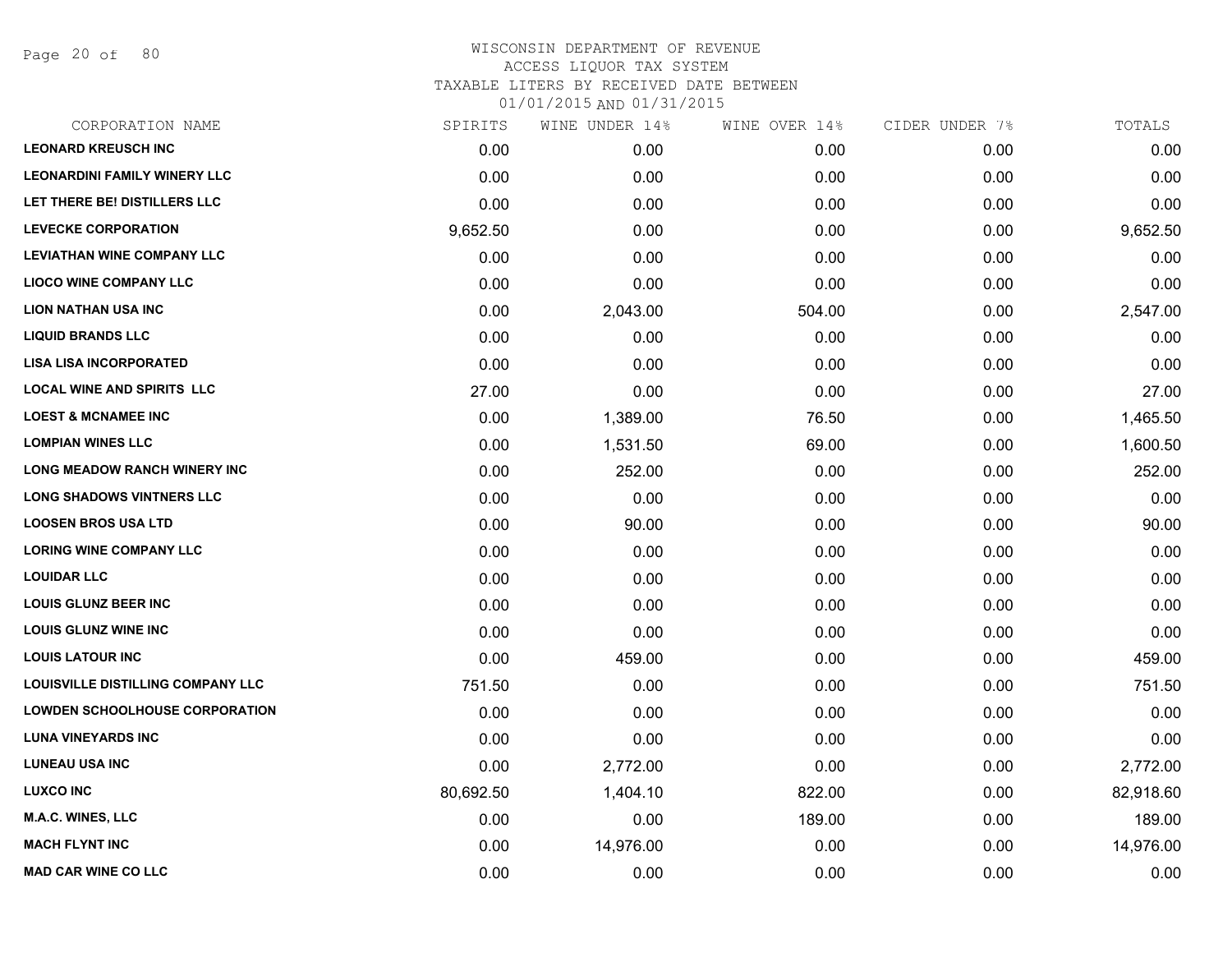# WISCONSIN DEPARTMENT OF REVENUE ACCESS LIQUOR TAX SYSTEM

TAXABLE LITERS BY RECEIVED DATE BETWEEN

| CORPORATION NAME                               | SPIRITS   | WINE UNDER 14% | WINE OVER 14% | CIDER UNDER 7% | TOTALS    |
|------------------------------------------------|-----------|----------------|---------------|----------------|-----------|
| <b>MADISON VINEYARD HOLDINGS LLC</b>           | 0.00      | 504.00         | 1,161.00      | 0.00           | 1,665.00  |
| <b>MADRIGAL FAMILY WINERY LLC</b>              | 0.00      | 0.00           | 0.00          | 0.00           | 0.00      |
| <b>MAGAVE TEQUILA INC</b>                      | 0.00      | 0.00           | 0.00          | 0.00           | 0.00      |
| <b>MAGICAL SPIRITS INC</b>                     | 0.00      | 0.00           | 0.00          | 0.00           | 0.00      |
| <b>MAISONS MARQUES &amp; DOMAINES USA INC.</b> | 0.00      | 591.00         | 85.50         | 0.00           | 676.50    |
| <b>MARIETTA CELLARS INC</b>                    | 0.00      | 1,080.00       | 252.00        | 0.00           | 1,332.00  |
| <b>MARIPOSA WINE COMPANY LLC</b>               | 0.00      | 0.00           | 0.00          | 0.00           | 0.00      |
| <b>MARK ADAMS &amp; CIERA ADAMS</b>            | 0.00      | 0.00           | 0.00          | 0.00           | 0.00      |
| <b>MARK ANTHONY BRANDS INC</b>                 | 0.00      | 0.00           | 0.00          | 0.00           | 0.00      |
| <b>MARKETING GLOBAL BRANDS CORP</b>            | 0.00      | 0.00           | 0.00          | 0.00           | 0.00      |
| <b>MARTIN RAY WINERY INC</b>                   | 0.00      | 1,809.00       | 315.00        | 0.00           | 2,124.00  |
| <b>MARTINELLI WINERY INC</b>                   | 0.00      | 0.00           | 162.00        | 0.00           | 162.00    |
| <b>MASON &amp; MASON</b>                       | 0.00      | 504.00         | 0.00          | 0.00           | 504.00    |
| <b>MASSANOIS LLC</b>                           | 0.00      | 2,654.28       | 0.00          | 0.00           | 2,654.28  |
| <b>MATHY WINERY LLC</b>                        | 0.00      | 0.00           | 0.00          | 0.00           | 0.00      |
| <b>MATRICK HOLDINGS CORPORATION</b>            | 0.00      | 0.00           | 0.00          | 0.00           | 0.00      |
| <b>MAURICE KANBAR</b>                          | 0.00      | 0.00           | 0.00          | 0.00           | 0.00      |
| <b>MAURITSON FAMILY WINERY</b>                 | 0.00      | 0.00           | 0.00          | 0.00           | 0.00      |
| <b>MAYACAMAS VINEYARDS</b>                     | 0.00      | 0.00           | 0.00          | 0.00           | 0.00      |
| <b>MAZZARRINI INC</b>                          | 0.00      | 504.00         | 0.00          | 0.00           | 504.00    |
| <b>MC CORMICK DISTILLING CO INC</b>            | 25,834.50 | 0.00           | 0.00          | 0.00           | 25,834.50 |
| <b>MCKENZIE'S BEVERAGES INC</b>                | 0.00      | 0.00           | 0.00          | 5,219.40       | 5,219.40  |
| <b>MCMANIS FAMILY VINEYARDS INC</b>            | 0.00      | 4,716.00       | 0.00          | 0.00           | 4,716.00  |
| <b>MCNAB RIDGE WINERY LLC</b>                  | 0.00      | 0.00           | 216.00        | 0.00           | 216.00    |
| <b>MEANDER LLC</b>                             | 0.00      | 0.00           | 0.00          | 0.00           | 0.00      |
| <b>MEDCO ATLANTIC INC</b>                      | 0.00      | 0.00           | 0.00          | 0.00           | 0.00      |
| <b>MEGAWINE INC</b>                            | 0.00      | 0.00           | 0.00          | 0.00           | 0.00      |
| <b>MEIERS WINE CELLARS INC</b>                 | 0.00      | 702.00         | 274.50        | 0.00           | 976.50    |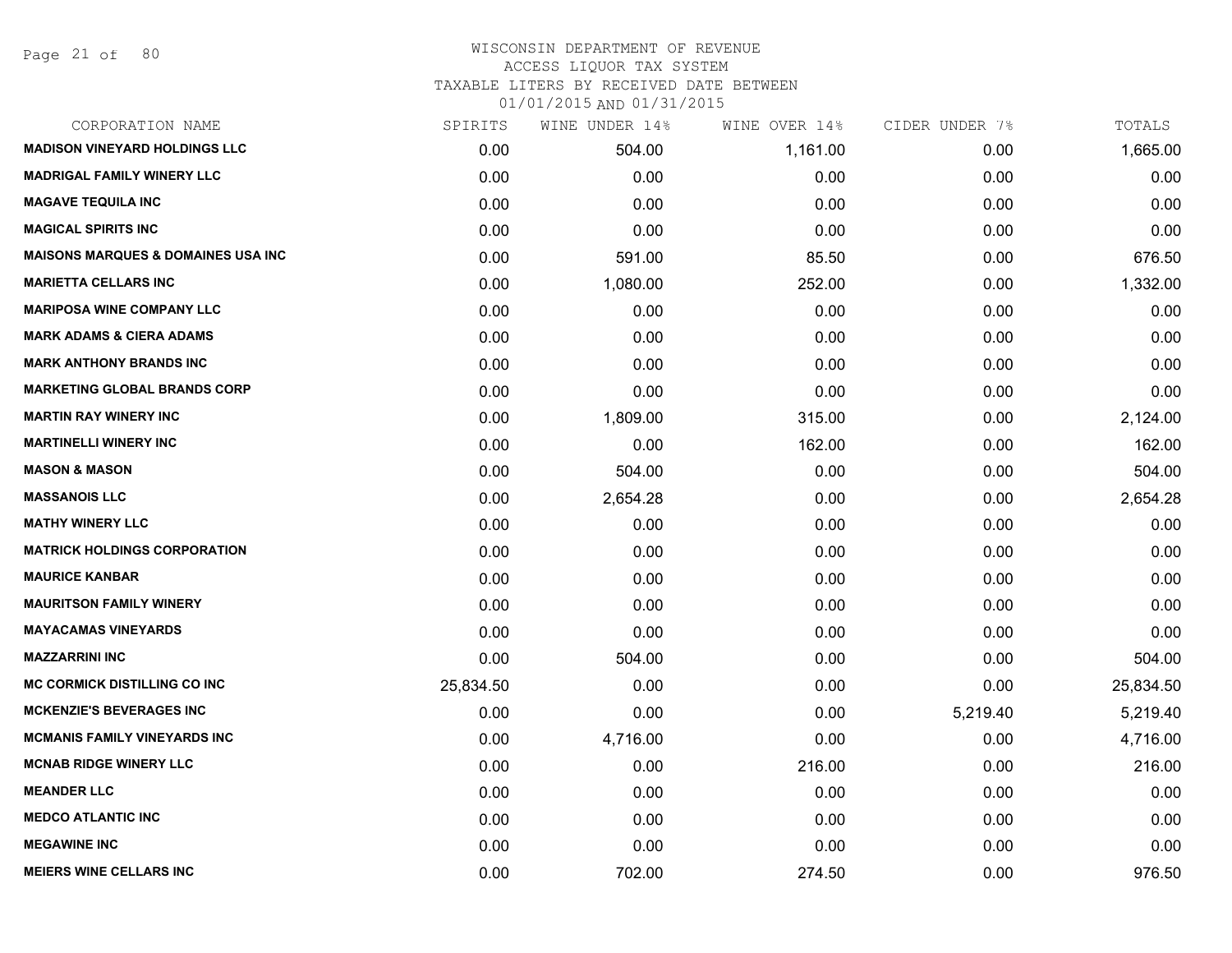#### WISCONSIN DEPARTMENT OF REVENUE

#### ACCESS LIQUOR TAX SYSTEM

TAXABLE LITERS BY RECEIVED DATE BETWEEN

| CORPORATION NAME                                  | SPIRITS   | WINE UNDER 14% | WINE OVER 14% | CIDER UNDER 7% | TOTALS    |
|---------------------------------------------------|-----------|----------------|---------------|----------------|-----------|
| <b>MENDOCINO WINE GROUP LLC</b>                   | 0.00      | 10,035.00      | 882.00        | 0.00           | 10,917.00 |
| <b>MERCER WINE ESTATES LLC / MERCER HOGUE LLC</b> | 0.00      | 126.00         | 378.00        | 0.00           | 504.00    |
| <b>MERCHANT DU VIN CORPORATION</b>                | 0.00      | 0.00           | 0.00          | 1,013.54       | 1,013.54  |
| <b>MEREDITH VINEYARD ESTATE INC</b>               | 0.00      | 0.00           | 0.00          | 0.00           | 0.00      |
| <b>MERRYVALE VINEYARDS LLC</b>                    | 0.00      | 405.00         | 0.00          | 0.00           | 405.00    |
| <b>METROWINE DISTRIBUTION CO INC</b>              | 0.00      | 0.00           | 0.00          | 0.00           | 0.00      |
| <b>MEV CORPORATION</b>                            | 0.00      | 126.00         | 0.00          | 0.00           | 126.00    |
| <b>MEXCOR INC</b>                                 | 158.40    | 0.00           | 0.00          | 0.00           | 158.40    |
| <b>MEYER CELLARS LLC</b>                          | 0.00      | 0.00           | 0.00          | 0.00           | 0.00      |
| <b>MHW LTD</b>                                    | 15,769.25 | 3,573.00       | 1,230.00      | 3,434.20       | 24,006.45 |
| <b>MICHAEL C HOWARD</b>                           | 0.00      | 0.00           | 0.00          | 0.00           | 0.00      |
| <b>MICHAEL HOUGH</b>                              | 0.00      | 1,080.00       | 0.00          | 0.00           | 1,080.00  |
| <b>MICHAEL L &amp; YVONNE LANDT LLC</b>           | 0.00      | 0.00           | 0.00          | 0.00           | 0.00      |
| <b>MICHAEL SKURNIK WINES INC</b>                  | 0.00      | 513.00         | 0.00          | 0.00           | 513.00    |
| <b>MICHEAL DASHE</b>                              | 0.00      | 0.00           | 0.00          | 0.00           | 0.00      |
| <b>MID-OAK DISTILLERY INC</b>                     | 0.00      | 0.00           | 0.00          | 0.00           | 0.00      |
| <b>MIDDLETON FAMILY WINES LLC</b>                 | 0.00      | 661.50         | 0.00          | 0.00           | 661.50    |
| <b>MIDWEST WINE &amp; SPIRITS INC</b>             | 0.00      | 0.00           | 0.00          | 0.00           | 0.00      |
| <b>MILL CREEK VINEYARDS</b>                       | 0.00      | 0.00           | 0.00          | 0.00           | 0.00      |
| <b>MILLER SQUARED INC</b>                         | 0.00      | 900.00         | 0.00          | 0.00           | 900.00    |
| <b>MILLERCOORS LLC</b>                            | 0.00      | 0.00           | 0.00          | 0.00           | 0.00      |
| <b>MILORAD &amp; SUSAN J KARAKASEVIC</b>          | 0.00      | 0.00           | 0.00          | 0.00           | 0.00      |
| <b>MILTONS DISTRIBUTING CO INC</b>                | 0.00      | 1,864.43       | 18.00         | 0.00           | 1,882.43  |
| <b>MINER FAMILY WINERY LLC</b>                    | 0.00      | 0.00           | 0.00          | 0.00           | 0.00      |
| <b>MINNESOTA WINEGROWERS COOPERATIVE</b>          | 0.00      | 0.00           | 0.00          | 0.00           | 0.00      |
| <b>MIONETTO USA INC</b>                           | 0.00      | 706.50         | 0.00          | 0.00           | 706.50    |
| <b>MIRA WINERY LLC</b>                            | 0.00      | 0.00           | 0.00          | 0.00           | 0.00      |
| <b>MIRASOL WINE LLC</b>                           | 0.00      | 0.00           | 0.00          | 0.00           | 0.00      |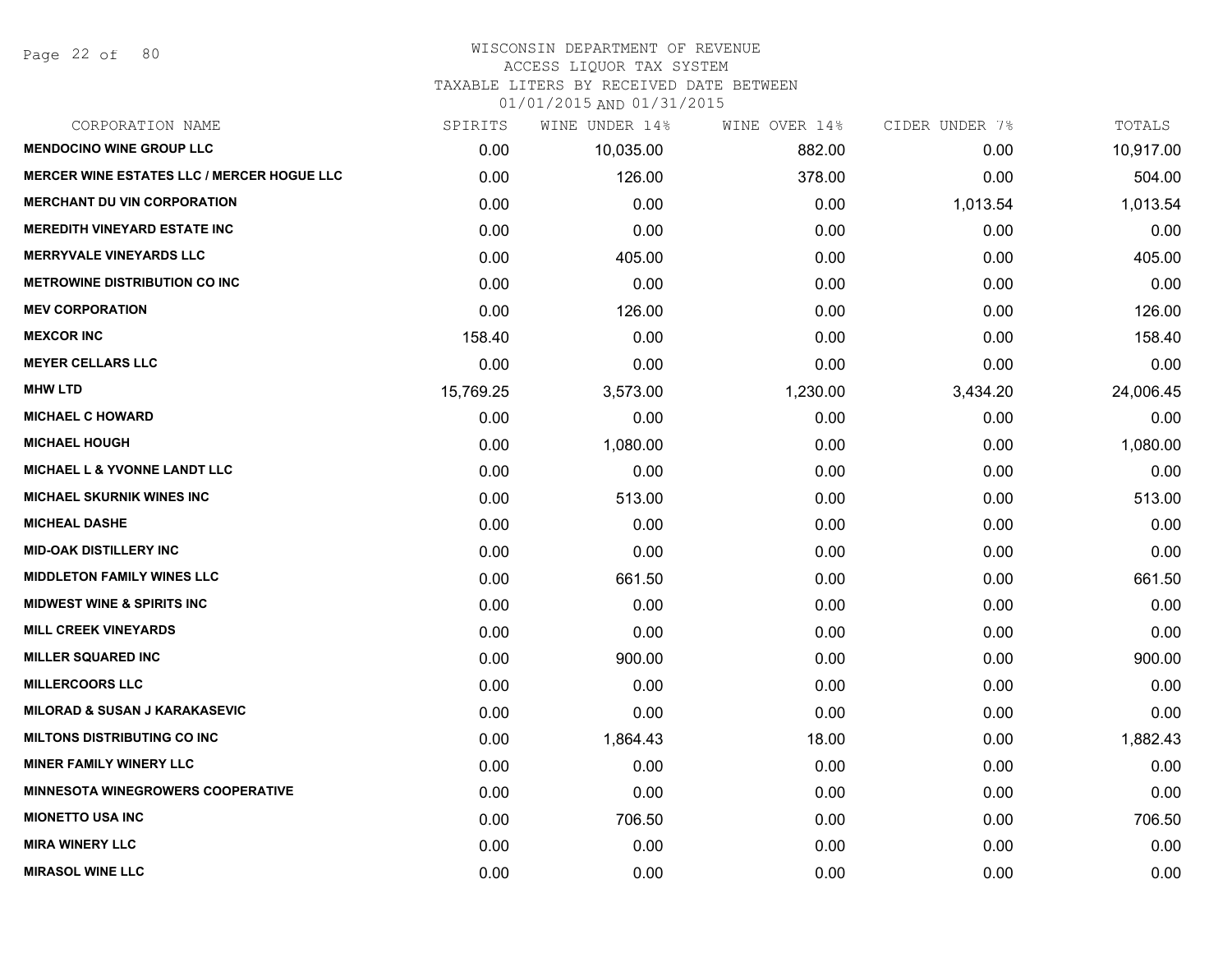Page 23 of 80

#### WISCONSIN DEPARTMENT OF REVENUE ACCESS LIQUOR TAX SYSTEM

TAXABLE LITERS BY RECEIVED DATE BETWEEN

| CORPORATION NAME                                                            | SPIRITS  | WINE UNDER 14% | WINE OVER 14% | CIDER UNDER 7% | TOTALS     |
|-----------------------------------------------------------------------------|----------|----------------|---------------|----------------|------------|
| <b>MISA IMPORTS INC</b>                                                     | 3,876.00 | 4,707.00       | 0.00          | 0.00           | 8,583.00   |
| <b>MISSISSIPPI RIVER DISTILLING COMPANY</b>                                 | 0.00     | 0.00           | 0.00          | 0.00           | 0.00       |
| <b>MIURA VINEYARDS LLC</b>                                                  | 0.00     | 0.00           | 0.00          | 0.00           | 0.00       |
| <b>MMX IMPORTS LLC</b>                                                      | 0.00     | 0.00           | 0.00          | 0.00           | 0.00       |
| <b>MODERN DEVELOPMENT COMPANY</b>                                           | 0.00     | 0.00           | 0.00          | 0.00           | 0.00       |
| <b>MODERN SPIRITS LLC</b>                                                   | 0.00     | 0.00           | 0.00          | 0.00           | 0.00       |
| <b>MOET HENNESSY USA, INC.</b>                                              | 0.00     | 0.00           | 0.00          | 0.00           | 0.00       |
| <b>MOLLYDOOKER INTERNATIONAL LLC</b>                                        | 0.00     | 0.00           | 0.00          | 0.00           | 0.00       |
| <b>MONICA NOGUES</b>                                                        | 0.00     | 0.00           | 0.00          | 0.00           | 0.00       |
| <b>MONTEREY WINE COMPANY LLC</b>                                            | 0.00     | 504.00         | 0.00          | 0.00           | 504.00     |
| <b>MONTICELLO CELLARS INC</b>                                               | 0.00     | 0.00           | 0.00          | 0.00           | 0.00       |
| <b>MONTINORE VINEYARDS LIMITED</b>                                          | 0.00     | 0.00           | 0.00          | 0.00           | 0.00       |
| <b>MORGAN CLENDENEN</b>                                                     | 0.00     | 0.00           | 0.00          | 0.00           | 0.00       |
| <b>MORGAN WINERY INC</b>                                                    | 0.00     | 0.00           | 63.00         | 0.00           | 63.00      |
| <b>MOUNT VEEDER FARMS LLC</b>                                               | 0.00     | 0.00           | 0.00          | 0.00           | 0.00       |
| <b>MOUNTAIN VIEW VINTNERS INC</b>                                           | 0.00     | 0.00           | 0.00          | 0.00           | 0.00       |
| <b>MS WALKER INC</b>                                                        | 9,586.50 | 0.00           | 0.00          | 0.00           | 9,586.50   |
| <b>MUSTACHE MENTORS LLC</b>                                                 | 0.00     | 224.00         | 0.00          | 0.00           | 224.00     |
| MUTUAL WHOLESALE LIQUOR INC                                                 | 0.00     | 0.00           | 0.00          | 0.00           | 0.00       |
| <b>NAKED WINES LLC</b>                                                      | 0.00     | 0.00           | 0.00          | 0.00           | 0.00       |
| <b>NAPA VALLEY SPECIALTY WINES INC</b>                                      | 0.00     | 2,727.00       | 63.00         | 0.00           | 2,790.00   |
| NATIONAL CONSUMER CREDIT GUARANTEE<br><b>ASSOCIATION OF CONNECTICUT INC</b> | 0.00     | 0.00           | 0.00          | 0.00           | 0.00       |
| <b>NATURAL MERCHANTS INC</b>                                                | 0.00     | 126.00         | 0.00          | 0.00           | 126.00     |
| <b>NATUREL WEST CORP</b>                                                    | 0.00     | 0.00           | 0.00          | 0.00           | 0.00       |
| <b>NAVARRO VINEYARDS, LLC</b>                                               | 0.00     | 81.00          | 153.00        | 0.00           | 234.00     |
| <b>NBI ACQUISITION LLC</b>                                                  | 0.00     | 0.00           | 0.00          | 0.00           | 0.00       |
| <b>NDC SYSTEMS LP</b>                                                       | 2,581.50 | 110,908.50     | 2,782.50      | 0.00           | 116,272.50 |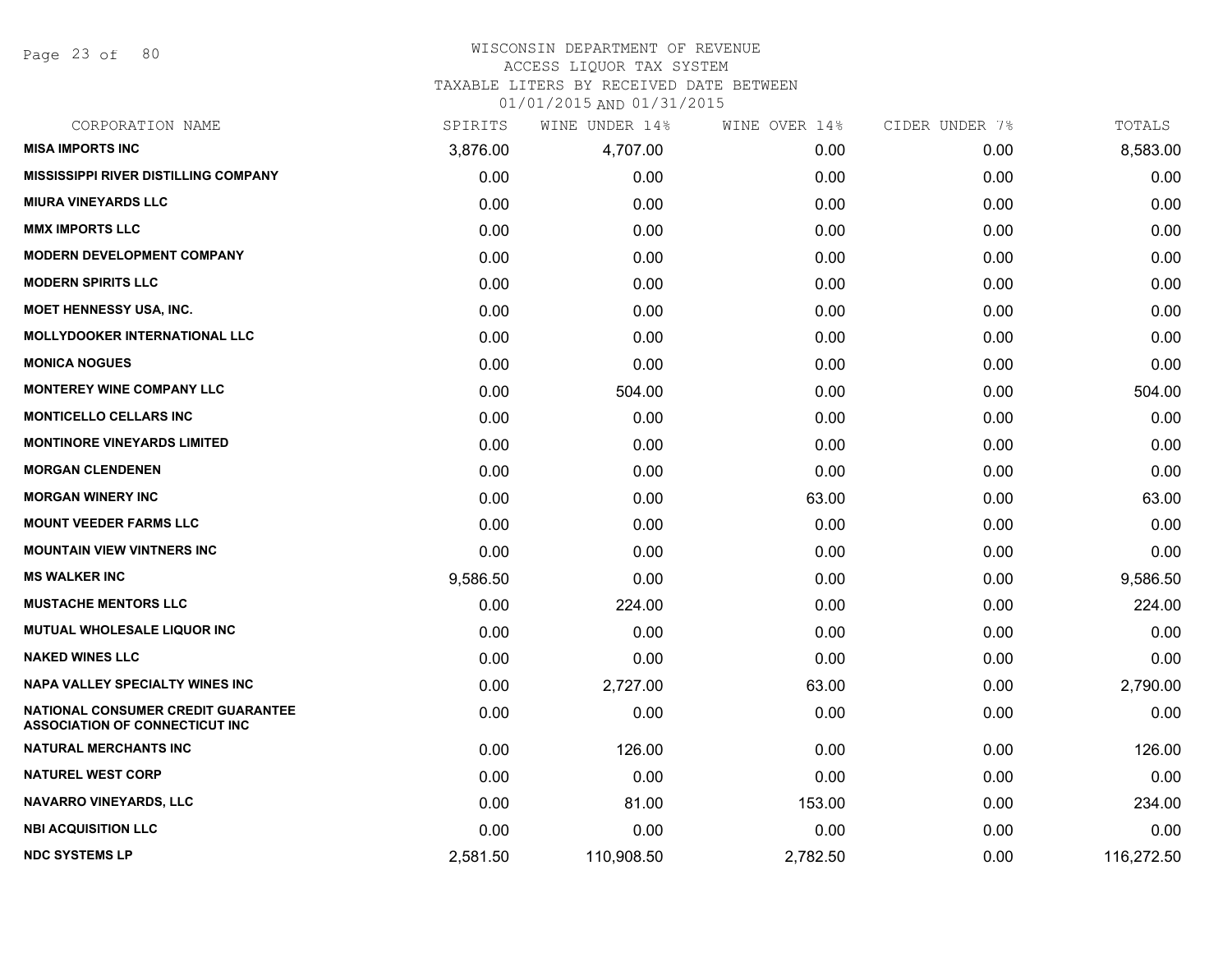Page 24 of 80

# WISCONSIN DEPARTMENT OF REVENUE

## ACCESS LIQUOR TAX SYSTEM

TAXABLE LITERS BY RECEIVED DATE BETWEEN

| CORPORATION NAME                  | SPIRITS | WINE UNDER 14% | WINE OVER 14% | CIDER UNDER 7% | TOTALS    |
|-----------------------------------|---------|----------------|---------------|----------------|-----------|
| <b>NEGOCIANTS USA INC</b>         | 0.00    | 3,547.50       | 1,075.50      | 0.00           | 4,623.00  |
| <b>NESTOR IMPORTS INC</b>         | 54.00   | 126.00         | 63.00         | 0.00           | 243.00    |
| <b>NEW HOLLAND BREWING CO LLC</b> | 270.00  | 5.68           | 0.00          | 0.00           | 275.68    |
| <b>NEW MEXICO WINERIES INC</b>    | 0.00    | 576.00         | 0.00          | 0.00           | 576.00    |
| <b>NEW PARROTT &amp; CO</b>       | 0.00    | 16,984.00      | 126.00        | 0.00           | 17,110.00 |
| <b>NEW VAVIN INC</b>              | 0.00    | 0.00           | 0.00          | 0.00           | 0.00      |
| <b>NEXT LEVEL SPIRITS INC</b>     | 0.00    | 0.00           | 0.00          | 0.00           | 0.00      |
| <b>NICHE IMPORT CO</b>            | 54.00   | 0.00           | 0.00          | 0.00           | 54.00     |
| <b>NICHOLAS ENTERPRISES INC</b>   | 0.00    | 0.00           | 0.00          | 0.00           | 0.00      |
| NIEBAUM-COPPOLA ESTATE WINERY LP  | 0.00    | 0.00           | 31.50         | 0.00           | 31.50     |
| <b>NOLET SPIRITS USA INC</b>      | 0.00    | 0.00           | 0.00          | 0.00           | 0.00      |
| <b>NORTH SHORE DISTILLERY LLC</b> | 0.00    | 0.00           | 0.00          | 0.00           | 0.00      |
| <b>NOVA WINES, INC.</b>           | 0.00    | 63.00          | 0.00          | 0.00           | 63.00     |
| <b>NUCCIO &amp; WISE</b>          | 0.00    | 0.00           | 0.00          | 0.00           | 0.00      |
| <b>NV AWG LTD</b>                 | 0.00    | 0.00           | 0.00          | 0.00           | 0.00      |
| O'NEILL BEVERAGES CO LLC          | 0.00    | 3,528.00       | 1,512.00      | 0.00           | 5,040.00  |
| <b>O'SHAUGHNESSY DEL OSO LLC</b>  | 0.00    | 0.00           | 0.00          | 0.00           | 0.00      |
| OAK RIDGE WINERY LLC              | 0.00    | 567.00         | 0.00          | 0.00           | 567.00    |
| <b>OLD BRIDGE CELLARS</b>         | 0.00    | 2,290.50       | 567.00        | 0.00           | 2,857.50  |
| <b>OLDE WORLD IMPORTS INC</b>     | 0.00    | 171.00         | 0.00          | 0.00           | 171.00    |
| OLE SMOKY DISTILLERY LLC          | 495.00  | 0.00           | 0.00          | 0.00           | 495.00    |
| OLIVER WINE COMPANY INC           | 0.00    | 0.00           | 0.00          | 0.00           | 0.00      |
| ONE TRUE VINE LLC                 | 0.00    | 0.00           | 0.00          | 0.00           | 0.00      |
| <b>OPICI IMPORT COMPANY</b>       | 0.00    | 0.00           | 0.00          | 0.00           | 0.00      |
| <b>OPOLO WINES LP</b>             | 0.00    | 0.00           | 0.00          | 0.00           | 0.00      |
| <b>OPUS ONE WINERY LLC</b>        | 0.00    | 0.00           | 0.00          | 0.00           | 0.00      |
| ORCA PROPERTIES LLC               | 0.00    | 0.00           | 0.00          | 0.00           | 0.00      |
| <b>OREGON BREWING COMPANY INC</b> | 26.99   | 0.00           | 0.00          | 0.00           | 26.99     |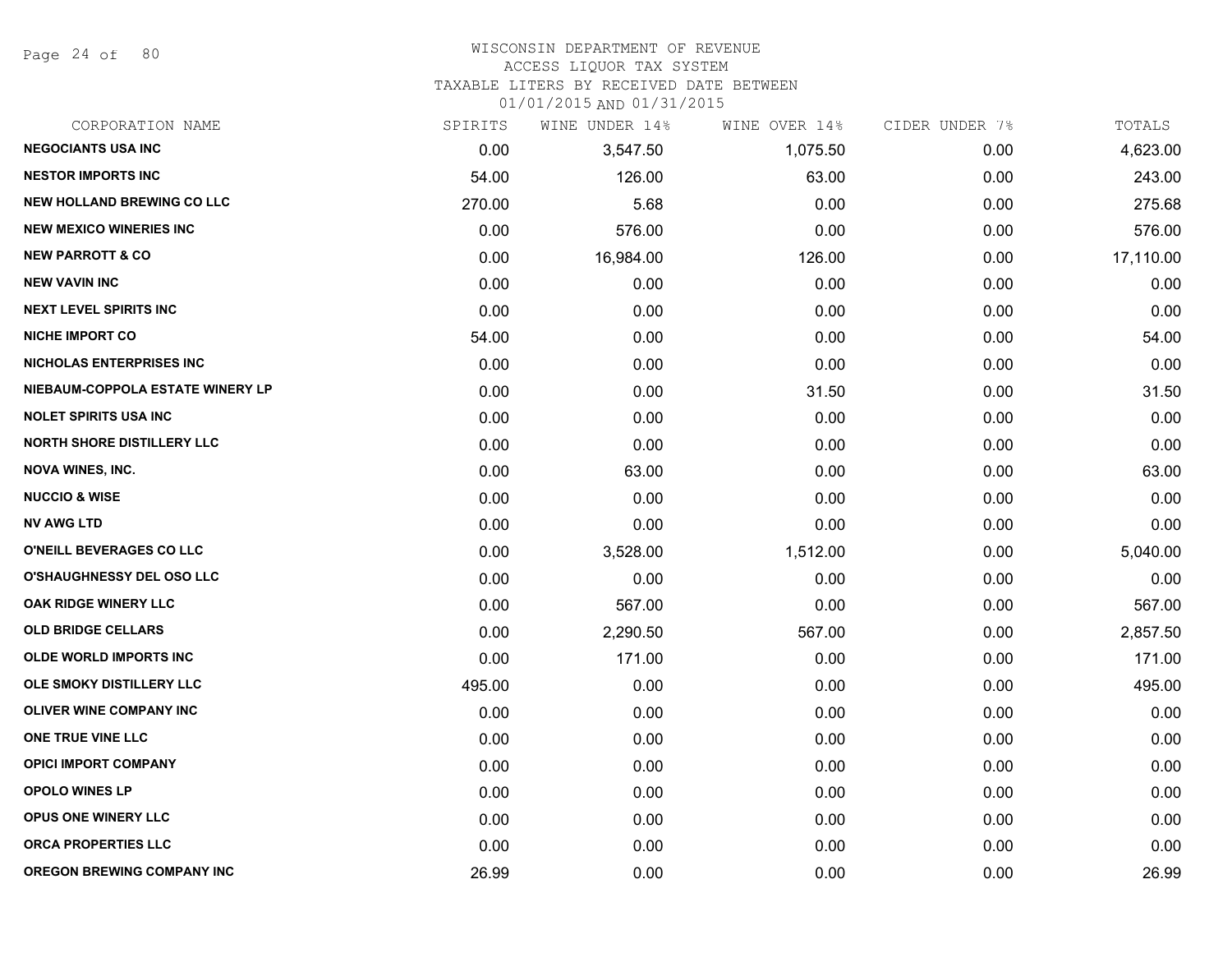Page 25 of 80

| CORPORATION NAME                        | SPIRITS   | WINE UNDER 14% | WINE OVER 14% | CIDER UNDER 7% | TOTALS    |
|-----------------------------------------|-----------|----------------|---------------|----------------|-----------|
| <b>ORGANIC VINTNERS INC</b>             | 0.00      | 63.00          | 0.00          | 0.00           | 63.00     |
| <b>ORGANIC WINE COMPANY INC</b>         | 0.00      | 0.00           | 0.00          | 0.00           | 0.00      |
| <b>ORIGINAL SIN CORPORATION</b>         | 0.00      | 0.00           | 0.00          | 1,884.76       | 1,884.76  |
| <b>ORIN SWIFT CELLARS LLC</b>           | 0.00      | 0.00           | 0.00          | 0.00           | 0.00      |
| <b>OUTPOST WINES LLC</b>                | 0.00      | 0.00           | 0.00          | 0.00           | 0.00      |
| <b>OWEN ROE LLC</b>                     | 0.00      | 629.97         | 350.99        | 0.00           | 980.96    |
| <b>P R GRISLEY CO INC</b>               | 0.00      | 0.00           | 0.00          | 0.00           | 0.00      |
| PACIFIC EDGE MARKETING GROUP INC        | 229.48    | 0.00           | 0.00          | 0.00           | 229.48    |
| <b>PACIFIC INTERNATIONAL LIQUOR INC</b> | 9.00      | 0.00           | 257.24        | 0.00           | 266.24    |
| <b>PACIFIC PRIME WINES LLC</b>          | 0.00      | 126.00         | 0.00          | 0.00           | 126.00    |
| <b>PAHLMEYER LLC</b>                    | 0.00      | 0.00           | 0.00          | 0.00           | 0.00      |
| PALI WINE COMPANY LP                    | 0.00      | 0.00           | 0.00          | 0.00           | 0.00      |
| PALM BAY INTERNATIONAL INC              | 480.00    | 12,544.10      | 718.50        | 0.00           | 13,742.60 |
| <b>PAMELA FRYE</b>                      | 0.00      | 504.00         | 0.00          | 0.00           | 504.00    |
| <b>PAMPA BEVERAGES LLC</b>              | 0.00      | 2,700.00       | 0.00          | 0.00           | 2,700.00  |
| PANTHER CREEK CELLARS LLC               | 0.00      | 0.00           | 0.00          | 0.00           | 0.00      |
| <b>PARAGON VINEYARD CO INC</b>          | 0.00      | 252.00         | 0.00          | 0.00           | 252.00    |
| <b>PARK STREET IMPORTS, LLC</b>         | 1,725.00  | 1,602.00       | 144.00        | 0.00           | 3,471.00  |
| PARK WINE COMPANY INC                   | 0.00      | 0.00           | 0.00          | 0.00           | 0.00      |
| <b>PARKER STATION INC</b>               | 0.00      | 504.00         | 594.00        | 0.00           | 1,098.00  |
| <b>PARTIDA TEQUILA LLC</b>              | 0.00      | 0.00           | 0.00          | 0.00           | 0.00      |
| <b>PASTERNAK WINE IMPORTS LLC</b>       | 0.00      | 1,170.00       | 0.00          | 0.00           | 1,170.00  |
| <b>PATERNO IMPORTS LTD</b>              | 81.00     | 10,068.00      | 7,803.00      | 0.00           | 17,952.00 |
| <b>PATRICIO C MATA</b>                  | 0.00      | 189.00         | 0.00          | 0.00           | 189.00    |
| <b>PATRICK A RONEY</b>                  | 0.00      | 11,529.00      | 1,224.00      | 0.00           | 12,753.00 |
| <b>PATRON SPIRITS COMPANY</b>           | 11,616.45 | 0.00           | 0.00          | 0.00           | 11,616.45 |
| <b>PATZ &amp; HALL WINE COMPANY INC</b> | 0.00      | 0.00           | 0.00          | 0.00           | 0.00      |
| PAUL HOBBS IMPORTS INC                  | 0.00      | 0.00           | 36.00         | 0.00           | 36.00     |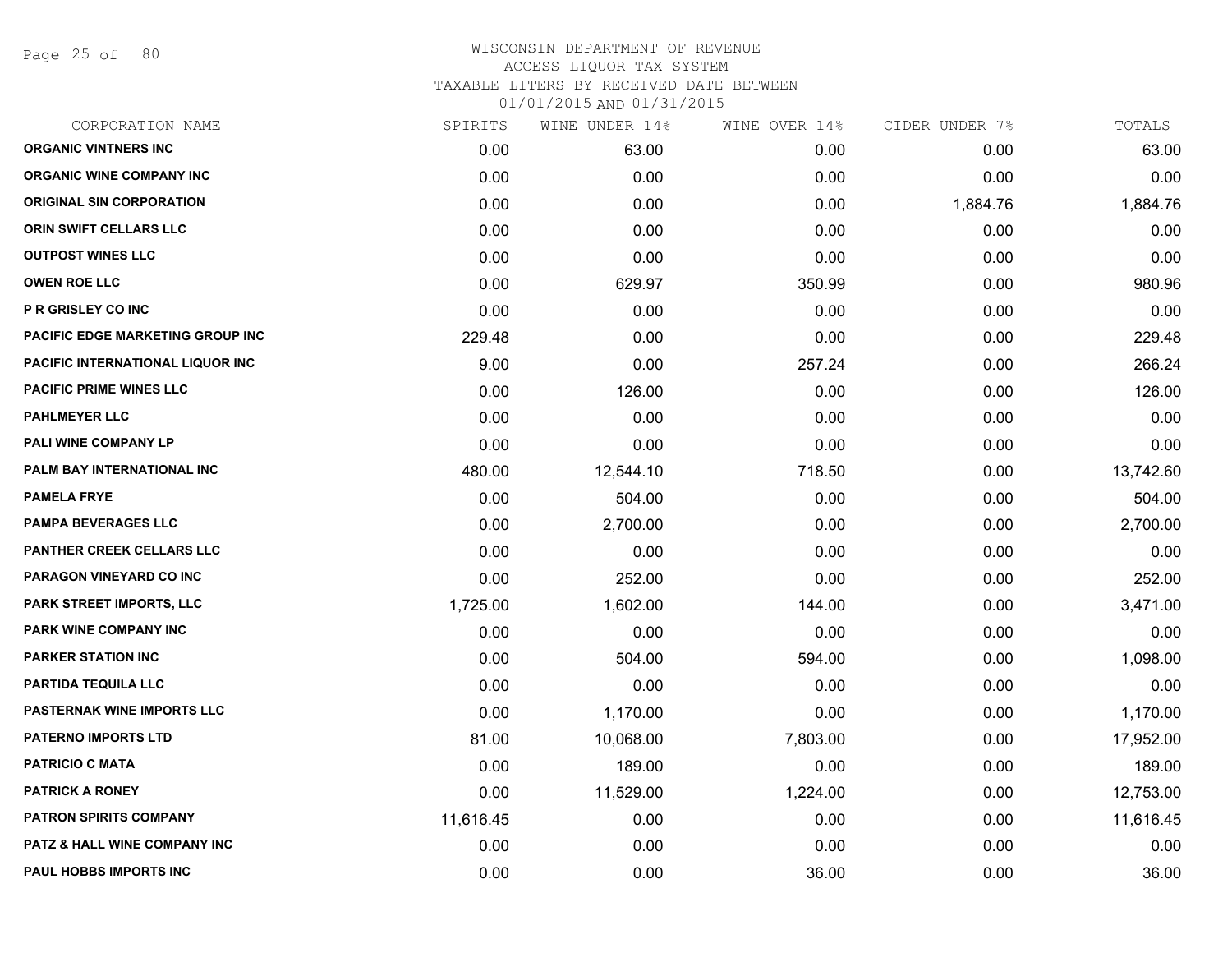Page 26 of 80

| CORPORATION NAME                     | SPIRITS   | WINE UNDER 14% | WINE OVER 14% | CIDER UNDER 7% | TOTALS    |
|--------------------------------------|-----------|----------------|---------------|----------------|-----------|
| <b>PAUL HOBBS WINERY LP</b>          | 0.00      | 0.00           | 0.00          | 0.00           | 0.00      |
| <b>PAUL W QUACKENBUSH</b>            | 0.00      | 0.00           | 0.00          | 0.00           | 0.00      |
| <b>PAULANER USA LLC</b>              | 0.00      | 0.00           | 0.00          | 0.00           | 0.00      |
| <b>PAVI WINES LLC</b>                | 0.00      | 0.00           | 0.00          | 0.00           | 0.00      |
| <b>PAWEL LATO</b>                    | 0.00      | 0.00           | 0.00          | 0.00           | 0.00      |
| <b>PAX MAHLE WINES LLC</b>           | 0.00      | 0.00           | 0.00          | 0.00           | 0.00      |
| PEACH SYSTEMS INC                    | 0.00      | 0.00           | 0.00          | 0.00           | 0.00      |
| PEACHY CANYON WINERY                 | 0.00      | 0.00           | 0.00          | 0.00           | 0.00      |
| PEJU FAMILY OPERATING PARTNERSHIP LP | 0.00      | 0.00           | 0.00          | 0.00           | 0.00      |
| <b>PENNER-ASH LLC</b>                | 0.00      | 0.00           | 42.80         | 0.00           | 42.80     |
| PEPPER BRIDGE WINERY LLC             | 0.00      | 0.00           | 0.00          | 0.00           | 0.00      |
| PERFECTA CAMERA CORP                 | 0.00      | 252.00         | 9.00          | 0.00           | 261.00    |
| PERNOD RICARD USA LLC                | 52,483.65 | 10,714.05      | 1,269.00      | 0.00           | 64,466.70 |
| PETER ANDREW LLC                     | 0.00      | 0.00           | 0.00          | 0.00           | 0.00      |
| PETER M MESROBIAN                    | 0.00      | 0.00           | 0.00          | 0.00           | 0.00      |
| PETER R THOMPSON                     | 0.00      | 0.00           | 0.00          | 0.00           | 0.00      |
| PETER ROSBACK                        | 0.00      | 0.00           | 0.00          | 0.00           | 0.00      |
| PETERSON WINERY LLC                  | 0.00      | 405.00         | 0.00          | 0.00           | 405.00    |
| <b>PHILIP LAROCCA</b>                | 0.00      | 125.59         | 376.79        | 0.00           | 502.38    |
| PHILIP TOGNI VINEYARD LP             | 0.00      | 0.00           | 0.00          | 0.00           | 0.00      |
| PHILLIP STEINSCHREIBER               | 0.00      | 0.00           | 171.00        | 0.00           | 171.00    |
| <b>PHILLIPS FARMS LLC</b>            | 0.00      | 63.00          | 7,564.50      | 0.00           | 7,627.50  |
| PIEDMONT DISTILLERS INC              | 0.00      | 0.00           | 0.00          | 0.00           | 0.00      |
| PINE RIDGE WINERY LLC                | 0.00      | 0.00           | 1,282.50      | 0.00           | 1,282.50  |
| PL BRANDS INC                        | 0.00      | 0.00           | 0.00          | 0.00           | 0.00      |
| PLATA WINE PARTNERS LLC              | 0.00      | 0.00           | 0.00          | 0.00           | 0.00      |
| PLUME RIDGE IRREVOCABLE TRUST        | 0.00      | 396.00         | 0.00          | 0.00           | 396.00    |
| POPCORN SUTTON DISTILLING LLC        | 900.00    | 0.00           | 0.00          | 0.00           | 900.00    |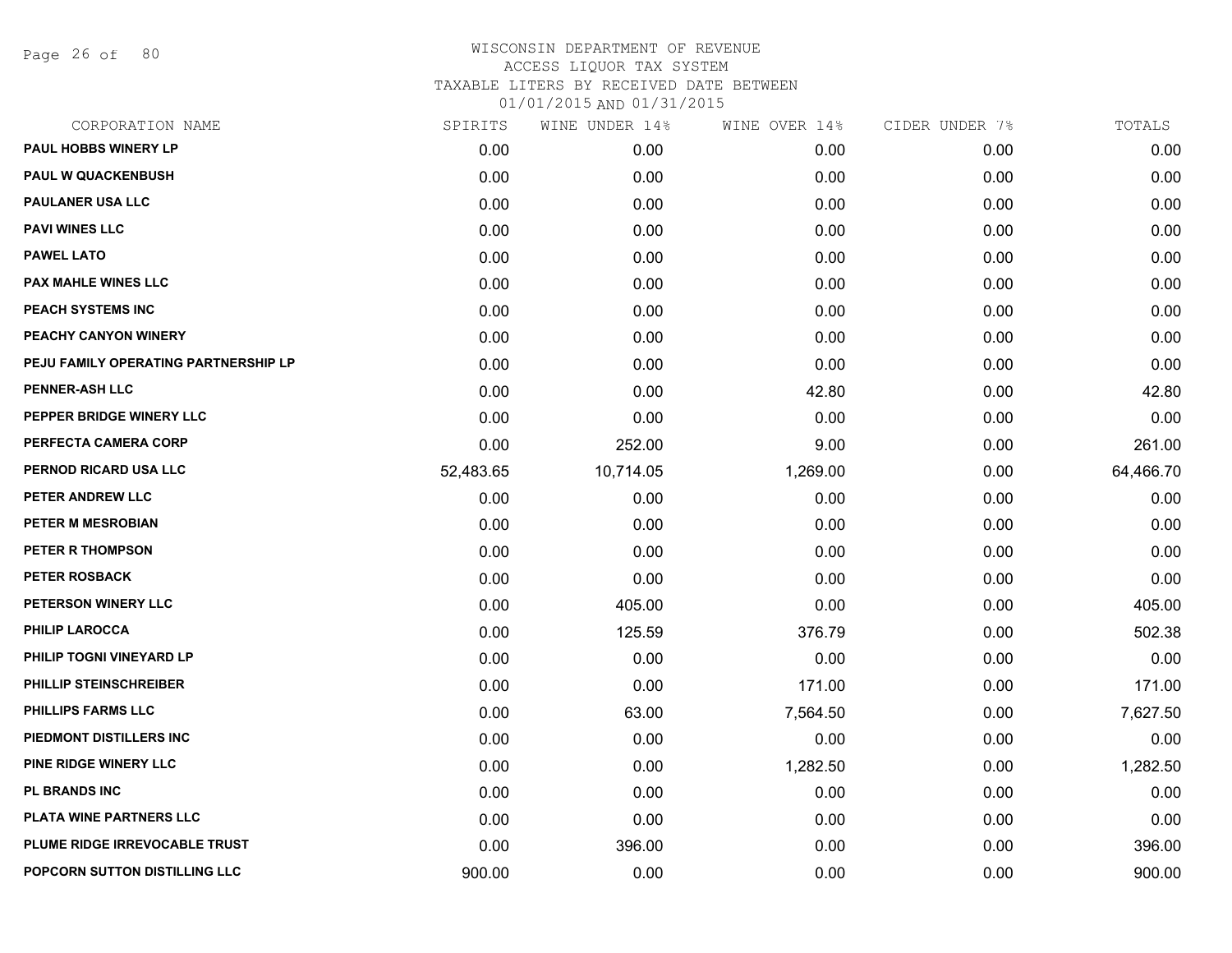Page 27 of 80

| CORPORATION NAME                    | SPIRITS   | WINE UNDER 14% | WINE OVER 14% | CIDER UNDER 7% | TOTALS    |
|-------------------------------------|-----------|----------------|---------------|----------------|-----------|
| <b>POST WINERY INC</b>              | 0.00      | 0.00           | 0.00          | 0.00           | 0.00      |
| PRAGER WINERY & PORT WORKS, INC.    | 0.00      | 0.00           | 0.00          | 0.00           | 0.00      |
| <b>PRECEPT BRANDS LLC</b>           | 0.00      | 0.00           | 0.00          | 0.00           | 0.00      |
| <b>PREMIERE DISTILLERY LLC</b>      | 0.00      | 0.00           | 0.00          | 0.00           | 0.00      |
| <b>PREMIUM PORT WINES INC</b>       | 0.00      | 0.00           | 30.00         | 0.00           | 30.00     |
| <b>PRESTIGE IMPORTS LLC</b>         | 0.00      | 0.00           | 0.00          | 0.00           | 0.00      |
| <b>PRESTIGE WINE IMPORTS CORP</b>   | 0.00      | 13,603.42      | 0.00          | 0.00           | 13,603.42 |
| PRICHARDS DISTILLERY INC            | 0.00      | 0.00           | 0.00          | 0.00           | 0.00      |
| <b>PRIDE MOUNTAIN VINEYARDS LLC</b> | 0.00      | 0.00           | 0.00          | 0.00           | 0.00      |
| PRINCE MICHEL LLC                   | 0.00      | 0.00           | 0.00          | 0.00           | 0.00      |
| <b>PRO-LIQUITECH LLC</b>            | 0.00      | 0.00           | 0.00          | 0.00           | 0.00      |
| PROST BEVERAGE COMPANY LLC          | 450.00    | 0.00           | 0.00          | 0.00           | 450.00    |
| <b>PROXIMO SPIRITS INC</b>          | 94,386.90 | 0.00           | 0.00          | 0.00           | 94,386.90 |
| <b>PRWL PARTNERS LLC</b>            | 0.00      | 126.00         | 0.00          | 0.00           | 126.00    |
| PURPLE WINE COMPANY LLC             | 0.00      | 3,528.00       | 900.00        | 0.00           | 4,428.00  |
| QUILCEDA CREEK VINTNERS INC         | 0.00      | 0.00           | 0.00          | 0.00           | 0.00      |
| <b>QUINTESSENTIAL LLC</b>           | 0.00      | 2,313.00       | 6,952.50      | 0.00           | 9,265.50  |
| QUO VINO LLC                        | 0.00      | 0.00           | 0.00          | 0.00           | 0.00      |
| <b>R &amp; B CELLARS INC</b>        | 0.00      | 0.00           | 0.00          | 0.00           | 0.00      |
| <b>R &amp; G SCHATZ FARMS INC</b>   | 0.00      | 468.00         | 36.00         | 0.00           | 504.00    |
| <b>R &amp; M BRANDS INC</b>         | 4,370.50  | 969.00         | 0.00          | 0.00           | 5,339.50  |
| <b>RH KEENAN CO</b>                 | 0.00      | 0.00           | 0.00          | 0.00           | 0.00      |
| <b>R LAWSON ENTERPRISES LLC</b>     | 0.00      | 0.00           | 0.00          | 0.00           | 0.00      |
| <b>RACINE WINE CO LLC</b>           | 0.00      | 0.00           | 0.00          | 0.00           | 0.00      |
| <b>RAINIER WINE LLC</b>             | 0.00      | 0.00           | 0.00          | 0.00           | 0.00      |
| <b>RAMEY WINE CELLARS INC</b>       | 0.00      | 0.00           | 0.00          | 0.00           | 0.00      |
| <b>RANSOM SPIRITS LLC</b>           | 63.73     | 0.00           | 25.46         | 0.00           | 89.19     |
| <b>RB WINE ASSOCIATES LLC</b>       | 0.00      | 26.15          | 0.00          | 0.00           | 26.15     |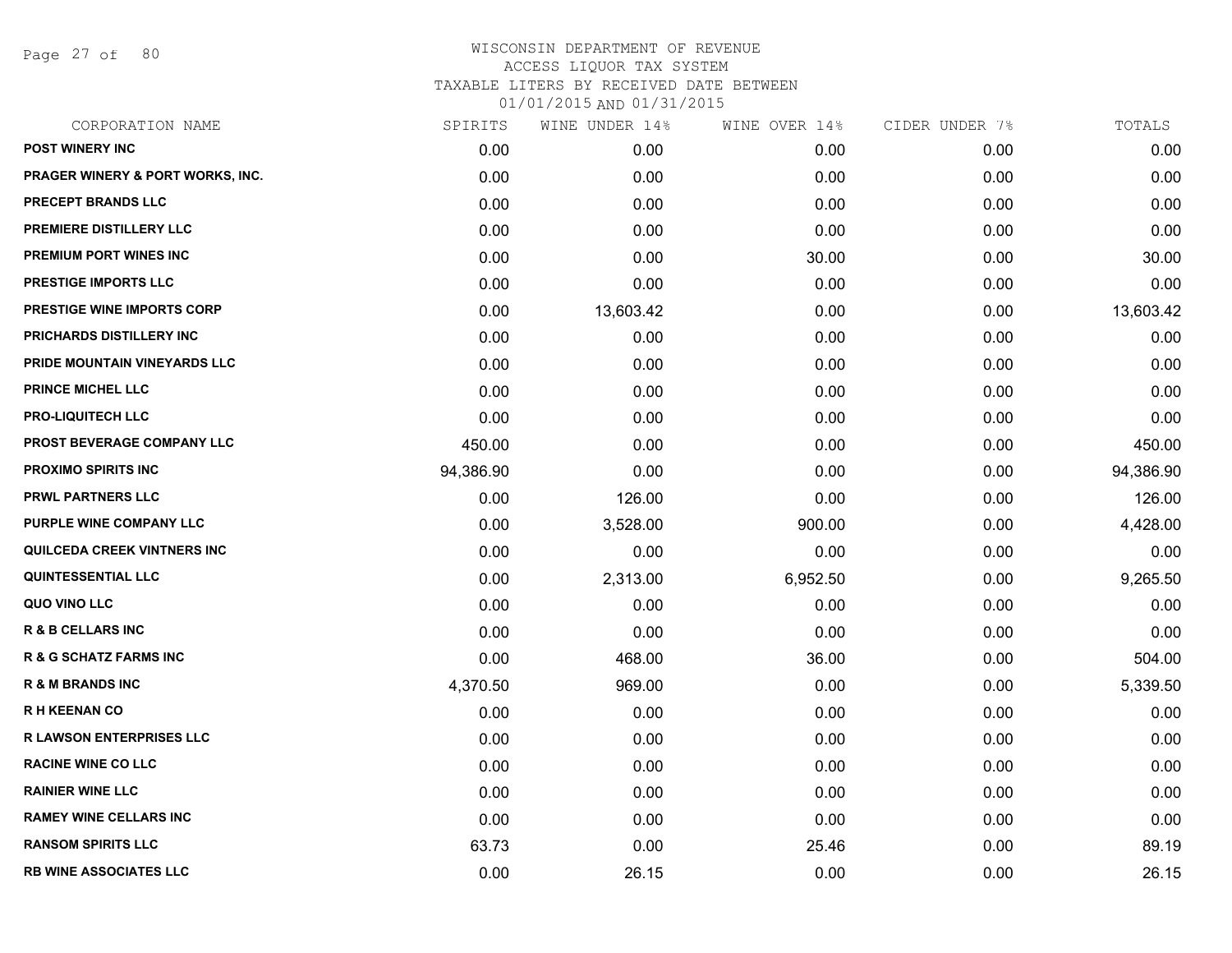## WISCONSIN DEPARTMENT OF REVENUE ACCESS LIQUOR TAX SYSTEM TAXABLE LITERS BY RECEIVED DATE BETWEEN

| CORPORATION NAME                            | SPIRITS  | WINE UNDER 14% | WINE OVER 14% | CIDER UNDER 7% | TOTALS   |
|---------------------------------------------|----------|----------------|---------------|----------------|----------|
| <b>RED CAR WINE COMPANY LLC</b>             | 0.00     | 0.00           | 0.00          | 0.00           | 0.00     |
| <b>REDEMPTION SPIRITS LLC</b>               | 0.00     | 0.00           | 378.00        | 0.00           | 378.00   |
| <b>REGAL WINE IMPORTS INC</b>               | 0.00     | 351.00         | 27.00         | 0.00           | 378.00   |
| <b>REGUSCI WINERY INC</b>                   | 0.00     | 0.00           | 45.00         | 0.00           | 45.00    |
| <b>REMY COINTREAU AMERIQUE USA</b>          | 3,092.40 | 1,035.00       | 63.00         | 0.00           | 4,190.40 |
| <b>REN ACQUISITION INC</b>                  | 0.00     | 0.00           | 0.00          | 0.00           | 0.00     |
| <b>RENO G FARINELLI &amp; JOSEF H SHEBL</b> | 0.00     | 0.00           | 0.00          | 0.00           | 0.00     |
| <b>RENT A BBQ</b>                           | 0.00     | 0.00           | 0.00          | 0.00           | 0.00     |
| <b>REYNOLDS CREATIVE PRODUCTS INC</b>       | 0.00     | 0.00           | 0.00          | 0.00           | 0.00     |
| <b>RGI BRANDS LLC</b>                       | 0.00     | 0.00           | 0.00          | 0.00           | 0.00     |
| <b>RICHARD C POE II</b>                     | 0.00     | 0.00           | 0.00          | 0.00           | 0.00     |
| <b>RICHARD STELTZNER</b>                    | 0.00     | 0.00           | 0.00          | 0.00           | 0.00     |
| <b>RIDGE VINEYARDS INC</b>                  | 0.00     | 0.00           | 126.00        | 0.00           | 126.00   |
| <b>RIONDO USA LLC</b>                       | 0.00     | 2,865.89       | 54.00         | 0.00           | 2,919.89 |
| <b>RIVER VIEW WINERY LLC</b>                | 0.00     | 0.00           | 0.00          | 0.00           | 0.00     |
| RO SALES & DISTRIBUTION SERVICES INC        | 0.00     | 504.00         | 0.00          | 0.00           | 504.00   |
| <b>ROADSEND FARM LLC</b>                    | 0.00     | 0.00           | 0.00          | 0.00           | 0.00     |
| <b>ROBERT A CUTTER</b>                      | 0.00     | 0.00           | 0.00          | 0.00           | 0.00     |
| <b>ROBERT CRAIG WINERY LP</b>               | 0.00     | 0.00           | 0.00          | 0.00           | 0.00     |
| <b>ROBERT J COOPER</b>                      | 542.24   | 0.00           | 0.00          | 0.00           | 542.24   |
| <b>ROBERT J GROSS</b>                       | 0.00     | 189.00         | 0.00          | 0.00           | 189.00   |
| <b>ROBERT KACHER SELECTIONS LLC</b>         | 0.00     | 144.00         | 0.00          | 0.00           | 144.00   |
| <b>ROBERT L HUDSON</b>                      | 0.00     | 0.00           | 0.00          | 0.00           | 0.00     |
| <b>ROBERT M MARX</b>                        | 0.00     | 0.00           | 0.00          | 0.00           | 0.00     |
| <b>ROBERT TALBOTT INC</b>                   | 0.00     | 0.00           | 252.00        | 0.00           | 252.00   |
| <b>ROBERT YOUNG ESTATE WINERY LLC</b>       | 0.00     | 0.00           | 0.00          | 0.00           | 0.00     |
| <b>ROCK SAKE LLC</b>                        | 0.00     | 0.00           | 0.00          | 0.00           | 0.00     |
| ROCK WALL WINE COMPANY INC                  | 0.00     | 0.00           | 0.00          | 0.00           | 0.00     |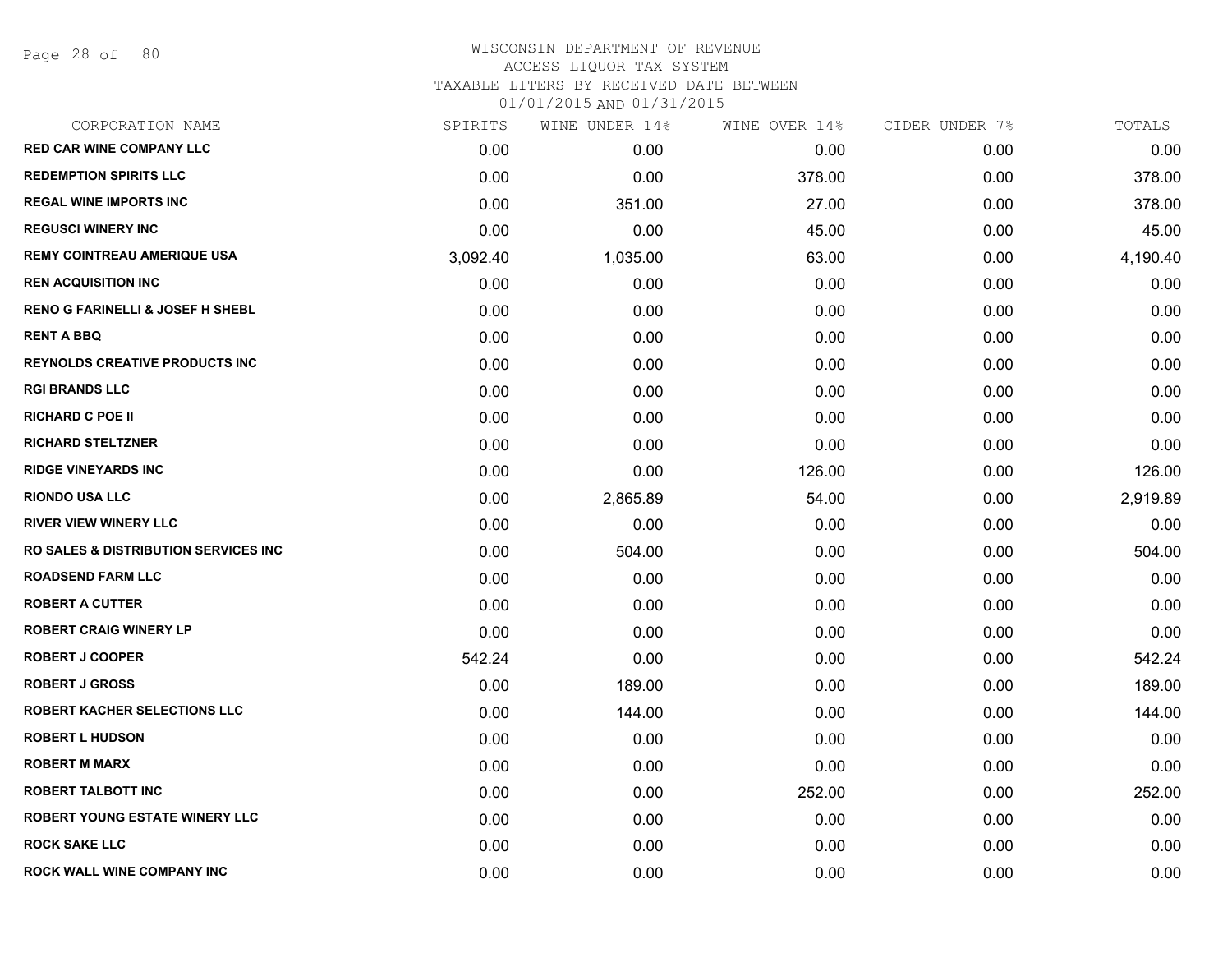Page 29 of 80

| CORPORATION NAME                                      | SPIRITS | WINE UNDER 14% | WINE OVER 14% | CIDER UNDER 7% | TOTALS    |
|-------------------------------------------------------|---------|----------------|---------------|----------------|-----------|
| <b>ROCLAND WINE IMPORTS</b>                           | 0.00    | 0.00           | 0.00          | 0.00           | 0.00      |
| <b>ROMBAUER VINEYARDS INC</b>                         | 0.00    | 0.00           | 252.00        | 0.00           | 252.00    |
| <b>RONALD J WICKER</b>                                | 0.00    | 0.00           | 180.00        | 0.00           | 180.00    |
| <b>ROOTS RUN DEEP LLC</b>                             | 0.00    | 0.00           | 504.00        | 0.00           | 504.00    |
| <b>ROSE IMPORTING &amp; DISTRIBUTING LLC</b>          | 0.00    | 54.00          | 9.00          | 0.00           | 63.00     |
| <b>ROSENTHAL WINE MERCHANT NY LTD</b>                 | 0.00    | 0.00           | 0.00          | 0.00           | 0.00      |
| <b>ROTTA WINERY LLC</b>                               | 0.00    | 0.00           | 0.00          | 0.00           | 0.00      |
| <b>ROUND HILL CELLARS</b>                             | 0.00    | 0.00           | 0.00          | 0.00           | 0.00      |
| <b>ROUND POND ESTATE LLC</b>                          | 0.00    | 0.00           | 0.00          | 0.00           | 0.00      |
| <b>ROYAL WINE CORPORATION</b>                         | 0.00    | 0.00           | 0.00          | 0.00           | 0.00      |
| <b>RUBISSOW FAMILY WINES LLC</b>                      | 0.00    | 0.00           | 0.00          | 0.00           | 0.00      |
| <b>RUED WINERY INC</b>                                | 0.00    | 0.00           | 0.00          | 0.00           | 0.00      |
| <b>RUSSIAN STANDARD VODKA (USA) INC</b>               | 995.65  | 0.00           | 0.00          | 0.00           | 995.65    |
| <b>SLJ GROUP INC</b>                                  | 0.00    | 39,870.20      | 17,266.86     | 0.00           | 57,137.06 |
| <b>SABEMOS BEVERAGES LLC</b>                          | 0.00    | 504.00         | 0.00          | 0.00           | 504.00    |
| <b>SAINTSBURY LLC</b>                                 | 0.00    | 0.00           | 0.00          | 0.00           | 0.00      |
| <b>SAKEONE CORPORATION</b>                            | 0.00    | 171.60         | 362.52        | 0.00           | 534.12    |
| <b>SALT OF THE EARTH LP</b>                           | 0.00    | 0.00           | 0.00          | 0.00           | 0.00      |
| <b>SAN ANTONIO WINERY INC</b>                         | 0.00    | 3,019.47       | 0.00          | 0.00           | 3,019.47  |
| <b>SAN FRANCISCO WINE EXCHANGE INC</b>                | 0.00    | 1,871.00       | 207.00        | 0.00           | 2,078.00  |
| <b>SAN GABRIEL VALLEY WAREHOUSE &amp; STORAGE INC</b> | 0.00    | 0.00           | 0.00          | 0.00           | 0.00      |
| <b>SAN JOAQUIN WINE COMPANY INC</b>                   | 0.00    | 1,350.00       | 18.00         | 0.00           | 1,368.00  |
| <b>SAN LUIS SPIRITS INC</b>                           | 577.50  | 0.00           | 0.00          | 0.00           | 577.50    |
| <b>SAN MARTINO IMPORTS INC</b>                        | 0.00    | 0.00           | 0.00          | 0.00           | 0.00      |
| <b>SANGLIER CELLARS LLC</b>                           | 0.00    | 0.00           | 0.00          | 0.00           | 0.00      |
| <b>SANGLIER SELECTIONS LLC</b>                        | 9.00    | 18.00          | 0.00          | 0.00           | 27.00     |
| <b>SANS LIEGE INC</b>                                 | 0.00    | 0.00           | 0.00          | 0.00           | 0.00      |
| <b>SANS WINE &amp; SPIRITS CO</b>                     | 0.00    | 0.00           | 0.00          | 0.00           | 0.00      |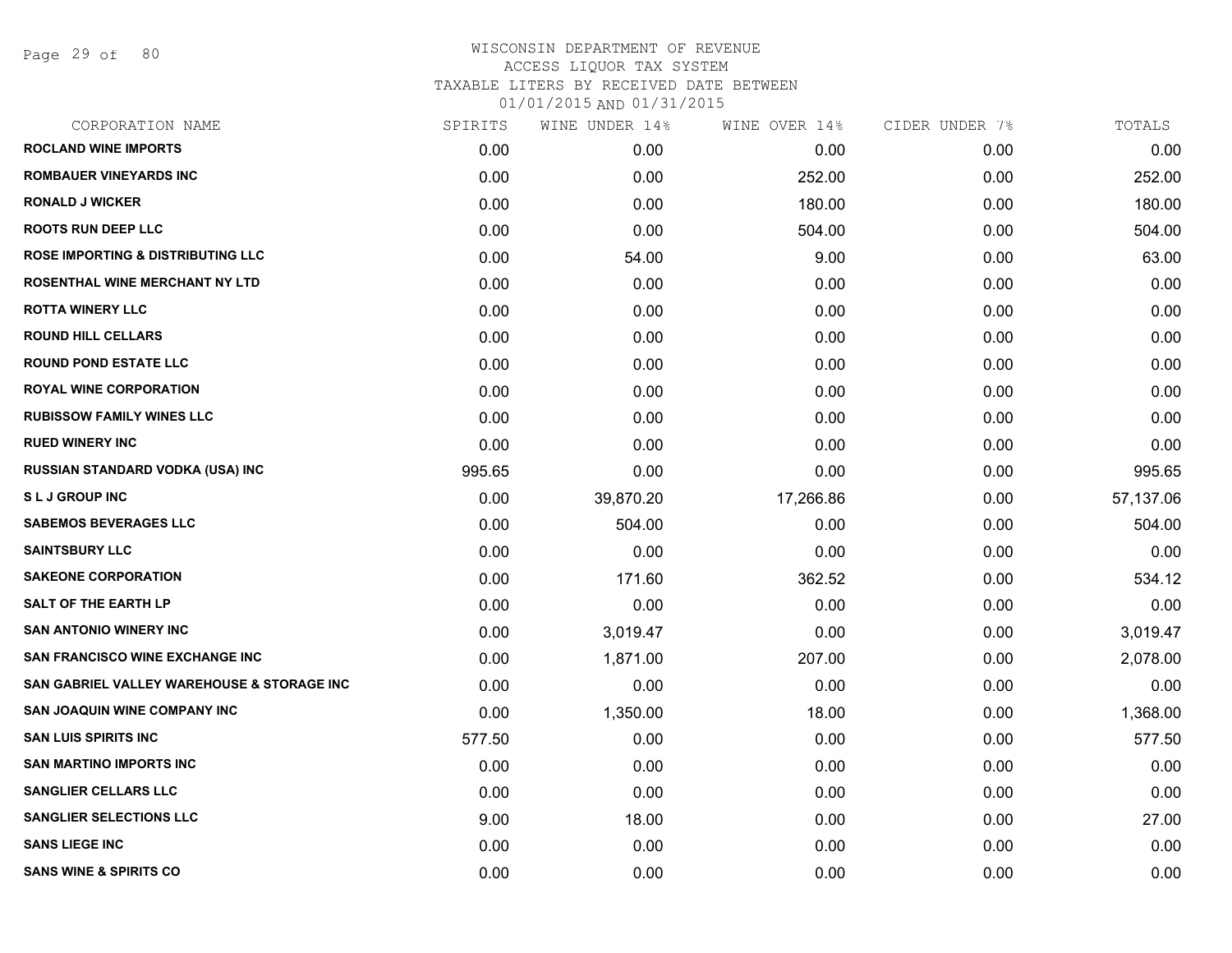Page 30 of 80

| CORPORATION NAME                            | SPIRITS    | WINE UNDER 14% | WINE OVER 14% | CIDER UNDER 7% | TOTALS     |
|---------------------------------------------|------------|----------------|---------------|----------------|------------|
| <b>SANTA MARGHERITA USA INC</b>             | 0.00       | 0.00           | 0.00          | 0.00           | 0.00       |
| <b>SARACINA VINEYARDS LLC</b>               | 0.00       | 0.00           | 0.00          | 0.00           | 0.00       |
| <b>SARMENTO'S IMPORTS &amp; EXPORTS INC</b> | 0.00       | 0.00           | 0.00          | 0.00           | 0.00       |
| <b>SAVIAH ROSE WINERY LLC</b>               | 0.00       | 0.00           | 0.00          | 0.00           | 0.00       |
| <b>SAVIO SOARES SELECTIONS CORP</b>         | 0.00       | 0.00           | 0.00          | 0.00           | 0.00       |
| <b>SAVVY DISTILLERS LP</b>                  | 6,583.50   | 0.00           | 0.00          | 0.00           | 6,583.50   |
| <b>SAZERAC COMPANY INC</b>                  | 287,001.30 | 233.98         | 644.96        | 0.00           | 287,880.24 |
| <b>SAZERAC NORTH AMERICA INC</b>            | 688,109.55 | 0.00           | 0.00          | 0.00           | 688,109.55 |
| <b>SBRAGIA FAMILY VINEYARDS LLC</b>         | 0.00       | 0.00           | 0.00          | 0.00           | 0.00       |
| <b>SCENIC ROOT WINEGROWERS LLC</b>          | 0.00       | 0.00           | 0.00          | 0.00           | 0.00       |
| <b>SCHEID VINEYARDS CALIFORNIA INC</b>      | 0.00       | 225.00         | 0.00          | 0.00           | 225.00     |
| <b>SCHMITT SOHNE INC</b>                    | 0.00       | 1,512.00       | 0.00          | 0.00           | 1,512.00   |
| <b>SCHUG WINERY LLC</b>                     | 0.00       | 63.00          | 0.00          | 0.00           | 63.00      |
| <b>SCHUMACHER IMPORTS INC</b>               | 0.00       | 0.00           | 0.00          | 0.00           | 0.00       |
| <b>SCOPERTA IMPORTING CO INC</b>            | 0.00       | 1,791.00       | 130.50        | 0.00           | 1,921.50   |
| <b>SCOTT PAUL WINES OREGON LLC</b>          | 0.00       | 45.00          | 0.00          | 0.00           | 45.00      |
| <b>SEATTLE CIDER COMPANY LLC</b>            | 0.00       | 0.00           | 0.00          | 0.00           | 0.00       |
| <b>SEAVEY VINEYARD LP</b>                   | 0.00       | 0.00           | 0.00          | 0.00           | 0.00       |
| <b>SELBY ENTERPRISES INC</b>                | 0.00       | 0.00           | 0.00          | 0.00           | 0.00       |
| SELECTIVE WINE ESTATES INC                  | 0.00       | 504.00         | 0.00          | 0.00           | 504.00     |
| <b>SERGEY CHISTOV</b>                       | 0.00       | 0.00           | 0.00          | 0.00           | 0.00       |
| <b>SERRALLES USA LLC</b>                    | 2,082.00   | 0.00           | 0.00          | 0.00           | 2,082.00   |
| SEVEN HILLS WINERY LLC                      | 0.00       | 504.00         | 648.00        | 0.00           | 1,152.00   |
| <b>SHAFER VINEYARDS INC</b>                 | 0.00       | 0.00           | 126.00        | 0.00           | 126.00     |
| <b>SHANE WINE CELLARS LLC</b>               | 0.00       | 0.00           | 0.00          | 0.00           | 0.00       |
| <b>SHANNON RIDGE INC</b>                    | 0.00       | 756.00         | 252.00        | 0.00           | 1,008.00   |
| <b>SHAW-ROSS HOLDING CO LLC</b>             | 1,413.00   | 225.00         | 0.00          | 0.00           | 1,638.00   |
| SHEA WINE CELLARS LLC                       | 0.00       | 0.00           | 0.00          | 0.00           | 0.00       |
|                                             |            |                |               |                |            |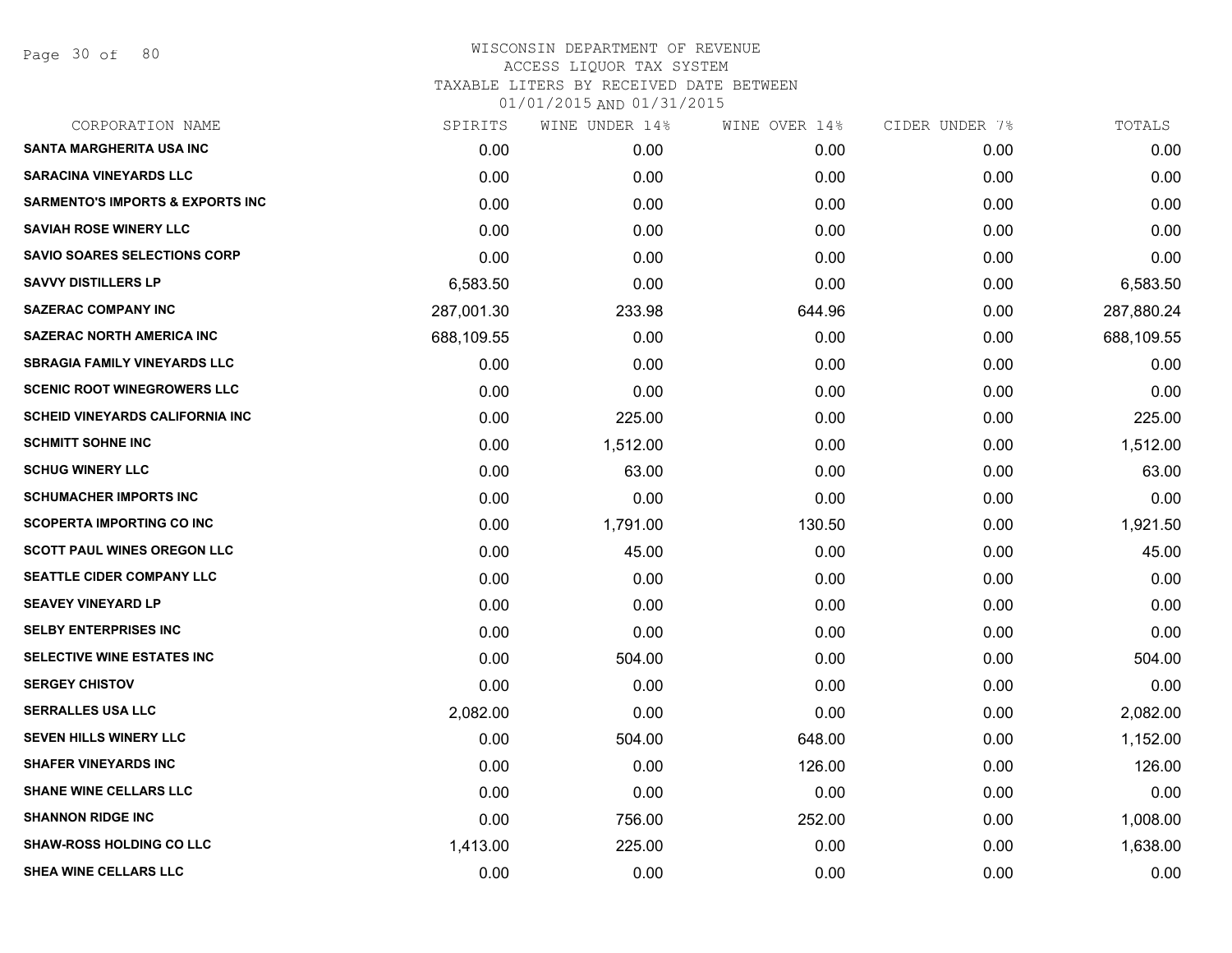Page 31 of 80

| CORPORATION NAME                        | SPIRITS    | WINE UNDER 14% | WINE OVER 14% | CIDER UNDER 7% | TOTALS     |
|-----------------------------------------|------------|----------------|---------------|----------------|------------|
| <b>SHELTON MACKENZIE WINE COMPANY</b>   | 0.00       | 0.00           | 0.00          | 0.00           | 0.00       |
| SHORE THING IMPORT COMPANY INC          | 0.00       | 0.00           | 0.00          | 0.00           | 0.00       |
| SIDNEY FRANK IMPORTING CO INC           | 511.65     | 1,053.00       | 2,708.28      | 0.00           | 4,272.93   |
| <b>SIDURI WINES LLC</b>                 | 0.00       | 0.00           | 504.00        | 0.00           | 504.00     |
| SILVER OAK WINE CELLARS LP              | 0.00       | 945.00         | 27.00         | 0.00           | 972.00     |
| <b>SIMIONI IMPORTS LLC</b>              | 0.00       | 0.00           | 0.00          | 0.00           | 0.00       |
| <b>SINSKEY VINEYARDS INC</b>            | 0.00       | 63.00          | 0.00          | 0.00           | 63.00      |
| <b>SIX SIGMA WINERY LLC</b>             | 0.00       | 0.00           | 0.00          | 0.00           | 0.00       |
| <b>SKALLI CORPORATION</b>               | 0.00       | 1,206.00       | 40.50         | 0.00           | 1,246.50   |
| <b>SKINNER-DAVENA LLC</b>               | 0.00       | 0.00           | 0.00          | 0.00           | 0.00       |
| <b>SKYY SPIRITS LLC</b>                 | 114,160.20 | 0.00           | 0.00          | 0.00           | 114,160.20 |
| <b>SLO DOWN WINES LLC</b>               | 0.00       | 0.00           | 0.00          | 0.00           | 0.00       |
| <b>SMALL VINES WINES INC</b>            | 0.00       | 10.50          | 0.00          | 0.00           | 10.50      |
| <b>SMITH &amp; SMITH</b>                | 0.00       | 0.00           | 63.00         | 0.00           | 63.00      |
| <b>SOCIAL BLENDS LLC</b>                | 0.00       | 0.00           | 0.00          | 0.00           | 0.00       |
| SODA CANYON REAL ESTATE INVESTMENTS INC | 0.00       | 0.00           | 0.00          | 0.00           | 0.00       |
| SOGEVINUS FINE WINES USA INC            | 0.00       | 0.00           | 0.00          | 0.00           | 0.00       |
| <b>SOLENA CELLARS LLC</b>               | 0.00       | 0.00           | 0.00          | 0.00           | 0.00       |
| <b>SOMERSTON WINE COMPANY, LLC</b>      | 0.00       | 0.00           | 0.00          | 0.00           | 0.00       |
| SONOMA BEVERAGE WORKS INC               | 0.00       | 0.00           | 0.00          | 536.58         | 536.58     |
| <b>SONOMA WINE COMPANY LLC</b>          | 0.00       | 504.00         | 0.00          | 0.00           | 504.00     |
| <b>SOOS CREEK WINE CELLARS LLC</b>      | 0.00       | 0.00           | 0.00          | 0.00           | 0.00       |
| SORELLE CASA FINE WINES LLC             | 0.00       | 126.00         | 0.00          | 0.00           | 126.00     |
| <b>SOUTH BAY WINE GROUP LLC</b>         | 0.00       | 14,040.00      | 0.00          | 0.00           | 14,040.00  |
| <b>SOUTHERN STARZ INC</b>               | 0.00       | 189.00         | 90.00         | 0.00           | 279.00     |
| SOUTHERN WINE GROUP LLC                 | 0.00       | 63.00          | 0.00          | 0.00           | 63.00      |
| <b>SOVEREIGN BRANDS LLC</b>             | 0.00       | 675.00         | 0.00          | 0.00           | 675.00     |
| <b>SPARKLING OREGON LLC</b>             | 0.00       | 0.00           | 0.00          | 0.00           | 0.00       |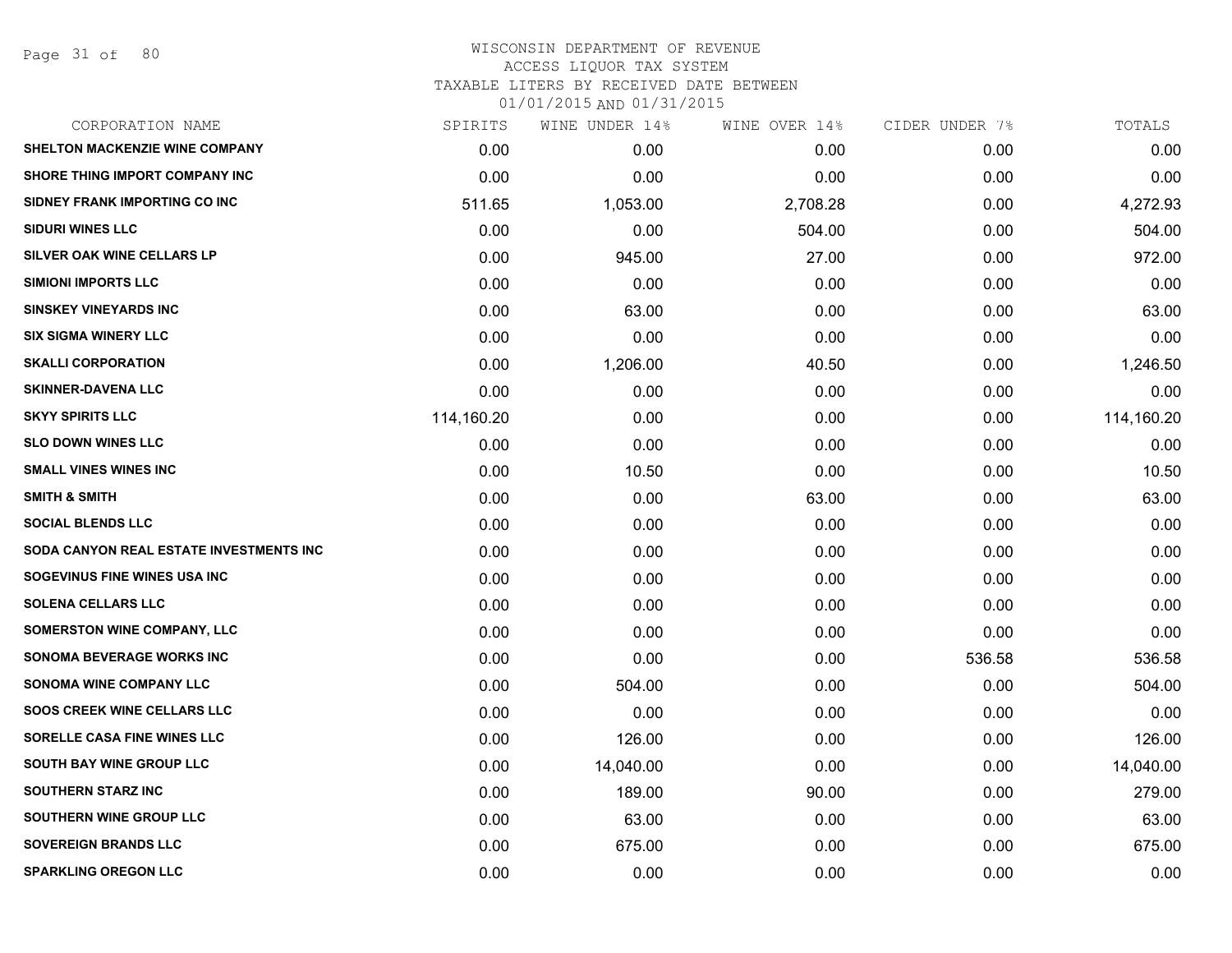Page 32 of 80

| CORPORATION NAME                      | SPIRITS   | WINE UNDER 14% | WINE OVER 14% | CIDER UNDER 7%    | TOTALS    |
|---------------------------------------|-----------|----------------|---------------|-------------------|-----------|
| <b>SPEAKEASY SPIRITS LLC</b>          | 0.00      | 0.00           | 0.00          | 0.00              | 0.00      |
| <b>SPECIALTY MARKETING GROUP</b>      | 0.00      | 0.00           | 0.00          | 0.00              | 0.00      |
| <b>SPENCER HOOPES</b>                 | 0.00      | 0.00           | 0.00          | 0.00              | 0.00      |
| <b>SPIRIT IMPORTS INC</b>             | 0.00      | 0.00           | 0.00          | 0.00              | 0.00      |
| <b>SPOTTSWOODE WINERY INC</b>         | 0.00      | 0.00           | 0.00          | 0.00              | 0.00      |
| <b>SPRING MOUNTAIN VINEYARD INC</b>   | 0.00      | 0.00           | 0.00          | 0.00              | 0.00      |
| <b>SQUARE ONE ORGANIC SPIRITS LLC</b> | 0.00      | 0.00           | 0.00          | 0.00              | 0.00      |
| <b>SQUARE ONE ORGANIC SPIRITS LLC</b> | 63.00     | 0.00           | 0.00          | 0.00              | 63.00     |
| <b>ST GEORGE SPIRITS INC</b>          | 791.07    | 0.00           | 0.00          | 0.00              | 791.07    |
| <b>ST HELENA ESTATE LLC</b>           | 0.00      | 18.00          | 45.00         | 0.00              | 63.00     |
| <b>ST INNOCENT LTD</b>                | 0.00      | 0.00           | 0.00          | 0.00              | 0.00      |
| <b>ST JULIAN WINE COMPANY INC</b>     | 0.00      | 468.00         | 0.00          | 0.00              | 468.00    |
| ST KILLIAN IMPORTING CO INC           | 0.00      | 0.00           | 0.00          | 0.00              | 0.00      |
| <b>STACKED WINES LLC</b>              | 0.00      | 0.00           | 540.00        | 0.00              | 540.00    |
| <b>STACY RYBACKI</b>                  | 0.00      | 135.00         | 0.00          | 0.00              | 135.00    |
| <b>STAGLIN FAMILY VINEYARD LLC</b>    | 0.00      | 0.00           | 0.00          | 0.00              | 0.00      |
| <b>STANLEY STAWSKI DIST CO INC</b>    | 675.00    | 0.00           | 0.00          | 0.00              | 675.00    |
| <b>STAR INDUSTRIES INC</b>            | 0.00      | 0.00           | 0.00          | 0.00              | 0.00      |
| <b>STARRY NIGHT WINERY LLC</b>        | 0.00      | 0.00           | 63.00         | 0.00              | 63.00     |
| STE MICHELLE WINE ESTATES LTD         | 414.00    | 83,763.00      | 7,537.50      | 0.00              | 91,714.50 |
| <b>STEELE WINES INC</b>               | 0.00      | 81.00          | 252.00        | 0.00              | 333.00    |
| <b>STELLAR IMPORTING COMPANY LLC</b>  | 0.00      | 0.00           | 0.00          | 0.00              | 0.00      |
| <b>STEPHAN VINEYARD INC</b>           | 0.00      | 0.00           | 0.00          | 0.00              | 0.00      |
| STEPHEN DOOLEY WINE CO INC            | 0.00      | 0.00           | 0.00          | 0.00 <sub>1</sub> | 0.00      |
| <b>STEVE MILES SELECTIONS INC</b>     | 0.00      | 0.00           | 0.00          | 0.00              | 0.00      |
| <b>STEZ &amp; BOWER</b>               | 0.00      | 0.00           | 0.00          | 0.00              | 0.00      |
| <b>STOLI GROUP (USA) LLC</b>          | 10,387.50 | 0.00           | 243.00        | 0.00              | 10,630.50 |
| <b>STOLLER VINEYARDS INC</b>          | 0.00      | 0.00           | 0.00          | 0.00              | 0.00      |
|                                       |           |                |               |                   |           |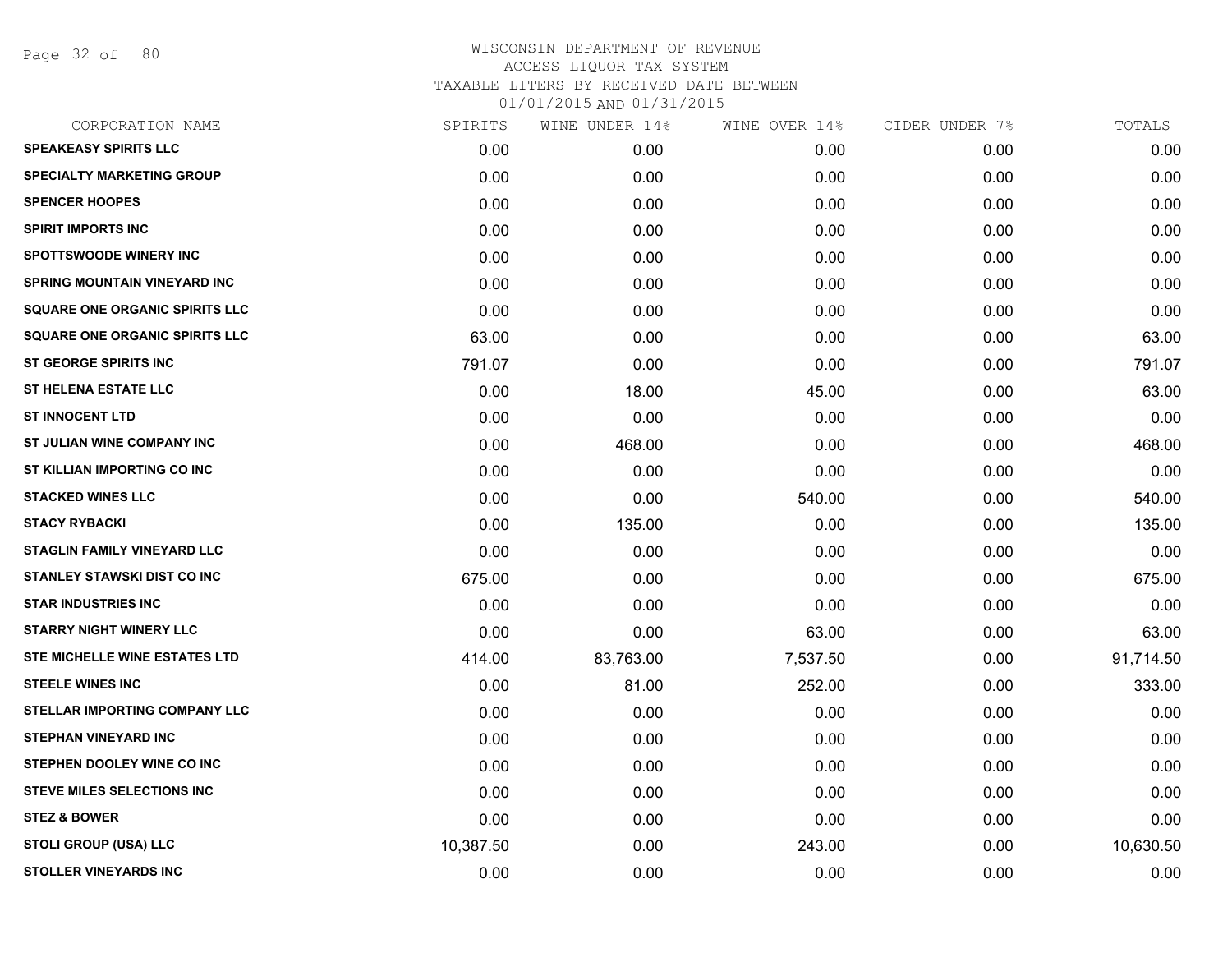# WISCONSIN DEPARTMENT OF REVENUE ACCESS LIQUOR TAX SYSTEM TAXABLE LITERS BY RECEIVED DATE BETWEEN

| CORPORATION NAME                       | SPIRITS  | WINE UNDER 14% | WINE OVER 14% | CIDER UNDER 7% | TOTALS     |
|----------------------------------------|----------|----------------|---------------|----------------|------------|
| STOLLER WHOLESALE WINE & SPIRITS INC   | 2,339.00 | 0.00           | 0.00          | 0.00           | 2,339.00   |
| <b>STOLPMAN VINEYARDS LLC</b>          | 0.00     | 0.00           | 0.00          | 0.00           | 0.00       |
| <b>STONEBRAKER-SOLES INC</b>           | 0.00     | 139.50         | 0.00          | 0.00           | 139.50     |
| <b>STONECUSHION INC</b>                | 0.00     | 0.00           | 0.00          | 0.00           | 0.00       |
| <b>SUPREX INTERNATIONAL LTD</b>        | 0.00     | 0.00           | 0.00          | 0.00           | 0.00       |
| <b>SURVILLE ENTERPRISES CORP</b>       | 0.00     | 2,218.50       | 0.00          | 0.00           | 2,218.50   |
| <b>SUTTER HOME WINERY INC</b>          | 270.00   | 165,978.27     | 2,506.50      | 0.00           | 168,754.77 |
| <b>SVENSKA FOOD &amp; BEVERAGE LLC</b> | 0.00     | 0.00           | 0.00          | 0.00           | 0.00       |
| <b>SVP WINERY LLC</b>                  | 0.00     | 0.00           | 0.00          | 0.00           | 0.00       |
| <b>SWANSON VINEYARDS &amp; WINERY</b>  | 0.00     | 0.00           | 9.00          | 0.00           | 9.00       |
| <b>SYLVESTER WINERY INC</b>            | 0.00     | 0.00           | 0.00          | 0.00           | 0.00       |
| <b>T ELENTENY HOLDINGS LLC</b>         | 0.00     | 3,807.00       | 63.00         | 0.00           | 3,870.00   |
| <b>T G I C IMPORTERS INC</b>           | 0.00     | 315.00         | 2,646.00      | 0.00           | 2,961.00   |
| <b>TAFT STREET INC</b>                 | 0.00     | 0.00           | 0.00          | 0.00           | 0.00       |
| <b>TAKARA SAKE USA INC</b>             | 54.00    | 1,017.00       | 139.50        | 0.00           | 1,210.50   |
| <b>TALLEY VINEYARDS INC</b>            | 0.00     | 0.00           | 0.00          | 0.00           | 0.00       |
| <b>TAMBER BEY VINEYARDS LLC</b>        | 0.00     | 0.00           | 44.00         | 0.00           | 44.00      |
| <b>TASTEVINO SELECTIONS LLC</b>        | 0.00     | 0.00           | 0.00          | 0.00           | 0.00       |
| TC VINEYARDS INC                       | 0.00     | 0.00           | 0.00          | 0.00           | 0.00       |
| <b>TEMPERANCE DISTILLING COMPANY</b>   | 0.00     | 0.00           | 0.00          | 0.00           | 0.00       |
| <b>TERRA VINUM LLC</b>                 | 0.00     | 0.00           | 0.00          | 0.00           | 0.00       |
| <b>TERRAVANT WINE COMPANY LLC</b>      | 0.00     | 270.00         | 0.00          | 0.00           | 270.00     |
| <b>TERRESSENTIA CORPORATION</b>        | 0.00     | 0.00           | 0.00          | 0.00           | 0.00       |
| <b>TESTA WINES OF THE WORLD LTD</b>    | 0.00     | 504.00         | 0.00          | 0.00           | 504.00     |
| <b>TGE LLC</b>                         | 0.00     | 0.00           | 0.00          | 0.00           | 0.00       |
| THE AUSTRALIAN WINE CONNECTION INC     | 0.00     | 0.00           | 252.00        | 0.00           | 252.00     |
| THE BIALE ESTATE                       | 0.00     | 0.00           | 0.00          | 0.00           | 0.00       |
| THE BLACK PRINCE DISTILLERY INC        | 0.00     | 0.00           | 0.00          | 0.00           | 0.00       |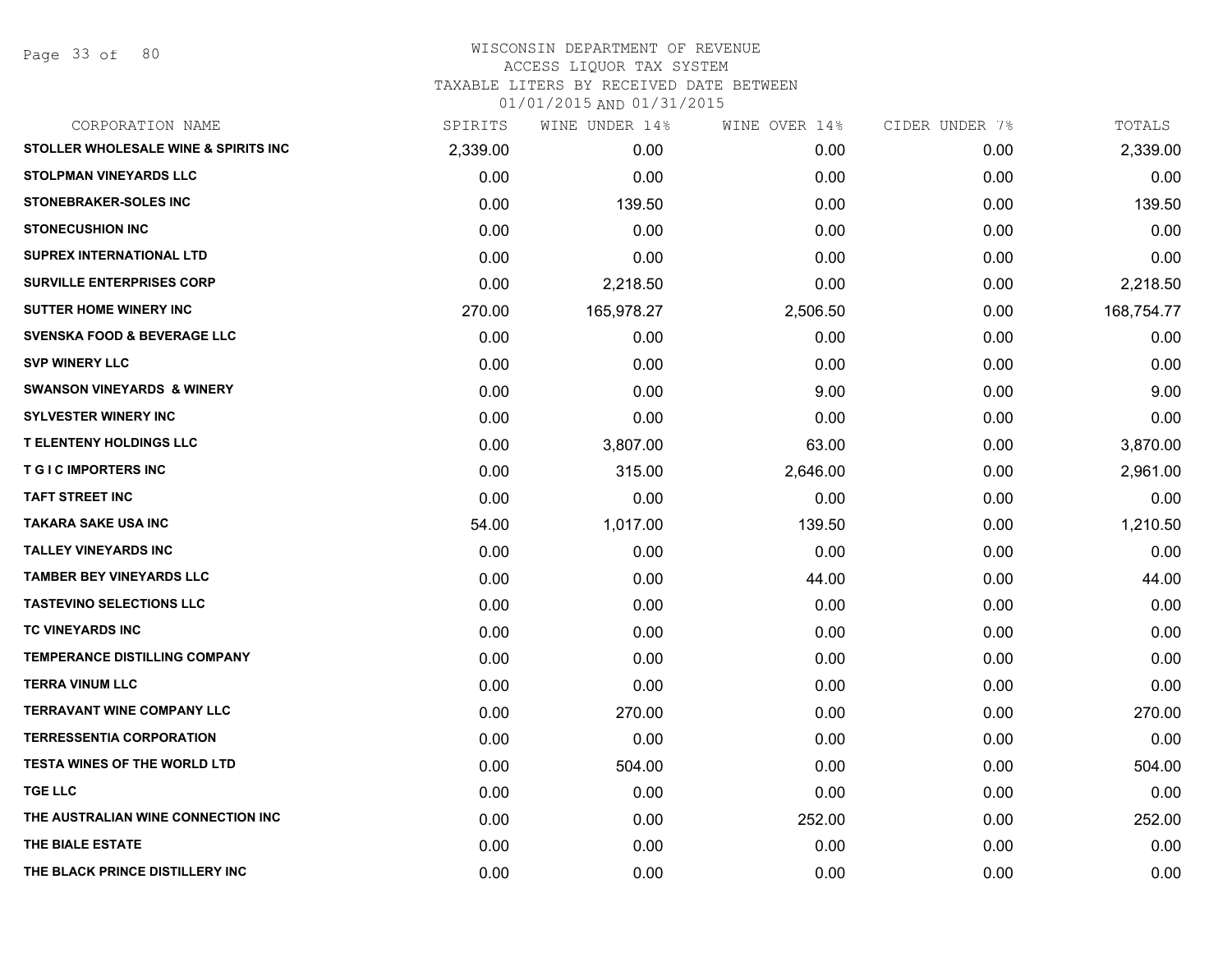Page 34 of 80

| SPIRITS | WINE UNDER 14% | WINE OVER 14% |      | TOTALS         |
|---------|----------------|---------------|------|----------------|
| 0.00    | 0.00           | 0.00          | 0.00 | 0.00           |
| 0.00    | 0.00           | 0.00          | 0.00 | 0.00           |
| 0.00    | 0.00           | 0.00          | 0.00 | 0.00           |
| 0.00    | 684.74         | 664.53        | 0.00 | 1,349.27       |
| 0.00    | 0.00           | 0.00          | 0.00 | 0.00           |
| 0.00    | 0.00           | 0.00          | 0.00 | 0.00           |
| 0.00    | 0.00           | 0.00          | 0.00 | 0.00           |
| 0.00    | 0.00           | 0.00          | 0.00 | 0.00           |
| 0.00    | 252.00         | 0.00          | 0.00 | 252.00         |
| 652.50  | 16,942.50      | 1,260.00      | 0.00 | 18,855.00      |
| 0.00    | 0.00           | 0.00          | 0.00 | 0.00           |
| 0.00    | 0.00           | 1,260.00      | 0.00 | 1,260.00       |
| 0.00    | 5.25           | 0.00          | 0.00 | 5.25           |
| 0.00    | 723,801.00     | 25,650.00     | 0.00 | 749,451.00     |
| 0.00    | 513.00         | 0.00          | 0.00 | 513.00         |
| 0.00    | 2,016.00       | 0.00          | 0.00 | 2,016.00       |
| 0.00    | 0.00           | 0.00          | 0.00 | 0.00           |
| 0.00    | 0.00           | 0.00          | 0.00 | 0.00           |
| 0.00    | 0.00           | 0.00          | 0.00 | 0.00           |
| 0.00    | 0.00           | 0.00          | 0.00 | 0.00           |
| 0.00    | 0.00           | 315.00        | 0.00 | 315.00         |
| 0.00    | 0.00           | 0.00          | 0.00 | 0.00           |
| 0.00    | 0.00           | 0.00          | 0.00 | 0.00           |
| 0.00    | 4,032.00       | 1,512.00      | 0.00 | 5,544.00       |
| 0.00    | 0.00           | 0.00          | 0.00 | 0.00           |
| 0.00    | 0.00           | 0.00          | 0.00 | 0.00           |
| 0.00    | 27.00          | 135.00        | 0.00 | 162.00         |
| 0.00    | 0.00           | 0.00          | 0.00 | 0.00           |
|         |                |               |      | CIDER UNDER 7% |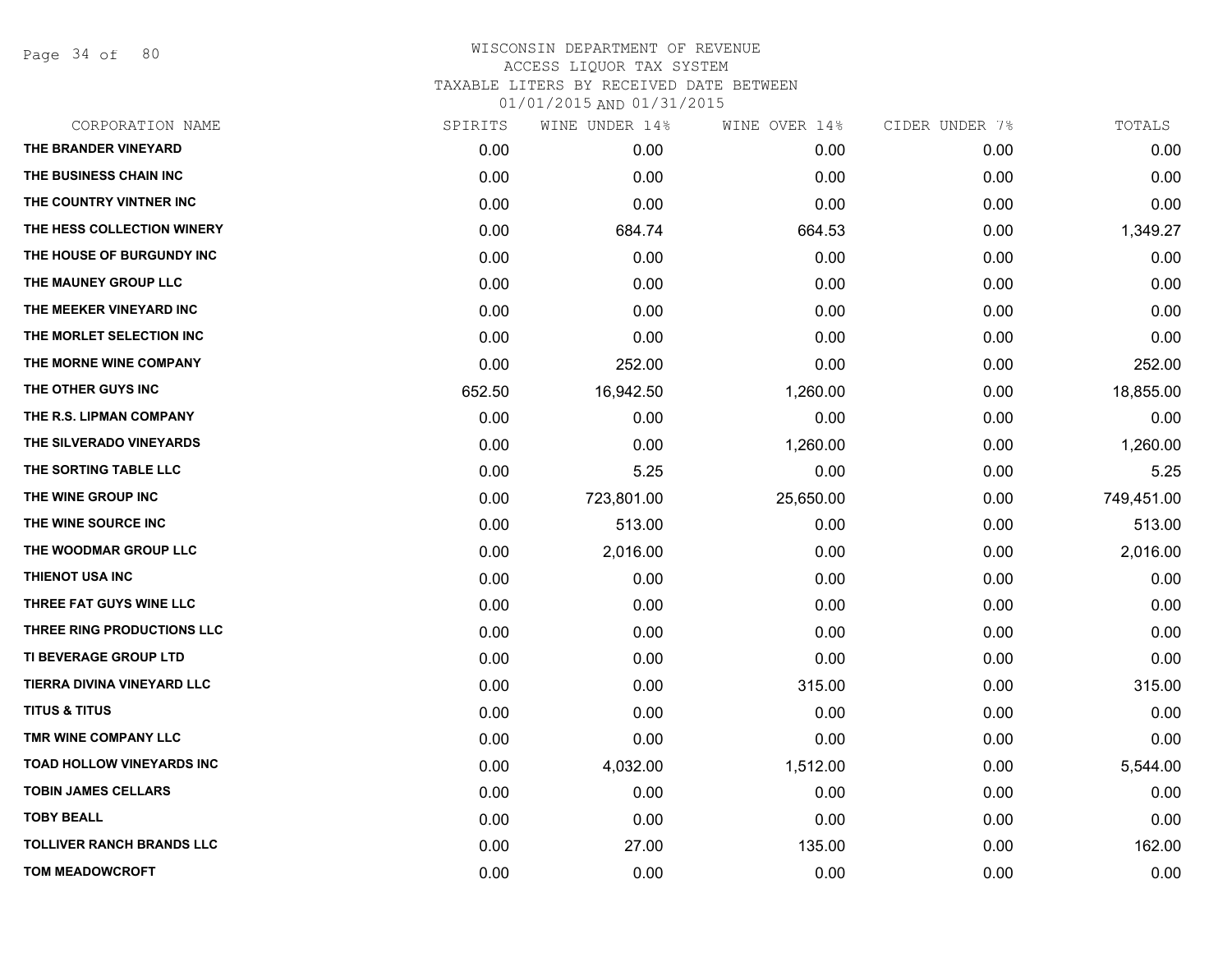# WISCONSIN DEPARTMENT OF REVENUE ACCESS LIQUOR TAX SYSTEM

TAXABLE LITERS BY RECEIVED DATE BETWEEN

| CORPORATION NAME                              | SPIRITS    | WINE UNDER 14% | WINE OVER 14% | CIDER UNDER 7% | TOTALS     |
|-----------------------------------------------|------------|----------------|---------------|----------------|------------|
| <b>TORII MOR WINERY LLC</b>                   | 0.00       | 0.00           | 0.00          | 0.00           | 0.00       |
| <b>TRADEWINDS SPECIALTY IMPORTS LLC</b>       | 0.00       | 0.00           | 0.00          | 0.00           | 0.00       |
| <b>TREANA WINERY LLC</b>                      | 0.00       | 756.00         | 315.00        | 0.00           | 1,071.00   |
| <b>TREASURY WINE ESTATES AMERICAS COMPANY</b> | 0.00       | 121,273.70     | 7,470.00      | 0.00           | 128,743.70 |
| <b>TREFETHEN VINEYARDS WINERY INC</b>         | 0.00       | 0.00           | 0.00          | 0.00           | 0.00       |
| <b>TREFETHEN VINEYARDS WINERY INC</b>         | 0.00       | 18.00          | 128.25        | 0.00           | 146.25     |
| <b>TRENTADUE WINERY LLC</b>                   | 0.00       | 702.00         | 0.00          | 0.00           | 702.00     |
| TRI VIN IMPORTS INC                           | 0.00       | 1,107.00       | 0.00          | 0.00           | 1,107.00   |
| <b>TRI-STAR MARKETING INC</b>                 | 0.00       | 4,950.00       | 189.00        | 0.00           | 5,139.00   |
| <b>TRINITAS CELLARS LLC</b>                   | 0.00       | 0.00           | 0.00          | 0.00           | 0.00       |
| <b>TRIONE VINEYARDS LLC</b>                   | 0.00       | 0.00           | 0.00          | 0.00           | 0.00       |
| TRIPLE EIGHT DISTILLERY LLC                   | 0.00       | 0.00           | 0.00          | 0.00           | 0.00       |
| <b>TURLEY WINE CELLARS INC</b>                | 0.00       | 0.00           | 0.00          | 0.00           | 0.00       |
| <b>TURN KEY WINE BRANDS LLC</b>               | 0.00       | 0.00           | 0.00          | 0.00           | 0.00       |
| <b>TURNBULL WINE CELLARS</b>                  | 0.00       | 0.00           | 0.00          | 0.00           | 0.00       |
| TWIN PEAKS WINERY INC                         | 0.00       | 0.00           | 0.00          | 0.00           | 0.00       |
| TY KU, LLC                                    | 135.00     | 0.00           | 85.32         | 0.00           | 220.32     |
| UN SOGNO LLC                                  | 0.00       | 0.00           | 0.00          | 0.00           | 0.00       |
| <b>UNION WINE COMPANY</b>                     | 0.00       | 503.94         | 0.00          | 0.00           | 503.94     |
| <b>UNITED SPIRITS INC</b>                     | 0.00       | 0.00           | 0.00          | 0.00           | 0.00       |
| UNITED STATES DISTILLED PRODUCTS CO.          | 261,273.75 | 72,269.68      | 4,761.00      | 0.00           | 338,304.43 |
| UNTI WINE CO LLC                              | 0.00       | 0.00           | 0.00          | 0.00           | 0.00       |
| <b>USA WINE IMPORTS INC</b>                   | 0.00       | 756.00         | 0.00          | 0.00           | 756.00     |
| <b>USA WINE WEST LLC</b>                      | 0.00       | 2,259.00       | 2,871.00      | 908.50         | 6,038.50   |
| <b>UVE ENTERPRISES INC</b>                    | 4.50       | 900.00         | 252.00        | 0.00           | 1,156.50   |
| V & C LLC                                     | 0.00       | 28.50          | 27.75         | 0.00           | 56.25      |
| <b>V2 WINE GROUP LLC</b>                      | 0.00       | 126.00         | 288.00        | 0.00           | 414.00     |
| <b>VALCKENBERG INTERNATIONAL INC</b>          | 0.00       | 189.00         | 0.00          | 0.00           | 189.00     |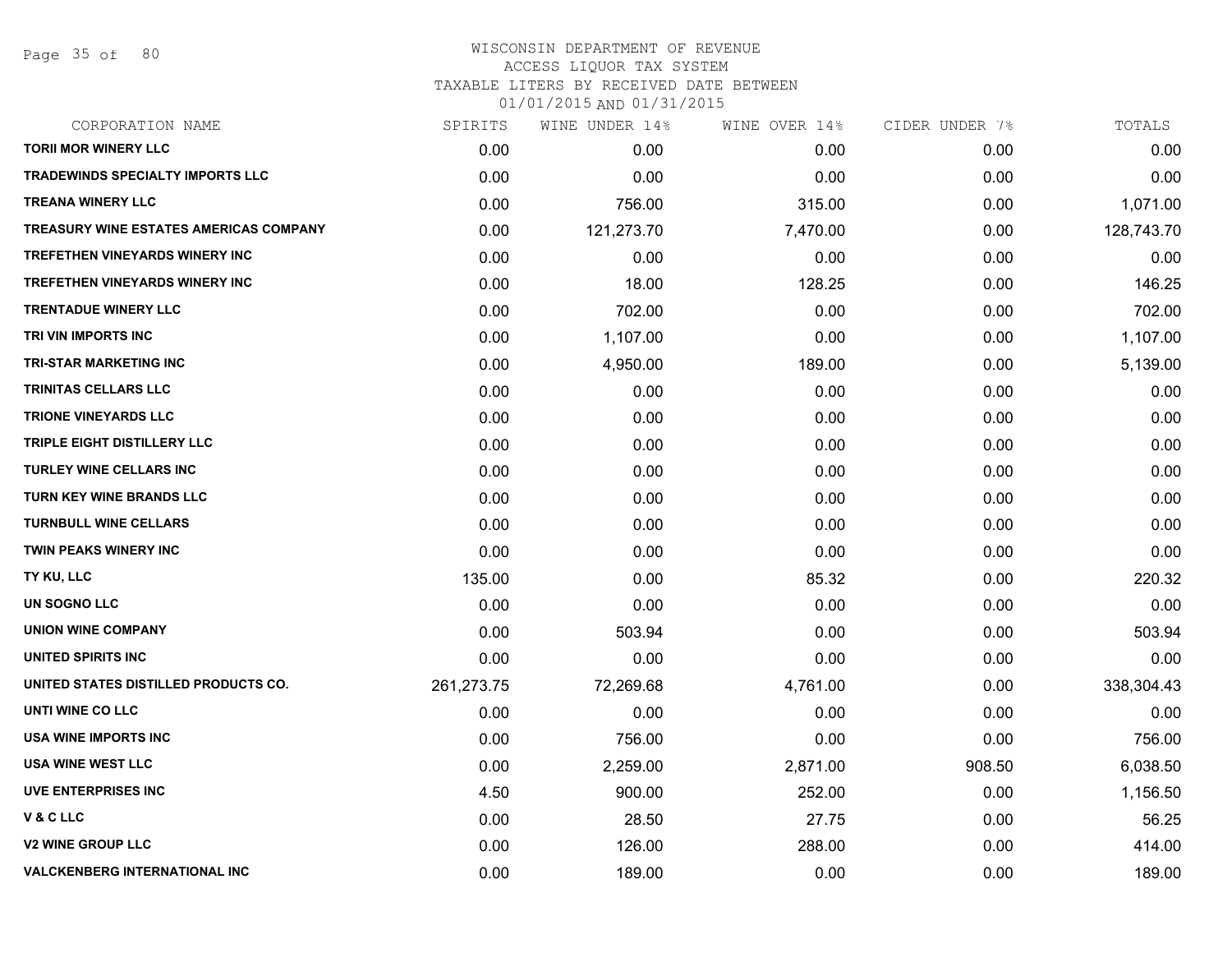Page 36 of 80

# WISCONSIN DEPARTMENT OF REVENUE ACCESS LIQUOR TAX SYSTEM

TAXABLE LITERS BY RECEIVED DATE BETWEEN

| CORPORATION NAME                                     | SPIRITS | WINE UNDER 14% | WINE OVER 14% | CIDER UNDER 7% | TOTALS    |
|------------------------------------------------------|---------|----------------|---------------|----------------|-----------|
| <b>VALOR WINE CO LLC</b>                             | 0.00    | 0.00           | 4,797.00      | 0.00           | 4,797.00  |
| <b>VAN RUITEN FAMILY WINERY LLC</b>                  | 0.00    | 279.00         | 234.00        | 0.00           | 513.00    |
| <b>VEEV SPIRITS LLC</b>                              | 801.00  | 0.00           | 0.00          | 0.00           | 801.00    |
| <b>VELVET ANTLER WINE LLC</b>                        | 0.00    | 0.00           | 0.00          | 0.00           | 0.00      |
| <b>VEN CAL RANCHES LLC</b>                           | 0.00    | 0.00           | 153.00        | 0.00           | 153.00    |
| <b>VENGE VINEYARDS INC</b>                           | 0.00    | 0.00           | 0.00          | 0.00           | 0.00      |
| <b>VERIS MANAGEMENT COMPANY</b>                      | 0.00    | 0.00           | 0.00          | 0.00           | 0.00      |
| <b>VERMEIL WINE GROUP LLC</b>                        | 0.00    | 0.00           | 0.00          | 0.00           | 0.00      |
| <b>VERMONT DISTILLERS INC</b>                        | 0.00    | 0.00           | 0.00          | 0.00           | 0.00      |
| <b>VERMONT HARD CIDER COMPANY LLC</b>                | 0.00    | 0.00           | 0.00          | 35,157.00      | 35,157.00 |
| <b>VERO WINE GROUP LLC &amp; WESTSIDE GRAPES LLC</b> | 0.00    | 0.00           | 0.00          | 0.00           | 0.00      |
| VI. SCO. INC                                         | 0.00    | 0.00           | 0.00          | 0.00           | 0.00      |
| <b>VIAS IMPORTS LTD</b>                              | 0.00    | 0.00           | 0.00          | 0.00           | 0.00      |
| <b>VIATUS</b>                                        | 0.00    | 0.00           | 0.00          | 0.00           | 0.00      |
| <b>VICTOIRE FRENCH AMERCN WINE &amp; SPIRITS INC</b> | 0.00    | 0.00           | 0.00          | 0.00           | 0.00      |
| <b>VIEUX VINS INC</b>                                | 0.00    | 927.00         | 45.00         | 0.00           | 972.00    |
| <b>VIKRE DISTILLERY LLC</b>                          | 0.00    | 0.00           | 0.00          | 0.00           | 0.00      |
| <b>VILLA CREEK INC</b>                               | 0.00    | 0.00           | 0.00          | 0.00           | 0.00      |
| <b>VILLA ENCINAL PARTNERS LP</b>                     | 0.00    | 27.00          | 0.00          | 0.00           | 27.00     |
| VILLA ITALIA GOURMET FOOD & WINE INC                 | 0.00    | 0.00           | 0.00          | 0.00           | 0.00      |
| <b>VILLA SAN JULIETTE INC</b>                        | 0.00    | 0.00           | 0.00          | 0.00           | 0.00      |
| VIN DE ZO LLC                                        | 0.00    | 0.00           | 0.00          | 0.00           | 0.00      |
| <b>VIN DIVINO LTD</b>                                | 0.00    | 0.00           | 0.00          | 0.00           | 0.00      |
| <b>VIN-TELLIGENCE LLC</b>                            | 0.00    | 0.00           | 0.00          | 0.00           | 0.00      |
| <b>VINA ROBLES INC</b>                               | 0.00    | 0.00           | 0.00          | 0.00           | 0.00      |
| <b>VINAMERICAS INC</b>                               | 0.00    | 0.00           | 0.00          | 0.00           | 0.00      |
| <b>VINCENZO PADULA</b>                               | 0.00    | 0.00           | 0.00          | 0.00           | 0.00      |
| <b>VINE CLIFF WINERY INC</b>                         | 0.00    | 0.00           | 0.00          | 0.00           | 0.00      |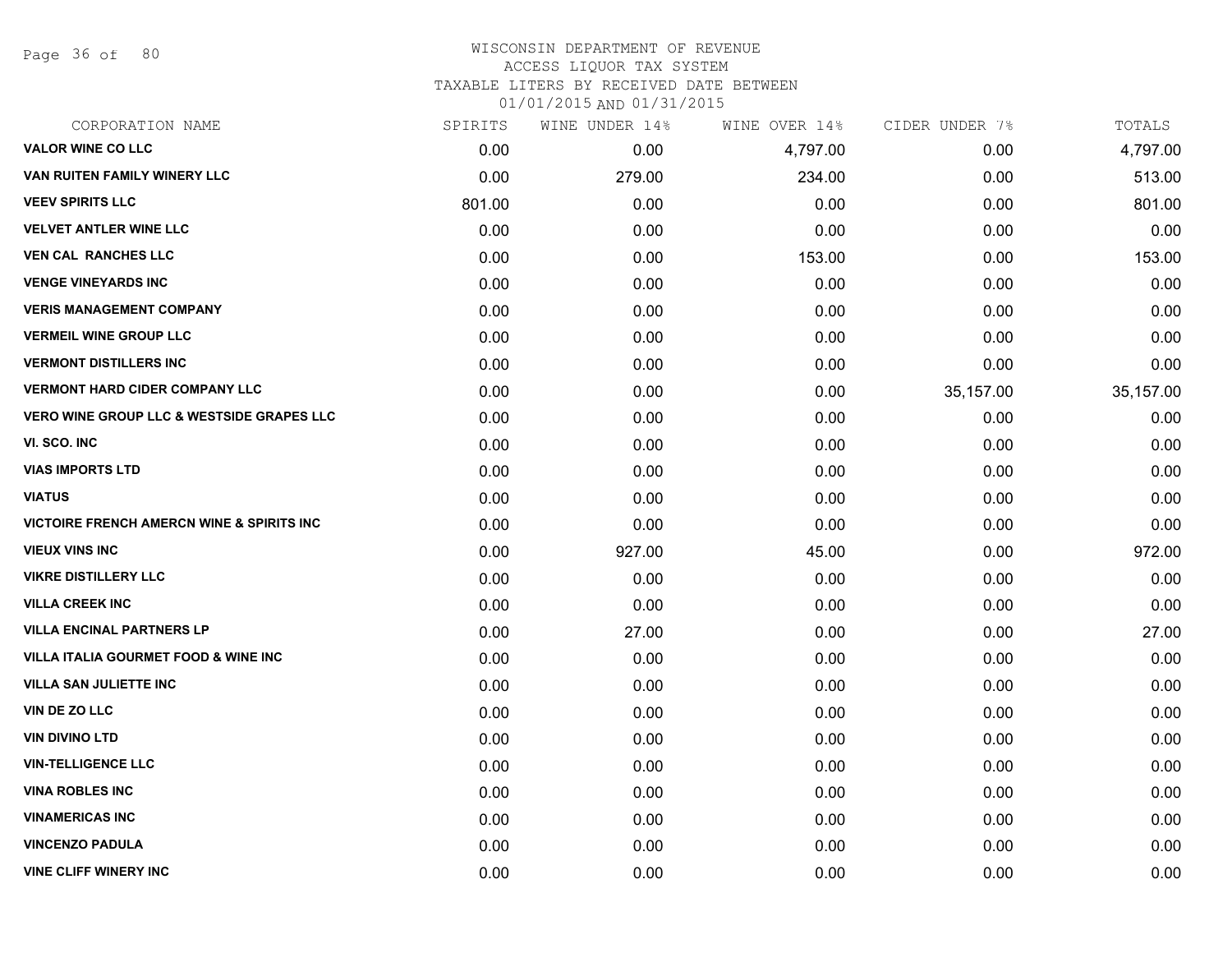Page 37 of 80

#### WISCONSIN DEPARTMENT OF REVENUE ACCESS LIQUOR TAX SYSTEM

TAXABLE LITERS BY RECEIVED DATE BETWEEN

| CORPORATION NAME                               | SPIRITS  | WINE UNDER 14% | WINE OVER 14% | CIDER UNDER 7% | TOTALS   |
|------------------------------------------------|----------|----------------|---------------|----------------|----------|
| <b>VINE CONNECTIONS LLC</b>                    | 9.00     | 216.00         | 243.36        | 0.00           | 468.36   |
| <b>VINEBURG LLC</b>                            | 0.00     | 0.00           | 0.00          | 0.00           | 0.00     |
| <b>VINEYARD 29 LLC</b>                         | 0.00     | 0.00           | 0.00          | 0.00           | 0.00     |
| <b>VINEYARD BRANDS LLC</b>                     | 0.00     | 0.00           | 0.00          | 0.00           | 0.00     |
| <b>VINEYARD VARIETIES INC</b>                  | 0.00     | 0.00           | 0.00          | 0.00           | 0.00     |
| <b>VINIFERA IMPORTS LTD</b>                    | 0.00     | 0.00           | 0.00          | 0.00           | 0.00     |
| <b>VINIFERA WINE COMPANY LLC</b>               | 0.00     | 0.00           | 0.00          | 0.00           | 0.00     |
| <b>VINO DEL SOL INC</b>                        | 0.00     | 850.50         | 0.00          | 0.00           | 850.50   |
| <b>VINO ET SPIRITUS LLC</b>                    | 0.00     | 0.00           | 0.00          | 0.00           | 0.00     |
| <b>VINO.COM LLC</b>                            | 0.00     | 1,674.00       | 414.00        | 0.00           | 2,088.00 |
| <b>VINOCOPIA INC</b>                           | 0.00     | 0.00           | 0.00          | 0.00           | 0.00     |
| <b>VINOVIA WINE GROUP INC</b>                  | 0.00     | 0.00           | 0.00          | 0.00           | 0.00     |
| <b>VINTAGE '59 IMPORTS LLC</b>                 | 0.00     | 0.00           | 0.00          | 0.00           | 0.00     |
| <b>VINTAGE POINT LLC</b>                       | 0.00     | 0.00           | 0.00          | 0.00           | 0.00     |
| <b>VINTURE WINE COMPANY LLC</b>                | 0.00     | 0.00           | 0.00          | 0.00           | 0.00     |
| <b>VINTUS LLC</b>                              | 0.00     | 493.50         | 180.00        | 0.00           | 673.50   |
| <b>VINUM CELLARS INC</b>                       | 0.00     | 0.00           | 0.00          | 0.00           | 0.00     |
| <b>VIRTUE HOLDINGS LLC</b>                     | 0.00     | 0.00           | 0.00          | 414.84         | 414.84   |
| <b>VISION WINE &amp; SPIRITS LLC</b>           | 378.00   | 2,882.00       | 0.00          | 0.00           | 3,260.00 |
| <b>WAGNER WINE COMPANY LLC</b>                 | 0.00     | 652.50         | 4,266.00      | 0.00           | 4,918.50 |
| <b>WALLA WALLA VINTNERS LLC</b>                | 0.00     | 0.00           | 0.00          | 0.00           | 0.00     |
| <b>WALTER HANSEL WINERY &amp; VINEYARD LLC</b> | 0.00     | 0.00           | 216.00        | 0.00           | 216.00   |
| <b>WARWICK VALLEY WINE CO INC</b>              | 0.00     | 0.00           | 0.00          | 0.00           | 0.00     |
| <b>WEIBEL INCORPORATED</b>                     | 0.00     | 378.00         | 0.00          | 0.00           | 378.00   |
| <b>WEIN BAUER INC</b>                          | 0.00     | 6,779.86       | 0.00          | 0.00           | 6,779.86 |
| <b>WEST COAST WINE PARTNERS LLC</b>            | 0.00     | 126.00         | 1,404.00      | 0.00           | 1,530.00 |
| <b>WESTERN SPIRITS BEVERAGE LLC</b>            | 1,277.85 | 0.00           | 0.00          | 0.00           | 1,277.85 |
| <b>WEYGANDT-METZLER IMPORTING LTD</b>          | 0.00     | 0.00           | 0.00          | 0.00           | 0.00     |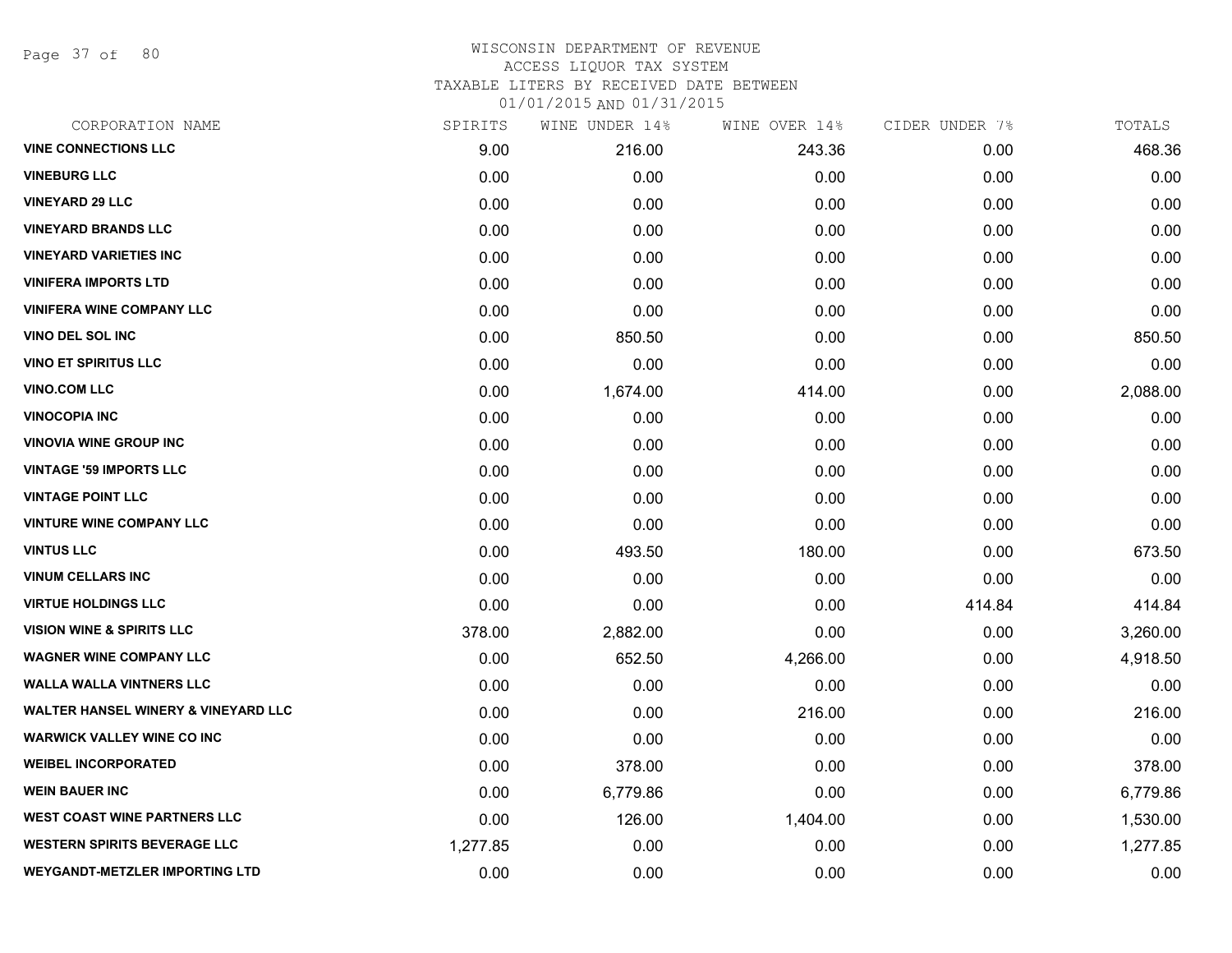# WISCONSIN DEPARTMENT OF REVENUE ACCESS LIQUOR TAX SYSTEM TAXABLE LITERS BY RECEIVED DATE BETWEEN

| CORPORATION NAME                               | SPIRITS   | WINE UNDER 14% | WINE OVER 14% | CIDER UNDER 7% | TOTALS    |
|------------------------------------------------|-----------|----------------|---------------|----------------|-----------|
| <b>WHITE OAK VINEYARDS &amp; WINERY LLC</b>    | 0.00      | 0.00           | 0.00          | 0.00           | 0.00      |
| WHYTE AND MACKAY (AMERICAS) LIMITED LLC        | 270.00    | 0.00           | 0.00          | 0.00           | 270.00    |
| <b>WI INC</b>                                  | 0.00      | 0.00           | 0.00          | 0.00           | 0.00      |
| <b>WILD WOOD VINEYARD &amp; WINERY</b>         | 0.00      | 0.00           | 0.00          | 0.00           | 0.00      |
| <b>WILLAKENZIE ESTATE INC</b>                  | 0.00      | 0.00           | 0.00          | 0.00           | 0.00      |
| <b>WILLAMETTE VALLEY VINEYARDS INC</b>         | 0.00      | 315.00         | 126.00        | 0.00           | 441.00    |
| <b>WILLIAM GRANT &amp; SONS INC</b>            | 46,924.50 | 63.00          | 63.00         | 0.00           | 47,050.50 |
| <b>WILLIAM P KNUTTEL</b>                       | 0.00      | 0.00           | 0.00          | 0.00           | 0.00      |
| <b>WILLIAM WOODRUFF</b>                        | 0.00      | 0.00           | 0.00          | 0.00           | 0.00      |
| <b>WILLIAM-HARRISON IMPORTS INC</b>            | 0.00      | 0.00           | 0.00          | 0.00           | 0.00      |
| <b>WILSON CREEK WINERY &amp; VINEYARDS INC</b> | 0.00      | 0.00           | 0.00          | 0.00           | 0.00      |
| <b>WILSON DANIELS LTD</b>                      | 12,052.80 | 2,989.50       | 1,152.00      | 0.00           | 16,194.30 |
| <b>WINE CREEK LLC</b>                          | 0.00      | 189.00         | 117.00        | 0.00           | 306.00    |
| <b>WINE HOOLIGANS LLC</b>                      | 0.00      | 252.00         | 0.00          | 0.00           | 252.00    |
| <b>WINE IN-MOTION LLC</b>                      | 0.00      | 0.00           | 0.00          | 0.00           | 0.00      |
| <b>WINE WINE SITUATION LLC</b>                 | 0.00      | 0.00           | 0.00          | 0.00           | 0.00      |
| <b>WINEPLAYGROUND.COM INC</b>                  | 0.00      | 0.00           | 0.00          | 0.00           | 0.00      |
| <b>WINERIES &amp; SELECT PRODUCTS LLC</b>      | 0.00      | 378.00         | 1,818.00      | 0.00           | 2,196.00  |
| <b>WINERY AT BLACK STAR FARMS LLC</b>          | 0.00      | 0.00           | 0.00          | 0.00           | 0.00      |
| <b>WINERY EXCHANGE, INC.</b>                   | 0.00      | 2,034.00       | 0.00          | 0.00           | 2,034.00  |
| <b>WINES OF FRANCE INC</b>                     | 0.00      | 0.00           | 0.00          | 0.00           | 0.00      |
| <b>WINES UNLIMITED INC</b>                     | 0.00      | 0.00           | 0.00          | 0.00           | 0.00      |
| <b>WINESELLERS LTD</b>                         | 0.00      | 1,919.97       | 0.00          | 0.00           | 1,919.97  |
| <b>WIRTZ BEVERAGE ILLINOIS LLC</b>             | 0.00      | 0.00           | 0.00          | 0.00           | 0.00      |
| <b>WOODSHED BEVERAGE LLC</b>                   | 0.00      | 0.00           | 0.00          | 0.00           | 0.00      |
| <b>WOODSON WINES LLC</b>                       | 0.00      | 0.00           | 67.50         | 0.00           | 67.50     |
| <b>WYOMING WHISKEY INC</b>                     | 0.00      | 0.00           | 0.00          | 0.00           | 0.00      |
| YAEGAKI CORPORATION OF USA                     | 0.00      | 594.00         | 169.20        | 0.00           | 763.20    |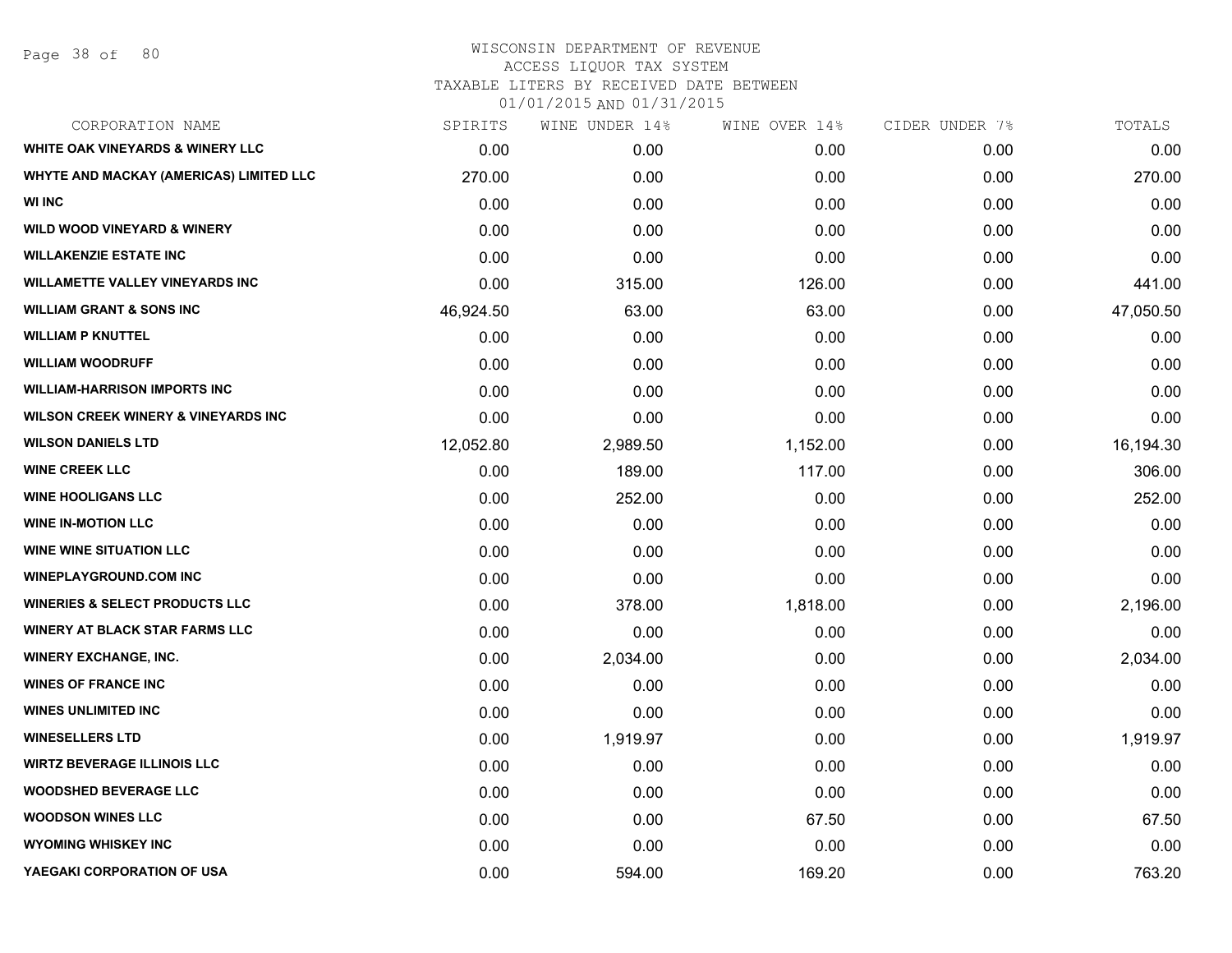Page 39 of 80

| CORPORATION NAME           | SPIRITS      | WINE UNDER 14% | WINE OVER 14% | CIDER UNDER<br>7% | TOTALS       |
|----------------------------|--------------|----------------|---------------|-------------------|--------------|
| YELLOW ROSE DISTILLING LLC | 0.00         | 0.00           | 0.00          | 0.00              | 0.00         |
| <b>ZD WINES LLC</b>        | 0.00         | 0.00           | 0.00          | 0.00              | 0.00         |
| <b>ZEILER SPIRITS LLC</b>  | 0.00         | 0.00           | 0.00          | 0.00              | 0.00         |
| <b>ZEPALTAS WINES LLC</b>  | 0.00         | 468.00         | 0.00          | 0.00              | 468.00       |
| <b>ZONIN USA INC</b>       | 0.00         | 1.017.00       | 0.00          | 0.00              | 1,017.00     |
| TOTAL LITERS FOR 1/31/2015 | 4,338,788.42 | 3,640,266.16   | 254,836.40    | 235,322.69        | 8,469,213.67 |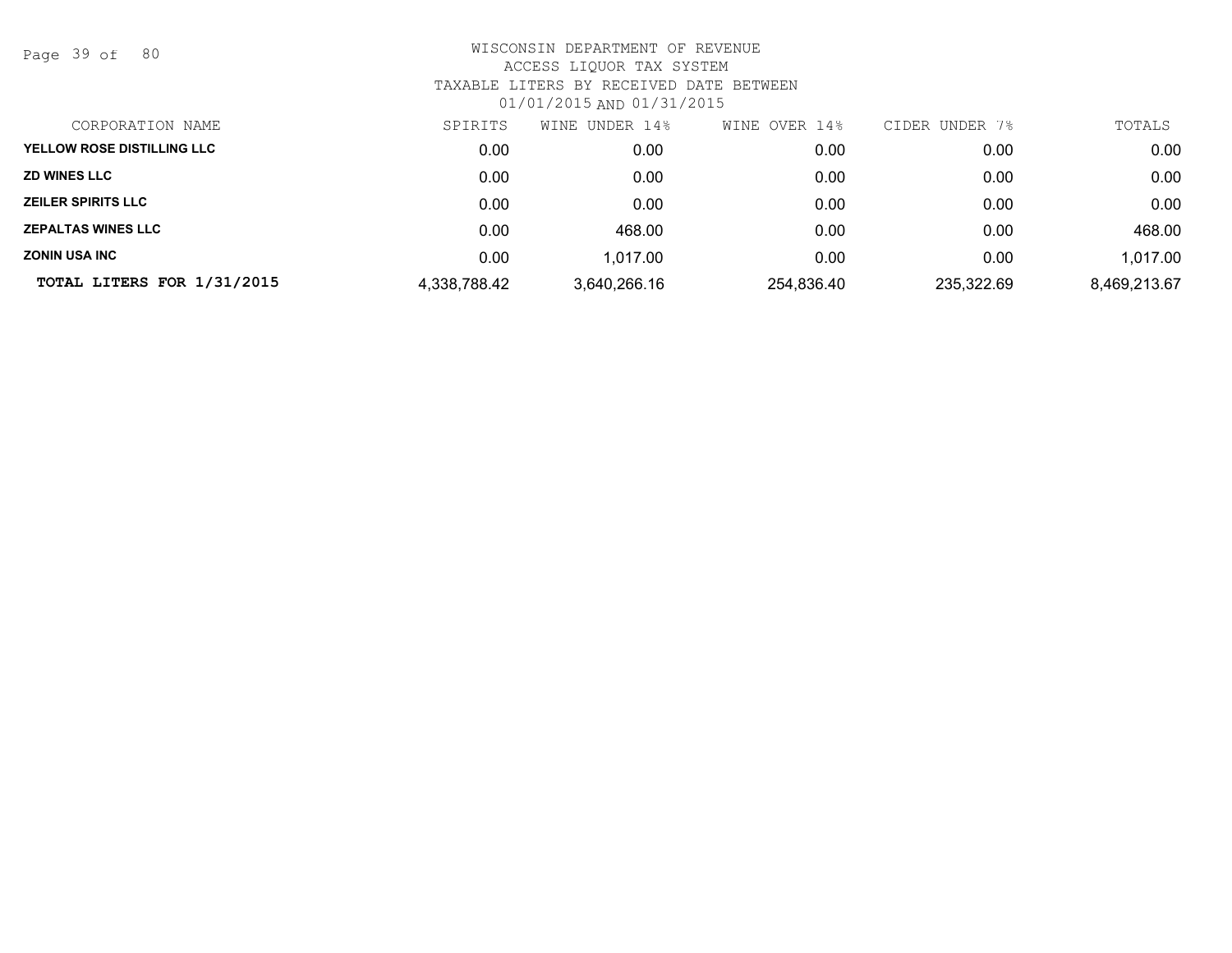Page 40 of 80

### WISCONSIN DEPARTMENT OF REVENUE ACCESS LIQUOR TAX SYSTEM TAXABLE LITERS BY RECEIVED DATE BETWEEN 01/01/2015 AND 01/31/2015 CORPORATION NAME SPIRITS WINE UNDER 14% WINE OVER 14% CIDER UNDER 7% TOTALS

**IN STATE WHOLESALER (W) ALLSTATE LIQUOR & WINE COMPANY, INC.** 0.00 0.00 0.00 0.00 0.00 **AMPHORAE, LLC** 0.00 0.00 0.00 0.00 0.00 **ARCADIA BEVERAGE COMPANY** 0.00 0.00 0.00 0.00 0.00 **AVA WINE & SPIRITS LLC** 0.00 9,330.80 0.00 0.00 9,330.80 **BADGER DISTRIBUTING OF MILWAUKEE LLC** 0.00 0.00 0.00 0.00 0.00 **BADGER LIQUOR CO INC** 209,414.10 16,758.00 3,276.00 0.00 229,448.10 **BADGER STATE WINERY COOPERATIVE** 0.00 0.00 0.00 0.00 0.00 **BADGER WINE & SPIRITS LLC** 0.00 0.00 0.00 0.00 0.00 **BEECHWOOD DISTRIBUTORS, INC.** 0.00 0.00 0.00 -59.00 -59.00 **BEER CAPITOL DISTRIBUTING, INC.** 0.00 0.00 0.00 0.00 0.00 **BILL'S DISTRIBUTING, LTD.** 0.00 0.00 0.00 0.00 0.00 **BRANT T NEHMER** 0.00 0.00 0.00 0.00 0.00 **C.J.W., INC.** 0.00 0.00 0.00 0.00 0.00 **CAPITOL-HUSTING COMPANY, INC.** 30,414.00 44,292.92 4,896.00 0.00 79,602.92 **CARMAN MARKETING & SALES LLC** 0.00 0.00 0.00 0.00 0.00 **CATHRINE BENNETT** 0.00 0.00 0.00 0.00 0.00 **CENTRAL BEER DISTRIBUTORS, INC.** 0.00 0.00 0.00 0.00 0.00 **DE PERE LIQUOR CO LLC DESCRIPTION ON COLLECT CONSUMING A LOCAL CONSUMING ON CONSUMING A LOCAL CONSUMING ON COO DEAN DISTRIBUTING, INC.** 0.00 0.00 0.00 0.00 0.00 **DEAN DISTRIBUTING, INC.** 0.00 0.00 0.00 0.00 0.00 **DEWITT'S CHURCH GOODS INC** 0.00 0.00 0.00 0.00 0.00 **DRUNK DADDY DISTRIBUTION LLC** 0.00 0.00 0.00 0.00 0.00 **ELIZABETH G KARANDANIS** 0.00 0.00 0.00 0.00 0.00

**FABIANO BROTHERS - WISCONSIN LLC** 0.00 0.00 0.00 0.00 0.00 **FAUSTO FIORAVANTI** 0.00 0.00 0.00 0.00 0.00 **FLANIGAN DISTRIBUTING OF DOOR COUNTY, INC.** 0.00 0.00 0.00 0.00 0.00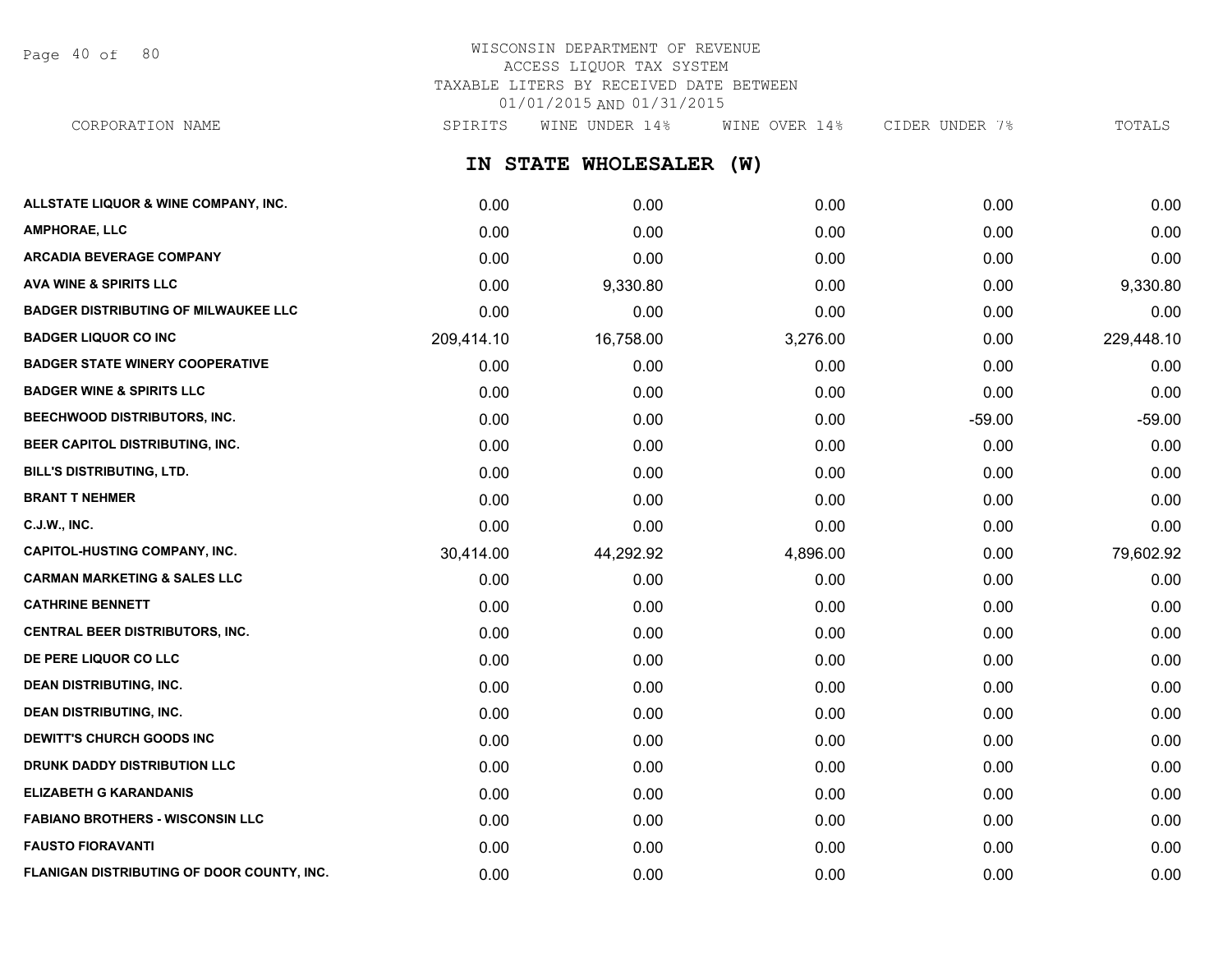Page 41 of 80

| CORPORATION NAME                             | SPIRITS   | WINE UNDER 14% | WINE OVER 14% | CIDER UNDER 7% | TOTALS    |
|----------------------------------------------|-----------|----------------|---------------|----------------|-----------|
| <b>FOUR SEASONS BEER DISTRIBUTORS INC</b>    | 0.00      | 0.00           | 0.00          | 0.00           | 0.00      |
| <b>FRANK BEER DISTRIBUTORS, INC.</b>         | 0.00      | 0.00           | 0.00          | 0.00           | 0.00      |
| FRANK LIQUOR COMPANY, INC.                   | 45,542.51 | 8,188.56       | 0.00          | 0.00           | 53,731.07 |
| <b>FRANK LIQUORS OF LA CROSSE, INC.</b>      | 0.00      | 0.00           | 0.00          | 0.00           | 0.00      |
| <b>GB SALES MILWAUKEE, INC.</b>              | 0.00      | 0.00           | 0.00          | 0.00           | 0.00      |
| <b>GENERAL BEER DISTRIBUTORS CO.</b>         | 0.00      | 0.00           | 0.00          | 0.00           | 0.00      |
| <b>GENERAL BEER-NORTHEAST INC</b>            | 0.00      | 0.00           | 0.00          | 0.00           | 0.00      |
| <b>GENERAL BEER-NORTHEAST INC</b>            | 0.00      | 0.00           | 0.00          | 0.00           | 0.00      |
| <b>GENERAL BEER-NORTHWEST, INC.</b>          | 0.00      | 0.00           | 0.00          | 0.00           | 0.00      |
| <b>GENERAL BEER-NORTHWEST, INC.</b>          | 0.00      | 0.00           | 0.00          | 0.00           | 0.00      |
| <b>GENERAL BEVERAGE SALES CO- OSHKOSH</b>    | 0.00      | 12,109.34      | 0.00          | 0.00           | 12,109.34 |
| <b>GENERAL BEVERAGE SALES CO.</b>            | 0.00      | 10,260.00      | 0.00          | 0.00           | 10,260.00 |
| <b>GENERAL BEVERAGE SALES CO.- MILWAUKEE</b> | 0.00      | 34,367.34      | 279.00        | 0.00           | 34,646.34 |
| <b>GLORIA R RAGSDALE</b>                     | 0.00      | 0.00           | 0.00          | 0.00           | 0.00      |
| <b>GVARDIA LLC</b>                           | 0.00      | 0.00           | 0.00          | 0.00           | 0.00      |
| <b>HENDRICKS BEVERAGE, INC.</b>              | 0.00      | 0.00           | 0.00          | 0.00           | 0.00      |
| <b>IMPORT! WINES, INC.</b>                   | 0.00      | 2,137.42       | 1,971.00      | 228.00         | 4,336.42  |
| <b>IRL, INCORPORATED</b>                     | 0.00      | 21,609.00      | 0.00          | 0.00           | 21,609.00 |
| <b>JACQUES VIEAU, INC.</b>                   | 0.00      | 0.00           | 0.00          | 0.00           | 0.00      |
| JANDRAIN RELIGIOUS SUPPLY, INC.              | 0.00      | 0.00           | 0.00          | 0.00           | 0.00      |
| <b>JANSEN INTERNATIONAL LLC</b>              | 0.00      | 1,049.25       | 54.00         | 0.00           | 1,103.25  |
| <b>JAW PROPERTIES LLC</b>                    | 0.00      | 0.00           | 0.00          | 0.00           | 0.00      |
| <b>JOHN J COLLETTI</b>                       | $-540.00$ | 6,070.50       | $-58.50$      | 0.00           | 5,472.00  |
| JOHNSON BROTHERS OF WISCONSIN INC            | 0.00      | 66,258.31      | 758.28        | 0.00           | 67,016.59 |
| JOHNSON BROTHERS OF WISCONSIN INC            | 0.00      | 0.00           | 0.00          | 0.00           | 0.00      |
| <b>JOHNSON DISTRIBUTING, INC.</b>            | 0.00      | 0.00           | 0.00          | 0.00           | 0.00      |
| <b>JOYVINE LLC</b>                           | 0.00      | 0.00           | 0.00          | 0.00           | 0.00      |
| KAY BEER DISTRIBUTING, INC.                  | 0.00      | 0.00           | 0.00          | 0.00           | 0.00      |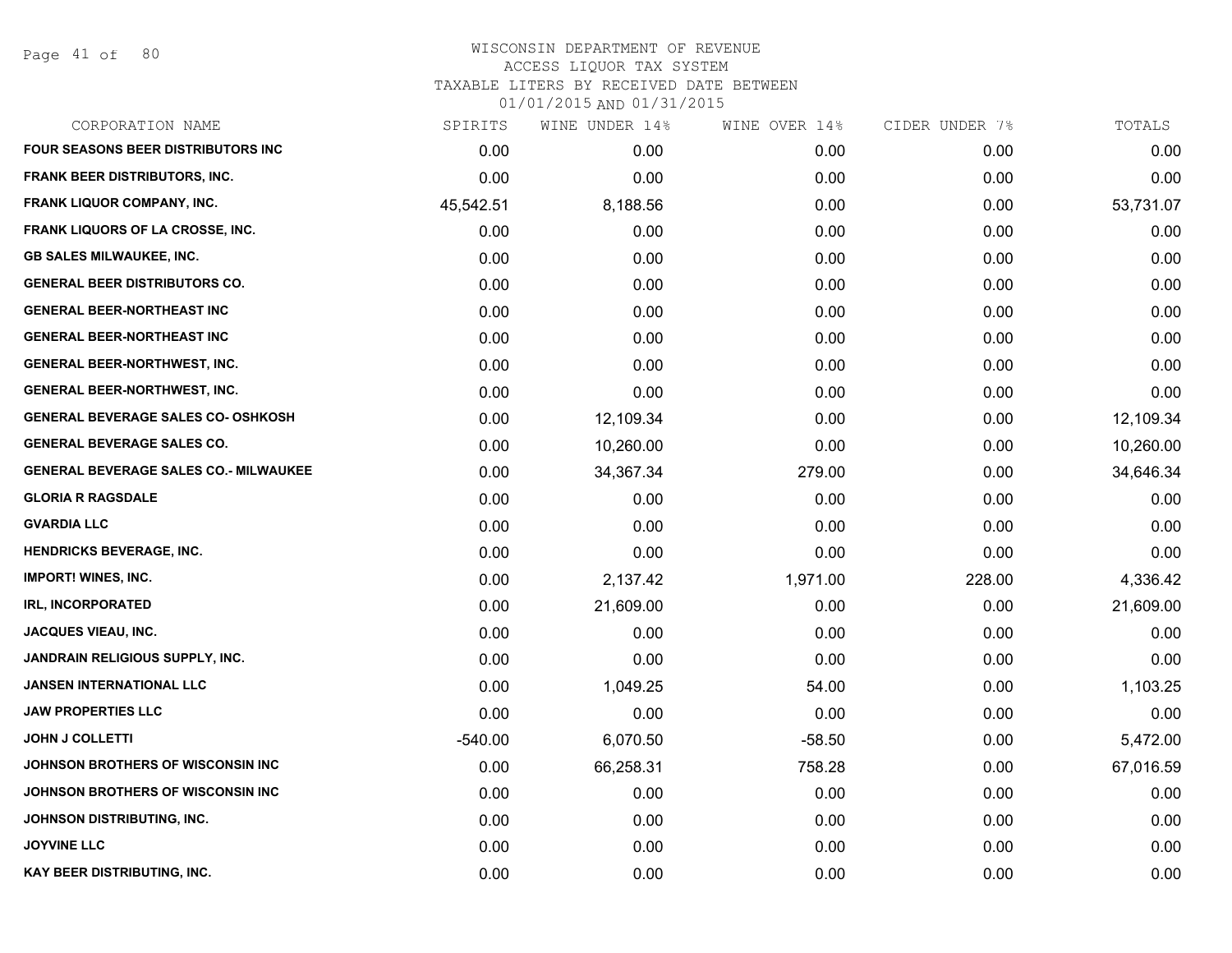Page 42 of 80

#### WISCONSIN DEPARTMENT OF REVENUE ACCESS LIQUOR TAX SYSTEM

TAXABLE LITERS BY RECEIVED DATE BETWEEN

| CORPORATION NAME                         | SPIRITS   | WINE UNDER 14% | WINE OVER 14% | CIDER UNDER 7% | TOTALS    |
|------------------------------------------|-----------|----------------|---------------|----------------|-----------|
| <b>L'EFT BANK WINE COMPANY LIMITED</b>   | 135.00    | 18,127.50      | 1,008.00      | 0.00           | 19,270.50 |
| LA CROSSE BEVERAGE LLC                   | 0.00      | 0.00           | 0.00          | 0.00           | 0.00      |
| LA RIOJA RESTAURANT LLC                  | 0.00      | 0.00           | 0.00          | 0.00           | 0.00      |
| <b>LARRY'S DISTRIBUTING CO., INC.</b>    | 0.00      | 0.00           | 0.00          | 0.00           | 0.00      |
| <b>LEAMON MERCANTILE CO. CORP</b>        | 0.00      | 0.00           | 0.00          | 0.00           | 0.00      |
| LEE BEVERAGE OF WISCONSIN LLC            | 0.00      | 0.00           | 0.00          | 0.00           | 0.00      |
| LEE BEVERAGE OF WISCONSIN LLC            | 0.00      | 0.00           | 0.00          | 0.00           | 0.00      |
| <b>LESLIE HUISMAN</b>                    | 0.00      | 0.00           | 0.00          | 0.00           | 0.00      |
| LETRAH INTERNATIONAL CORPORATION         | 0.00      | 0.00           | 0.00          | 0.00           | 0.00      |
| LO DUCA BROS., INC.                      | 0.00      | 16,871.00      | 0.00          | 0.00           | 16,871.00 |
| <b>LORI SCOTT</b>                        | $-11.40$  | 0.00           | 0.00          | 0.00           | $-11.40$  |
| LOS ALTOS AGAVE DISTRIBUTOR INC          | 1,200.00  | 0.00           | 0.00          | 0.00           | 1,200.00  |
| <b>M SHIRAZ LLC</b>                      | 0.00      | 0.00           | 0.00          | 0.00           | 0.00      |
| <b>MARCO BRUZZI</b>                      | 0.00      | 0.00           | 0.00          | 0.00           | 0.00      |
| <b>MIDWEST SALES &amp; SERVICE, INC.</b> | 0.00      | 0.00           | 0.00          | 0.00           | 0.00      |
| MILLER BEER OF THE NORTHWOODS, INC.      | 0.00      | 0.00           | 0.00          | 0.00           | 0.00      |
| <b>NOELKE DISTRIBUTORS, INC.</b>         | 0.00      | 0.00           | 0.00          | 0.00           | 0.00      |
| <b>NORTHWEST BEVERAGES, INC.</b>         | 0.00      | 0.00           | 0.00          | 0.00           | 0.00      |
| <b>NOUVEAU VENTURES LLC</b>              | $-6.00$   | $-45.00$       | 0.00          | 0.00           | $-51.00$  |
| OTT SCHWEITZER DISTRIBUTORSHIP, INC.     | 0.00      | 0.00           | 0.00          | 0.00           | 0.00      |
| PARK RIDGE DISTRIBUTING, INC.            | 0.00      | 0.00           | 0.00          | 0.00           | 0.00      |
| PEHLER DISTRIBUTING, INC.                | 0.00      | 0.00           | 0.00          | 0.00           | 0.00      |
| PHILLIPS DISTRIBUTING CORPORATION        | 10,387.20 | 0.00           | 0.00          | 0.00           | 10,387.20 |
| PHILLIPS WINE COMPANY                    | 0.00      | 0.00           | 0.00          | 0.00           | 0.00      |
| PHILLY'S PREMIUM BEVERAGES LLC           | 0.00      | 0.00           | 0.00          | 0.00           | 0.00      |
| PURE WINE WISCONSIN INC                  | 0.00      | 0.00           | 0.00          | 0.00           | 0.00      |
| <b>PURPLE FEET WINES, LLC</b>            | 0.00      | 4,032.00       | 3,141.00      | 0.00           | 7,173.00  |
| RANGE BEVERAGE, INCORPORATED             | 0.00      | 0.00           | 0.00          | 0.00           | 0.00      |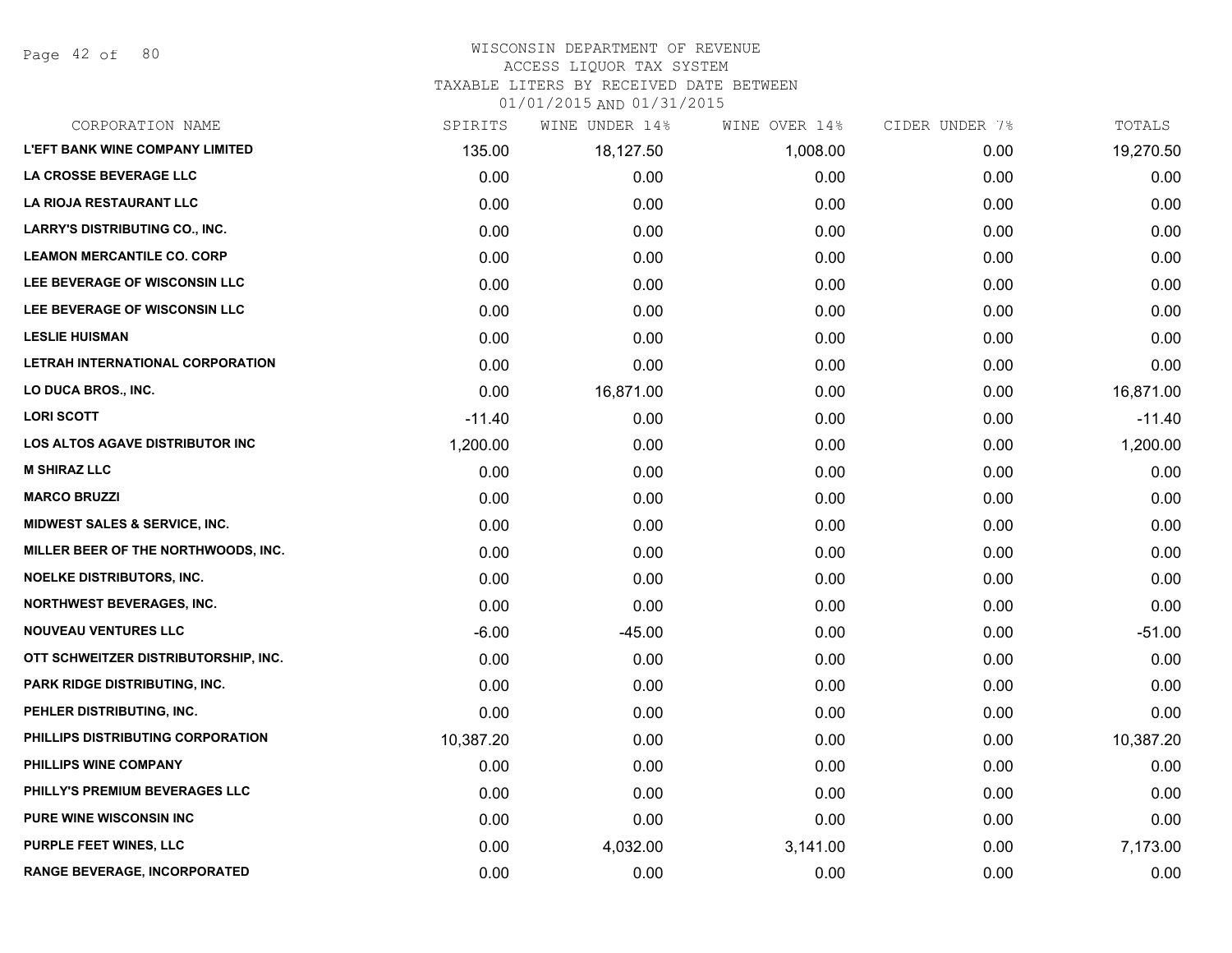Page 43 of 80

| SPIRITS    |            |                | CIDER UNDER 7% | TOTALS     |
|------------|------------|----------------|----------------|------------|
| 0.00       | 0.00       | 0.00           | 0.00           | 0.00       |
| 0.00       | 0.00       | 0.00           | 0.00           | 0.00       |
| 0.00       | 0.00       | 0.00           | 0.00           | 0.00       |
| 0.00       | 0.00       | 0.00           | 0.00           | 0.00       |
| 0.00       | 0.00       | 0.00           | 0.00           | 0.00       |
| 0.00       | 0.00       | 0.00           | 0.00           | 0.00       |
| 0.00       | 0.00       | 0.00           | 0.00           | 0.00       |
| 0.00       | 0.00       | 0.00           | 0.00           | 0.00       |
| 0.00       | $-134.64$  | 0.00           | 0.00           | $-134.64$  |
| 0.00       | 0.00       | 0.00           | 0.00           | 0.00       |
| 0.00       | 0.00       | 0.00           | 0.00           | 0.00       |
| 0.00       | 0.00       | 0.00           | 0.00           | 0.00       |
| 0.00       | 758.00     | 0.00           | 0.00           | 758.00     |
| 0.00       | 0.00       | 0.00           | 0.00           | 0.00       |
| 0.00       | 0.00       | 0.00           | 0.00           | 0.00       |
| 56,132.84  | 20,869.59  | 63.00          | 0.00           | 77,065.43  |
| 0.00       | 0.00       | 0.00           | 0.00           | 0.00       |
| 0.00       | 0.00       | 0.00           | 0.00           | 0.00       |
| 0.00       | 0.00       | 0.00           | 0.00           | 0.00       |
| 0.00       | 0.00       | 0.00           | 0.00           | 0.00       |
| 0.00       | 0.00       | 0.00           | 0.00           | 0.00       |
| 0.00       | 0.00       | 0.00           | 0.00           | 0.00       |
| 0.00       | 0.00       | 0.00           | 0.00           | 0.00       |
| 352,668.25 | 292,909.89 | 15,387.78      | 169.00         | 661,134.92 |
|            |            | WINE UNDER 14% | WINE OVER 14%  |            |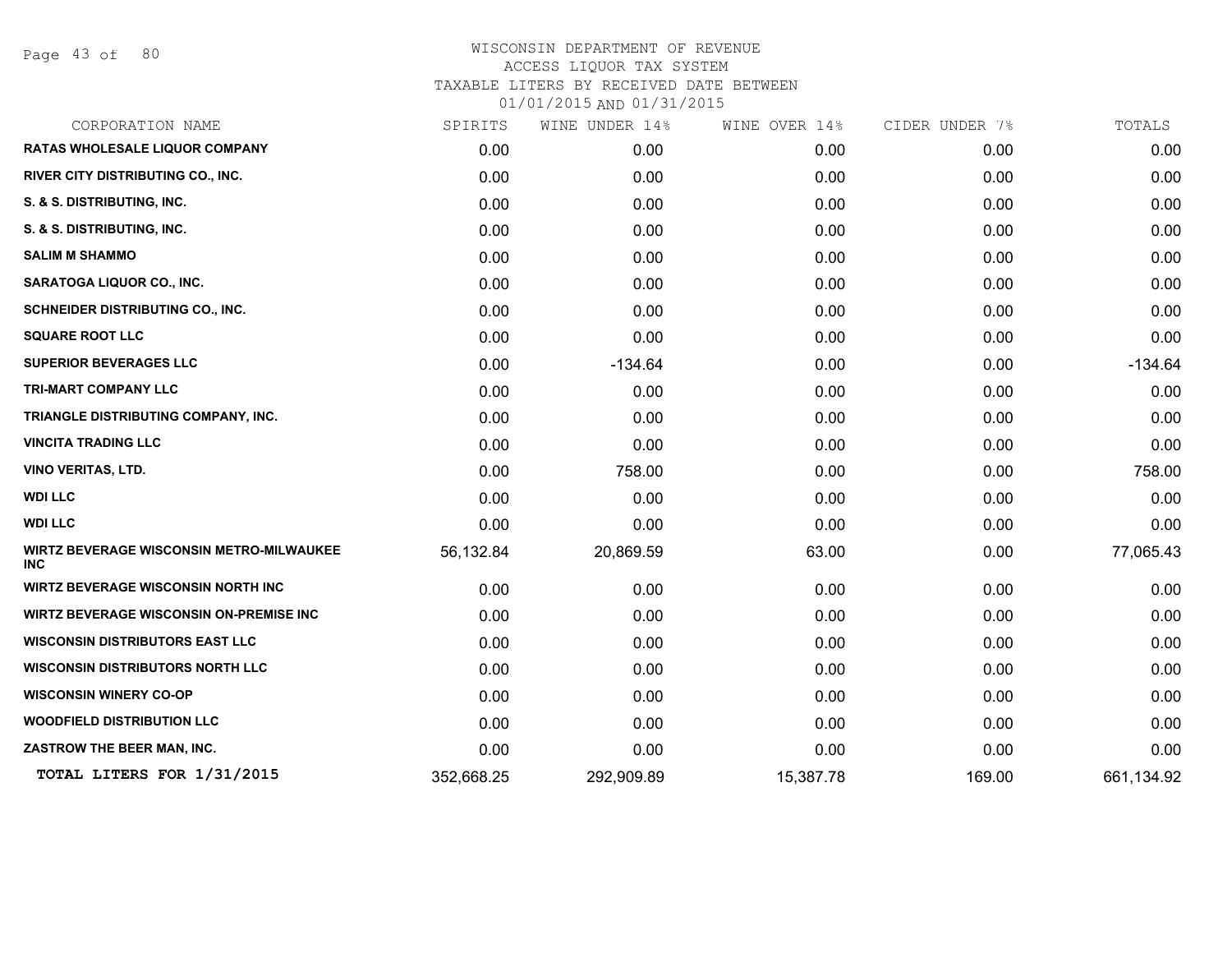Page 44 of 80

# WISCONSIN DEPARTMENT OF REVENUE ACCESS LIQUOR TAX SYSTEM TAXABLE LITERS BY RECEIVED DATE BETWEEN 01/01/2015 AND 01/31/2015

**IN STATE MANUFACTURER (WM)** CORPORATION NAME SPIRITS WINE UNDER 14% WINE OVER 14% CIDER UNDER 7% TOTALS

| 45TH PARALLEL SPIRITS, LLC              | 0.00      | 0.00     | 0.00  | 0.00      | 0.00      |
|-----------------------------------------|-----------|----------|-------|-----------|-----------|
| <b>ACE ETHANOL LLC</b>                  | 0.00      | 0.00     | 0.00  | 0.00      | 0.00      |
| <b>AEPPELTREOW INC</b>                  | 33.77     | 0.00     | 0.00  | 0.00      | 33.77     |
| <b>B &amp; E DISTILLERY INC.</b>        | 29.98     | 0.00     | 0.00  | 0.00      | 29.98     |
| <b>BRIAN SAMMONS</b>                    | 148.50    | 0.00     | 0.00  | 0.00      | 148.50    |
| <b>C &amp; N CORPORATION</b>            | 1,586.27  | 0.00     | 0.00  | 0.00      | 1,586.27  |
| <b>CENTRAL STANDARD LLC</b>             | 967.63    | 0.00     | 0.00  | 0.00      | 967.63    |
| <b>CLOVER MEADOW LLC</b>                | 53.00     | 0.00     | 0.00  | 0.00      | 53.00     |
| <b>DEATH'S DOOR DISTILLERY LLC</b>      | 13,728.00 | 0.00     | 0.00  | 0.00      | 13,728.00 |
| <b>DISTILLERY PARTNERS, LLC</b>         | 893.43    | 0.00     | 0.00  | 0.00      | 893.43    |
| DRIFTLESS GLEN DISTILLERY LLC           | 0.00      | 0.00     | 0.00  | 0.00      | 0.00      |
| <b>EMCO CHEMICAL DISTRIBUTORS, INC.</b> | 0.00      | 0.00     | 0.00  | 0.00      | 0.00      |
| <b>GLOBAL DISTILLERS SRL LLC</b>        | 6,265.40  | 0.00     | 0.00  | 0.00      | 6,265.40  |
| <b>GRANT J VAN DRIEST</b>               | 0.00      | 0.00     | 0.00  | 0.00      | 0.00      |
| <b>GREAT LAKES DISTILLERY LLC</b>       | 2,234.64  | 0.00     | 0.00  | 0.00      | 2,234.64  |
| HENDRICKS FAMILY DISTILLERY LLC         | 472.49    | 0.00     | 0.00  | 0.00      | 472.49    |
| <b>MATTHEW RICK</b>                     | 69.01     | 1,100.26 | 18.02 | 0.00      | 1,187.29  |
| <b>MILLERCOORS LLC</b>                  | 0.00      | 4,637.34 | 0.00  | 45,533.40 | 50,170.74 |
| <b>NATHAN G GREENAWALT</b>              | 1,831.65  | 0.00     | 0.00  | 0.00      | 1,831.65  |
| <b>NORTHERN WATERS DISTILLERY LLC</b>   | 30.66     | 0.00     | 0.00  | 0.00      | 30.66     |
| PERLICK FARMS LLC                       | 0.00      | 0.00     | 0.00  | 0.00      | 0.00      |
| PO CHOUA LO                             | 0.00      | 0.00     | 0.00  | 0.00      | 0.00      |
| <b>SENSIENT FLAVORS LLC</b>             | 0.00      | 0.00     | 0.00  | 0.00      | 0.00      |
| <b>ST CROIX SPIRITS LLC</b>             | 0.00      | 0.00     | 0.00  | 0.00      | 0.00      |
| THE NORTH WOODS DISTILLERY LLC          | 759.74    | 0.00     | 0.00  | 0.00      | 759.74    |
| WHITE WINTER WINERY INC                 | 0.00      | 0.00     | 0.00  | 0.00      | 0.00      |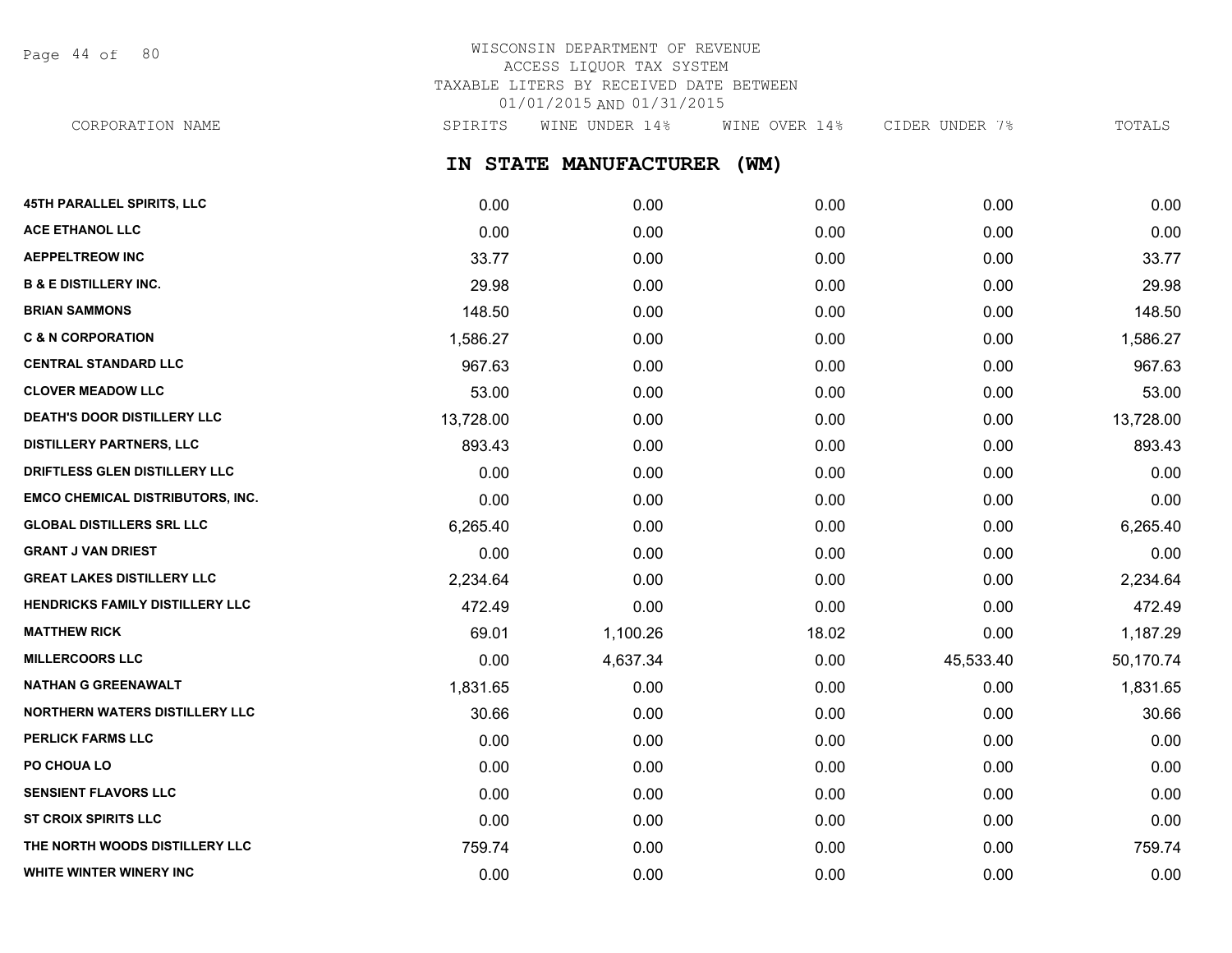Page 45 of 80

| CORPORATION NAME                | SPIRITS   | UNDER 14%<br>WINE | WINE OVER 14% | CIDER UNDER 7% | TOTALS    |
|---------------------------------|-----------|-------------------|---------------|----------------|-----------|
| <b>WOLLERSHEIM WINERY, INC.</b> | 0.00      | 0.00              | 0.00          | 0.00           | 0.00      |
| YAHARA BAY DISTILLERS, INC.     | 3.304.54  | 0.00              | 0.00          | 0.00           | 3.304.54  |
| TOTAL LITERS FOR 1/31/2015      | 32,408.71 | 5.737.60          | 18.02         | 45,533.40      | 83,697.73 |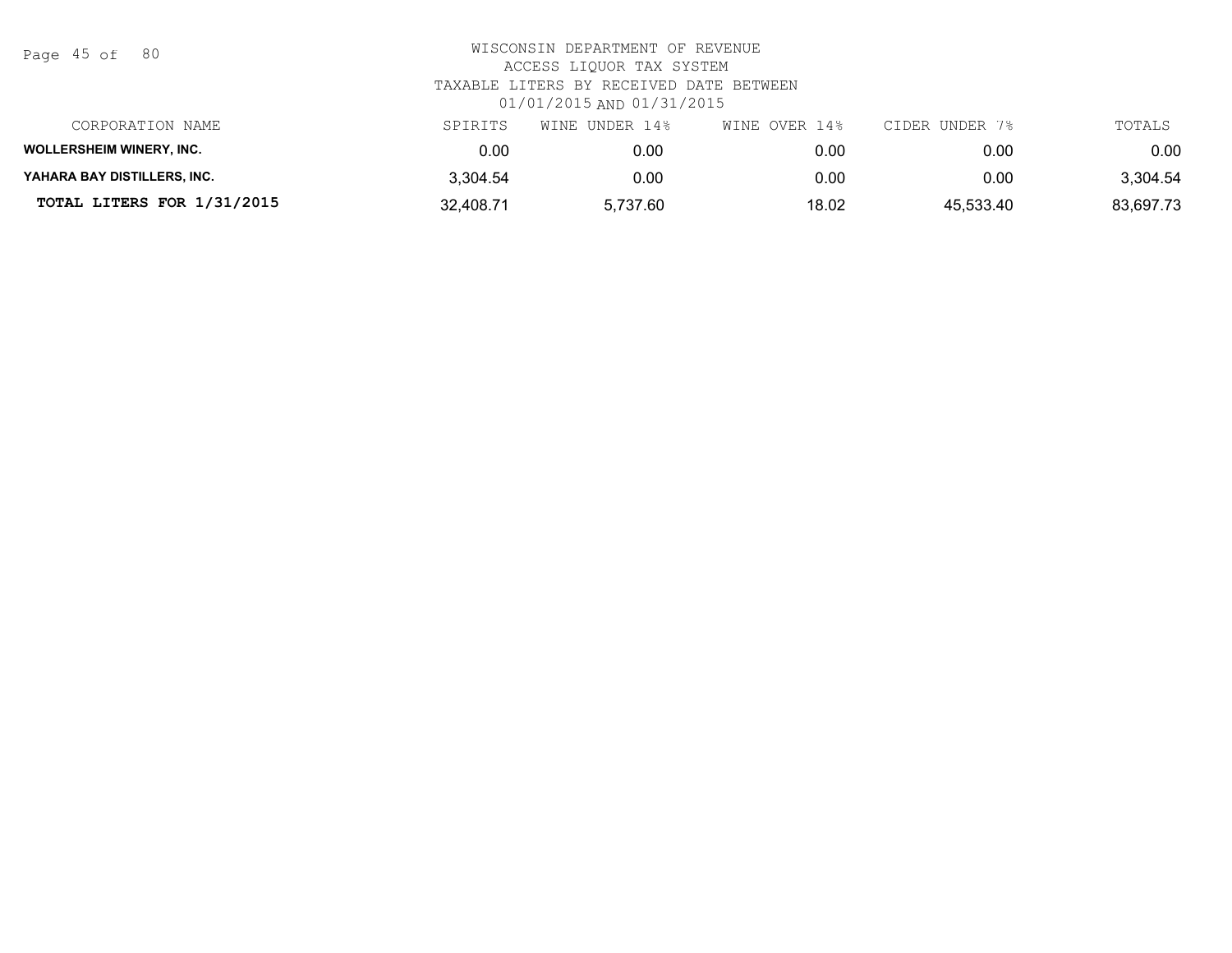Page 46 of 80

## WISCONSIN DEPARTMENT OF REVENUE ACCESS LIQUOR TAX SYSTEM TAXABLE LITERS BY RECEIVED DATE BETWEEN 01/01/2015 AND 01/31/2015 CORPORATION NAME SPIRITS WINE UNDER 14% WINE OVER 14% CIDER UNDER 7% TOTALS

### **IN STATE RECTIFIER (WR)**

| <b>45TH PARALLEL SPIRITS, LLC</b>      | 2,162.00  | 0.00      | 0.00 | 0.00 | 2,162.00  |
|----------------------------------------|-----------|-----------|------|------|-----------|
| <b>ARTYS</b>                           | 4,456.13  | 0.00      | 0.00 | 0.00 | 4,456.13  |
| CITY BREWING COMPANY, LLC              | 0.00      | 0.00      | 0.00 | 0.00 | 0.00      |
| <b>DISTILLERY PARTNERS, LLC</b>        | 0.00      | 0.00      | 0.00 | 0.00 | 0.00      |
| <b>GALLOWAY COMPANY</b>                | 0.00      | 0.00      | 0.00 | 0.00 | 0.00      |
| <b>GREAT LAKES DISTILLERY LLC</b>      | 3,244.13  | 0.00      | 0.00 | 0.00 | 3,244.13  |
| <b>HENRY FARMS PRAIRIE SPIRITS LLC</b> | 0.00      | 0.00      | 0.00 | 0.00 | 0.00      |
| <b>MIDWEST CUSTOM BOTTLING LLC</b>     | 19,328.93 | $-873.00$ | 0.00 | 0.00 | 18,455.93 |
| <b>NATHAN G GREENAWALT</b>             | 0.00      | 0.00      | 0.00 | 0.00 | 0.00      |
| PO CHOUA LO                            | 0.00      | 0.00      | 0.00 | 0.00 | 0.00      |
| YAHARA BAY DISTILLERS, INC.            | 0.00      | 0.00      | 0.00 | 0.00 | 0.00      |
| TOTAL LITERS FOR 1/31/2015             | 29,191.19 | $-873.00$ | 0.00 | 0.00 | 28,318.19 |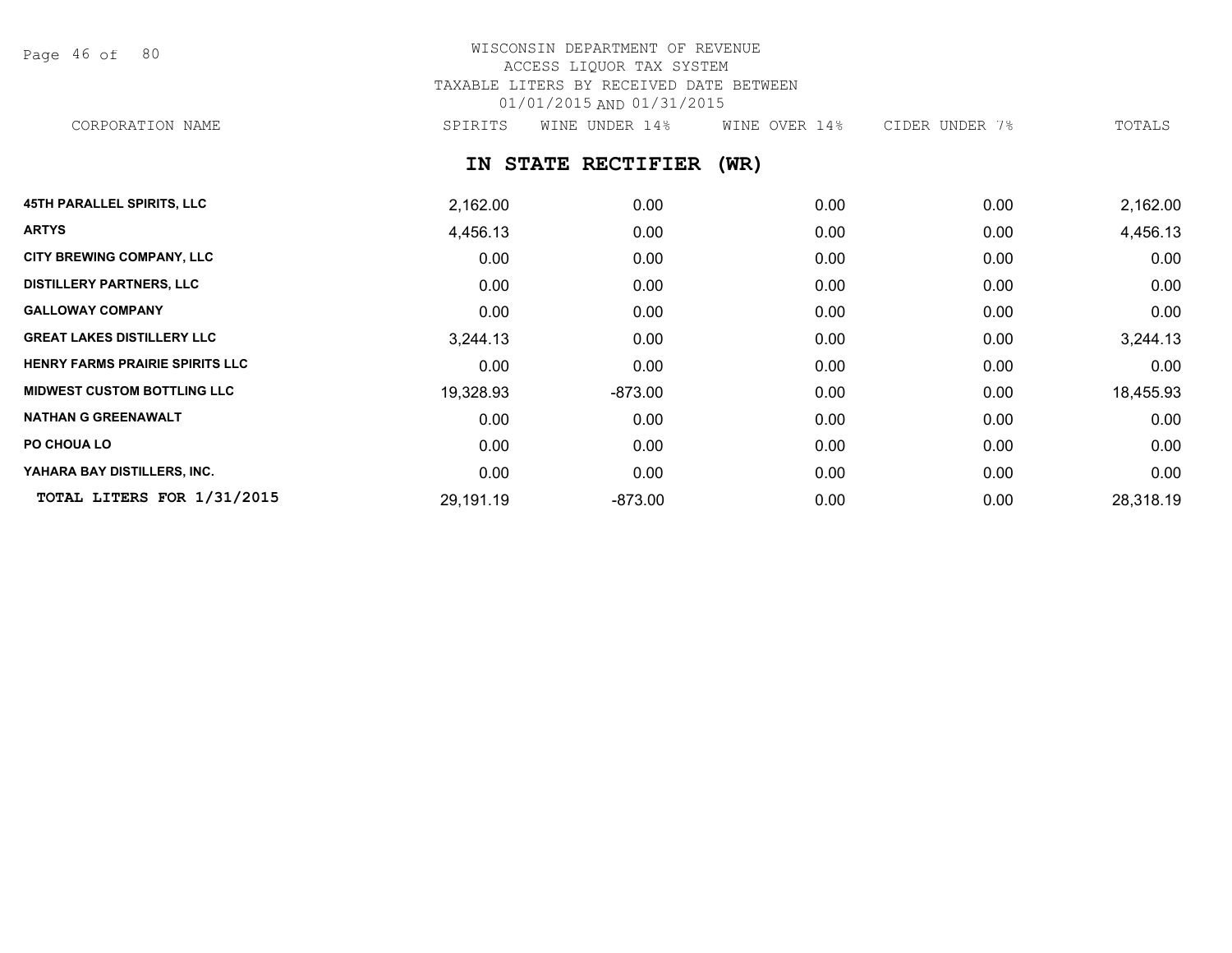Page 47 of 80

## WISCONSIN DEPARTMENT OF REVENUE ACCESS LIQUOR TAX SYSTEM TAXABLE LITERS BY RECEIVED DATE BETWEEN 01/01/2015 AND 01/31/2015 CORPORATION NAME SPIRITS WINE UNDER 14% WINE OVER 14% CIDER UNDER 7% TOTALS

**IN STATE WINERY (WWI)**

| <b>AEPPELTREOW INC</b>                 | 0.00 | 210.85    | 0.00   | 434.72 | 645.57    |
|----------------------------------------|------|-----------|--------|--------|-----------|
| ALL SISTERS WINERY INC                 | 0.00 | 755.98    | 0.00   | 0.00   | 755.98    |
| <b>AUTUMN HARVEST WINERY LLC</b>       | 0.00 | 0.00      | 0.00   | 0.00   | 0.00      |
| <b>BARABOO BLUFF WINERY, LLC</b>       | 0.00 | 36.72     | 0.00   | 0.00   | 36.72     |
| <b>BAUER-KEARNS WINERY LLC</b>         | 0.00 | 0.00      | 0.00   | 0.00   | 0.00      |
| <b>BAYFIELD WINERY, LTD.</b>           | 0.00 | 0.00      | 0.00   | 0.00   | 0.00      |
| <b>BELLEVINEZ LLC</b>                  | 0.00 | 0.00      | 0.00   | 0.00   | 0.00      |
| <b>BLIND HORSE WINERY LLC</b>          | 0.00 | 0.00      | 0.00   | 0.00   | 0.00      |
| <b>BOTHAM VINEYARDS, INC.</b>          | 0.00 | 2,006.26  | 0.00   | 0.00   | 2,006.26  |
| <b>BRANCHES WINERY LLC</b>             | 0.00 | 3,094.56  | 28.39  | 0.00   | 3,122.95  |
| <b>BRIGADOON FARM &amp; WINERY LLC</b> | 0.00 | 298.48    | 0.00   | 0.00   | 298.48    |
| <b>BUZZ &amp; BREW SHOP LLC</b>        | 0.00 | 0.00      | 0.00   | 0.00   | 0.00      |
| <b>C &amp; N CORPORATION</b>           | 0.00 | 0.00      | 0.00   | 0.00   | 0.00      |
| <b>C &amp; N CORPORATION</b>           | 0.00 | 26,634.94 | 29.26  | 0.00   | 26,664.20 |
| <b>CAP -N- CORK'S LLC</b>              | 0.00 | 1,627.72  | 0.00   | 0.00   | 1,627.72  |
| CHATEAU ST CROIX WINERY & VINEYARD LLC | 0.00 | 135.74    | 462.77 | 0.00   | 598.51    |
| <b>CIDER HOUSE OF WISCONSIN LLC</b>    | 0.00 | 0.00      | 0.00   | 567.81 | 567.81    |
| <b>CLAY JAR HOLDINGS LLC</b>           | 0.00 | 676.15    | 347.61 | 0.00   | 1,023.76  |
| <b>CLINTON CLINGERMAN</b>              | 0.00 | 45.05     | 0.00   | 0.00   | 45.05     |
| <b>CLOVER MEADOW LLC</b>               | 0.00 | 567.81    | 227.12 | 0.00   | 794.93    |
| <b>COLDSPRING OF WISCONSIN LLC</b>     | 0.00 | 0.00      | 0.00   | 0.00   | 0.00      |
| <b>COLLEEN M BOS</b>                   | 0.00 | 716.01    | 0.00   | 0.00   | 716.01    |
| <b>CRAIG FLETCHER</b>                  | 0.00 | 0.00      | 0.00   | 0.00   | 0.00      |
| <b>DANZINGER VINEYARDS LLC</b>         | 0.00 | 0.00      | 0.00   | 0.00   | 0.00      |
| <b>DIANA HOBSON</b>                    | 0.00 | 0.00      | 0.00   | 0.00   | 0.00      |
| <b>EDWARD J RINK</b>                   | 0.00 | 26.99     | 0.00   | 0.00   | 26.99     |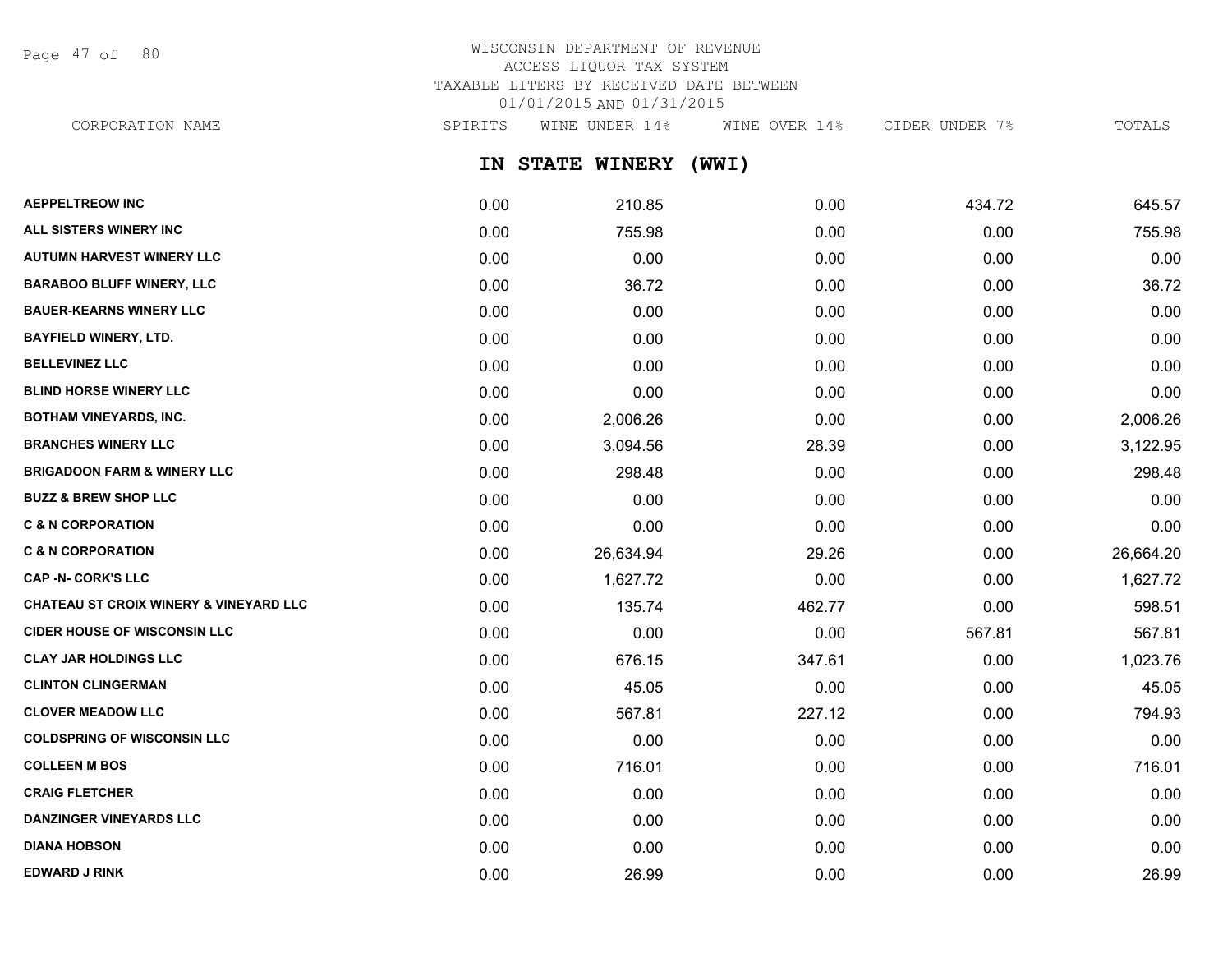Page 48 of 80

#### WISCONSIN DEPARTMENT OF REVENUE ACCESS LIQUOR TAX SYSTEM

TAXABLE LITERS BY RECEIVED DATE BETWEEN

| CORPORATION NAME                     | SPIRITS | WINE UNDER 14% | WINE OVER 14% | CIDER UNDER 7% | TOTALS      |
|--------------------------------------|---------|----------------|---------------|----------------|-------------|
| <b>ELISABETH W KLEIN</b>             | 0.00    | 0.00           | 0.00          | 0.00           | 0.00        |
| <b>FAWN CREEK WINERY LLC</b>         | 0.00    | 0.00           | 0.00          | 0.00           | 0.00        |
| <b>FERMENTING CELLARS LLC</b>        | 0.00    | 117.39         | 0.00          | 0.00           | 117.39      |
| FISHER KING WINERY, LLC              | 0.00    | 2,320.45       | 0.00          | 0.00           | 2,320.45    |
| <b>FRESAR INC</b>                    | 0.00    | 105.99         | 0.00          | 0.00           | 105.99      |
| FRUIT OF THE WOODS WINE CELLAR, INC. | 0.00    | 20,527.52      | 0.00          | 0.00           | 20,527.52   |
| <b>HALF KRAKT LLC</b>                | 0.00    | 0.00           | 0.00          | 0.00           | 0.00        |
| <b>HARBOR RIDGE WINERY INC.</b>      | 0.00    | 10,252.91      | 0.00          | 0.00           | 10,252.91   |
| <b>HERDIE BAISDEN</b>                | 0.00    | 0.00           | 0.00          | $-2,258.25$    | $-2,258.25$ |
| <b>HOOKSTONE INC.</b>                | 0.00    | 329.87         | 6.00          | 0.00           | 335.87      |
| <b>ISLAND ORCHARD CIDER LLC</b>      | 0.00    | 0.00           | 0.00          | 2,085.08       | 2,085.08    |
| <b>JACKSON WINE LLC</b>              | 0.00    | 0.00           | 0.00          | 0.00           | 0.00        |
| <b>JAMES PLOETZ</b>                  | 0.00    | 317.71         | 0.00          | 0.00           | 317.71      |
| <b>JEFFREY L STOEGER</b>             | 0.00    | 495.51         | 71.93         | 0.00           | 567.44      |
| <b>JORNY'S END LLC</b>               | 0.00    | 0.00           | 0.00          | 0.00           | 0.00        |
| <b>JOSEPH CALLOW</b>                 | 0.00    | 1,016.00       | 0.00          | 0.00           | 1,016.00    |
| <b>JOSEPH CALLOW</b>                 | 0.00    | 1,873.77       | 0.00          | 0.00           | 1,873.77    |
| <b>JOSEPH STALLER</b>                | 0.00    | 4,542.74       | 0.00          | 0.00           | 4,542.74    |
| <b>JOSEPH WYNIMKO</b>                | 0.00    | 98.69          | 0.00          | 0.00           | 98.69       |
| JULIE A ANDRZEJCZAK                  | 0.00    | 146.86         | 83.27         | 0.00           | 230.13      |
| <b>KEVIN BEHNKE</b>                  | 0.00    | 0.00           | 0.00          | 0.00           | 0.00        |
| <b>LAKE NOKOMIS CRANBERRIES INC</b>  | 0.00    | 0.00           | 0.00          | 0.00           | 0.00        |
| <b>LANDTA WINES LLC</b>              | 0.00    | 408.82         | 0.00          | 0.00           | 408.82      |
| <b>LARSON &amp; LARSON</b>           | 0.00    | 1,053.74       | 0.00          | 0.00           | 1,053.74    |
| LAUTENBACH'S ORCHARD COUNTRY INC     | 0.00    | 0.00           | 0.00          | 0.00           | 0.00        |
| LEDGE STONE VINEYARDS LLC            | 0.00    | 0.00           | 0.00          | 0.00           | 0.00        |
| <b>LOST ISLAND WINE LLC</b>          | 0.00    | 406.51         | 0.00          | 0.00           | 406.51      |
| <b>LUNCH CREEK VINEYARDS LLC</b>     | 0.00    | 0.00           | 0.00          | 0.00           | 0.00        |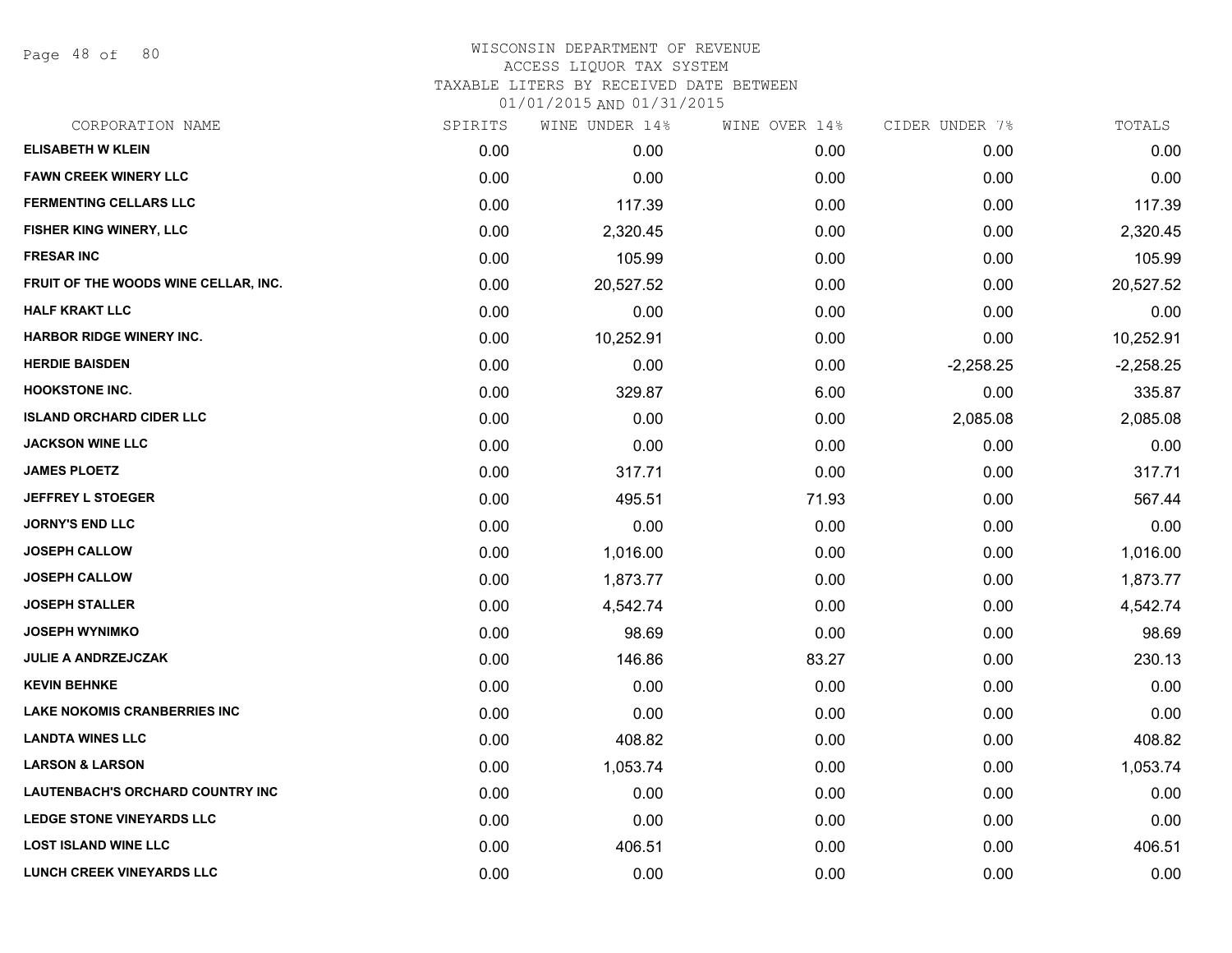Page 49 of 80

## WISCONSIN DEPARTMENT OF REVENUE ACCESS LIQUOR TAX SYSTEM TAXABLE LITERS BY RECEIVED DATE BETWEEN

| CORPORATION NAME                            | SPIRITS | WINE UNDER 14% | WINE OVER 14% | CIDER UNDER 7% | TOTALS   |
|---------------------------------------------|---------|----------------|---------------|----------------|----------|
| <b>MARTIN E SELL</b>                        | 0.00    | 0.00           | 0.00          | 0.00           | 0.00     |
| <b>MARY BELLAZZINI</b>                      | 0.00    | 0.00           | 0.00          | 0.00           | 0.00     |
| <b>MATTHEW RICK</b>                         | 0.00    | 0.00           | 0.00          | 0.00           | 0.00     |
| <b>MERSHONIAN CIDERY LLC</b>                | 0.00    | 0.00           | 0.00          | 0.00           | 0.00     |
| <b>MUNSON BRIDGE WINERY INC</b>             | 0.00    | 5,874.94       | 0.00          | 0.00           | 5,874.94 |
| <b>MUSETTA WINERY, LLC</b>                  | 0.00    | 1,150.49       | $-0.75$       | 0.00           | 1,149.74 |
| <b>NORTHLEAF WINERY, LLC</b>                | 0.00    | 2,057.25       | 32.25         | 0.00           | 2,089.50 |
| PARALLEL 44 VINEYARD & WINERY, INC.         | 0.00    | 7,172.24       | 0.00          | 0.00           | 7,172.24 |
| PARALLEL 44 VINEYARD & WINERY, INC.         | 0.00    | 3,599.23       | 0.00          | 0.00           | 3,599.23 |
| <b>PATRICK ARNDT</b>                        | 0.00    | 75.71          | 0.00          | 0.00           | 75.71    |
| <b>PAUL D ASPER</b>                         | 0.00    | 0.00           | 0.00          | 0.00           | 0.00     |
| <b>PAUL J FRANZEN</b>                       | 0.00    | 0.00           | 0.00          | 0.00           | 0.00     |
| <b>PIEPERTK LLC</b>                         | 0.00    | 1,076.98       | 16.50         | 0.00           | 1,093.48 |
| <b>RED OAK VINEYARD INC</b>                 | 0.00    | 0.00           | 0.00          | 0.00           | 0.00     |
| <b>RIVER BEND VINEYARD &amp; WINERY LLC</b> | 0.00    | 1,888.54       | 0.00          | 0.00           | 1,888.54 |
| <b>ROBERT BORUCKI</b>                       | 0.00    | 774.00         | 0.00          | 0.00           | 774.00   |
| <b>ROBERT BORUCKI</b>                       | 0.00    | 0.00           | 0.00          | 0.00           | 0.00     |
| <b>ROCK N WOOL WINERY LLC</b>               | 0.00    | 0.00           | 0.00          | 0.00           | 0.00     |
| <b>RUSHFORD MEADERY AND WINERY LLC</b>      | 0.00    | 0.00           | 0.00          | 0.00           | 0.00     |
| <b>RYAN PRELLWITZ</b>                       | 0.00    | 2,611.93       | 0.00          | 0.00           | 2,611.93 |
| <b>S &amp; J WINERY, LLC</b>                | 0.00    | 0.00           | 0.00          | 0.00           | 0.00     |
| SANDSTONE RIDGE VINEYARD & WINERY LLC       | 0.00    | 184.50         | 21.60         | 0.00           | 206.10   |
| <b>SANTA FE FUTURES, INC.</b>               | 0.00    | 0.00           | 0.00          | 0.00           | 0.00     |
| SEVEN HAWKS VINEYARDS LLC                   | 0.00    | 3,000.00       | 0.00          | 0.00           | 3,000.00 |
| <b>SEVEN HAWKS VINEYARDS LLC</b>            | 0.00    | 0.00           | 0.00          | 0.00           | 0.00     |
| <b>SHERRY HARDIE</b>                        | 0.00    | 98.25          | 0.00          | 0.00           | 98.25    |
| <b>SIMON CREEK VINEYARD LLC</b>             | 0.00    | 1,900.95       | 143.54        | 0.00           | 2,044.49 |
| SINNIPEE VALLEY VINEYARD LLC                | 0.00    | 225.00         | 0.00          | 0.00           | 225.00   |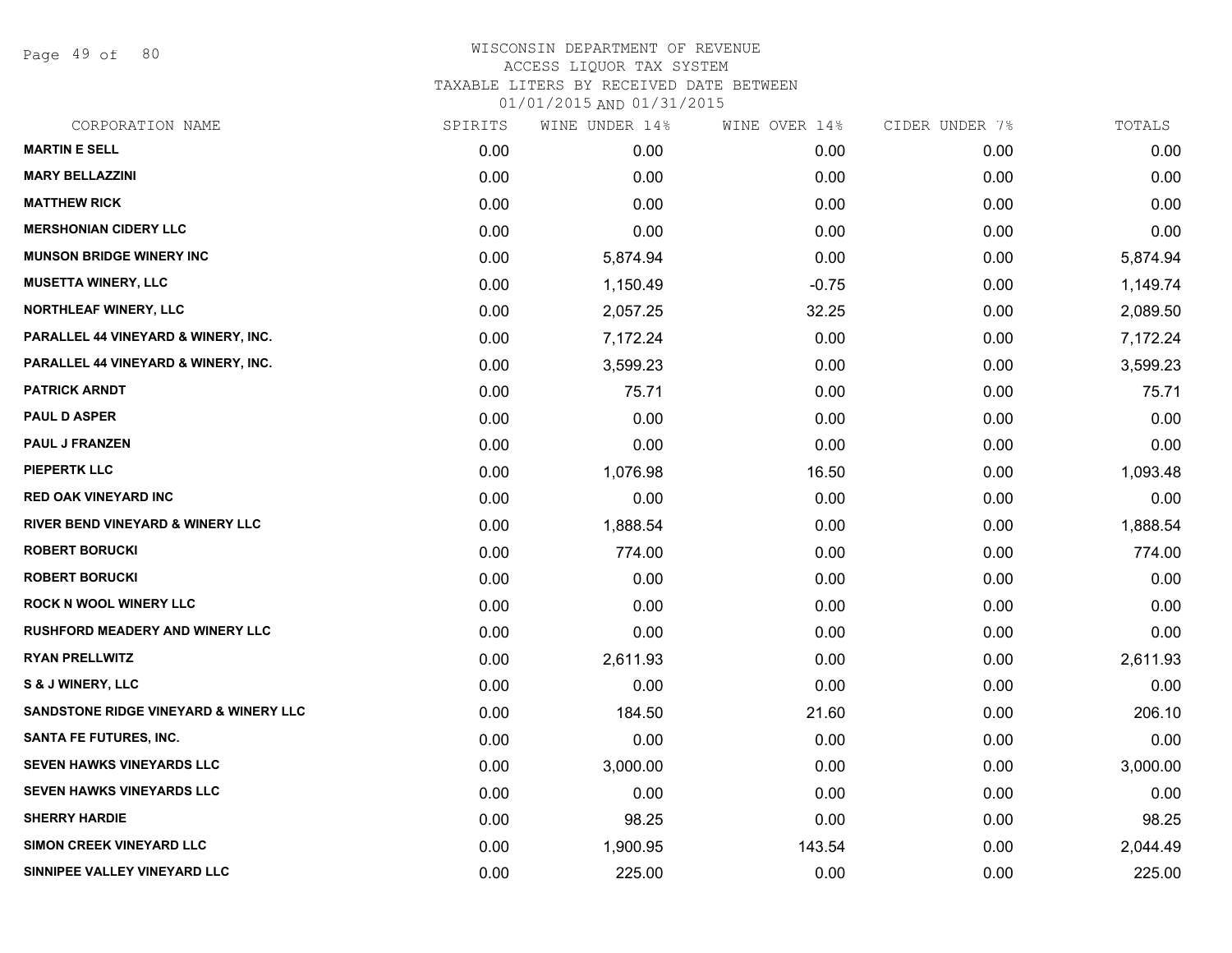Page 50 of 80

#### WISCONSIN DEPARTMENT OF REVENUE ACCESS LIQUOR TAX SYSTEM TAXABLE LITERS BY RECEIVED DATE BETWEEN

| CORPORATION NAME                                   | SPIRITS | WINE UNDER 14% | WINE OVER 14% | CIDER UNDER 7% | TOTALS    |
|----------------------------------------------------|---------|----------------|---------------|----------------|-----------|
| <b>SPB LLC</b>                                     | 0.00    | 0.00           | 0.00          | 27,640.64      | 27,640.64 |
| <b>SPURGEON VINEYARDS &amp; WINERY LLC</b>         | 0.00    | 2,308.57       | 0.00          | 0.00           | 2,308.57  |
| <b>STEPHEN M KENNEDY</b>                           | 0.00    | 955.43         | 0.00          | 0.00           | 955.43    |
| <b>STEVEN J DEBAKER</b>                            | 0.00    | 148.77         | 18.02         | 0.00           | 166.79    |
| STEVEN M & JUDITH A JACOBSON LLC                   | 0.00    | 0.00           | 0.00          | 0.00           | 0.00      |
| <b>SUNSET POINT WINERY LLC</b>                     | 0.00    | 0.00           | 0.00          | 0.00           | 0.00      |
| <b>TENBA RIDGE WINERY LLC</b>                      | 0.00    | 908.99         | 0.00          | 0.00           | 908.99    |
| THE CHISELLED GRAPE WINERY LLC                     | 0.00    | 0.00           | 0.00          | 0.00           | 0.00      |
| THE RUM TREE, INC.                                 | 0.00    | 0.00           | 0.00          | 0.00           | 0.00      |
| THE WINE VINEYARD LLC                              | 0.00    | 658.51         | 0.00          | 0.00           | 658.51    |
| THE WOODLAND TRAIL BEVERAGE COMPANY, INC.          | 0.00    | 648.82         | 0.00          | 0.00           | 648.82    |
| <b>TROY LANDWEHR</b>                               | 0.00    | 1,712.00       | 156.00        | 0.00           | 1,868.00  |
| <b>TWO BROTHERS WINES LLC</b>                      | 0.00    | 638.98         | 0.00          | 0.00           | 638.98    |
| <b>VALLEY VINEYARD LTD</b>                         | 0.00    | 0.00           | 0.00          | 0.00           | 0.00      |
| VAN WYCHEN WINES INC.                              | 0.00    | 0.00           | 0.00          | 0.00           | 0.00      |
| <b>VERNON VINEYARDS LTD</b>                        | 0.00    | 344.47         | 0.00          | 0.00           | 344.47    |
| <b>VETRO WINERY LLC</b>                            | 0.00    | 308.75         | 0.00          | 0.00           | 308.75    |
| <b>VINES TO CELLAR, INC.</b>                       | 0.00    | 992.99         | 0.00          | 0.00           | 992.99    |
| <b>VON STIEHL WINERY LTD.</b>                      | 0.00    | 0.00           | 0.00          | 0.00           | 0.00      |
| <b>VON STIEHL WINERY LTD.</b>                      | 0.00    | 0.00           | 0.00          | 0.00           | 0.00      |
| VON STIEHL WINERY LTD.                             | 0.00    | 13,418.86      | 0.00          | 0.00           | 13,418.86 |
| <b>WEGLARZ &amp; BOCK</b>                          | 0.00    | 2,927.05       | 0.00          | 0.00           | 2,927.05  |
| <b>WEST PRAIRIE WINERY LLC</b>                     | 0.00    | 360.18         | 0.00          | 0.00           | 360.18    |
| <b>WHISPERING BLUFFS VINEYARD &amp; WINERY LTD</b> | 0.00    | 0.00           | 0.00          | 0.00           | 0.00      |
| <b>WHISPERING WINDS WINERY LLC</b>                 | 0.00    | 499.67         | 0.00          | 0.00           | 499.67    |
| WHITE WINTER WINERY INC                            | 0.00    | 1,441.36       | 33.65         | $-305.93$      | 1,169.08  |
| <b>WILLIAM F BLUHM</b>                             | 0.00    | 1,582.94       | 0.00          | 0.00           | 1,582.94  |
| <b>WINEMAKER'S DAUGHTER LLC</b>                    | 0.00    | 0.00           | 0.00          | 0.00           | 0.00      |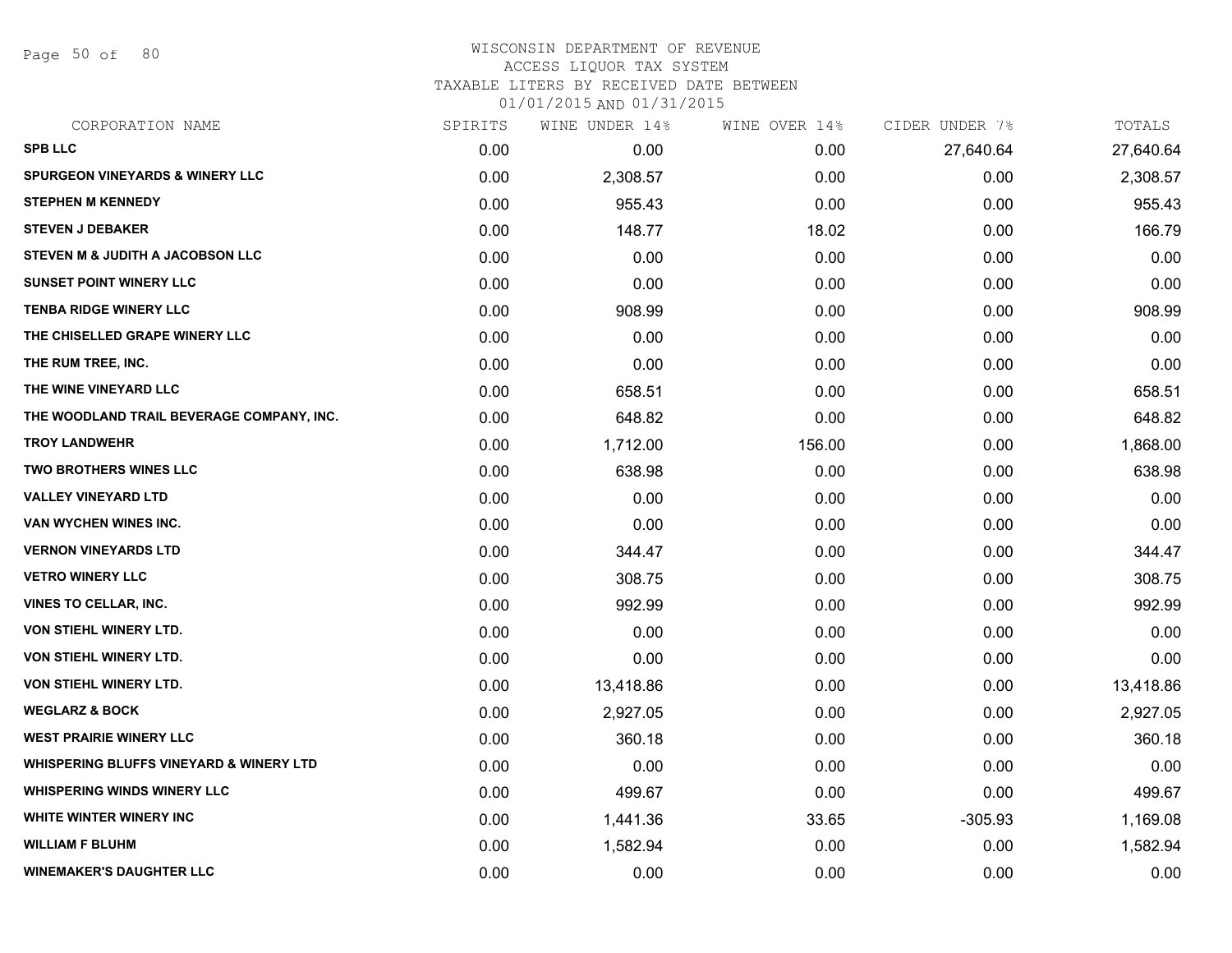Page 51 of 80

| CORPORATION NAME                | SPIRITS | WINE UNDER 14% | WINE OVER 14% | CIDER UNDER 7% | TOTALS     |
|---------------------------------|---------|----------------|---------------|----------------|------------|
| <b>WOLLERSHEIM WINERY, INC.</b> | 0.00    | 32.334.24      | 1.048.49      | 0.00           | 33,382.73  |
| <b>WOLLERSHEIM WINERY, INC.</b> | 0.00    | 12.166.34      | 794.99        | 0.00           | 12.961.33  |
| TOTAL LITERS FOR 1/31/2015      | 0.00    | 186.894.67     | 3,520.64      | 28.164.07      | 218,579.38 |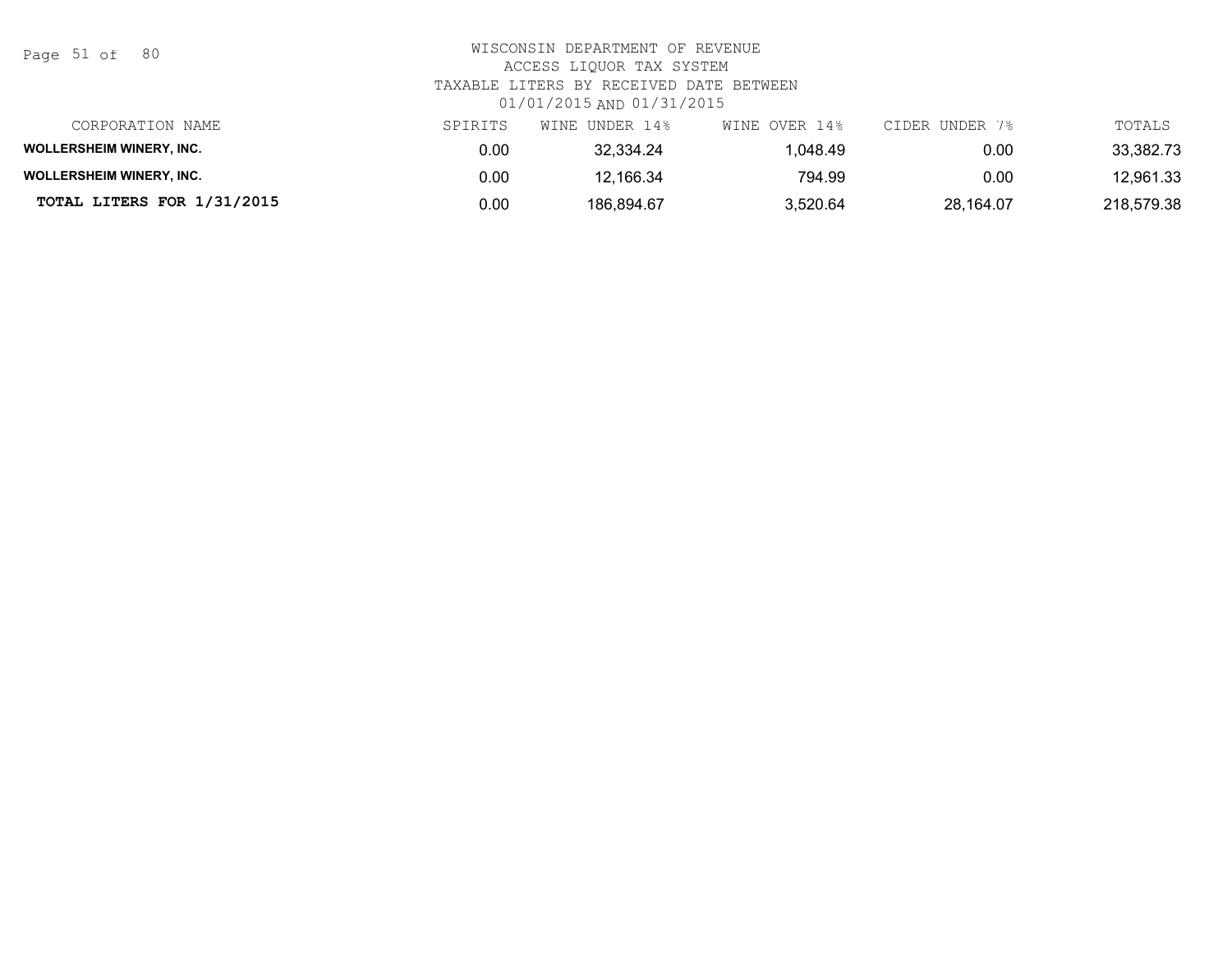Page 52 of 80

# WISCONSIN DEPARTMENT OF REVENUE ACCESS LIQUOR TAX SYSTEM TAXABLE LITERS BY RECEIVED DATE BETWEEN 01/01/2015 AND 01/31/2015

CORPORATION NAME SPIRITS WINE UNDER 14% WINE OVER 14% CIDER UNDER 7% TOTALS

# **WINE DIRECT SHIPPER (WDS)**

| 1-800 WINESHOP.COM INC                    | 0.00 | 1,042.50 | 322.50 | 0.00 | 1,365.00 |
|-------------------------------------------|------|----------|--------|------|----------|
| <b>7 &amp; 8 LLC</b>                      | 0.00 | 0.00     | 0.00   | 0.00 | 0.00     |
| A TO Z WINEWORKS LLC                      | 0.00 | 9.75     | 10.50  | 0.00 | 20.25    |
| AARON POTT AND CLAIRE POTT                | 0.00 | 0.00     | 0.00   | 0.00 | 0.00     |
| <b>ABACELA VINEYARDS &amp; WINERY INC</b> | 0.00 | 8.25     | 0.75   | 0.00 | 9.00     |
| <b>ABEJA LLC</b>                          | 0.00 | 0.00     | 9.00   | 0.00 | 9.00     |
| <b>ABERNATHY HOFFMAN, LLC</b>             | 0.00 | 0.00     | 0.00   | 0.00 | 0.00     |
| <b>ABREU VINEYARDS INC</b>                | 0.00 | 0.00     | 9.75   | 0.00 | 9.75     |
| AC VIN CO LLC                             | 0.00 | 117.75   | 81.00  | 0.00 | 198.75   |
| <b>ACCOLADE WINES NORTH AMERICA INC</b>   | 0.00 | 26.63    | 43.13  | 0.00 | 69.76    |
| <b>ADAMS WINERY LLC</b>                   | 0.00 | 165.75   | 212.25 | 0.00 | 378.00   |
| <b>ADELAIDA CELLARS INC</b>               | 0.00 | 27.75    | 78.75  | 0.00 | 106.50   |
| <b>ADELSHEIM VINEYARD LLC</b>             | 0.00 | 27.75    | 0.00   | 0.00 | 27.75    |
| <b>AGATE RIDGE VINEYARD LLC</b>           | 0.00 | 0.00     | 0.00   | 0.00 | 0.00     |
| <b>ALEXANDER P OXMAN</b>                  | 0.00 | 2,334.75 | 882.75 | 0.00 | 3,217.50 |
| ALL SISTERS WINERY INC                    | 0.00 | 0.00     | 0.00   | 0.00 | 0.00     |
| <b>ALPHA &amp; OMEGA WINERY LLC</b>       | 0.00 | 2.63     | 153.00 | 0.00 | 155.63   |
| <b>ALTAMURA WINERY INC</b>                | 0.00 | 18.00    | 0.00   | 0.00 | 18.00    |
| <b>ALVAREZ VINEYARDS LLC</b>              | 0.00 | 0.00     | 0.00   | 0.00 | 0.00     |
| AMAPOLA CREEK VINEYARDS & WINERY          | 0.00 | 0.00     | 28.50  | 0.00 | 28.50    |
| <b>AMAVI CELLARS LLC</b>                  | 0.00 | 0.00     | 10.50  | 0.00 | 10.50    |
| <b>AMPELOS CELLARS INC</b>                | 0.00 | 12.00    | 4.50   | 0.00 | 16.50    |
| <b>AMUSE BOUCHE LLC</b>                   | 0.00 | 0.00     | 0.00   | 0.00 | 0.00     |
| <b>ANCIENT PEAK INC</b>                   | 0.00 | 0.00     | 0.00   | 0.00 | 0.00     |
| ANDERSONS CONN VALLEY WINERY INC          | 0.00 | 3.00     | 52.50  | 0.00 | 55.50    |
| <b>ANIMOLP</b>                            | 0.00 | 0.00     | 8.25   | 0.00 | 8.25     |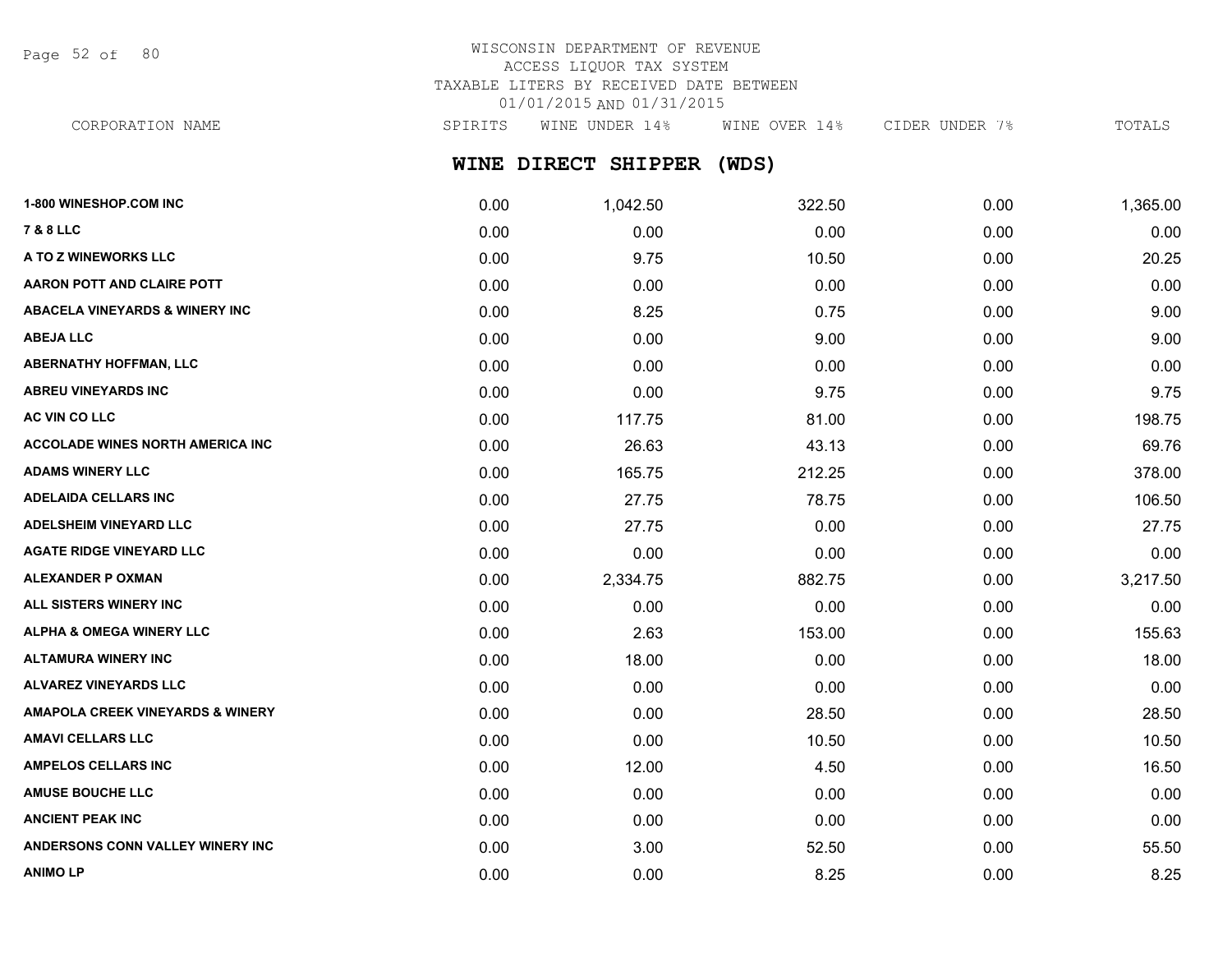Page 53 of 80

# WISCONSIN DEPARTMENT OF REVENUE ACCESS LIQUOR TAX SYSTEM TAXABLE LITERS BY RECEIVED DATE BETWEEN

| CORPORATION NAME                        | SPIRITS | WINE UNDER 14% | WINE OVER 14% | CIDER UNDER 7% | TOTALS |
|-----------------------------------------|---------|----------------|---------------|----------------|--------|
| <b>ANOMALY VINEYARDS LLC</b>            | 0.00    | 0.00           | 6.75          | 0.00           | 6.75   |
| <b>ANTHONY M TRUCHARD</b>               | 0.00    | 25.24          | 102.00        | 0.00           | 127.24 |
| <b>AQUA PUMPKIN INC</b>                 | 0.00    | 6.00           | 8.25          | 0.00           | 14.25  |
| <b>ARCHANGEL INVESTMENTS LLC</b>        | 0.00    | 0.00           | 60.00         | 0.00           | 60.00  |
| <b>ARETE WINES LLC</b>                  | 0.00    | 0.00           | 0.00          | 0.00           | 0.00   |
| <b>ARIETTA INC</b>                      | 0.00    | 0.00           | 41.25         | 0.00           | 41.25  |
| <b>ARISTA WINES LLC</b>                 | 0.00    | 0.00           | 165.75        | 0.00           | 165.75 |
| <b>ARIZONA STRONGHOLD VINEYARDS LLC</b> | 0.00    | 0.00           | 0.00          | 0.00           | 0.00   |
| <b>ARKENSTONE VINEYARDS LLC</b>         | 0.00    | 0.00           | 5.25          | 0.00           | 5.25   |
| <b>ARMIDA WINERY INC</b>                | 0.00    | 3.75           | 51.75         | 0.00           | 55.50  |
| <b>ARMSTRONG FAMILY WINERY LLC</b>      | 0.00    | 38.51          | 24.75         | 0.00           | 63.26  |
| <b>ARMSTRONG VINEYARDS INC</b>          | 0.00    | 0.00           | 47.25         | 0.00           | 47.25  |
| <b>ARRINGTON VINEYARDS LLC</b>          | 0.00    | 33.02          | 32.25         | 0.00           | 65.27  |
| <b>ARTISTE MANAGEMENT CO LLC</b>        | 0.00    | 0.00           | 20.25         | 0.00           | 20.25  |
| AU BON CLIMAT LLC                       | 0.00    | 20.25          | 0.00          | 0.00           | 20.25  |
| <b>AUBERT WINEGROWING INC</b>           | 0.00    | 0.00           | 80.25         | 0.00           | 80.25  |
| <b>AUGUST BRIGGS JR INC</b>             | 0.00    | 12.00          | 48.00         | 0.00           | 60.00  |
| <b>AUTUMN HARVEST WINERY LLC</b>        | 0.00    | 0.00           | 0.00          | 0.00           | 0.00   |
| AVV WINERY CO LLC                       | 0.00    | 31.50          | 48.00         | 0.00           | 79.50  |
| AW DIRECT INC                           | 0.00    | 28.50          | 1.50          | 0.00           | 30.00  |
| <b>B R COHN WINERY INC</b>              | 0.00    | 8.25           | 316.50        | 0.00           | 324.75 |
| <b>BALTIMORE BEND VINEYARD LLC</b>      | 0.00    | 27.00          | 0.00          | 0.00           | 27.00  |
| <b>BARGETTOS SANTA CRUZ WINERY INC</b>  | 0.00    | 41.50          | 16.50         | 0.00           | 58.00  |
| <b>BARNARD GRIFFIN INC</b>              | 0.00    | 15.00          | 7.00          | 0.00           | 22.00  |
| <b>BARNETT VINEYARDS LP</b>             | 0.00    | 12.75          | 121.50        | 0.00           | 134.25 |
| <b>BAUER-KEARNS WINERY LLC</b>          | 0.00    | 0.00           | 0.00          | 0.00           | 0.00   |
| <b>BAYFIELD WINERY, LTD.</b>            | 0.00    | 0.00           | 0.00          | 0.00           | 0.00   |
| <b>BEDELL NORTH FORK LLC</b>            | 0.00    | 9.00           | 0.00          | 0.00           | 9.00   |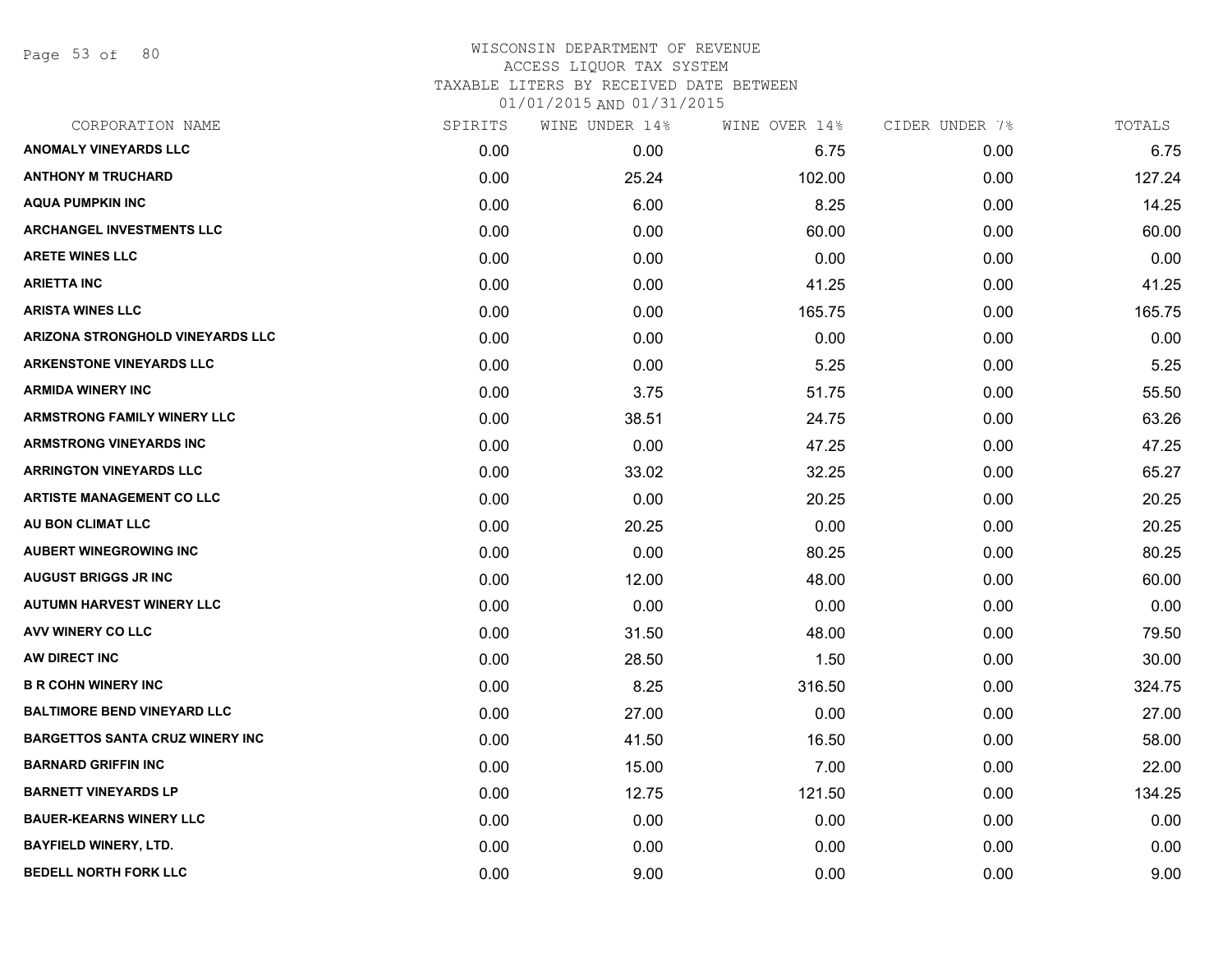Page 54 of 80

| CORPORATION NAME                    | SPIRITS | WINE UNDER 14% | WINE OVER 14% | CIDER UNDER 7% | TOTALS   |
|-------------------------------------|---------|----------------|---------------|----------------|----------|
| <b>BEHRENS AND DRINKWARD</b>        | 0.00    | 0.00           | 85.50         | 0.00           | 85.50    |
| <b>BEL VINO LLC</b>                 | 0.00    | 3.00           | 16.25         | 0.00           | 19.25    |
| <b>BENESSERE VINEYARDS LTD</b>      | 0.00    | 12.75          | 15.00         | 0.00           | 27.75    |
| <b>BENNETT LANE WINERY LLC</b>      | 0.00    | 0.00           | 278.25        | 0.00           | 278.25   |
| <b>BENOVIA WINERY LLC</b>           | 0.00    | 11.25          | 168.00        | 0.00           | 179.25   |
| <b>BENT CREEK WINERY LLC</b>        | 0.00    | 0.00           | 31.50         | 0.00           | 31.50    |
| <b>BENTON-LANE LLC</b>              | 0.00    | 6.75           | 0.00          | 0.00           | 6.75     |
| <b>BENZIGER FAMILY WINERY LLC</b>   | 0.00    | 471.75         | 1,336.75      | 0.00           | 1,808.50 |
| <b>BERGSTROM WINES LLC</b>          | 0.00    | 75.75          | 26.25         | 0.00           | 102.00   |
| <b>BERNARDUS LLC</b>                | 0.00    | 13.50          | 91.50         | 0.00           | 105.00   |
| BETHEL HEIGHTS VINEYARD INC         | 0.00    | 31.50          | 0.00          | 0.00           | 31.50    |
| <b>BETZ CELLARS LLC</b>             | 0.00    | 0.00           | 39.75         | 0.00           | 39.75    |
| <b>BIG BASIN VINEYARDS LLC</b>      | 0.00    | 3.00           | 3.75          | 0.00           | 6.75     |
| <b>BILTMORE ESTATE WINE COMPANY</b> | 0.00    | 107.25         | 42.00         | 0.00           | 149.25   |
| <b>BLACKBIRD VINEYARDS LLC</b>      | 0.00    | 4.50           | 69.00         | 0.00           | 73.50    |
| <b>BLACKBURN ENTERPRISES LLC</b>    | 0.00    | 3.00           | 0.00          | 0.00           | 3.00     |
| <b>BLANKIET ESTATE LLC</b>          | 0.00    | 0.00           | 52.50         | 0.00           | 52.50    |
| <b>BLIND HORSE WINERY LLC</b>       | 0.00    | 0.00           | 0.00          | 0.00           | 0.00     |
| BLUE MOUNTAIN CIDER COMPANY LLC     | 0.00    | 0.00           | 0.00          | 9.00           | 9.00     |
| <b>BLUE SKY VINTNERS LLC</b>        | 0.00    | 0.00           | 0.00          | 0.00           | 0.00     |
| <b>BNA WINE GROUP LLC</b>           | 0.00    | 0.00           | 0.00          | 0.00           | 0.00     |
| <b>BOEGER WINERY INC</b>            | 0.00    | 0.00           | 0.00          | 0.00           | 0.00     |
| <b>BOGLE VINEYARDS INC</b>          | 0.00    | 4.50           | 12.75         | 0.00           | 17.25    |
| <b>BON AFFAIR INC</b>               | 0.00    | 0.00           | 0.00          | 0.00           | 0.00     |
| <b>BONNY DOON WINERY INC</b>        | 0.00    | 71.63          | 111.75        | 0.00           | 183.38   |
| <b>BOOKWALTER WINERY LLC</b>        | 0.00    | 24.75          | 25.50         | 0.00           | 50.25    |
| <b>BOTHAM VINEYARDS, INC.</b>       | 0.00    | 0.00           | 0.00          | 0.00           | 0.00     |
| <b>BOUCHAINE VINEYARDS INC</b>      | 0.00    | 24.00          | 24.00         | 0.00           | 48.00    |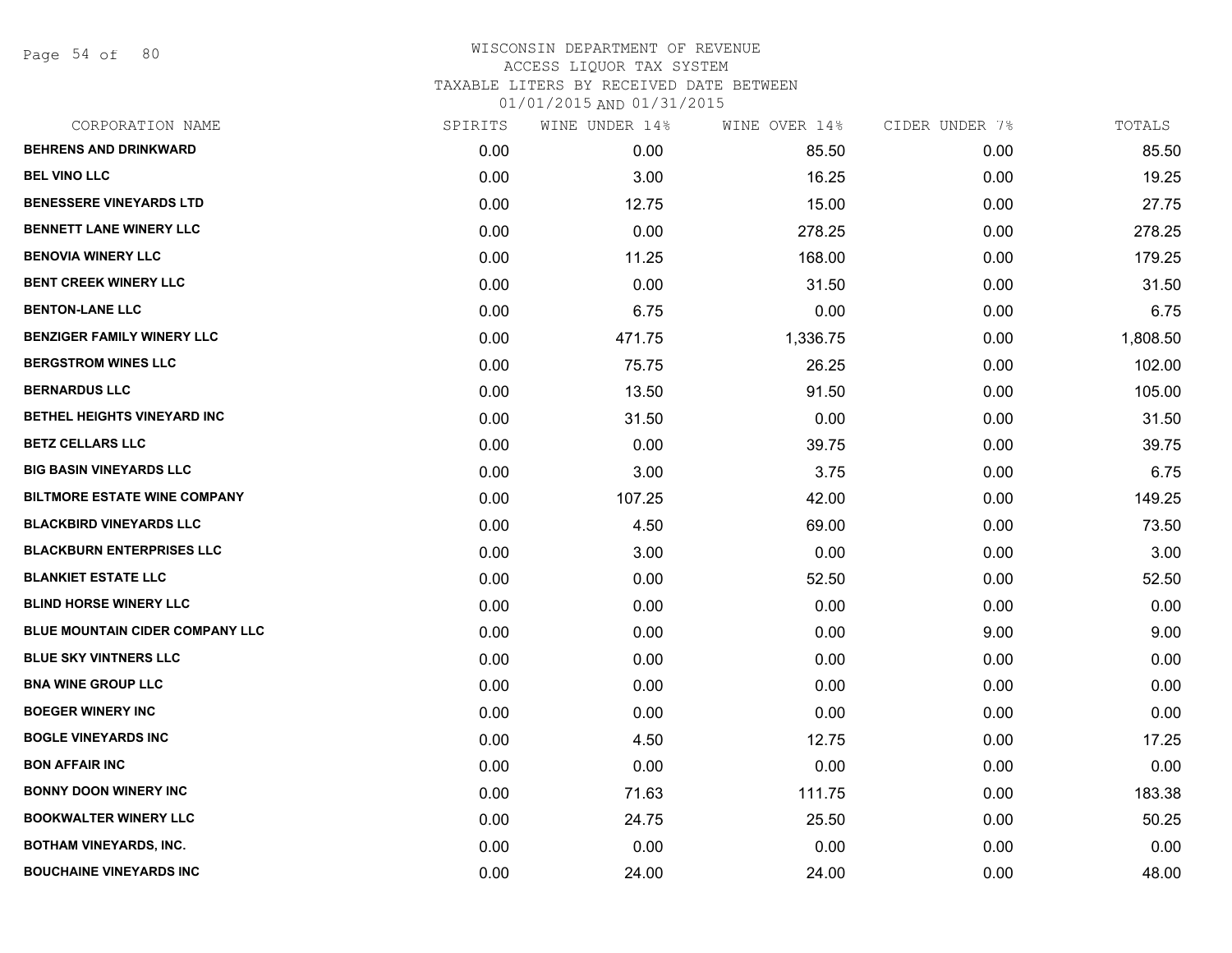Page 55 of 80

| CORPORATION NAME                             | SPIRITS | WINE UNDER 14% | WINE OVER 14% | CIDER UNDER 7% | TOTALS   |
|----------------------------------------------|---------|----------------|---------------|----------------|----------|
| <b>BRANCHES WINERY LLC</b>                   | 0.00    | 0.00           | 0.00          | 0.00           | 0.00     |
| <b>BRASSFIELD ESTATE WINERY LLC</b>          | 0.00    | 0.00           | 15.00         | 0.00           | 15.00    |
| <b>BRESSLER VINEYARDS LLC</b>                | 0.00    | 0.00           | 0.00          | 0.00           | 0.00     |
| <b>BRET LOPEZ</b>                            | 0.00    | 0.00           | 61.50         | 0.00           | 61.50    |
| <b>BREWER-CLIFTON LLC</b>                    | 0.00    | 0.00           | 16.50         | 0.00           | 16.50    |
| <b>BRIAN CARTER CELLARS LLC</b>              | 0.00    | 6.75           | 15.75         | 0.00           | 22.50    |
| <b>BRIGADOON FARM &amp; WINERY LLC</b>       | 0.00    | 0.00           | 0.00          | 0.00           | 0.00     |
| <b>BROWN ESTATE VINEYARDS LLC</b>            | 0.00    | 0.00           | 209.26        | 0.00           | 209.26   |
| <b>BRUTOCAO CELLARS LP</b>                   | 0.00    | 30.00          | 152.25        | 0.00           | 182.25   |
| <b>BRYANT VINEYARDS INC</b>                  | 0.00    | 0.00           | 15.75         | 0.00           | 15.75    |
| <b>BUCKLER FAMILY VINEYARDS LLC</b>          | 0.00    | 4.50           | 33.00         | 0.00           | 37.50    |
| <b>BULLY HILL VINEYARDS INC</b>              | 0.00    | 42.00          | 0.00          | 0.00           | 42.00    |
| <b>BURGESS CELLARS INC</b>                   | 0.00    | 0.00           | 34.50         | 0.00           | 34.50    |
| <b>BURRELL SCHOOL VINEYARDS INC</b>          | 0.00    | 0.00           | 6.75          | 0.00           | 6.75     |
| <b>BUTTONWOOD FARM WINERY INC</b>            | 0.00    | 0.00           | 0.00          | 0.00           | 0.00     |
| <b>C &amp; C WINE SERVICES INC</b>           | 0.00    | 39.38          | 46.50         | 0.00           | 85.88    |
| <b>C &amp; N CORPORATION</b>                 | 0.00    | $-51.75$       | 0.00          | 0.00           | $-51.75$ |
| <b>C G DI ARIE VINEYARD &amp; WINERY LLC</b> | 0.00    | 1.50           | 81.75         | 0.00           | 83.25    |
| <b>C MONDAVI &amp; SONS</b>                  | 0.00    | 87.75          | 28.23         | 0.00           | 115.98   |
| <b>CAIN CELLARS INC</b>                      | 0.00    | 18.75          | 50.25         | 0.00           | 69.00    |
| <b>CAIRDEAN VINEYARDS LLC</b>                | 0.00    | 6.00           | 3.00          | 0.00           | 9.00     |
| <b>CAKEBREAD CELLARS</b>                     | 0.00    | 252.00         | 1,059.00      | 0.00           | 1,311.00 |
| <b>CALCAREOUS VINEYARD LLC</b>               | 0.00    | 3.75           | 63.75         | 0.00           | 67.50    |
| <b>CALERA WINE COMPANY LP</b>                | 0.00    | 0.00           | 18.00         | 0.00           | 18.00    |
| <b>CAP -N- CORK'S LLC</b>                    | 0.00    | 0.00           | 0.00          | 0.00           | 0.00     |
| <b>CARACCIOLI CELLARS INC</b>                | 0.00    | 0.75           | 0.00          | 0.00           | 0.75     |
| <b>CARL THOMA</b>                            | 0.00    | 29.25          | 0.00          | 0.00           | 29.25    |
| <b>CARLISLE WINERY &amp; VINEYARDS LLC</b>   | 0.00    | 0.00           | 355.50        | 0.00           | 355.50   |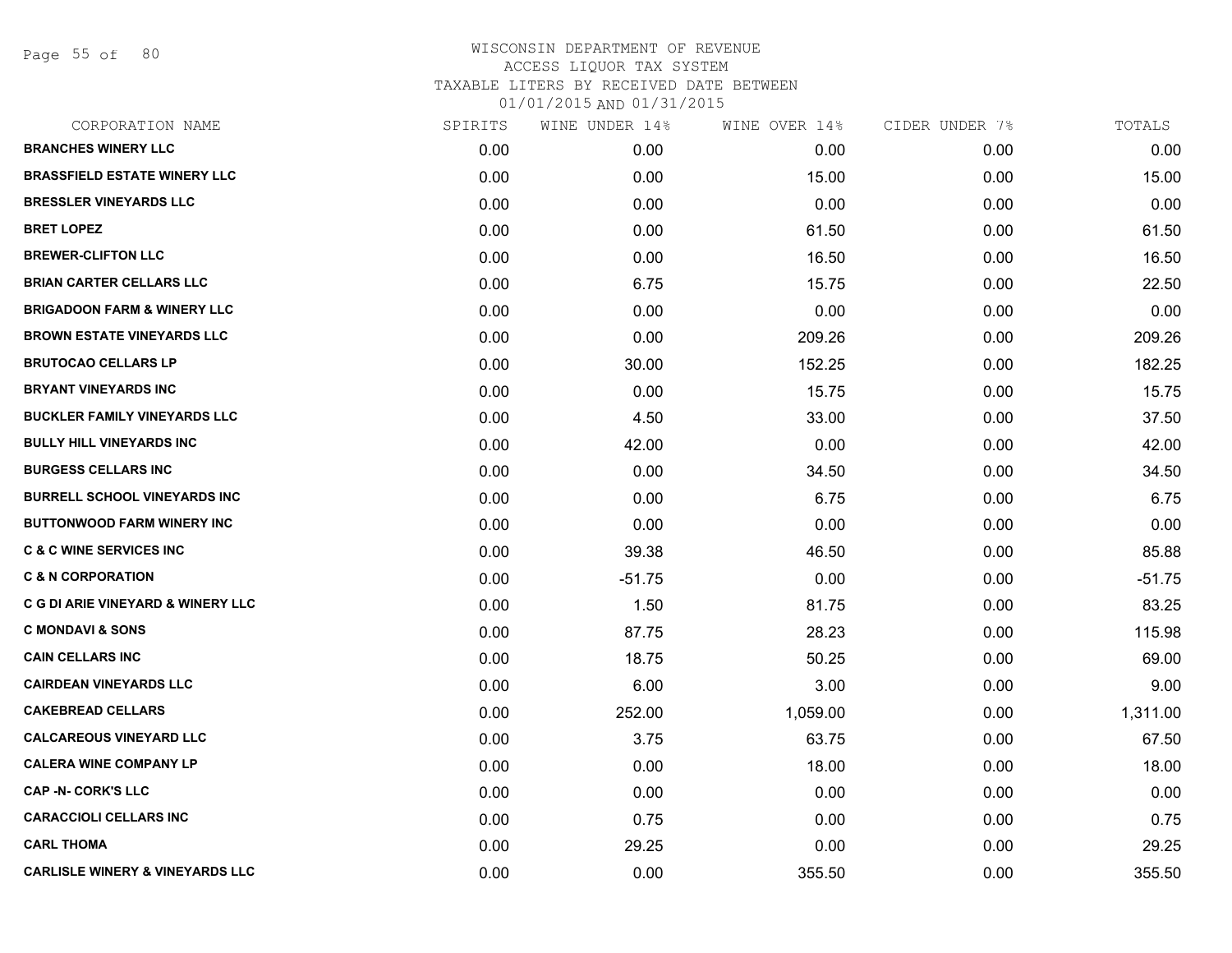Page 56 of 80

### WISCONSIN DEPARTMENT OF REVENUE ACCESS LIQUOR TAX SYSTEM TAXABLE LITERS BY RECEIVED DATE BETWEEN

| CORPORATION NAME                                  | SPIRITS | WINE UNDER 14% | WINE OVER 14% | CIDER UNDER 7% | TOTALS   |
|---------------------------------------------------|---------|----------------|---------------|----------------|----------|
| <b>CASTORO CELLARS</b>                            | 0.00    | 277.50         | 46.50         | 0.00           | 324.00   |
| <b>CAYMUS VINEYARDS INC</b>                       | 0.00    | 0.00           | 343.25        | 0.00           | 343.25   |
| <b>CEDAR KNOLL VINEYARDS INC</b>                  | 0.00    | 0.00           | 54.75         | 0.00           | 54.75    |
| <b>CEJA VINEYARDS INC</b>                         | 0.00    | 0.00           | 0.00          | 0.00           | 0.00     |
| <b>CELLAR RAT CELLARS LLC</b>                     | 0.00    | 0.00           | 0.00          | 0.00           | 0.00     |
| <b>CHACEWATER LLC</b>                             | 0.00    | 4.50           | 4.50          | 0.00           | 9.00     |
| <b>CHAPPELLET WINERY INC</b>                      | 0.00    | 0.00           | 561.75        | 0.00           | 561.75   |
| <b>CHARLES &amp; MARTHA BARRA</b>                 | 0.00    | 27.00          | 18.00         | 0.00           | 45.00    |
| <b>CHARLES REININGER LLC</b>                      | 0.00    | 7.50           | 30.75         | 0.00           | 38.25    |
| <b>CHATEAU BIANCA INC</b>                         | 0.00    | 0.00           | 0.00          | 0.00           | 0.00     |
| <b>CHATEAU DIANA LLC</b>                          | 0.00    | 20.25          | 17.25         | 0.00           | 37.50    |
| <b>CHATEAU GRAND TRAVERSE LTD</b>                 | 0.00    | 135.75         | 0.00          | 0.00           | 135.75   |
| <b>CHATEAU JULIEN INC</b>                         | 0.00    | 89.32          | 3.00          | 0.00           | 92.32    |
| <b>CHATEAU MONTELENA LP</b>                       | 0.00    | 441.75         | 97.50         | 0.00           | 539.25   |
| <b>CHATEAU MORRISETTE INC</b>                     | 0.00    | 147.75         | 4.50          | 0.00           | 152.25   |
| <b>CHATEAU OPERATIONS, LTD.</b>                   | 0.00    | 30.75          | 9.25          | 0.00           | 40.00    |
| <b>CHATEAU ST CROIX WINERY &amp; VINEYARD LLC</b> | 0.00    | 0.00           | 0.00          | 0.00           | 0.00     |
| <b>CHATOM CELLARS INC</b>                         | 0.00    | 0.00           | 0.00          | 0.00           | 0.00     |
| <b>CHERRY HILL LLC</b>                            | 0.00    | 10.50          | 7.50          | 0.00           | 18.00    |
| <b>CHIARELLO FAMILY VINEYARDS LLC</b>             | 0.00    | 0.00           | 3.75          | 0.00           | 3.75     |
| <b>CHIMNEY ROCK WINERY LLC</b>                    | 0.00    | 8.63           | 350.25        | 0.00           | 358.88   |
| <b>CHRISTOPHE BARON</b>                           | 0.00    | 107.91         | 65.03         | 0.00           | 172.94   |
| <b>CHRISTOPHER FIGGINS</b>                        | 0.00    | 0.00           | 9.00          | 0.00           | 9.00     |
| <b>CIDER HOUSE OF WISCONSIN LLC</b>               | 0.00    | 0.00           | 0.00          | 0.00           | 0.00     |
| <b>CINNABAR WINERY LLC</b>                        | 0.00    | 9.00           | 7.50          | 0.00           | 16.50    |
| CITY VINTNERS SAN FRANCISCO WINERY LLC            | 0.00    | 0.00           | 0.75          | 0.00           | 0.75     |
| <b>CLARA STREET COMPANY</b>                       | 0.00    | 953.25         | 1,599.00      | 0.00           | 2,552.25 |
| <b>CLAY JAR HOLDINGS LLC</b>                      | 0.00    | 0.00           | 0.00          | 0.00           | 0.00     |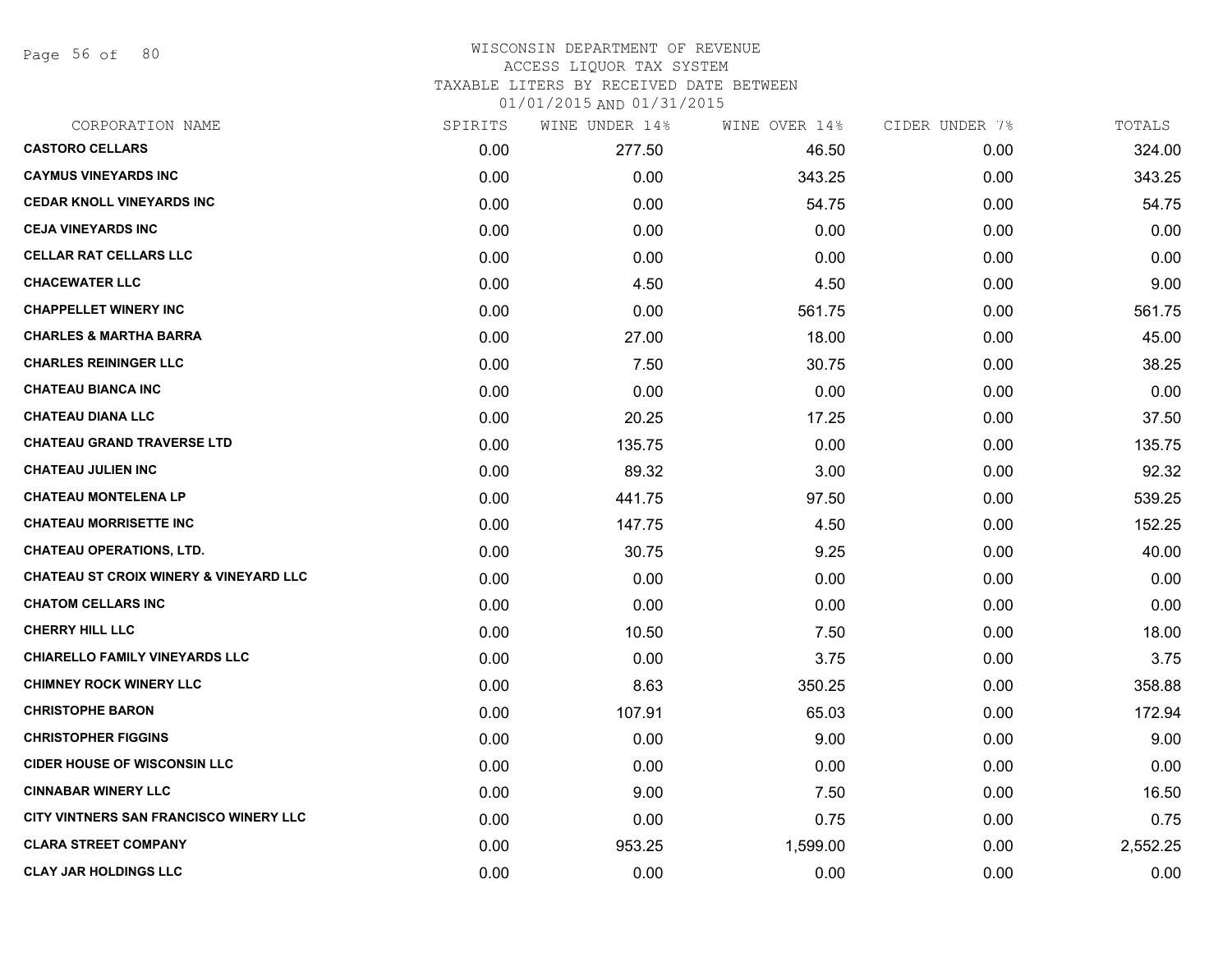Page 57 of 80

#### WISCONSIN DEPARTMENT OF REVENUE ACCESS LIQUOR TAX SYSTEM

TAXABLE LITERS BY RECEIVED DATE BETWEEN

| CORPORATION NAME                                | SPIRITS | WINE UNDER 14% | WINE OVER 14% | CIDER UNDER 7% | TOTALS |
|-------------------------------------------------|---------|----------------|---------------|----------------|--------|
| <b>CLIF BAR FAMILY WINERY &amp; FARM LLC</b>    | 0.00    | 14.25          | 59.25         | 0.00           | 73.50  |
| <b>CLINE CELLARS INC</b>                        | 0.00    | 76.50          | 234.64        | 0.00           | 311.14 |
| <b>CLOS DU VAL WINE CO LTD</b>                  | 0.00    | 129.00         | 3.75          | 0.00           | 132.75 |
| <b>CLOS LACHANCE WINES LLC</b>                  | 0.00    | 33.00          | 23.25         | 0.00           | 56.25  |
| <b>CODORNIU NAPA INC</b>                        | 0.00    | 55.50          | 453.75        | 0.00           | 509.25 |
| <b>COL SOLARE, LLP</b>                          | 0.00    | 0.00           | 2.25          | 0.00           | 2.25   |
| <b>COLGIN PARTNERS LLC</b>                      | 0.00    | 0.00           | 0.00          | 0.00           | 0.00   |
| <b>COLUMBIA RIVER WINERY INC</b>                | 0.00    | 0.00           | 24.00         | 0.00           | 24.00  |
| <b>CONSTELLATION BRANDS U.S. OPERATIONS INC</b> | 0.00    | 437.35         | 421.98        | 0.00           | 859.33 |
| <b>CONUNDRUM WINERY LLC</b>                     | 0.00    | 22.50          | 0.00          | 0.00           | 22.50  |
| <b>CONWAY VINEYARDS INC</b>                     | 0.00    | 1.50           | 0.75          | 0.00           | 2.25   |
| <b>COOL HAND VINEYARDS LLC</b>                  | 0.00    | 0.00           | 75.00         | 0.00           | 75.00  |
| <b>COPAIN WINE CELLARS LLC</b>                  | 0.00    | 0.00           | 0.00          | 0.00           | 0.00   |
| <b>COPPER CANE LLC</b>                          | 0.00    | 0.00           | 0.00          | 0.00           | 0.00   |
| <b>CORNERSTONE CELLARS INC</b>                  | 0.00    | 0.00           | 0.00          | 0.00           | 0.00   |
| <b>COURAGEOUS INC</b>                           | 0.00    | 18.75          | 0.00          | 10.40          | 29.15  |
| <b>CRAIG FLETCHER</b>                           | 0.00    | 0.00           | 0.00          | 0.00           | 0.00   |
| <b>CREATIVE WINE CONCEPTS INC</b>               | 0.00    | 0.00           | 0.00          | 0.00           | 0.00   |
| <b>CRIMSON WINE GROUP LTD</b>                   | 0.00    | 6.00           | 7.50          | 0.00           | 13.50  |
| <b>CRISTOM VINEYARDS INC</b>                    | 0.00    | 36.00          | 0.00          | 0.00           | 36.00  |
| <b>CULTIVATE WINES LLC</b>                      | 0.00    | 0.00           | 0.00          | 0.00           | 0.00   |
| <b>CUNAT PREMIUM VINEYARDS LLC</b>              | 0.00    | 0.00           | 15.00         | 0.00           | 15.00  |
| <b>CUSHMAN WINERY CORPORATION</b>               | 0.00    | 45.00          | 48.75         | 0.00           | 93.75  |
| <b>CUVAISON INC</b>                             | 0.00    | 41.00          | 95.00         | 0.00           | 136.00 |
| <b>D &amp; J F CELLARS INC</b>                  | 0.00    | 20.25          | 32.64         | 0.00           | 52.89  |
| <b>D MYERS LLC</b>                              | 0.00    | 0.00           | 0.00          | 0.00           | 0.00   |
| <b>DANA ESTATES INC</b>                         | 0.00    | 0.00           | 6.75          | 0.00           | 6.75   |
| <b>DANCING HARES VINEYARD LLC</b>               | 0.00    | 6.75           | 33.39         | 0.00           | 40.14  |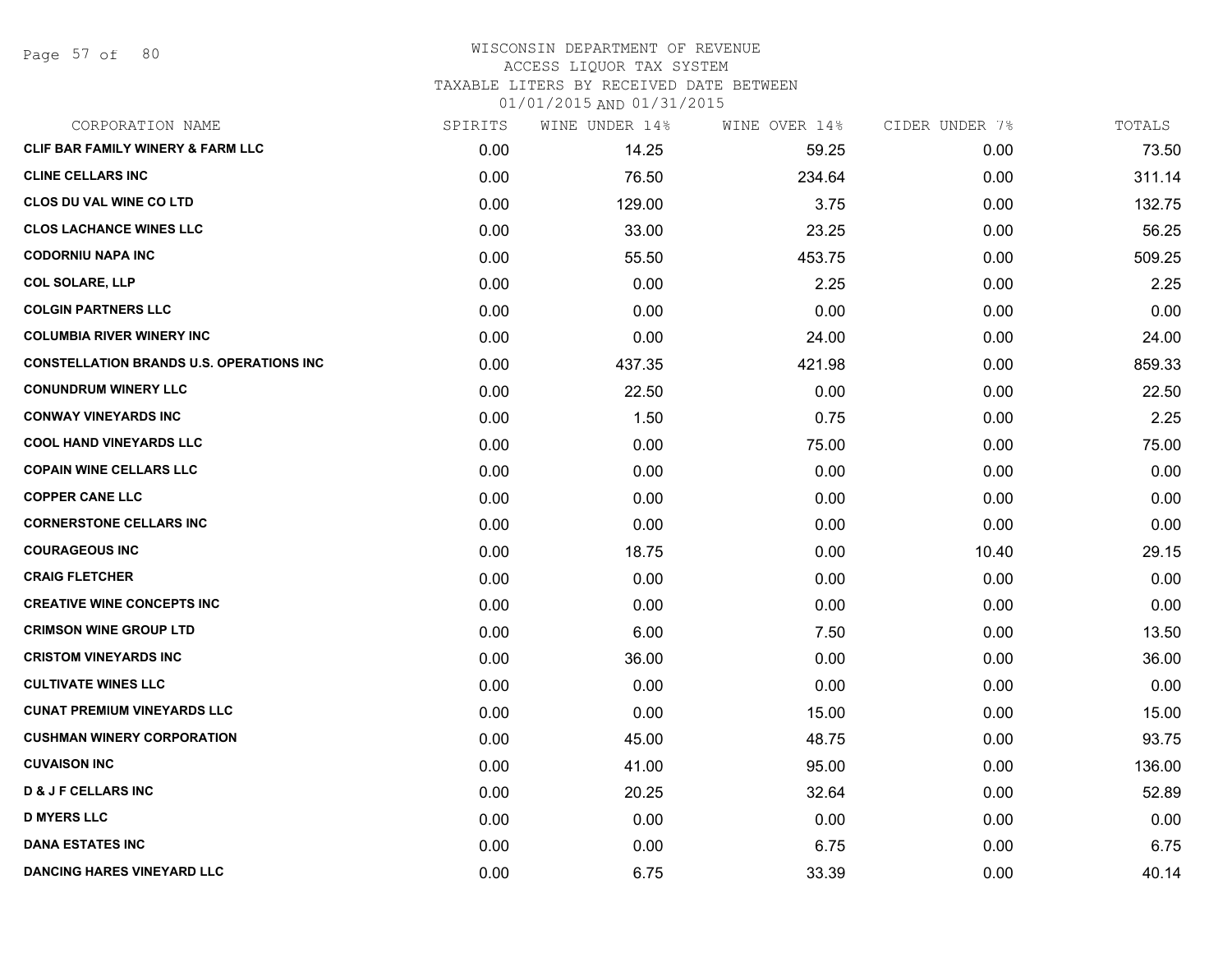Page 58 of 80

## WISCONSIN DEPARTMENT OF REVENUE ACCESS LIQUOR TAX SYSTEM TAXABLE LITERS BY RECEIVED DATE BETWEEN

| CORPORATION NAME                                              | SPIRITS | WINE UNDER 14% | WINE OVER 14% | CIDER UNDER 7% | TOTALS   |
|---------------------------------------------------------------|---------|----------------|---------------|----------------|----------|
| DANZA DEL SOL WINERY INC                                      | 0.00    | 37.85          | 12.00         | 0.00           | 49.85    |
| <b>DANZINGER VINEYARDS LLC</b>                                | 0.00    | 0.00           | 0.00          | 0.00           | 0.00     |
| <b>DAOU VINEYARDS LLC</b>                                     | 0.00    | 0.00           | 47.25         | 0.00           | 47.25    |
| DARIOUSH KHALEDI WINERY LLC                                   | 0.00    | 0.00           | 0.00          | 0.00           | 0.00     |
| <b>DAVID BRUCE WINERY INC</b>                                 | 0.00    | 0.00           | 1,866.00      | 0.00           | 1,866.00 |
| <b>DAVID J MATTHEWS</b>                                       | 0.00    | 73.50          | 0.00          | 0.00           | 73.50    |
| <b>DAVIDS PINOT VINEYARDS INC</b>                             | 0.00    | 66.75          | 744.75        | 0.00           | 811.50   |
| DE LA MONTANYA WINERY INC                                     | 0.00    | 17.25          | 79.50         | 0.00           | 96.75    |
| <b>DEERFIELD RANCH WINERY LLC</b>                             | 0.00    | 41.25          | 93.75         | 0.00           | 135.00   |
| <b>DEL DOTTO VINEYARDS INC</b>                                | 0.00    | 135.00         | 675.25        | 0.00           | 810.25   |
| <b>DELICATO VINEYARDS INC</b>                                 | 0.00    | 51.75          | 135.75        | 0.00           | 187.50   |
| <b>DELILLE CELLARS LLC</b>                                    | 0.00    | 2.25           | 56.25         | 0.00           | 58.50    |
| <b>DENNER WINERY INC</b>                                      | 0.00    | 0.00           | 2.25          | 0.00           | 2.25     |
| <b>DENNIS R ONEIL</b>                                         | 0.00    | 2.25           | 2.25          | 0.00           | 4.50     |
| <b>DEREK ROHLFFS</b>                                          | 0.00    | 0.00           | 0.00          | 0.00           | 0.00     |
| <b>DIAGEO CHATEAU &amp; ESTATE WINES COMPANY</b>              | 0.00    | 1,002.20       | 1,281.00      | 0.00           | 2,283.20 |
| <b>DIANA HOBSON</b>                                           | 0.00    | 0.00           | 0.00          | 0.00           | 0.00     |
| <b>DOMAINE CARNEROS LTD</b>                                   | 0.00    | 441.00         | 215.25        | 0.00           | 656.25   |
| <b>DOMAINE CHANDON INC</b>                                    | 0.00    | 616.85         | 171.75        | 0.00           | 788.60   |
| <b>DOMAINE DE MARIA SOTER LLC</b>                             | 0.00    | 84.00          | 12.00         | 0.00           | 96.00    |
| <b>DOMAINE DROUHIN OREGON LLC</b>                             | 0.00    | 11.25          | 57.75         | 0.00           | 69.00    |
| <b>DOMAINE MB LLC</b>                                         | 0.00    | 0.00           | 0.00          | 0.00           | 0.00     |
| <b>DOMAINE SERENE VINEYARDS &amp; WINERY INC</b>              | 0.00    | 137.25         | 50.25         | 0.00           | 187.50   |
| <b>DOMINICK CHIRICHILLO</b>                                   | 0.00    | 0.75           | 2.25          | 0.00           | 3.00     |
| DON SEBASTIANI & SONS INTERNATIONAL WINE<br><b>NEGOCIANTS</b> | 0.00    | 54.00          | 1.13          | 0.00           | 55.13    |
| DONATI FAMILY VINEYARD INC                                    | 0.00    | 2.25           | 46.50         | 0.00           | 48.75    |
| DONELAN FAMILY WINE CELLARS LLC                               | 0.00    | 57.00          | 75.00         | 0.00           | 132.00   |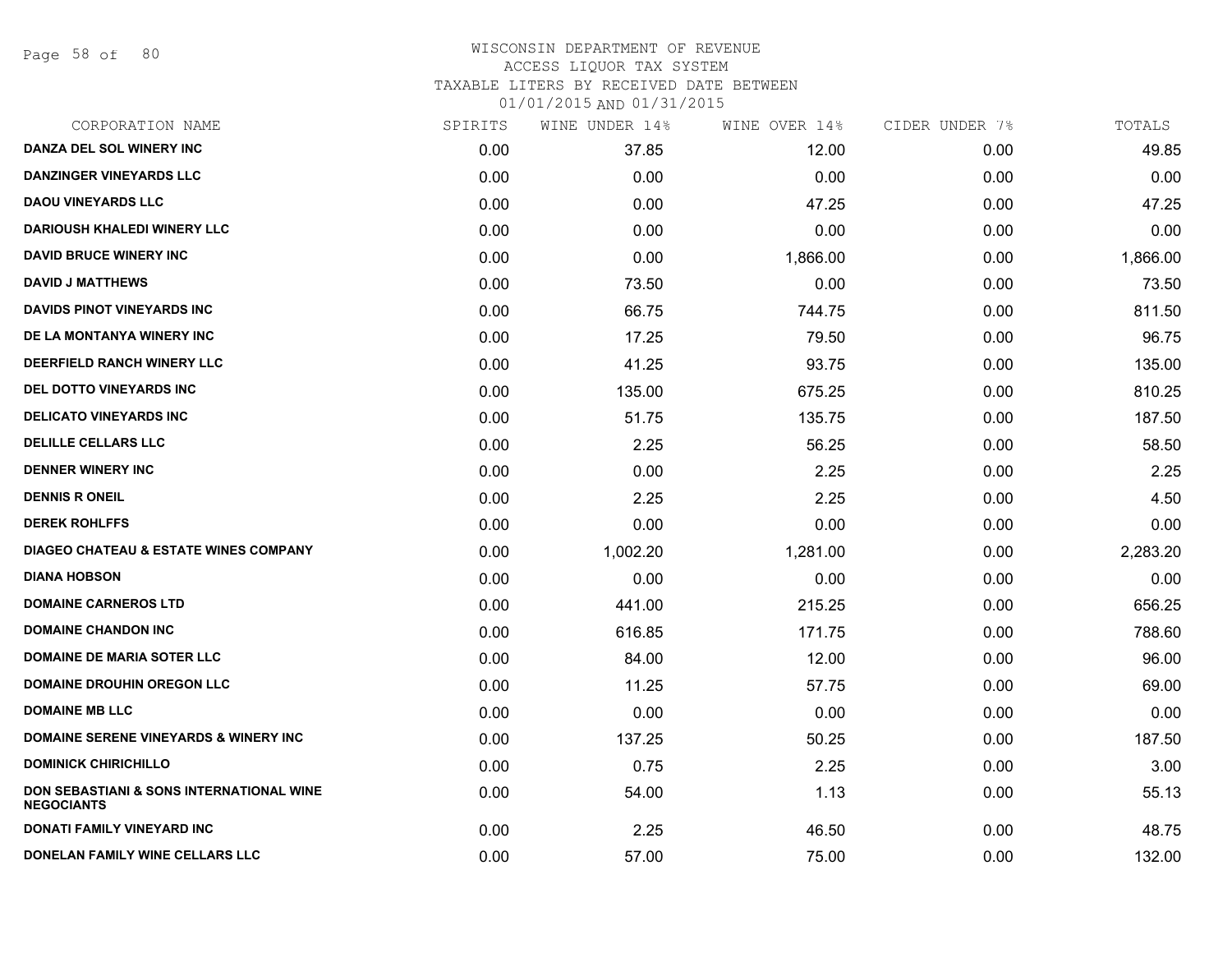Page 59 of 80

# WISCONSIN DEPARTMENT OF REVENUE ACCESS LIQUOR TAX SYSTEM TAXABLE LITERS BY RECEIVED DATE BETWEEN

| CORPORATION NAME                            | SPIRITS | WINE UNDER 14% | WINE OVER 14% | CIDER UNDER 7% | TOTALS   |
|---------------------------------------------|---------|----------------|---------------|----------------|----------|
| <b>DOUBLE CANYON VINEYARDS LLC</b>          | 0.00    | 0.00           | 6.00          | 0.00           | 6.00     |
| <b>DRINKS LICENSING LLC</b>                 | 0.00    | 0.00           | 0.00          | 0.00           | 0.00     |
| DRY CREEK VINEYARD INC                      | 0.00    | 381.00         | 272.25        | 0.00           | 653.25   |
| <b>DUCKHORN WINE COMPANY</b>                | 0.00    | 399.76         | 693.76        | 0.00           | 1,093.52 |
| <b>DUNHAM CELLARS LLC</b>                   | 0.00    | 4.13           | 28.50         | 0.00           | 32.63    |
| <b>DUNN VINEYARDS LLC</b>                   | 0.00    | 49.50          | 0.00          | 0.00           | 49.50    |
| <b>DUPLIN WINE CELLARS INC</b>              | 0.00    | 508.50         | 0.00          | 0.00           | 508.50   |
| DUTTON GOLDFIELD WINERY LLC                 | 0.00    | 66.75          | 8.25          | 0.00           | 75.00    |
| <b>E &amp; J GALLO WINERY</b>               | 0.00    | 100.50         | 259.50        | 0.00           | 360.00   |
| <b>EAGLES LANDING WINERY LLC</b>            | 0.00    | 53.25          | 0.00          | 0.00           | 53.25    |
| <b>EARL E BROWN &amp; SONS INC</b>          | 0.00    | 0.00           | 0.00          | 0.00           | 0.00     |
| <b>EBERLE WINERY LP</b>                     | 0.00    | 14.25          | 89.25         | 0.00           | 103.50   |
| <b>EDWARD J RINK</b>                        | 0.00    | 0.00           | 0.00          | 0.00           | 0.00     |
| EHREN JORDAN WINE CELLARS LLC               | 0.00    | 86.25          | 66.00         | 0.00           | 152.25   |
| <b>ELISABETH W KLEIN</b>                    | 0.00    | 0.00           | 0.00          | 0.00           | 0.00     |
| <b>ELK COVE VINEYARDS INC</b>               | 0.00    | 45.00          | 0.00          | 0.00           | 45.00    |
| <b>ELV HOLDINGS INC</b>                     | 0.00    | 0.00           | 0.00          | 0.00           | 0.00     |
| <b>ELYSE WINERY LLC</b>                     | 0.00    | 3.00           | 97.50         | 0.00           | 100.50   |
| <b>EMILIO GUGLIELMO WINERY INC</b>          | 0.00    | 11.25          | 9.00          | 0.00           | 20.25    |
| <b>ENTOURAGE WINE GROUP INC</b>             | 0.00    | 4.50           | 6.00          | 0.00           | 10.50    |
| <b>ERIC J KEATING</b>                       | 0.00    | 0.00           | 0.00          | 0.00           | 0.00     |
| <b>ESCALERA-BOULET LLC</b>                  | 0.00    | 0.00           | 18.00         | 0.00           | 18.00    |
| <b>ESTERLINA VINEYARDS &amp; WINERY LLC</b> | 0.00    | 0.00           | 0.00          | 0.00           | 0.00     |
| <b>F KORBEL &amp; BROS INC</b>              | 0.00    | 495.43         | 45.00         | 0.00           | 540.43   |
| <b>FANTESCA LLC</b>                         | 0.00    | 0.00           | 167.25        | 0.00           | 167.25   |
| <b>FAT BOYS INC</b>                         | 0.00    | 0.00           | 0.00          | 0.00           | 0.00     |
| <b>FAWN CREEK WINERY LLC</b>                | 0.00    | 0.00           | 0.00          | 0.00           | 0.00     |
| <b>FENESTRA WINERY INC</b>                  | 0.00    | 12.00          | 10.50         | 0.00           | 22.50    |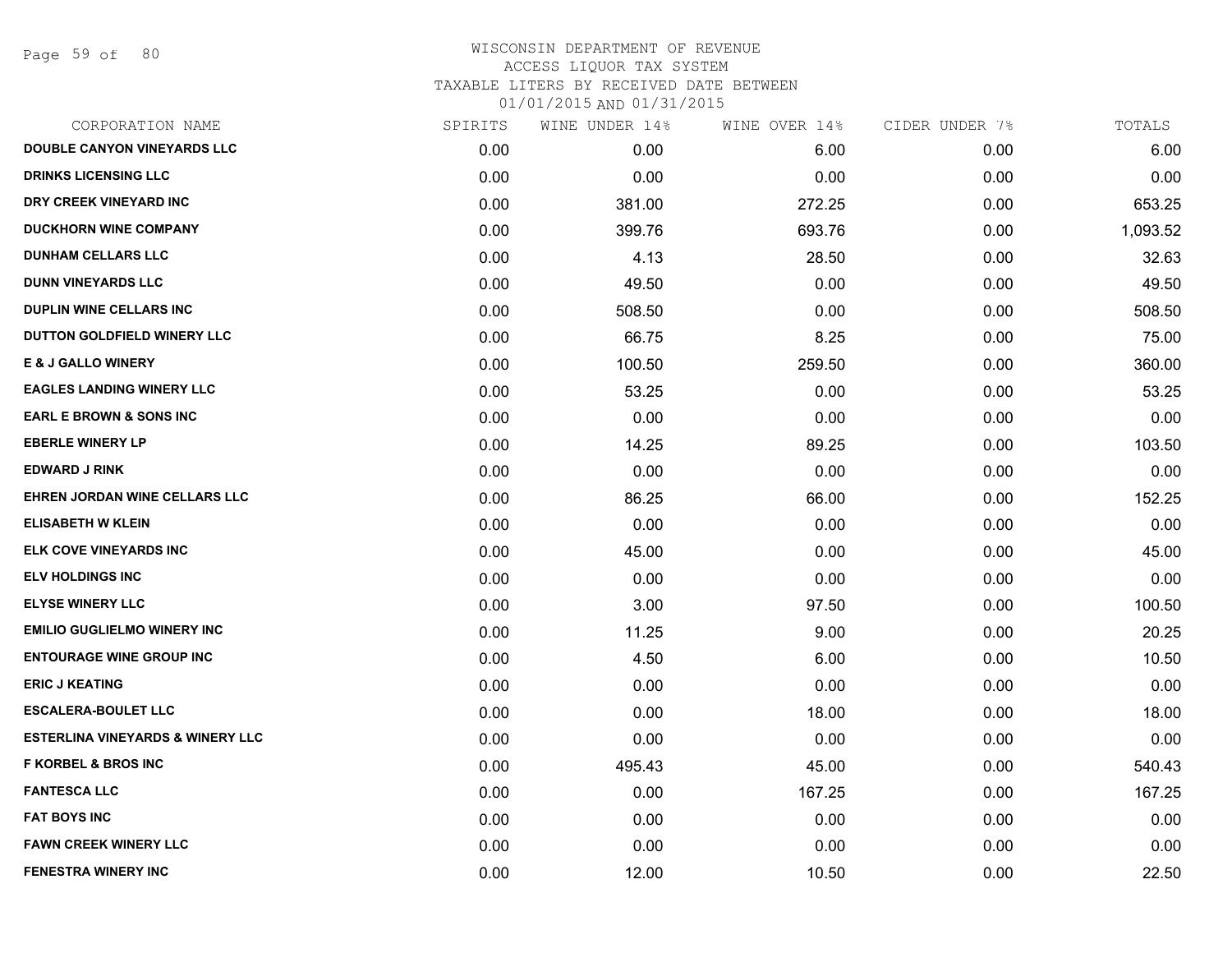Page 60 of 80

# WISCONSIN DEPARTMENT OF REVENUE ACCESS LIQUOR TAX SYSTEM TAXABLE LITERS BY RECEIVED DATE BETWEEN

| CORPORATION NAME                                 | SPIRITS | WINE UNDER 14% | WINE OVER 14% | CIDER UNDER 7% | TOTALS |
|--------------------------------------------------|---------|----------------|---------------|----------------|--------|
| <b>FERMENTING CELLARS LLC</b>                    | 0.00    | 0.00           | 0.00          | 0.00           | 0.00   |
| <b>FERRARI CARANO VINEYARDS &amp; WINERY LLC</b> | 0.00    | 47.00          | 378.76        | 0.00           | 425.76 |
| <b>FETZER VINEYARDS</b>                          | 0.00    | 3.00           | 3.75          | 0.00           | 6.75   |
| <b>FIDDLEHEAD CELLARS LP</b>                     | 0.00    | 10.53          | 33.75         | 0.00           | 44.28  |
| <b>FIDELITAS WINES LLC</b>                       | 0.00    | 0.00           | 31.50         | 0.00           | 31.50  |
| FIELD STONE WINERY & VINEYARD INC                | 0.00    | 12.75          | 104.25        | 0.00           | 117.00 |
| <b>FIJI WATER COMPANY HOLDINGS LLC</b>           | 0.00    | 5.25           | 711.38        | 0.00           | 716.63 |
| FINKELSTEIN VINEYARDS INC                        | 0.00    | 0.00           | 0.00          | 0.00           | 0.00   |
| <b>FIRESTEED CORPORATION</b>                     | 0.00    | 18.00          | 0.00          | 0.00           | 18.00  |
| <b>FISHER KING WINERY, LLC</b>                   | 0.00    | 0.00           | 0.00          | 0.00           | 0.00   |
| <b>FISHER VINEYARDS</b>                          | 0.00    | 0.00           | 17.25         | 0.00           | 17.25  |
| <b>FIVE VINES LLC</b>                            | 0.00    | 0.00           | 14.25         | 0.00           | 14.25  |
| <b>FLORA SPRINGS WINE COMPANY</b>                | 0.00    | 42.00          | 292.50        | 0.00           | 334.50 |
| <b>FLOWERS VINEYARD AND WINERY, LLC</b>          | 0.00    | 60.00          | 10.50         | 0.00           | 70.50  |
| <b>FLYING B VINEYARD LP</b>                      | 0.00    | 0.00           | 97.50         | 0.00           | 97.50  |
| <b>FN CELLARS LLC</b>                            | 0.00    | 39.47          | 435.00        | 0.00           | 474.47 |
| <b>FOLEY ESTATES VINEYARD &amp; WINERY LLC</b>   | 0.00    | 12.75          | 57.00         | 0.00           | 69.75  |
| <b>FOLEY FAMILY WINES INC</b>                    | 0.00    | 136.50         | 245.25        | 0.00           | 381.75 |
| <b>FOLIO WINE COMPANY LLC</b>                    | 0.00    | 0.00           | 0.00          | 0.00           | 0.00   |
| <b>FORENZO WINE COMPANY INC</b>                  | 0.00    | 0.00           | 0.00          | 0.00           | 0.00   |
| <b>FORT ROSS VINEYARD &amp; WINERY LLC</b>       | 0.00    | 0.00           | 0.00          | 0.00           | 0.00   |
| <b>FOXEN VINEYARD INC</b>                        | 0.00    | 53.25          | 55.50         | 0.00           | 108.75 |
| <b>FRANCIS COPPOLA WINERY LLC</b>                | 0.00    | 519.76         | 325.13        | 0.00           | 844.89 |
| <b>FRANCISCAN VINEYARDS INC</b>                  | 0.00    | 373.50         | 456.00        | 0.00           | 829.50 |
| <b>FRANK FAMILY VINEYARDS LLC</b>                | 0.00    | 57.00          | 519.00        | 0.00           | 576.00 |
| <b>FRED C SCHERRER</b>                           | 0.00    | 0.00           | 0.00          | 0.00           | 0.00   |
| <b>FREIXENET SONOMA CAVES INC</b>                | 0.00    | 0.00           | 0.00          | 0.00           | 0.00   |
| <b>FREY VINEYARDS LTD</b>                        | 0.00    | 629.34         | 0.00          | 0.00           | 629.34 |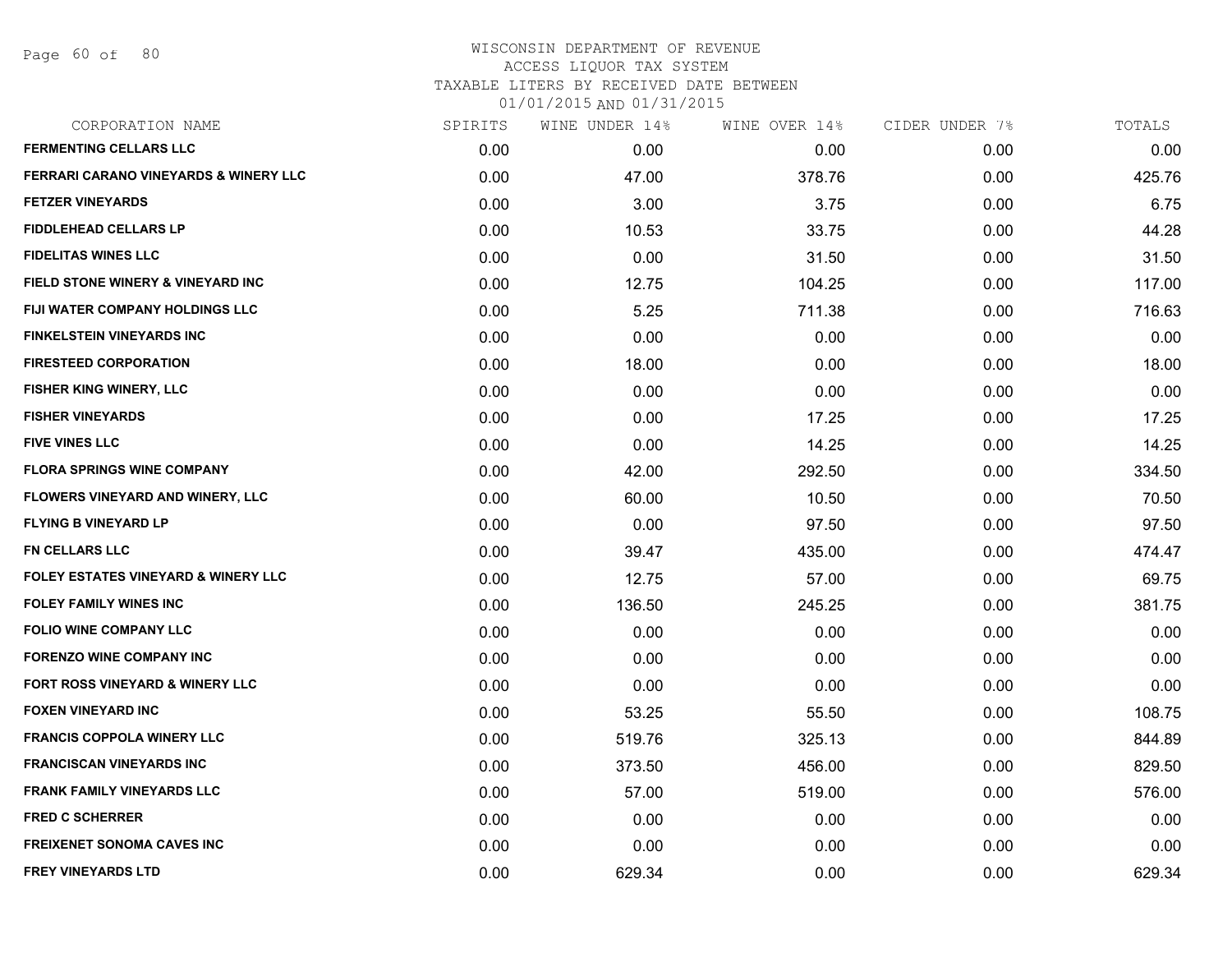Page 61 of 80

#### WISCONSIN DEPARTMENT OF REVENUE ACCESS LIQUOR TAX SYSTEM TAXABLE LITERS BY RECEIVED DATE BETWEEN

| CORPORATION NAME                                    | SPIRITS | WINE UNDER 14% | WINE OVER 14% | CIDER UNDER 7% | TOTALS |
|-----------------------------------------------------|---------|----------------|---------------|----------------|--------|
| <b>FROGS LEAP WINERY</b>                            | 0.00    | 226.50         | 0.00          | 0.00           | 226.50 |
| <b>FROGTOWN CELLARS LLP</b>                         | 0.00    | 4.50           | 0.00          | 0.00           | 4.50   |
| FRUIT OF THE WOODS WINE CELLAR, INC.                | 0.00    | 0.00           | 0.00          | 0.00           | 0.00   |
| <b>FULCRUM WINES LLC</b>                            | 0.00    | 0.00           | 0.00          | 0.00           | 0.00   |
| <b>FURTHERMORE LLC</b>                              | 0.00    | 4.50           | 1.50          | 0.00           | 6.00   |
| <b>G GRAHAM WINES INC</b>                           | 0.00    | 1.50           | 3.00          | 0.00           | 4.50   |
| <b>GALENA CELLARS INC</b>                           | 0.00    | 0.00           | 0.00          | 0.00           | 0.00   |
| <b>GAMBLE FAMILY VINEYARDS LLC</b>                  | 0.00    | 247.68         | 240.00        | 0.00           | 487.68 |
| <b>GARROD TRUST</b>                                 | 0.00    | 28.50          | 4.50          | 0.00           | 33.00  |
| <b>GARVIN HEIGHTS VINEYARDS, LLC</b>                | 0.00    | 0.00           | 0.00          | 0.00           | 0.00   |
| <b>GEARY MARKET INVESTMENT COMPANY LTD</b>          | 0.00    | 0.00           | 0.00          | 0.00           | 0.00   |
| <b>GEMSTONE VINEYARDS LLC</b>                       | 0.00    | 0.00           | 43.50         | 0.00           | 43.50  |
| <b>GENESEO PARTNERS LLC</b>                         | 0.00    | 0.00           | 78.00         | 0.00           | 78.00  |
| <b>GEORGE O HENDRY</b>                              | 0.00    | 41.25          | 84.00         | 0.00           | 125.25 |
| <b>GERBER, GERBER &amp; GERBER DISCLAIMER TRUST</b> | 0.00    | 37.50          | 0.75          | 0.00           | 38.25  |
| <b>GF WINES LLC</b>                                 | 0.00    | 18.75          | 51.75         | 0.00           | 70.50  |
| <b>GLENCORRIE LLC</b>                               | 0.00    | 0.00           | 9.00          | 0.00           | 9.00   |
| <b>GOLDIN INVESTMENT II INC</b>                     | 0.00    | 0.00           | 0.00          | 0.00           | 0.00   |
| <b>GOLDRIDGEPINOT.COM LLC</b>                       | 0.00    | 24.00          | 3.00          | 0.00           | 27.00  |
| <b>GOOD FOUNDATIONS INC</b>                         | 0.00    | 21.00          | 0.00          | 0.00           | 21.00  |
| <b>GOOSE RIDGE LLC</b>                              | 0.00    | 0.00           | 0.00          | 0.00           | 0.00   |
| <b>GRAPE VISIONS LLC</b>                            | 0.00    | 0.00           | 135.00        | 0.00           | 135.00 |
| <b>GRASSINI FAMILY VINEYARDS LLC</b>                | 0.00    | 0.00           | 0.00          | 0.00           | 0.00   |
| <b>GREEN FAMILY WINERY LLC</b>                      | 0.00    | 0.00           | 0.00          | 0.00           | 0.00   |
| <b>GRGICH HILLS CELLAR</b>                          | 0.00    | 85.89          | 204.00        | 0.00           | 289.89 |
| <b>GRIEB OPTIMAL WINECRAFTING LLC</b>               | 0.00    | 3.00           | 0.00          | 0.00           | 3.00   |
| <b>GROTH VINEYARDS &amp; WINERY LLC</b>             | 0.00    | 0.00           | 0.00          | 0.00           | 0.00   |
| <b>GULLETT &amp; GULLETT</b>                        | 0.00    | 88.50          | 4.50          | 0.00           | 93.00  |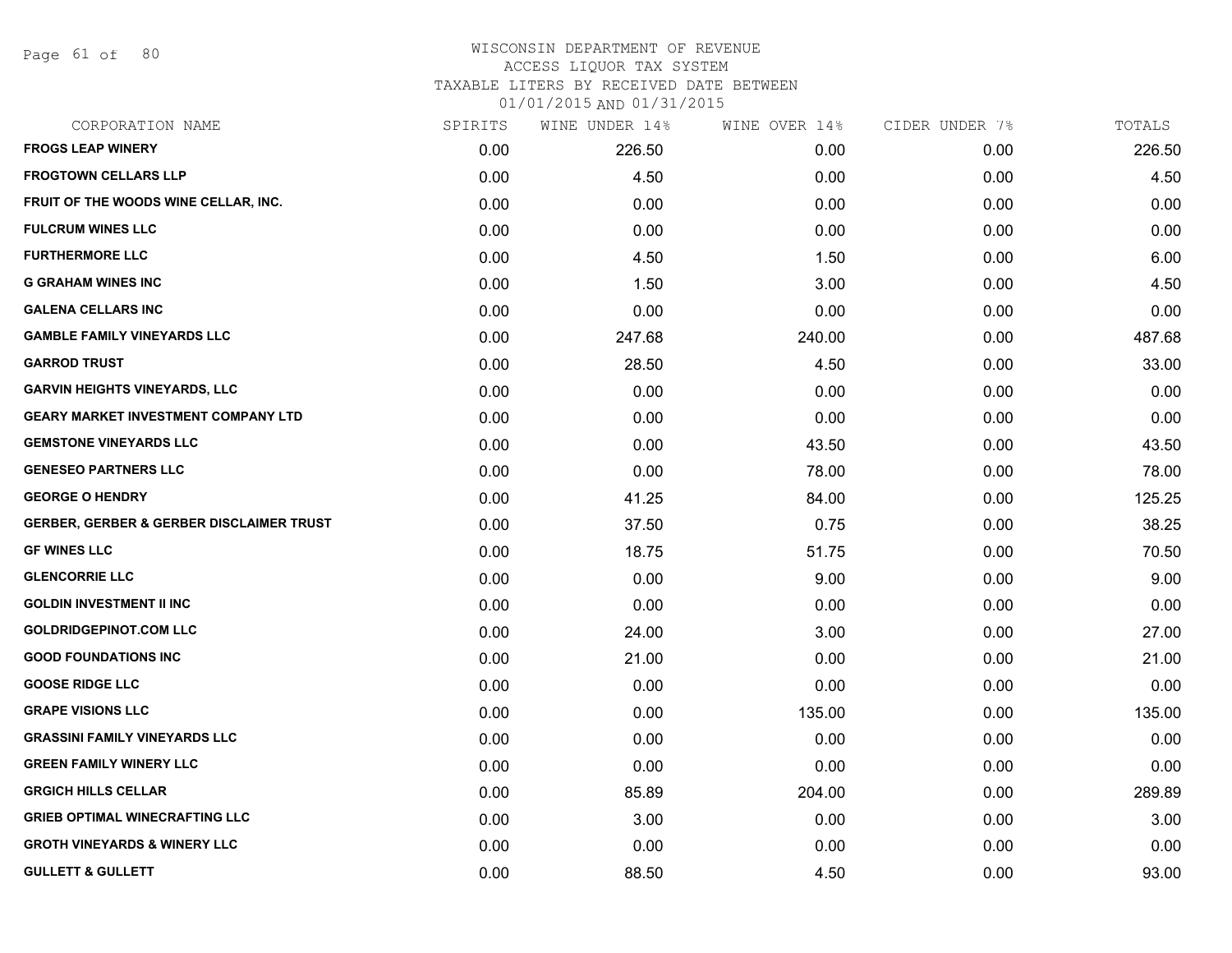Page 62 of 80

#### WISCONSIN DEPARTMENT OF REVENUE ACCESS LIQUOR TAX SYSTEM TAXABLE LITERS BY RECEIVED DATE BETWEEN

| AADID IIIRO DI REGEIVED DAIE DEIWE |  |  |  |
|------------------------------------|--|--|--|
| 01/01/2015 AND 01/31/2015          |  |  |  |

| CORPORATION NAME                      | SPIRITS | WINE UNDER 14% | WINE OVER 14% | CIDER UNDER 7% | TOTALS |
|---------------------------------------|---------|----------------|---------------|----------------|--------|
| H DE V LLC                            | 0.00    | 0.00           | 1.50          | 0.00           | 1.50   |
| <b>HAFNER VINEYARD</b>                | 0.00    | 0.00           | 201.00        | 0.00           | 201.00 |
| <b>HALF KRAKT LLC</b>                 | 0.00    | 0.00           | 0.00          | 0.00           | 0.00   |
| <b>HALL WINES LLC</b>                 | 0.00    | 35.26          | 605.25        | 0.00           | 640.51 |
| <b>HALTER WINERY LLC</b>              | 0.00    | 3.75           | 54.75         | 0.00           | 58.50  |
| <b>HAMEL FAMILY WINES LLC</b>         | 0.00    | 0.00           | 123.50        | 0.00           | 123.50 |
| <b>HANNA WINERY INC</b>               | 0.00    | 0.00           | 0.00          | 0.00           | 0.00   |
| <b>HARBOR HILL FRUIT FARMS INC</b>    | 0.00    | 0.00           | 0.00          | 0.00           | 0.00   |
| <b>HARBOR RIDGE WINERY INC.</b>       | 0.00    | 0.00           | 0.00          | 0.00           | 0.00   |
| <b>HARLAN ESTATE WINERY INC</b>       | 0.00    | 0.00           | 45.75         | 0.00           | 45.75  |
| <b>HARRIS &amp; HARRIS</b>            | 0.00    | 2.25           | 44.25         | 0.00           | 46.50  |
| <b>HARRY &amp; DAVID HOLDINGS INC</b> | 0.00    | 426.00         | 209.50        | 0.00           | 635.50 |
| HARTWELL VINEYARDS LLC                | 0.00    | 0.00           | 0.00          | 0.00           | 0.00   |
| <b>HAWKES LLC</b>                     | 0.00    | 5.25           | 103.50        | 0.00           | 108.75 |
| <b>HAYWOOD WINE COMPANY</b>           | 0.00    | 0.00           | 0.00          | 0.00           | 0.00   |
| <b>HEITZ WINE CELLARS</b>             | 0.00    | 4.50           | 72.00         | 0.00           | 76.50  |
| <b>HEMISPHERE WINE COMPANY INC</b>    | 0.00    | 33.75          | 118.50        | 0.00           | 152.25 |
| HERB LAMB VINEYARDS, LLC              | 0.00    | 0.00           | 0.00          | 0.00           | 0.00   |
| <b>HERDIE BAISDEN</b>                 | 0.00    | 0.00           | 0.00          | 0.00           | 0.00   |
| <b>HERRERA &amp; HERRERA</b>          | 0.00    | 0.00           | 102.00        | 0.00           | 102.00 |
| <b>HESTAN VINEYARDS LLC</b>           | 0.00    | 0.00           | 16.50         | 0.00           | 16.50  |
| <b>HILL ESTATES INC</b>               | 0.00    | 0.00           | 85.50         | 0.00           | 85.50  |
| <b>HIRSCH WINERY LLC</b>              | 0.00    | 0.00           | 0.00          | 0.00           | 0.00   |
| <b>HOFFMAN AND HOFFMAN</b>            | 0.00    | 36.75          | 0.76          | 0.00           | 37.51  |
| HOLLYS HILL VINEYARDS LLC             | 0.00    | 17.25          | 18.00         | 0.00           | 35.25  |
| HONIG VINEYARD AND WINERY LLC         | 0.00    | 8.63           | 65.26         | 0.00           | 73.89  |
| <b>HOOKSTONE INC.</b>                 | 0.00    | 0.00           | 0.00          | 0.00           | 0.00   |
| <b>HOPE WINE LLC</b>                  | 0.00    | 556.50         | 12.75         | 0.00           | 569.25 |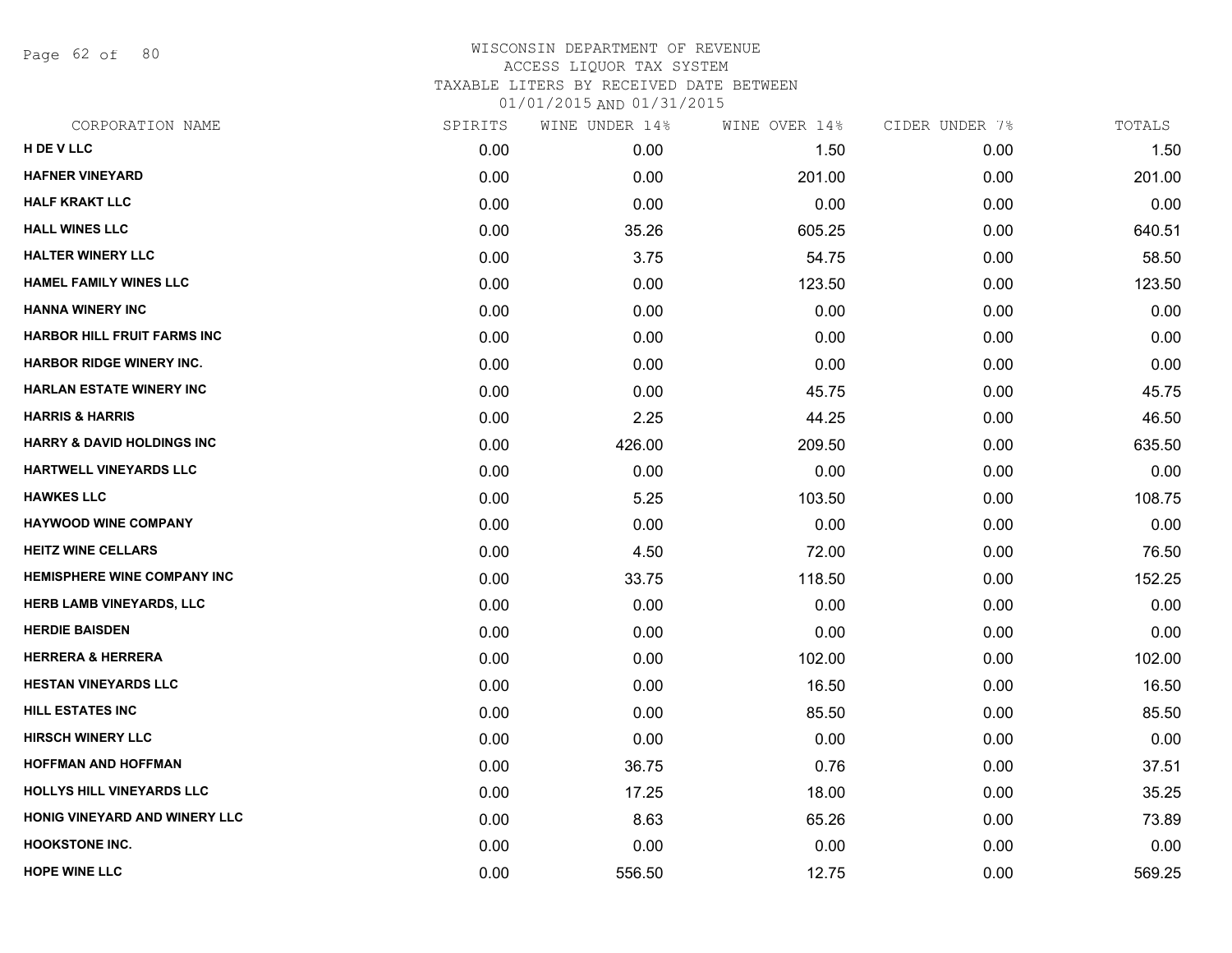Page 63 of 80

# WISCONSIN DEPARTMENT OF REVENUE

## ACCESS LIQUOR TAX SYSTEM

TAXABLE LITERS BY RECEIVED DATE BETWEEN

| CORPORATION NAME                    | SPIRITS | WINE UNDER 14% | WINE OVER 14% | CIDER UNDER 7% | TOTALS    |
|-------------------------------------|---------|----------------|---------------|----------------|-----------|
| <b>HOUDINI INC</b>                  | 0.00    | 10,560.75      | 1,320.75      | 0.00           | 11,881.50 |
| <b>HOURGLASS WINE COMPANY INC</b>   | 0.00    | 0.00           | 0.00          | 0.00           | 0.00      |
| <b>HUNEEUS VINTNERS LLC</b>         | 0.00    | 9.00           | 210.76        | 0.00           | 219.76    |
| HUNT COUNTRY VINEYARDS LLC          | 0.00    | 58.52          | 6.50          | 0.00           | 65.02     |
| <b>HUSCH VINEYARDS INC</b>          | 0.00    | 0.00           | 0.00          | 0.00           | 0.00      |
| <b>INMAN FAMILY WINES LLC</b>       | 0.00    | 32.25          | 9.75          | 0.00           | 42.00     |
| <b>INVESTOR'S OF AMERICA LP</b>     | 0.00    | 15.00          | 3.00          | 0.00           | 18.00     |
| <b>IRON HORSE VINEYARDS LP</b>      | 0.00    | 363.00         | 9.00          | 0.00           | 372.00    |
| <b>ISENHOWER CELLARS LLC</b>        | 0.00    | 0.00           | 12.00         | 0.00           | 12.00     |
| <b>ISLAND ORCHARD CIDER LLC</b>     | 0.00    | 0.00           | 0.00          | 0.00           | 0.00      |
| <b>ISR VINEYARDS ASSOCIATION</b>    | 0.00    | 0.00           | 46.50         | 0.00           | 46.50     |
| <b>J LOHR WINERY CORP</b>           | 0.00    | 56.25          | 51.00         | 0.00           | 107.25    |
| J PEDRONCELLI WINERY                | 0.00    | 76.50          | 313.25        | 0.00           | 389.75    |
| <b>J RICKARDS WINERY LLC</b>        | 0.00    | 0.00           | 143.25        | 0.00           | 143.25    |
| <b>J VINEYARDS &amp; WINERY LLC</b> | 0.00    | 313.50         | 363.39        | 0.00           | 676.89    |
| <b>J-NH WINE GROUP LLC</b>          | 0.00    | 0.00           | 0.75          | 0.00           | 0.75      |
| <b>J3 WINE PARTNERS LLC</b>         | 0.00    | 3.75           | 11.25         | 0.00           | 15.00     |
| <b>JACK JOHN INVESTMENTS INC</b>    | 0.00    | 0.00           | 6.00          | 0.00           | 6.00      |
| <b>JACKSON FAMILY WINES INC</b>     | 0.00    | 394.14         | 1,116.00      | 0.00           | 1,510.14  |
| <b>JACKSON WINE LLC</b>             | 0.00    | 0.00           | 0.00          | 0.00           | 0.00      |
| <b>JACUZZI FAMILY VINEYARDS LLC</b> | 0.00    | 186.00         | 150.00        | 0.00           | 336.00    |
| <b>JAMES L LAMBERT</b>              | 0.00    | 11.25          | 54.75         | 0.00           | 66.00     |
| <b>JAMES P PROSSER</b>              | 0.00    | 33.00          | 0.00          | 0.00           | 33.00     |
| <b>JAZMIN ENTERPRISES</b>           | 0.00    | 0.00           | 80.25         | 0.00           | 80.25     |
| <b>JB GEORGE LLC</b>                | 0.00    | 4.50           | 5.25          | 0.00           | 9.75      |
| <b>JC CELLARS INC</b>               | 0.00    | 0.00           | 15.00         | 0.00           | 15.00     |
| <b>JEFFERY M GORDON</b>             | 0.00    | 0.00           | 6.75          | 0.00           | 6.75      |
| <b>JEFFREY L STOEGER</b>            | 0.00    | 0.00           | 0.00          | 0.00           | 0.00      |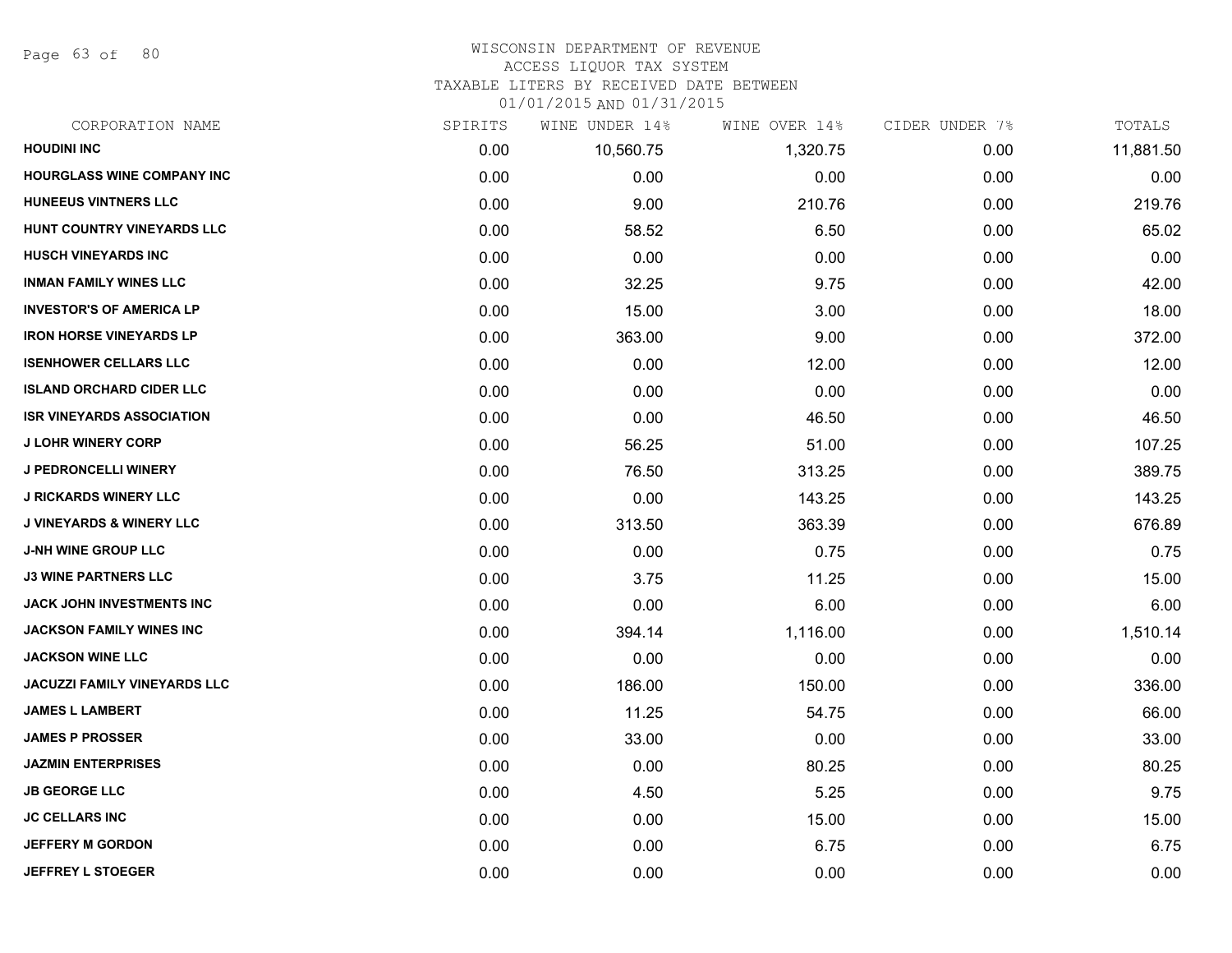Page 64 of 80

### WISCONSIN DEPARTMENT OF REVENUE ACCESS LIQUOR TAX SYSTEM TAXABLE LITERS BY RECEIVED DATE BETWEEN

| CORPORATION NAME                         | SPIRITS | WINE UNDER 14% | WINE OVER 14% | CIDER UNDER 7% | TOTALS |
|------------------------------------------|---------|----------------|---------------|----------------|--------|
| JENNIFER L JACKSON-HARTFORD              | 0.00    | 6.75           | 186.75        | 0.00           | 193.50 |
| <b>JESSIES GROVE WINERY INC</b>          | 0.00    | 0.00           | 27.75         | 0.00           | 27.75  |
| <b>JESSUP CELLARS HOLDING CO LLC</b>     | 0.00    | 0.00           | 185.63        | 0.00           | 185.63 |
| <b>JM CELLARS COMPANY</b>                | 0.00    | 0.00           | 5.25          | 0.00           | 5.25   |
| <b>JOHN E NICOLOZAKES</b>                | 0.00    | 0.00           | 0.00          | 0.00           | 0.00   |
| JONES FAMILY WINERY LLC                  | 0.00    | 0.00           | 4.50          | 0.00           | 4.50   |
| <b>JOSEPH CALLOW</b>                     | 0.00    | 0.00           | 0.00          | 0.00           | 0.00   |
| <b>JOSEPH CALLOW</b>                     | 0.00    | 0.00           | 0.00          | 0.00           | 0.00   |
| <b>JOSEPH PHELPS VINEYARDS LLC</b>       | 0.00    | 106.24         | 470.25        | 0.00           | 576.49 |
| <b>JOSEPH STALLER</b>                    | 0.00    | 0.00           | 0.00          | 0.00           | 0.00   |
| <b>JOSEPH WYNIMKO</b>                    | 0.00    | 0.00           | 0.00          | 0.00           | 0.00   |
| <b>JOULLIAN VINEYARDS LTD</b>            | 0.00    | 9.00           | 6.75          | 0.00           | 15.75  |
| JUDD FAMILY VINEYARDS LP                 | 0.00    | 0.00           | 0.00          | 0.00           | 0.00   |
| <b>JULIE A ANDRZEJCZAK</b>               | 0.00    | 0.00           | 0.00          | 0.00           | 0.00   |
| <b>JUSTIN VINEYARDS &amp; WINERY LLC</b> | 0.00    | 4.50           | 132.75        | 0.00           | 137.25 |
| <b>JVW CORPORATION</b>                   | 0.00    | 83.25          | 0.00          | 0.00           | 83.25  |
| <b>K VINTNERS LLC</b>                    | 0.00    | 34.50          | 36.00         | 0.00           | 70.50  |
| <b>KACHINA CELLARS LLC</b>               | 0.00    | 0.00           | 0.00          | 0.00           | 0.00   |
| <b>KAMEN WINES LLC</b>                   | 0.00    | 0.00           | 17.25         | 0.00           | 17.25  |
| <b>KANGARU ENTERPRISES LLC</b>           | 0.00    | 0.00           | 15.00         | 0.00           | 15.00  |
| <b>KAREN LA BONTE</b>                    | 0.00    | 0.00           | 0.00          | 0.00           | 0.00   |
| <b>KB WINES LLC</b>                      | 0.00    | 0.00           | 293.25        | 0.00           | 293.25 |
| <b>KEN BROWN WINES LLC</b>               | 0.00    | 0.00           | 4.50          | 0.00           | 4.50   |
| <b>KENEFICK RANCHES WINERY LLC</b>       | 0.00    | 0.00           | 4.50          | 0.00           | 4.50   |
| <b>KENT HUMPHREY</b>                     | 0.00    | 0.75           | 132.00        | 0.00           | 132.75 |
| KENWARD FAMILY VINEYARDS, LLC            | 0.00    | 13.88          | 33.75         | 0.00           | 47.63  |
| <b>KERWIN ESTATE LLC</b>                 | 0.00    | 0.00           | 33.75         | 0.00           | 33.75  |
| <b>KESTREL PROPERTIES LLC</b>            | 0.00    | 27.00          | 0.00          | 0.00           | 27.00  |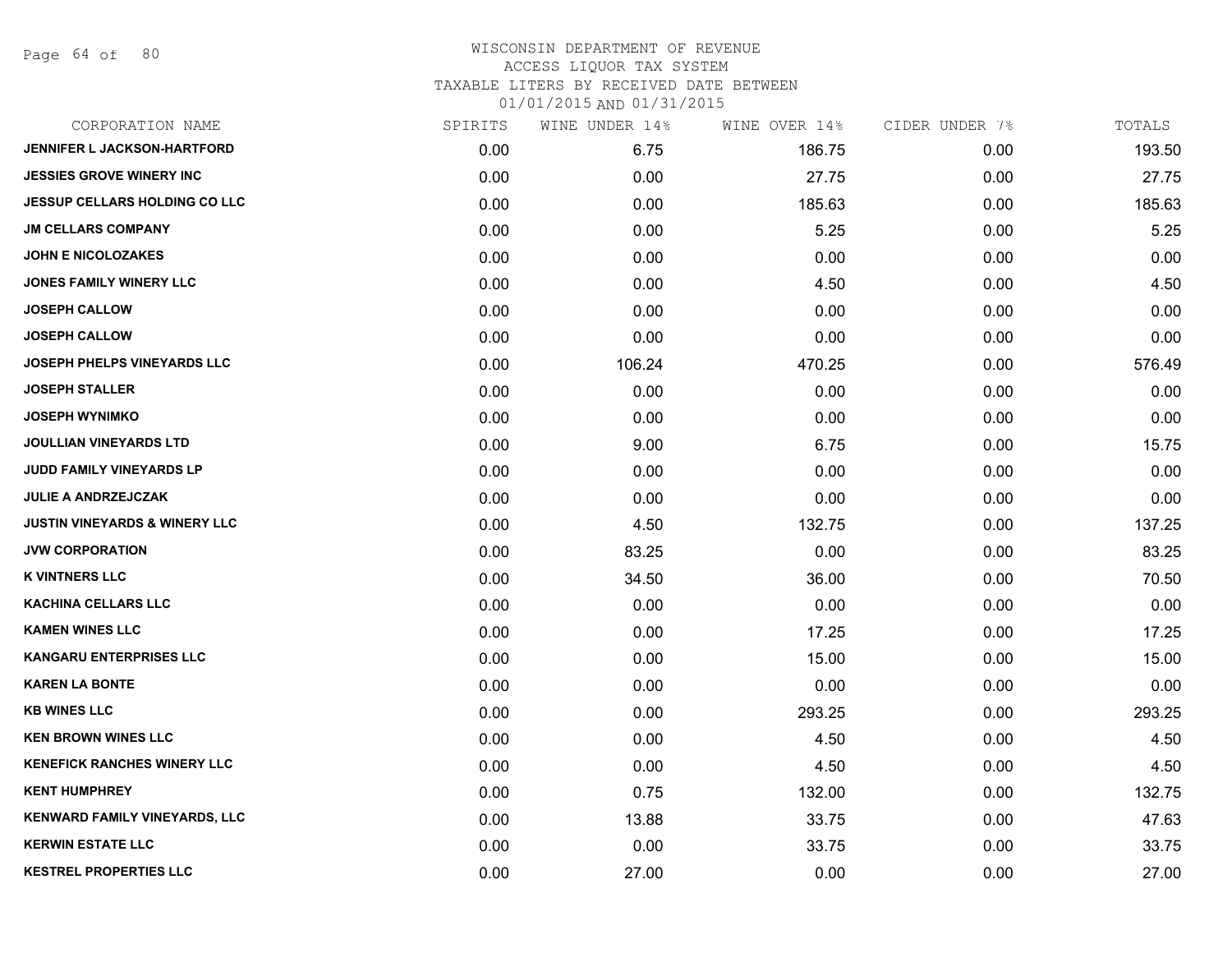Page 65 of 80

#### WISCONSIN DEPARTMENT OF REVENUE ACCESS LIQUOR TAX SYSTEM

TAXABLE LITERS BY RECEIVED DATE BETWEEN

| CORPORATION NAME                             | SPIRITS | WINE UNDER 14% | WINE OVER 14% | CIDER UNDER 7% | TOTALS |
|----------------------------------------------|---------|----------------|---------------|----------------|--------|
| <b>KING ESTATE WINERY LP</b>                 | 0.00    | 69.76          | 4.50          | 0.00           | 74.26  |
| KISTLER VINEYARDS, LLC                       | 0.00    | 0.00           | 477.00        | 0.00           | 477.00 |
| <b>KLEIN FOODS INC</b>                       | 0.00    | 21.75          | 288.00        | 0.00           | 309.75 |
| <b>KNIGHTS BRIDGE WINERY LLC</b>             | 0.00    | 0.00           | 0.00          | 0.00           | 0.00   |
| <b>KOEHLER WINERY LLC</b>                    | 0.00    | 16.50          | 19.50         | 0.00           | 36.00  |
| <b>KONSTANTIN D FRANK &amp; SONS</b>         | 0.00    | 227.25         | 0.00          | 0.00           | 227.25 |
| <b>KOPRI INC</b>                             | 0.00    | 32.62          | 1.50          | 0.00           | 34.12  |
| <b>KRUPP BROTHERS LLC</b>                    | 0.00    | 0.00           | 13.50         | 0.00           | 13.50  |
| <b>KSSM LLC</b>                              | 0.00    | 45.75          | 125.75        | 0.00           | 171.50 |
| <b>KT WINECO LLC</b>                         | 0.00    | 0.00           | 4.50          | 0.00           | 4.50   |
| <b>KULETO VILLA LLC</b>                      | 0.00    | 0.00           | 126.00        | 0.00           | 126.00 |
| <b>KUNDE ENTERPRISES INC</b>                 | 0.00    | 51.00          | 519.38        | 0.00           | 570.38 |
| <b>L C WINE</b>                              | 0.00    | 0.00           | 8.25          | 0.00           | 8.25   |
| L FOPPIANO WINE CO INC                       | 0.00    | 0.00           | 22.50         | 0.00           | 22.50  |
| <b>LADERA WINERY LLC</b>                     | 0.00    | 99.00          | 52.50         | 0.00           | 151.50 |
| <b>LAETITIA VINEYARD &amp; WINERY INC</b>    | 0.00    | 78.00          | 126.75        | 0.00           | 204.75 |
| <b>LAGUNA OAKS VINEYARD &amp; WINERY INC</b> | 0.00    | 37.50          | 64.50         | 0.00           | 102.00 |
| <b>LAIL VINEYARDS LLC</b>                    | 0.00    | 25.50          | 7.50          | 0.00           | 33.00  |
| <b>LAIRD FAMILY ESTATE LLC</b>               | 0.00    | 0.00           | 30.00         | 0.00           | 30.00  |
| <b>LAKE NOKOMIS CRANBERRIES INC</b>          | 0.00    | 0.00           | 0.00          | 0.00           | 0.00   |
| <b>LAMBERT BRIDGE WINERY INC</b>             | 0.00    | 0.00           | 155.25        | 0.00           | 155.25 |
| <b>LANCASTER VINEYARDS INC</b>               | 0.00    | 0.00           | 37.50         | 0.00           | 37.50  |
| <b>LANGE WINERY LLC</b>                      | 0.00    | 57.75          | 0.00          | 0.00           | 57.75  |
| <b>LANGETWINS WINE CO INC</b>                | 0.00    | 9.75           | 19.50         | 0.00           | 29.25  |
| <b>LARKMEAD VINEYARDS INC</b>                | 0.00    | 25.50          | 282.75        | 0.00           | 308.25 |
| <b>LARSON &amp; LARSON</b>                   | 0.00    | 0.00           | 0.00          | 0.00           | 0.00   |
| <b>LARSON FAMILY WINERY INC</b>              | 0.00    | 0.00           | 0.00          | 0.00           | 0.00   |
| <b>LATITUDE BEVERAGE COMPANY</b>             | 0.00    | 28.50          | 19.50         | 0.00           | 48.00  |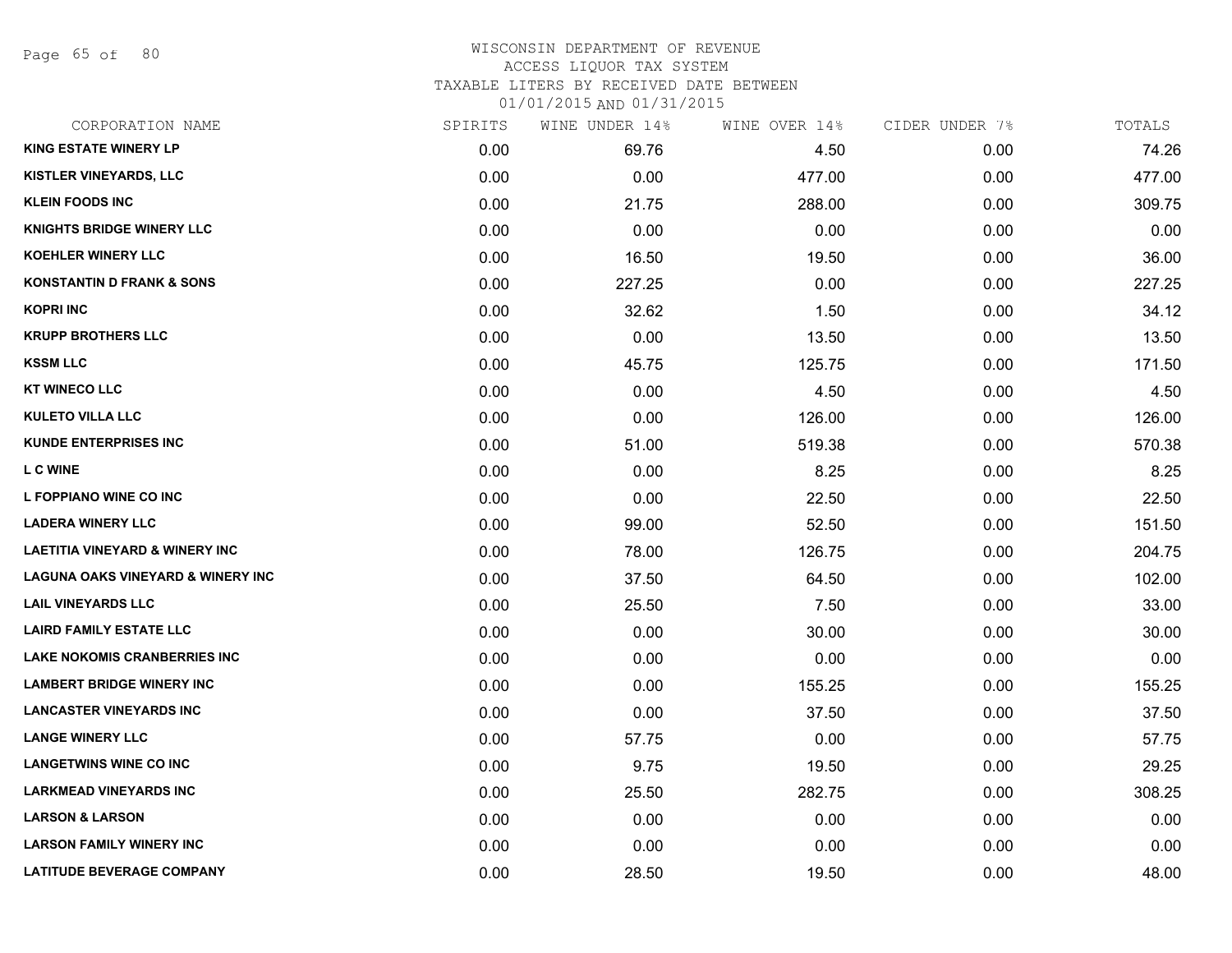Page 66 of 80

| CORPORATION NAME                          | SPIRITS | WINE UNDER 14% | WINE OVER 14% | CIDER UNDER 7% | TOTALS   |
|-------------------------------------------|---------|----------------|---------------|----------------|----------|
| <b>LAUTENBACH'S ORCHARD COUNTRY INC</b>   | 0.00    | 0.00           | 0.00          | 0.00           | 0.00     |
| <b>LAVA SPRINGS INC</b>                   | 0.00    | 0.00           | 94.50         | 0.00           | 94.50    |
| <b>LAWER FAMILY WINERY INC</b>            | 0.00    | 3.00           | 0.00          | 0.00           | 3.00     |
| LE CEP II INC                             | 0.00    | 0.00           | 0.00          | 0.00           | 0.00     |
| <b>LEDGE STONE VINEYARDS LLC</b>          | 0.00    | 0.00           | 0.00          | 0.00           | 0.00     |
| <b>LEMELSON WINERY LLC</b>                | 0.00    | 22.50          | 24.75         | 0.00           | 47.25    |
| <b>LEONESSE CELLARS LLC</b>               | 0.00    | 40.50          | 50.00         | 0.00           | 90.50    |
| <b>LEVIATHAN WINE COMPANY LLC</b>         | 0.00    | 0.00           | 4.50          | 0.00           | 4.50     |
| LIFE IS SHORT! LLC                        | 0.00    | 0.00           | 0.00          | 0.00           | 0.00     |
| <b>LION NATHAN USA INC</b>                | 0.00    | 167.63         | 21.00         | 0.00           | 188.63   |
| <b>LIONS PEAK</b>                         | 0.00    | 0.00           | 0.00          | 0.00           | 0.00     |
| <b>LONG MEADOW RANCH WINERY INC</b>       | 0.00    | 27.75          | 10.50         | 0.00           | 38.25    |
| <b>LONG SHADOWS VINTNERS LLC</b>          | 0.00    | 0.00           | 0.00          | 0.00           | 0.00     |
| <b>LONGBOARD VINEYARDS LLC</b>            | 0.00    | 7.50           | 1.50          | 0.00           | 9.00     |
| <b>LONGORIA &amp; LONGORIA</b>            | 0.00    | 9.75           | 9.75          | 0.00           | 19.50    |
| <b>LORIMAR WINERY INC</b>                 | 0.00    | 20.25          | 0.00          | 0.00           | 20.25    |
| <b>LOST ISLAND WINE LLC</b>               | 0.00    | 0.00           | 0.00          | 0.00           | 0.00     |
| <b>LOUIDAR LLC</b>                        | 0.00    | 30.00          | 49.75         | 0.00           | 79.75    |
| <b>LOWDEN SCHOOLHOUSE CORPORATION</b>     | 0.00    | 0.00           | 39.00         | 0.00           | 39.00    |
| <b>LUCAS &amp; LEWELLEN VINEYARDS INC</b> | 0.00    | 21.75          | 14.63         | 0.00           | 36.38    |
| <b>LUNA VINEYARDS INC</b>                 | 0.00    | 0.38           | 98.25         | 0.00           | 98.63    |
| <b>LYNFRED WINERY INC</b>                 | 0.00    | 47.25          | 0.00          | 0.00           | 47.25    |
| <b>LYNMAR WINERY LLC</b>                  | 0.00    | 2.25           | 93.00         | 0.00           | 95.25    |
| <b>M.A.C. WINES, LLC</b>                  | 0.00    | 0.38           | 0.75          | 0.00           | 1.13     |
| <b>MADISON VINEYARD HOLDINGS LLC</b>      | 0.00    | 0.00           | 19.25         | 0.00           | 19.25    |
| <b>MADRIGAL FAMILY WINERY LLC</b>         | 0.00    | 107.00         | 6.00          | 0.00           | 113.00   |
| <b>MADRONA VINEYARDS LP</b>               | 0.00    | 24.00          | 33.00         | 0.00           | 57.00    |
| <b>MAGNET ENTERPRISES INC</b>             | 0.00    | 8,093.25       | 244.50        | 0.00           | 8,337.75 |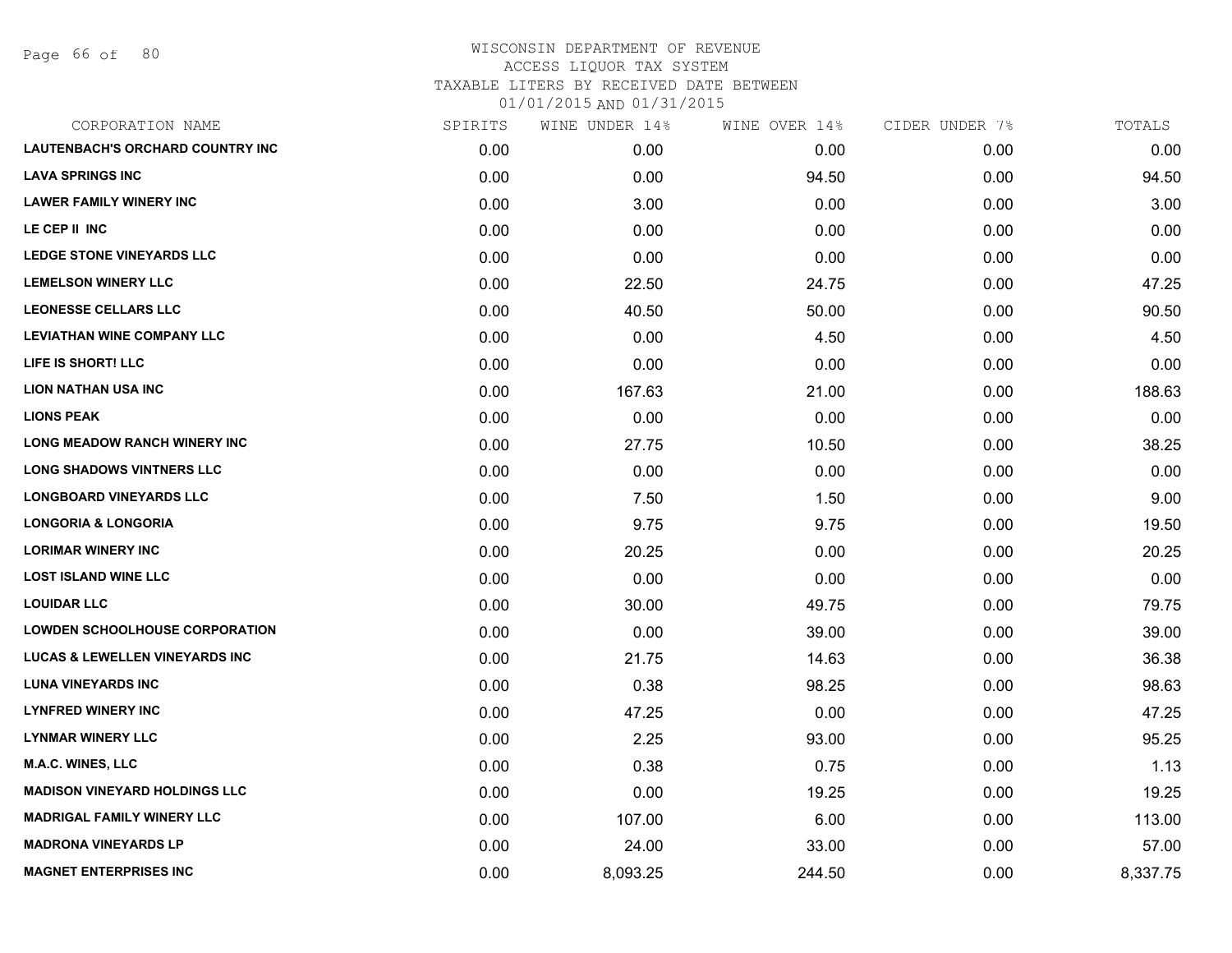Page 67 of 80

#### WISCONSIN DEPARTMENT OF REVENUE ACCESS LIQUOR TAX SYSTEM TAXABLE LITERS BY RECEIVED DATE BETWEEN

| CORPORATION NAME                                  | SPIRITS | WINE UNDER 14% | WINE OVER 14% | CIDER UNDER 7% | TOTALS |
|---------------------------------------------------|---------|----------------|---------------|----------------|--------|
| <b>MAKK WINE LLC</b>                              | 0.00    | 11.25          | 10.50         | 0.00           | 21.75  |
| <b>MARIA A KLEIN</b>                              | 0.00    | 0.00           | 18.00         | 0.00           | 18.00  |
| <b>MARIETTA CELLARS INC</b>                       | 0.00    | 0.00           | 0.00          | 0.00           | 0.00   |
| <b>MARKHAM VINEYARDS</b>                          | 0.00    | 20.25          | 93.75         | 0.00           | 114.00 |
| <b>MARTIN E SELL</b>                              | 0.00    | 0.00           | 0.00          | 0.00           | 0.00   |
| <b>MARTIN RAY WINERY INC</b>                      | 0.00    | 17.25          | 21.00         | 0.00           | 38.25  |
| <b>MARTINELLI WINERY INC</b>                      | 0.00    | 26.25          | 289.13        | 0.00           | 315.38 |
| <b>MATHY WINERY LLC</b>                           | 0.00    | 0.00           | 0.00          | 0.00           | 0.00   |
| <b>MATTHEW RICK</b>                               | 0.00    | 0.00           | 0.00          | 0.00           | 0.00   |
| <b>MATTHIAS A PIPPIG &amp; JAMIE M KINSER</b>     | 0.00    | 4.50           | 15.75         | 0.00           | 20.25  |
| <b>MAURITSON FAMILY WINERY</b>                    | 0.00    | 56.25          | 136.50        | 0.00           | 192.75 |
| <b>MAYACAMAS VINEYARDS</b>                        | 0.00    | 16.50          | 0.00          | 0.00           | 16.50  |
| <b>MAYNARD J KEENAN</b>                           | 0.00    | 0.00           | 0.00          | 0.00           | 0.00   |
| <b>MCNAB RIDGE WINERY LLC</b>                     | 0.00    | 0.00           | 6.00          | 0.00           | 6.00   |
| <b>MELROSE CELLARS LLC</b>                        | 0.00    | 0.00           | 0.00          | 0.00           | 0.00   |
| <b>MELVILLE VINEYARDS SOUTH LLC</b>               | 0.00    | 31.50          | 42.00         | 0.00           | 73.50  |
| <b>MENDOCINO WINE GROUP LLC</b>                   | 0.00    | 345.75         | 204.00        | 0.00           | 549.75 |
| <b>MER ET SOLEIL LLC</b>                          | 0.00    | 0.00           | 28.50         | 0.00           | 28.50  |
| <b>MERCER WINE ESTATES LLC / MERCER HOGUE LLC</b> | 0.00    | 19.50          | 3.00          | 0.00           | 22.50  |
| <b>MEREDITH VINEYARD ESTATE INC</b>               | 0.00    | 0.00           | 320.25        | 0.00           | 320.25 |
| <b>MERRYVALE VINEYARDS LLC</b>                    | 0.00    | 49.50          | 173.00        | 0.00           | 222.50 |
| <b>MERSHONIAN CIDERY LLC</b>                      | 0.00    | 0.00           | 0.00          | 0.00           | 0.00   |
| <b>METROPOLITAN WINES LLC</b>                     | 0.00    | 0.00           | 78.75         | 0.00           | 78.75  |
| <b>MEV CORPORATION</b>                            | 0.00    | 1.50           | 6.00          | 0.00           | 7.50   |
| <b>MEYER CELLARS LLC</b>                          | 0.00    | 20.25          | 4.50          | 0.00           | 24.75  |
| <b>MICHEAL DASHE</b>                              | 0.00    | 0.00           | 0.00          | 0.00           | 0.00   |
| <b>MIDDLETON FAMILY WINES LLC</b>                 | 0.00    | 6.00           | 2.25          | 0.00           | 8.25   |
| <b>MIDNIGHT CELLARS INC</b>                       | 0.00    | 0.00           | 42.38         | 0.00           | 42.38  |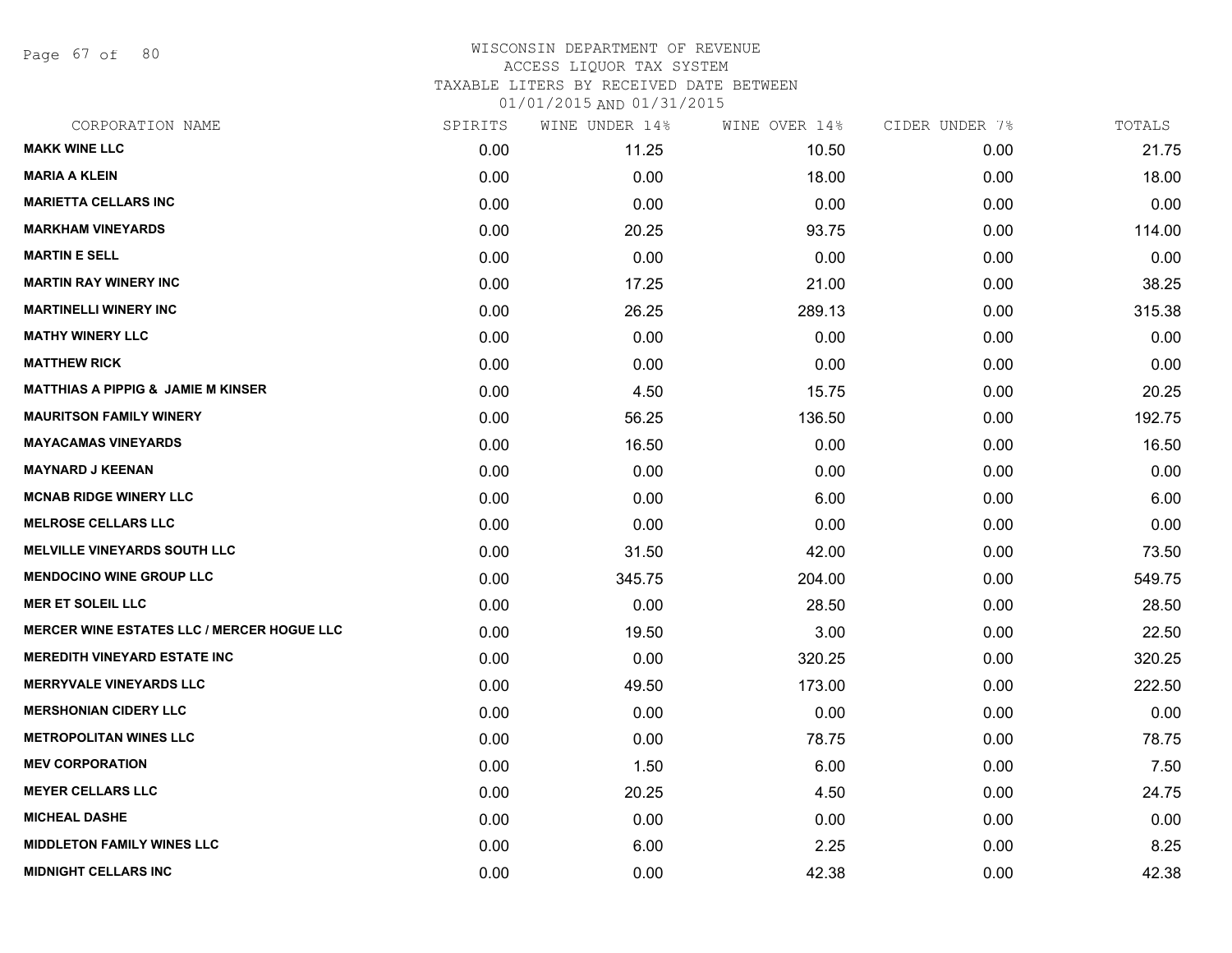Page 68 of 80

# WISCONSIN DEPARTMENT OF REVENUE

## ACCESS LIQUOR TAX SYSTEM

TAXABLE LITERS BY RECEIVED DATE BETWEEN

| CORPORATION NAME                            | SPIRITS | WINE UNDER 14% | WINE OVER 14% | CIDER UNDER 7% | TOTALS    |
|---------------------------------------------|---------|----------------|---------------|----------------|-----------|
| <b>MILDARA BLASS INC</b>                    | 0.00    | 6,841.12       | 2,245.25      | 0.00           | 9,086.37  |
| <b>MILLBROOK WINERY INC</b>                 | 0.00    | 86.00          | 0.00          | 0.00           | 86.00     |
| <b>MINER FAMILY WINERY LLC</b>              | 0.00    | 4.50           | 330.75        | 0.00           | 335.25    |
| <b>MINNESOTAS FINEST FERMENTED PRODUCTS</b> | 0.00    | 0.00           | 0.00          | 0.00           | 0.00      |
| <b>MIRA WINERY LLC</b>                      | 0.00    | 12.00          | 6.75          | 0.00           | 18.75     |
| <b>MIRASOL WINE LLC</b>                     | 0.00    | 0.00           | 0.00          | 0.00           | 0.00      |
| <b>MODERN DEVELOPMENT COMPANY</b>           | 0.00    | 0.00           | 0.00          | 0.00           | 0.00      |
| <b>MOLLYDOOKER INTERNATIONAL LLC</b>        | 0.00    | 0.00           | 102.00        | 0.00           | 102.00    |
| <b>MONTICELLO CELLARS INC</b>               | 0.00    | 0.00           | 63.00         | 0.00           | 63.00     |
| <b>MORCHELLA WINE CELLARS LLC</b>           | 0.00    | 0.00           | 0.00          | 0.00           | 0.00      |
| <b>MORGAN CLENDENEN</b>                     | 0.00    | 0.00           | 0.00          | 0.00           | 0.00      |
| <b>MOSHIN VINEYARDS INC</b>                 | 0.00    | 43.50          | 63.00         | 0.00           | 106.50    |
| <b>MULLIGAN &amp; MULLIGAN</b>              | 0.00    | 3.75           | 0.00          | 0.00           | 3.75      |
| <b>MUNCH &amp; FOX</b>                      | 0.00    | 0.00           | 36.00         | 0.00           | 36.00     |
| <b>MUNSON BRIDGE WINERY INC</b>             | 0.00    | 0.00           | 0.00          | 0.00           | 0.00      |
| <b>MUSETTA WINERY, LLC</b>                  | 0.00    | 0.00           | 0.00          | 0.00           | 0.00      |
| <b>NCWGINC</b>                              | 0.00    | 2.25           | 3.75          | 0.00           | 6.00      |
| <b>NAKED WINES LLC</b>                      | 0.00    | 156.00         | 36.75         | 0.00           | 192.75    |
| <b>NAKEDWINES.COM INC</b>                   | 0.00    | 23,402.25      | 11,504.73     | 0.00           | 34,906.98 |
| <b>NAVARRE CELLARS LTD</b>                  | 0.00    | 5.25           | 6.00          | 0.00           | 11.25     |
| <b>NAVARRO VINEYARDS, LLC</b>               | 0.00    | 727.39         | 358.50        | 0.00           | 1,085.89  |
| <b>NEVADA WINE CELLARS INC</b>              | 0.00    | 90.00          | 28.88         | 0.00           | 118.88    |
| <b>NEW VAVIN INC</b>                        | 0.00    | 11.25          | 132.00        | 0.00           | 143.25    |
| <b>NEWTON VINEYARD LLC</b>                  | 0.00    | 96.75          | 51.00         | 0.00           | 147.75    |
| <b>NICALI, LLC</b>                          | 0.00    | 3,510.00       | 0.00          | 0.00           | 3,510.00  |
| <b>NICHOLSON RANCH LLC</b>                  | 0.00    | 0.00           | 51.75         | 0.00           | 51.75     |
| NIEBAUM-COPPOLA ESTATE WINERY LP            | 0.00    | 0.00           | 434.25        | 0.00           | 434.25    |
| NORTHLEAF WINERY, LLC                       | 0.00    | 0.00           | 0.00          | 0.00           | 0.00      |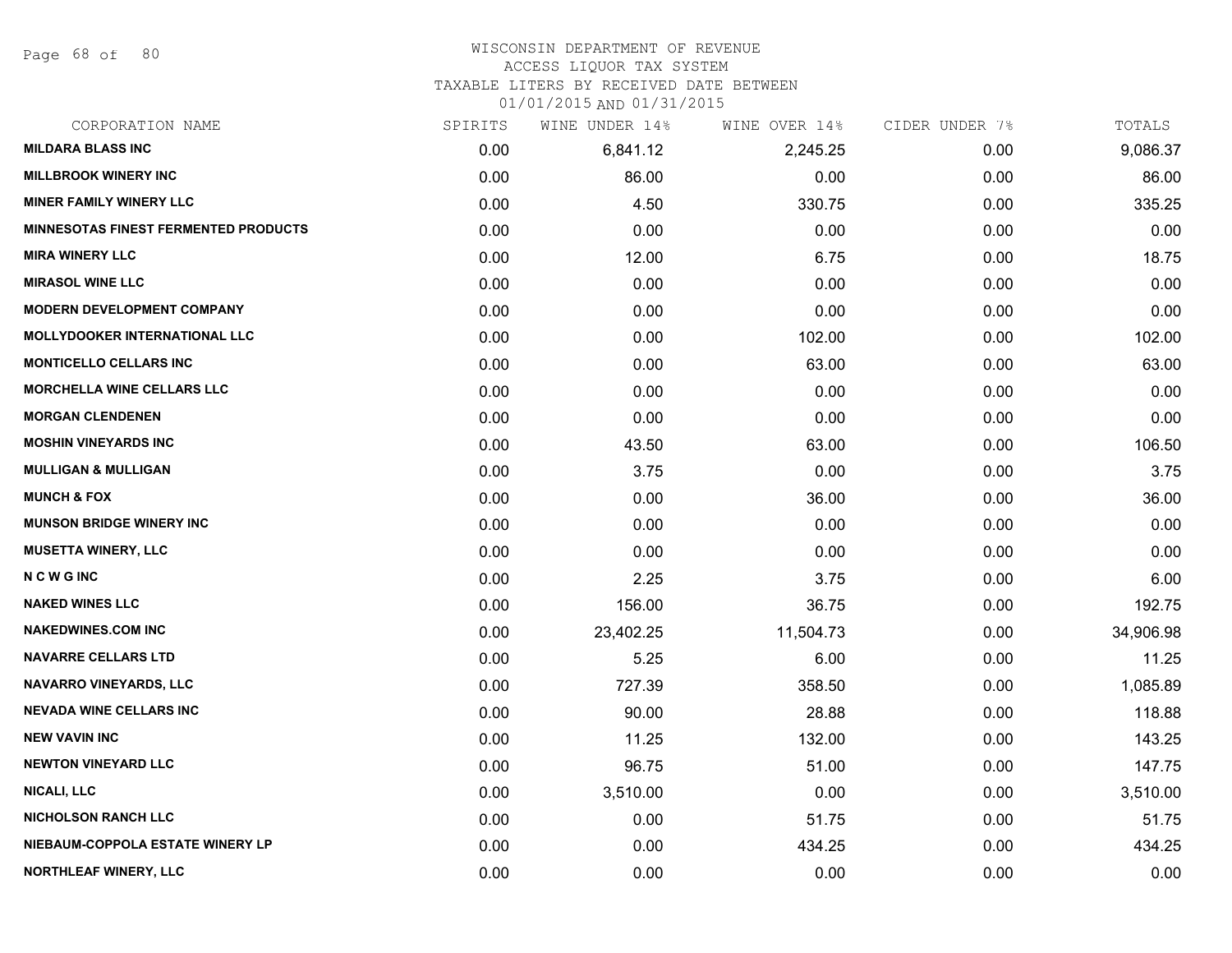Page 69 of 80

#### WISCONSIN DEPARTMENT OF REVENUE ACCESS LIQUOR TAX SYSTEM

TAXABLE LITERS BY RECEIVED DATE BETWEEN

| CORPORATION NAME                     | SPIRITS | WINE UNDER 14% | WINE OVER 14% | CIDER UNDER 7% | TOTALS   |
|--------------------------------------|---------|----------------|---------------|----------------|----------|
| <b>NOVA WINES, INC.</b>              | 0.00    | 31.50          | 2.25          | 0.00           | 33.75    |
| <b>NUAGE LLC</b>                     | 0.00    | 0.00           | 127.50        | 0.00           | 127.50   |
| <b>NV AWG LTD</b>                    | 0.00    | 0.00           | 0.00          | 0.00           | 0.00     |
| <b>NW WINE COMPANY LLC</b>           | 0.00    | 1,564.13       | 1,733.50      | 0.00           | 3,297.63 |
| O'SHAUGHNESSY DEL OSO LLC            | 0.00    | 0.00           | 176.25        | 0.00           | 176.25   |
| OAK RIDGE WINERY LLC                 | 0.00    | 55.50          | 0.75          | 0.00           | 56.25    |
| <b>OAKVILLE HILLS CELLARS INC</b>    | 0.00    | 0.00           | 36.00         | 0.00           | 36.00    |
| <b>OAT HILL CORPORATION</b>          | 0.00    | 0.00           | 50.25         | 0.00           | 50.25    |
| <b>OBRIEN FAMILY VINEYARD LLC</b>    | 0.00    | 0.75           | 64.50         | 0.00           | 65.25    |
| <b>OGB PARTNERS LLC</b>              | 0.00    | 4.12           | 26.26         | 0.00           | 30.38    |
| OLIVER WINE COMPANY INC              | 0.00    | 164.63         | 11.28         | 0.00           | 175.91   |
| <b>OPOLO WINES LP</b>                | 0.00    | 118.50         | 263.25        | 0.00           | 381.75   |
| <b>OPUS ONE WINERY LLC</b>           | 0.00    | 5.25           | 19.50         | 0.00           | 24.75    |
| <b>ORCA PROPERTIES LLC</b>           | 0.00    | 6.00           | 3.00          | 0.00           | 9.00     |
| OREGON WINE SERVICES AND STORAGE LLC | 0.00    | 0.00           | 0.00          | 0.00           | 0.00     |
| <b>ORFILA VINEYARDS INC</b>          | 0.00    | 1.50           | 40.13         | 0.00           | 41.63    |
| ORIN SWIFT CELLARS LLC               | 0.00    | 0.00           | 0.00          | 0.00           | 0.00     |
| <b>PAHLMEYER LLC</b>                 | 0.00    | 0.00           | 95.25         | 0.00           | 95.25    |
| PALI WINE COMPANY LP                 | 0.00    | 0.00           | 33.00         | 0.00           | 33.00    |
| <b>PALOMA VINEYARD LLC</b>           | 0.00    | 0.00           | 78.00         | 0.00           | 78.00    |
| <b>PARAGON VINEYARD CO INC</b>       | 0.00    | 7.50           | 4.50          | 0.00           | 12.00    |
| PARALLEL 44 VINEYARD & WINERY, INC.  | 0.00    | 0.00           | 0.00          | 0.00           | 0.00     |
| <b>PARKER STATION INC</b>            | 0.00    | 15.75          | 186.63        | 0.00           | 202.38   |
| PATEL WINERY LLC                     | 0.00    | 0.00           | 0.00          | 0.00           | 0.00     |
| <b>PATRICK A RONEY</b>               | 0.00    | 54.75          | 166.50        | 0.00           | 221.25   |
| <b>PATRICK ARNDT</b>                 | 0.00    | 0.00           | 0.00          | 0.00           | 0.00     |
| PATZ & HALL WINE COMPANY INC         | 0.00    | 22.50          | 149.25        | 0.00           | 171.75   |
| <b>PAUL D ASPER</b>                  | 0.00    | 0.00           | 0.00          | 0.00           | 0.00     |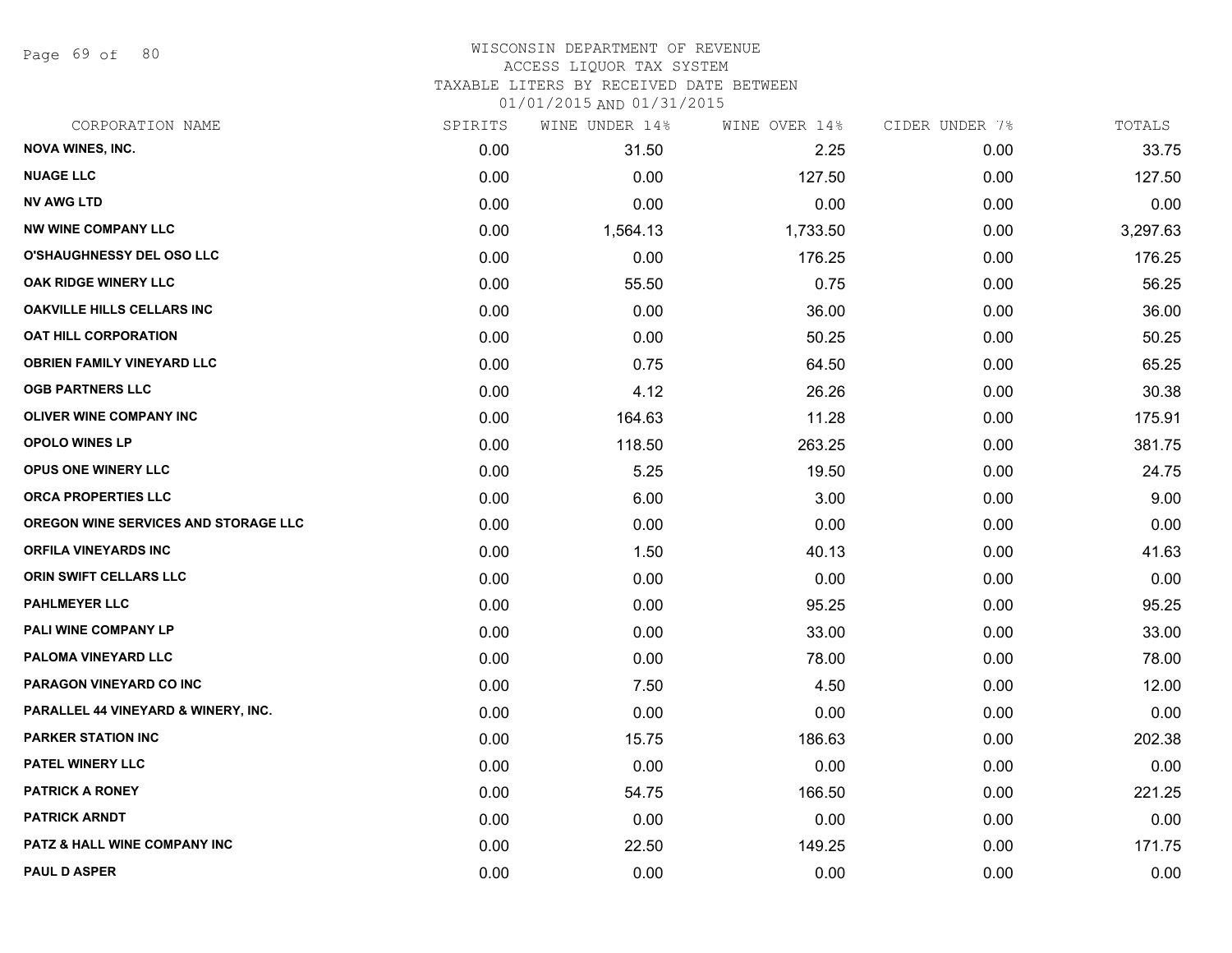Page 70 of 80

## WISCONSIN DEPARTMENT OF REVENUE ACCESS LIQUOR TAX SYSTEM TAXABLE LITERS BY RECEIVED DATE BETWEEN

| CORPORATION NAME                            | SPIRITS | WINE UNDER 14% | WINE OVER 14% | CIDER UNDER 7% | TOTALS   |
|---------------------------------------------|---------|----------------|---------------|----------------|----------|
| PAUL HOBBS WINERY LP                        | 0.00    | 0.00           | 14.25         | 0.00           | 14.25    |
| <b>PAUL J FRANZEN</b>                       | 0.00    | 0.00           | 0.00          | 0.00           | 0.00     |
| <b>PAVI WINES LLC</b>                       | 0.00    | 0.00           | 0.00          | 0.00           | 0.00     |
| PCJ, INC.                                   | 0.00    | 0.00           | 2.25          | 0.00           | 2.25     |
| PEACHY CANYON WINERY                        | 0.00    | 2.25           | 101.25        | 0.00           | 103.50   |
| PEAR VALLEY VINEYARD, INC.                  | 0.00    | 21.00          | 33.00         | 0.00           | 54.00    |
| PEAY VINEYARDS LLC                          | 0.00    | 23.25          | 0.00          | 0.00           | 23.25    |
| PEJU FAMILY OPERATING PARTNERSHIP LP        | 0.00    | 0.00           | 0.00          | 0.00           | 0.00     |
| PEPPER BRIDGE WINERY LLC                    | 0.00    | 0.00           | 23.25         | 0.00           | 23.25    |
| PERNOD RICARD USA LLC                       | 0.00    | 621.00         | 55.50         | 0.00           | 676.50   |
| PETER FRANUS WINE COMPANY INC               | 0.00    | 0.00           | 4.36          | 0.00           | 4.36     |
| PETER HOEHN                                 | 0.00    | 7.50           | 0.00          | 0.00           | 7.50     |
| PETER MICHAEL WINERY                        | 0.00    | 0.00           | 177.00        | 0.00           | 177.00   |
| PETRONI VINEYARDS LLC                       | 0.00    | 2.25           | 14.25         | 0.00           | 16.50    |
| PHILIP TOGNI VINEYARD LP                    | 0.00    | 0.00           | 0.00          | 0.00           | 0.00     |
| <b>PHILLIPS FARMS LLC</b>                   | 0.00    | 13.50          | 119.25        | 0.00           | 132.75   |
| <b>PINA CELLARS LP</b>                      | 0.00    | 0.00           | 0.00          | 0.00           | 0.00     |
| PINE RIDGE WINERY LLC                       | 0.00    | 48.00          | 1,033.50      | 0.00           | 1,081.50 |
| PJK WINERY LLC                              | 0.00    | 33.00          | 113.25        | 0.00           | 146.25   |
| POPE VALLEY WINERY LLC                      | 0.00    | 10.50          | 0.75          | 0.00           | 11.25    |
| <b>PRAGER WINERY &amp; PORT WORKS, INC.</b> | 0.00    | 0.00           | 36.00         | 0.00           | 36.00    |
| <b>PRAIRIE BERRY LLC</b>                    | 0.00    | 562.50         | 0.00          | 0.00           | 562.50   |
| PRECEPT BRANDS LLC                          | 0.00    | 0.00           | 0.00          | 0.00           | 0.00     |
| <b>PRIDE MOUNTAIN VINEYARDS LLC</b>         | 0.00    | 0.00           | 338.76        | 0.00           | 338.76   |
| <b>PRINCE MICHEL LLC</b>                    | 0.00    | 24.38          | 0.00          | 0.00           | 24.38    |
| PURPLE WINE COMPANY LLC                     | 0.00    | 0.00           | 0.00          | 0.00           | 0.00     |
| <b>QUADY WINERY INC</b>                     | 0.00    | 29.63          | 10.51         | 0.00           | 40.14    |
| QUILCEDA CREEK VINTNERS INC                 | 0.00    | 297.00         | 0.00          | 0.00           | 297.00   |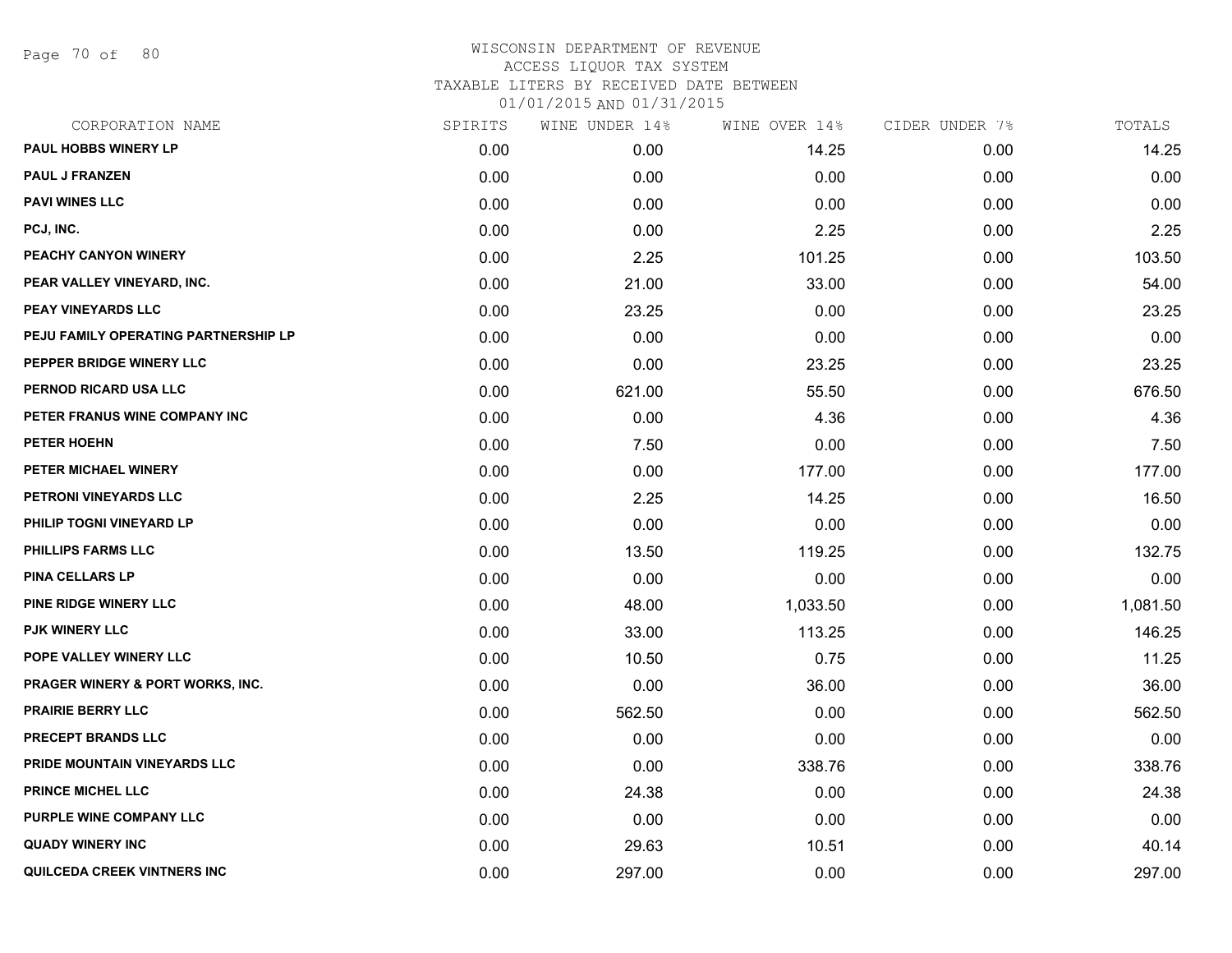Page 71 of 80

#### WISCONSIN DEPARTMENT OF REVENUE ACCESS LIQUOR TAX SYSTEM TAXABLE LITERS BY RECEIVED DATE BETWEEN

| CORPORATION NAME                            | SPIRITS | WINE UNDER 14% | WINE OVER 14% | CIDER UNDER 7% | TOTALS   |
|---------------------------------------------|---------|----------------|---------------|----------------|----------|
| <b>QUPE WINE CELLARS LLC</b>                | 0.00    | 0.00           | 0.00          | 0.00           | 0.00     |
| <b>RADIO-COTEAU WINE CELLARS LLC</b>        | 0.00    | 36.75          | 2.25          | 0.00           | 39.00    |
| <b>RAINIER WINE LLC</b>                     | 0.00    | 178.50         | 0.00          | 0.00           | 178.50   |
| <b>RAMEY WINE CELLARS INC</b>               | 0.00    | 0.00           | 33.00         | 0.00           | 33.00    |
| <b>RAPTOR RIDGE WINERY LLC</b>              | 0.00    | 6.00           | 4.50          | 0.00           | 10.50    |
| <b>RASA VINEYARDS, LLC</b>                  | 0.00    | 0.00           | 9.00          | 0.00           | 9.00     |
| <b>RAYMOND SIGNORELLO</b>                   | 0.00    | 0.00           | 57.00         | 0.00           | 57.00    |
| <b>RAYMOND VINEYARD &amp; CELLAR INC</b>    | 0.00    | 90.00          | 201.75        | 0.00           | 291.75   |
| <b>RB WINE ASSOCIATES LLC</b>               | 0.00    | 0.00           | 0.00          | 0.00           | 0.00     |
| <b>RBZ VINEYARDS LLC</b>                    | 0.00    | 0.00           | 0.00          | 0.00           | 0.00     |
| <b>RED CAR WINE COMPANY LLC</b>             | 0.00    | 49.50          | 0.00          | 0.00           | 49.50    |
| <b>RED MARE WINES LLC</b>                   | 0.00    | 0.00           | 0.00          | 0.00           | 0.00     |
| <b>RED OAK VINEYARD INC</b>                 | 0.00    | 0.00           | 0.00          | 0.00           | 0.00     |
| <b>REGUSCI WINERY INC</b>                   | 0.00    | 15.00          | 401.25        | 0.00           | 416.25   |
| <b>REN ACQUISITION INC</b>                  | 0.00    | 0.00           | 0.00          | 0.00           | 0.00     |
| <b>RHYS VINEYARDS LLC</b>                   | 0.00    | 276.00         | 0.00          | 0.00           | 276.00   |
| <b>RICHARD E LIBBY</b>                      | 0.00    | 2,118.75       | 0.00          | 0.00           | 2,118.75 |
| <b>RIDGE VINEYARDS INC</b>                  | 0.00    | 81.75          | 304.50        | 0.00           | 386.25   |
| <b>RIVER BEND VINEYARD &amp; WINERY LLC</b> | 0.00    | 0.00           | 0.00          | 0.00           | 0.00     |
| <b>RIVER VALLEY VINEYARD INC</b>            | 0.00    | 18.75          | 0.00          | 0.00           | 18.75    |
| <b>RIVERBENCH LLC</b>                       | 0.00    | 0.00           | 0.00          | 0.00           | 0.00     |
| <b>ROBERT BORUCKI</b>                       | 0.00    | 0.00           | 0.00          | 0.00           | 0.00     |
| <b>ROBERT CRAIG WINERY LP</b>               | 0.00    | 0.00           | 99.75         | 0.00           | 99.75    |
| <b>ROBERT F NADEAU</b>                      | 0.00    | 0.00           | 0.00          | 0.00           | 0.00     |
| <b>ROBERT FOLEY LLC</b>                     | 0.00    | 15.00          | 42.75         | 0.00           | 57.75    |
| <b>ROBERT HALL WINERY LLC</b>               | 0.00    | 1.50           | 22.50         | 0.00           | 24.00    |
| <b>ROBERT MUELLER CELLARS</b>               | 0.00    | 1.50           | 21.00         | 0.00           | 22.50    |
| <b>ROBERT TALBOTT INC</b>                   | 0.00    | 0.00           | 28.50         | 0.00           | 28.50    |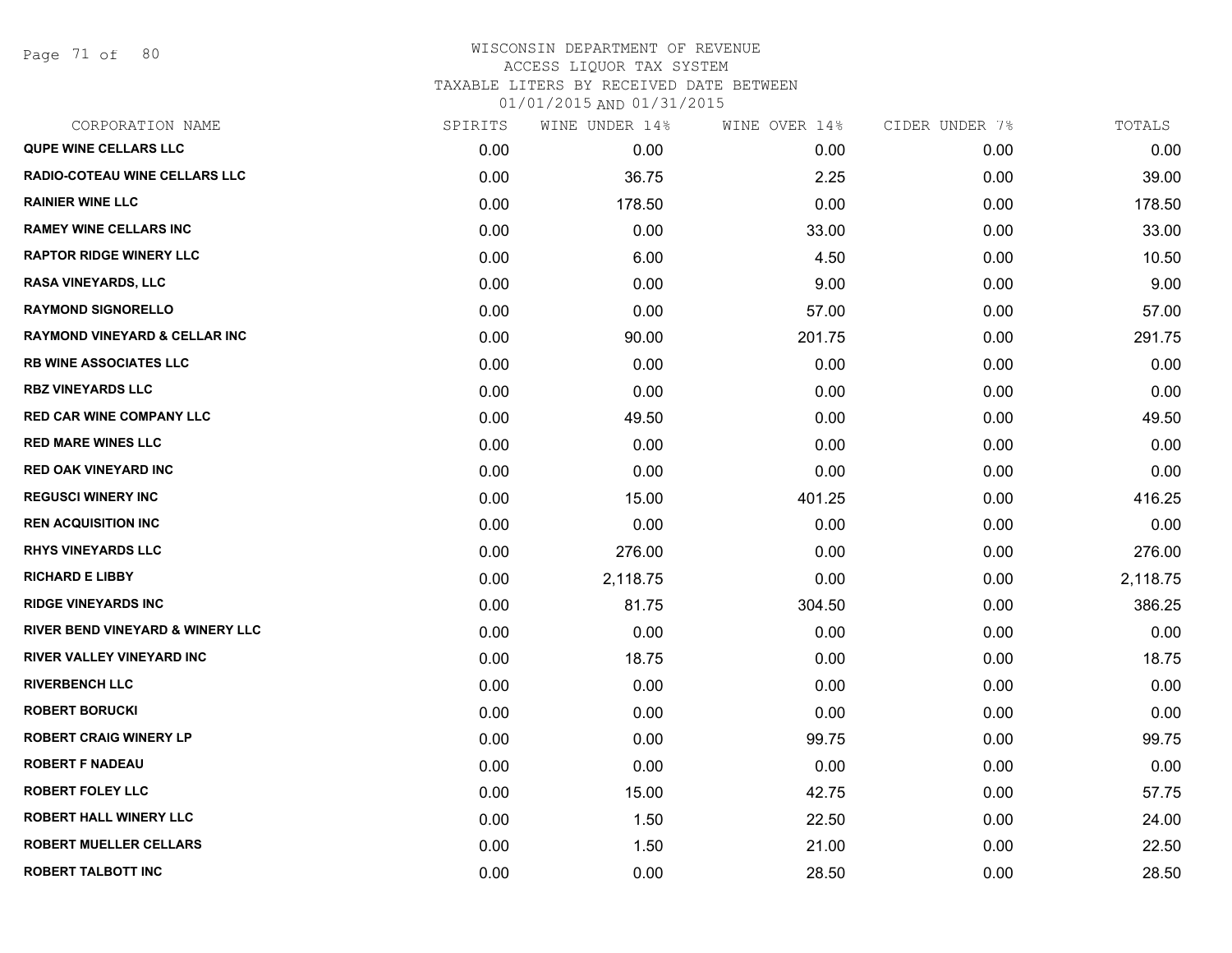Page 72 of 80

| CORPORATION NAME                                 | SPIRITS | WINE UNDER 14% | WINE OVER 14% | CIDER UNDER 7% | TOTALS   |
|--------------------------------------------------|---------|----------------|---------------|----------------|----------|
| <b>ROBERT YOUNG ESTATE WINERY LLC</b>            | 0.00    | 0.00           | 84.75         | 0.00           | 84.75    |
| ROCCA FAMILY VINEYARDS INC                       | 0.00    | 0.00           | 3.00          | 0.00           | 3.00     |
| ROCK WALL WINE COMPANY INC                       | 0.00    | 19.50          | 35.25         | 0.00           | 54.75    |
| <b>ROEDERER ESTATE INC</b>                       | 0.00    | 31.50          | 0.00          | 0.00           | 31.50    |
| <b>ROMBAUER VINEYARDS INC</b>                    | 0.00    | 6.06           | 723.82        | 0.00           | 729.88   |
| <b>RONALD T RUBIN</b>                            | 0.00    | 0.00           | 0.00          | 0.00           | 0.00     |
| <b>ROUND POND ESTATE LLC</b>                     | 0.00    | 0.00           | 60.75         | 0.00           | 60.75    |
| <b>ROWLEY ESTATES LLC</b>                        | 0.00    | 111.75         | 18.00         | 0.00           | 129.75   |
| RRJ REAL PROPERTIES LLC                          | 0.00    | 0.60           | 3.00          | 0.00           | 3.60     |
| <b>RSB VINEYARDS LLC</b>                         | 0.00    | 4.50           | 1.50          | 0.00           | 6.00     |
| <b>RUDD WINES INC</b>                            | 0.00    | 0.00           | 38.25         | 0.00           | 38.25    |
| <b>RUED WINERY INC</b>                           | 0.00    | 0.00           | 0.00          | 0.00           | 0.00     |
| <b>RUTHERFORD HILL WINERY LLC</b>                | 0.00    | 576.75         | 397.25        | 0.00           | 974.00   |
| <b>RYAN PRELLWITZ</b>                            | 0.00    | 0.00           | 0.00          | 0.00           | 0.00     |
| <b>SAINTSBURY LLC</b>                            | 0.00    | 3.00           | 14.25         | 0.00           | 17.25    |
| <b>SANDHI WINES LLC</b>                          | 0.00    | 0.00           | 0.00          | 0.00           | 0.00     |
| <b>SANDSTONE RIDGE VINEYARD &amp; WINERY LLC</b> | 0.00    | 0.00           | 0.00          | 0.00           | 0.00     |
| <b>SANFORD WINERY COMPANY LP</b>                 | 0.00    | 9.00           | 52.50         | 0.00           | 61.50    |
| <b>SARACINA VINEYARDS LLC</b>                    | 0.00    | 5.25           | 6.75          | 0.00           | 12.00    |
| SAVANNAH CHANELLE VINEYARDS INC                  | 0.00    | 0.00           | 21.00         | 0.00           | 21.00    |
| <b>SAVIAH ROSE WINERY LLC</b>                    | 0.00    | 5.25           | 29.25         | 0.00           | 34.50    |
| <b>SAXUM VINEYARDS INC</b>                       | 0.00    | 0.00           | 154.50        | 0.00           | 154.50   |
| <b>SBRAGIA FAMILY VINEYARDS LLC</b>              | 0.00    | 0.00           | 57.00         | 0.00           | 57.00    |
| <b>SCHEID VINEYARDS CALIFORNIA INC</b>           | 0.00    | 68.25          | 5.25          | 0.00           | 73.50    |
| <b>SCHRADER CELLARS LLC</b>                      | 0.00    | 0.00           | 265.50        | 0.00           | 265.50   |
| <b>SCHRAMSBERG VINEYARDS CO INC</b>              | 0.00    | 995.25         | 208.50        | 0.00           | 1,203.75 |
| <b>SCHUG WINERY LLC</b>                          | 0.00    | 123.00         | 67.50         | 0.00           | 190.50   |
| <b>SCREAMING EAGLE PARTNERS LLC</b>              | 0.00    | 0.00           | 24.75         | 0.00           | 24.75    |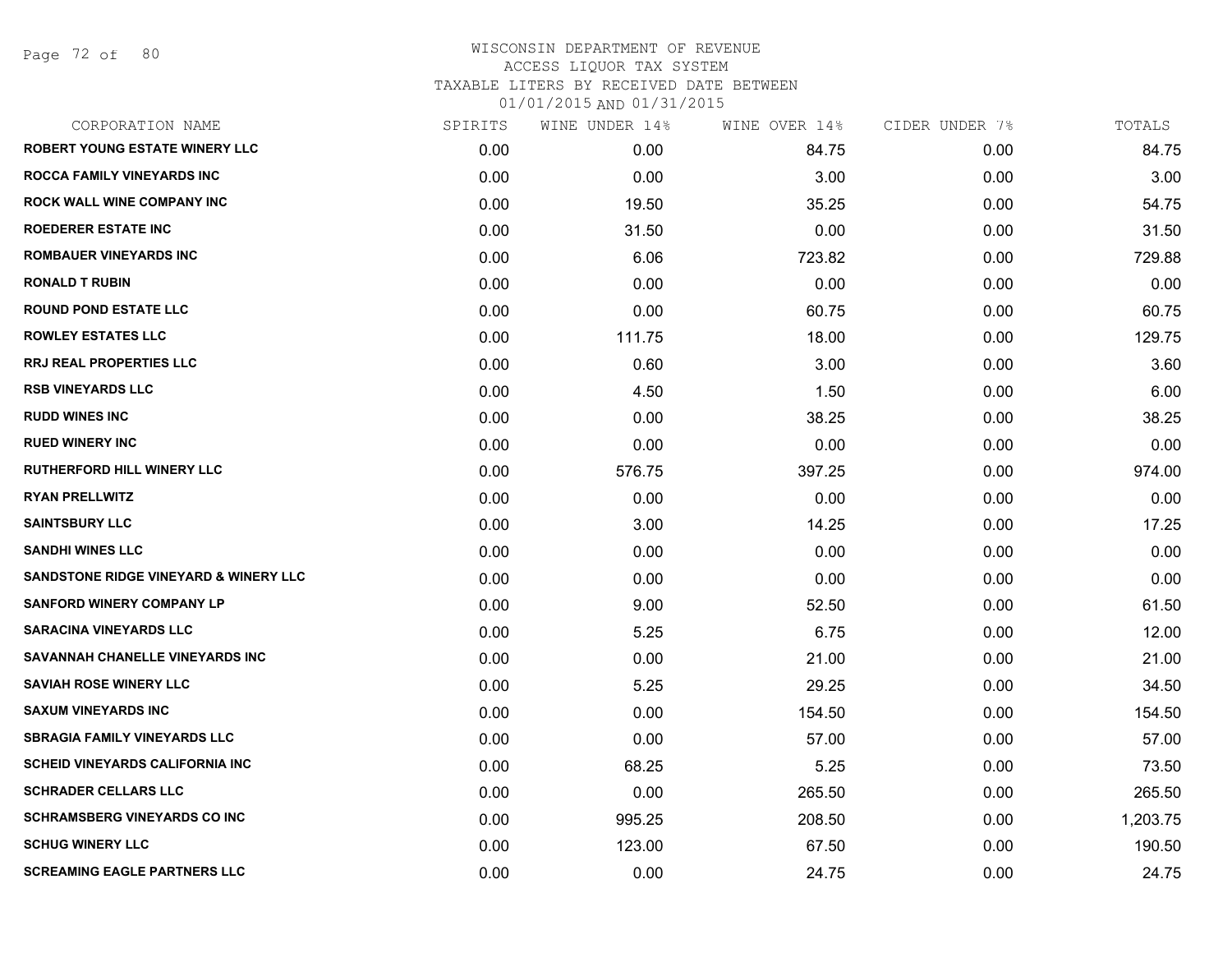Page 73 of 80

#### WISCONSIN DEPARTMENT OF REVENUE ACCESS LIQUOR TAX SYSTEM TAXABLE LITERS BY RECEIVED DATE BETWEEN 01/01/2015 AND 01/31/2015

| SPIRITS | WINE UNDER 14% | WINE OVER 14% | CIDER UNDER 7% | TOTALS |
|---------|----------------|---------------|----------------|--------|
| 0.00    | 0.00           | 0.00          | 0.00           | 0.00   |
| 0.00    | 0.00           | 38.25         | 0.00           | 38.25  |
| 0.00    | 7.50           | 258.75        | 0.00           | 266.25 |
| 0.00    | 0.00           | 12.00         | 0.00           | 12.00  |
| 0.00    | 0.00           | 6.75          | 0.00           | 6.75   |
| 0.00    | 0.00           | 0.00          | 0.00           | 0.00   |
| 0.00    | 0.00           | 206.25        | 0.00           | 206.25 |
| 0.00    | 0.00           | 0.00          | 0.00           | 0.00   |
| 0.00    | 36.00          | 249.00        | 0.00           | 285.00 |
| 0.00    | 3.00           | 8.25          | 0.00           | 11.25  |
| 0.00    | 424.50         | 26.25         | 0.00           | 450.75 |
| 0.00    | 0.00           | 122.25        | 0.00           | 122.25 |
| 0.00    | 0.00           | 0.00          | 0.00           | 0.00   |
| 0.00    | 300.38         | 24.00         | 0.00           | 324.38 |
| 0.00    | 0.00           | 15.00         | 0.00           | 15.00  |
| 0.00    | 2.25           | 18.75         | 0.00           | 21.00  |
| 0.00    | 171.00         | 195.75        | 0.00           | 366.75 |
| 0.00    | 13.50          | 0.00          | 0.00           | 13.50  |
| 0.00    | 0.00           | 0.00          | 0.00           | 0.00   |
| 0.00    | 0.00           | 0.00          | 0.00           | 0.00   |
| 0.00    | 0.00           | 0.00          | 0.00           | 0.00   |
| 0.00    | 4.50           | 0.00          | 0.00           | 4.50   |
| 0.00    | 111.38         | 54.75         | 0.00           | 166.13 |
| 0.00    | 2.25           | 75.75         | 0.00           | 78.00  |
| 0.00    | 9.75           | 83.91         | 0.00           | 93.66  |
| 0.00    | 91.50          | 67.94         | 0.00           | 159.44 |
| 0.00    | 0.00           | 0.00          | 0.00           | 0.00   |
| 0.00    | 43.50          | 7.50          | 0.00           | 51.00  |
|         |                |               |                |        |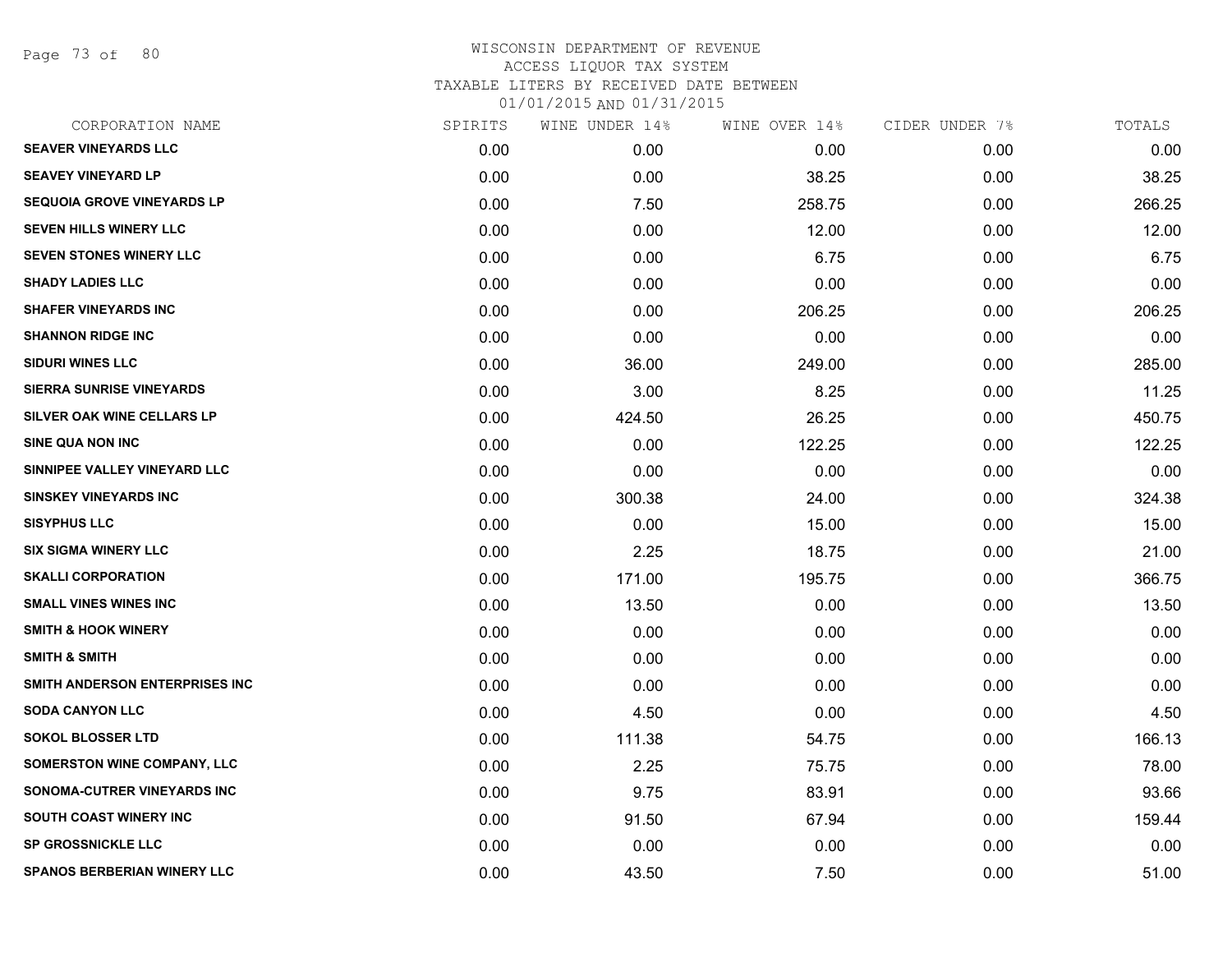Page 74 of 80

## WISCONSIN DEPARTMENT OF REVENUE ACCESS LIQUOR TAX SYSTEM TAXABLE LITERS BY RECEIVED DATE BETWEEN

| CORPORATION NAME                            | SPIRITS | WINE UNDER 14% | WINE OVER 14% | CIDER UNDER 7% | TOTALS   |
|---------------------------------------------|---------|----------------|---------------|----------------|----------|
| <b>SPARKLING OREGON LLC</b>                 | 0.00    | 0.00           | 0.00          | 0.00           | 0.00     |
| <b>SPECIALTY BLENDS INC</b>                 | 0.00    | 0.00           | 0.00          | 0.00           | 0.00     |
| <b>SPOTTSWOODE WINERY INC</b>               | 0.00    | 13.50          | 27.00         | 0.00           | 40.50    |
| <b>SPRING MOUNTAIN VINEYARD INC</b>         | 0.00    | 30.75          | 45.00         | 0.00           | 75.75    |
| <b>SPURGEON VINEYARDS &amp; WINERY LLC</b>  | 0.00    | 0.00           | 0.00          | 0.00           | 0.00     |
| <b>ST HELENA ESTATE LLC</b>                 | 0.00    | 4.50           | 4.50          | 0.00           | 9.00     |
| <b>ST JAMES WINERY INC</b>                  | 0.00    | 353.25         | 0.00          | 0.00           | 353.25   |
| ST JULIAN WINE COMPANY INC                  | 0.00    | 284.46         | 17.75         | 0.00           | 302.21   |
| ST. FRANCIS WINERY & VINEYARD L.P.          | 0.00    | 3.00           | 534.75        | 0.00           | 537.75   |
| <b>STAG'S LEAP WINE CELLARS LLC</b>         | 0.00    | 221.25         | 153.00        | 0.00           | 374.25   |
| STAGLIN FAMILY VINEYARD LLC                 | 0.00    | 3.00           | 71.25         | 0.00           | 74.25    |
| STE MICHELLE WINE ESTATES LTD               | 0.00    | 715.14         | 414.75        | 0.00           | 1,129.89 |
| <b>STEPHAN VINEYARD INC</b>                 | 0.00    | 0.00           | 14.25         | 0.00           | 14.25    |
| <b>STEPHEN M KENNEDY</b>                    | 0.00    | 0.00           | 0.00          | 0.00           | 0.00     |
| STEPHEN W. PARRY AND SUSAN F. PARRY         | 0.00    | 0.00           | 0.00          | 0.00           | 0.00     |
| <b>STEVEN J DEBAKER</b>                     | 0.00    | 0.00           | 0.00          | 0.00           | 0.00     |
| <b>STEVEN KENT LLC</b>                      | 0.00    | 3.00           | 19.50         | 0.00           | 22.50    |
| <b>STEVEN M &amp; JUDITH A JACOBSON LLC</b> | 0.00    | 0.00           | 0.00          | 0.00           | 0.00     |
| <b>STEVEN N LEDSON</b>                      | 0.00    | 127.63         | 566.50        | 0.00           | 694.13   |
| <b>STOLPMAN VINEYARDS LLC</b>               | 0.00    | 1.50           | 25.50         | 0.00           | 27.00    |
| <b>STONE EDGE WINERY LLC</b>                | 0.00    | 4.50           | 10.50         | 0.00           | 15.00    |
| <b>STONE HILL WINE CO INC</b>               | 0.00    | 411.75         | 19.50         | 0.00           | 431.25   |
| <b>STONECUSHION INC</b>                     | 0.00    | 11.25          | 367.50        | 0.00           | 378.75   |
| STONEHAUS WINERY, INC.                      | 0.00    | 19.50          | 0.00          | 0.00           | 19.50    |
| <b>STONY HILL VINEYARD INC</b>              | 0.00    | 0.00           | 0.00          | 0.00           | 0.00     |
| STORYBOOK MOUNTAIN WINERY INC               | 0.00    | 0.00           | 78.75         | 0.00           | 78.75    |
| <b>STRYKER SONOMA WINERY LLC</b>            | 0.00    | 83.25          | 33.75         | 0.00           | 117.00   |
| SULLIVAN VINEYARDS CORPORATION              | 0.00    | 23.25          | 29.25         | 0.00           | 52.50    |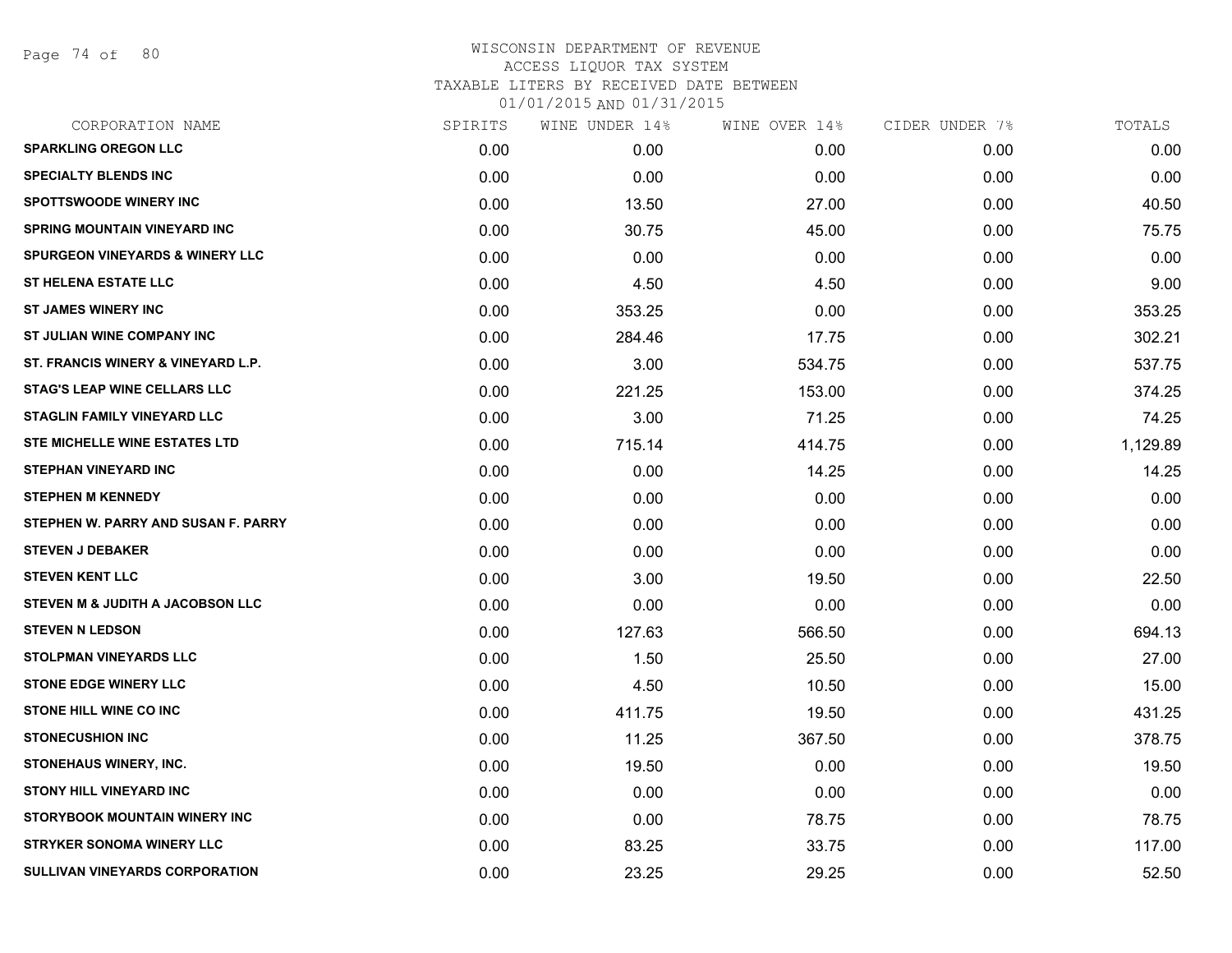#### WISCONSIN DEPARTMENT OF REVENUE ACCESS LIQUOR TAX SYSTEM TAXABLE LITERS BY RECEIVED DATE BETWEEN 01/01/2015 AND 01/31/2015

| CORPORATION NAME                           | SPIRITS | WINE UNDER 14% | WINE OVER 14% | CIDER UNDER 7% | TOTALS |
|--------------------------------------------|---------|----------------|---------------|----------------|--------|
| <b>SULPHUR SPRINGS WINERY LLC</b>          | 0.00    | 0.00           | 33.00         | 0.00           | 33.00  |
| <b>SUMMERS WINERY LLC</b>                  | 0.00    | 36.01          | 54.50         | 0.00           | 90.51  |
| <b>SUNSTONE VINEYARDS &amp; WINERY INC</b> | 0.00    | 0.00           | 37.50         | 0.00           | 37.50  |
| <b>SUSAN M BOSWELL</b>                     | 0.00    | 0.00           | 0.00          | 0.00           | 0.00   |
| <b>SUTTER HOME WINERY INC</b>              | 0.00    | 156.34         | 147.00        | 0.00           | 303.34 |
| <b>SWANSON VINEYARDS &amp; WINERY</b>      | 0.00    | 14.28          | 96.00         | 0.00           | 110.28 |
| <b>SWEAZEY WINERY INVESTMENT LLC</b>       | 0.00    | 25.50          | 42.00         | 0.00           | 67.50  |
| SWEET CHEEKS VINEYARDS INC                 | 0.00    | 15.00          | 0.00          | 0.00           | 15.00  |
| <b>TABLAS CREEK VINEYARD LP</b>            | 0.00    | 31.50          | 76.50         | 0.00           | 108.00 |
| <b>TAFT STREET INC</b>                     | 0.00    | 0.00           | 24.00         | 0.00           | 24.00  |
| <b>TAKARA SAKE USA INC</b>                 | 0.00    | 23.85          | 37.50         | 0.00           | 61.35  |
| <b>TALLEY VINEYARDS INC</b>                | 0.00    | 7.50           | 72.75         | 0.00           | 80.25  |
| <b>TAMBER BEY VINEYARDS LLC</b>            | 0.00    | 9.75           | 92.25         | 0.00           | 102.00 |
| <b>TANDEM WINES LLC</b>                    | 0.00    | 12.00          | 25.50         | 0.00           | 37.50  |
| <b>TARA BELLA WINERY LLC</b>               | 0.00    | 2.50           | 0.00          | 0.00           | 2.50   |
| TC VINEYARDS INC                           | 0.00    | 0.00           | 1.50          | 0.00           | 1.50   |
| <b>TEALE CREEK ASSOCIATES</b>              | 0.00    | 37.17          | 199.50        | 0.00           | 236.67 |
| TEDESCHI VINEYARDS LTD                     | 0.00    | 81.00          | 15.00         | 0.00           | 96.00  |
| <b>TENBA RIDGE WINERY LLC</b>              | 0.00    | 0.00           | 0.00          | 0.00           | 0.00   |
| <b>TERRA SPRINGS LLC</b>                   | 0.00    | 7.50           | 87.00         | 0.00           | 94.50  |
| <b>TERRA VINUM LLC</b>                     | 0.00    | 0.00           | 11.25         | 0.00           | 11.25  |
| <b>TESTAROSSA VINEYARDS LLC</b>            | 0.00    | 9.00           | 45.00         | 0.00           | 54.00  |
| THE BIALE ESTATE                           | 0.00    | 12.00          | 259.50        | 0.00           | 271.50 |
| THE BRANDER VINEYARD                       | 0.00    | 18.00          | 0.00          | 0.00           | 18.00  |
| THE CHISELLED GRAPE WINERY LLC             | 0.00    | 0.00           | 0.00          | 0.00           | 0.00   |
| THE HESS COLLECTION WINERY                 | 0.00    | 81.00          | 253.50        | 0.00           | 334.50 |
| THE HOGUE CELLARS LTD                      | 0.00    | 0.00           | 0.00          | 0.00           | 0.00   |
| THE INFINITE MONKEY THEOREM INC            | 0.00    | 0.00           | 0.00          | 0.00           | 0.00   |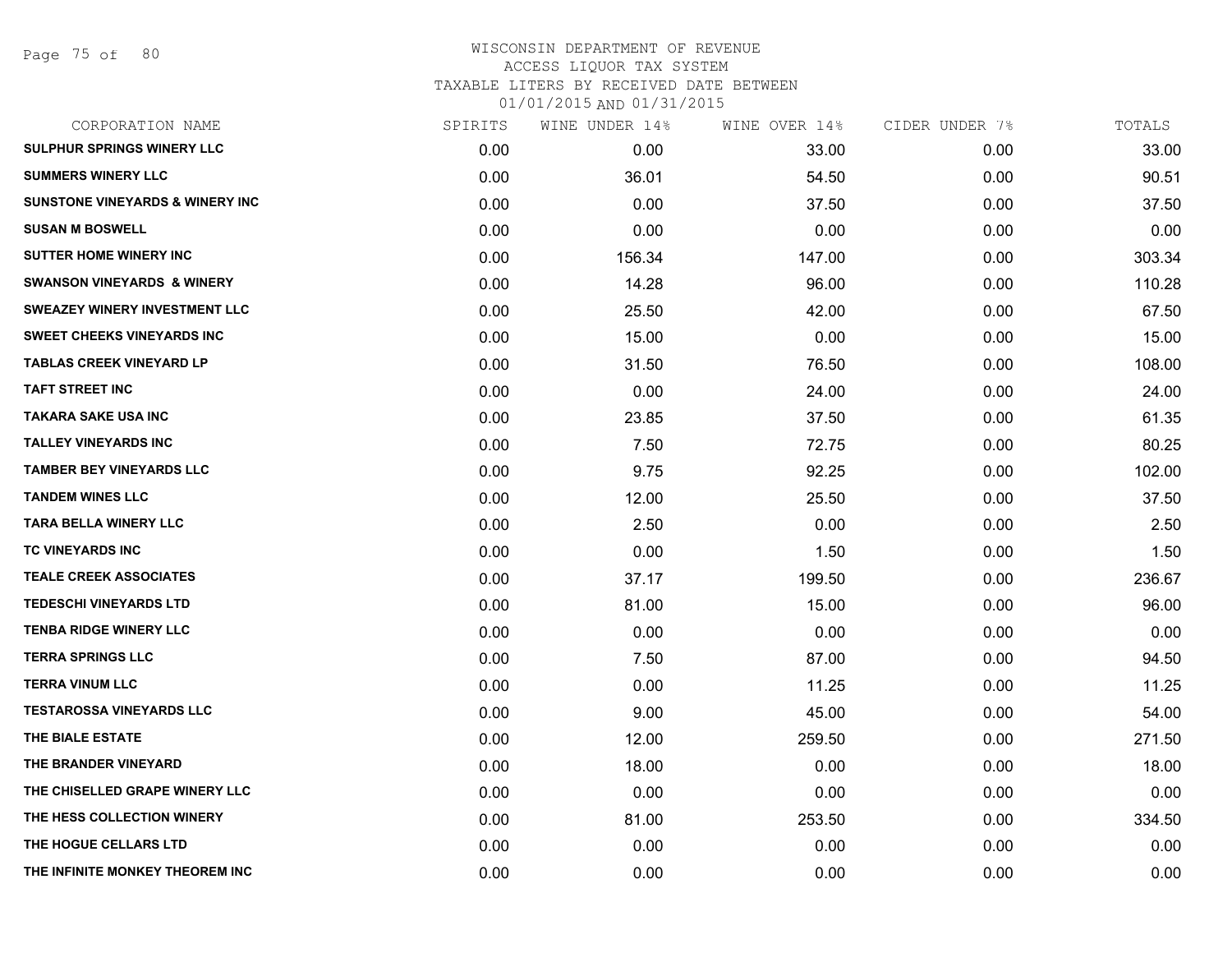Page 76 of 80

### WISCONSIN DEPARTMENT OF REVENUE ACCESS LIQUOR TAX SYSTEM TAXABLE LITERS BY RECEIVED DATE BETWEEN

| CORPORATION NAME                          | SPIRITS | WINE UNDER 14% | WINE OVER 14% | CIDER UNDER 7% | TOTALS   |
|-------------------------------------------|---------|----------------|---------------|----------------|----------|
| THE LITTORAI WINES                        | 0.00    | 174.00         | 0.00          | 0.00           | 174.00   |
| THE MEEKER VINEYARD INC                   | 0.00    | 0.00           | 0.00          | 0.00           | 0.00     |
| THE MORLET SELECTION INC                  | 0.00    | 0.00           | 63.00         | 0.00           | 63.00    |
| THE RUM TREE, INC.                        | 0.00    | 0.00           | 0.00          | 0.00           | 0.00     |
| THE SILVERADO VINEYARDS                   | 0.00    | 138.75         | 66.75         | 0.00           | 205.50   |
| THE WILLIAMSBURG WINERY LTD               | 0.00    | 0.00           | 0.00          | 0.00           | 0.00     |
| THE WINE GROUP INC                        | 0.00    | 24.39          | 23.25         | 0.00           | 47.64    |
| THE WINE VINEYARD LLC                     | 0.00    | 0.00           | 0.00          | 0.00           | 0.00     |
| THE WOODLAND TRAIL BEVERAGE COMPANY, INC. | 0.00    | 0.00           | 0.00          | 0.00           | 0.00     |
| THIS REALM LLC                            | 0.00    | 0.00           | 72.75         | 0.00           | 72.75    |
| <b>THOMAS C HOFFMAN</b>                   | 0.00    | 0.00           | 6.75          | 0.00           | 6.75     |
| THOMAS FOGARTY WINERY LLC                 | 0.00    | 12.00          | 10.50         | 0.00           | 22.50    |
| <b>THURMAN J RODGERS</b>                  | 0.00    | 2.25           | 0.00          | 0.00           | 2.25     |
| <b>TI BEVERAGE GROUP LTD</b>              | 0.00    | 48.75          | 7.50          | 0.00           | 56.25    |
| TMR WINE COMPANY LLC                      | 0.00    | 0.00           | 30.00         | 0.00           | 30.00    |
| TOAD HOLLOW VINEYARDS INC                 | 0.00    | 27.00          | 27.00         | 0.00           | 54.00    |
| <b>TOBIN JAMES CELLARS</b>                | 0.00    | 98.25          | 596.25        | 0.00           | 694.50   |
| <b>TOM MEADOWCROFT</b>                    | 0.00    | 0.00           | 0.00          | 0.00           | 0.00     |
| <b>TORII MOR WINERY LLC</b>               | 0.00    | 0.00           | 0.00          | 0.00           | 0.00     |
| <b>TREANA WINERY LLC</b>                  | 0.00    | 109.50         | 120.00        | 0.00           | 229.50   |
| TREASURY WINE ESTATES AMERICAS COMPANY    | 0.00    | 2,966.64       | 15.00         | 0.00           | 2,981.64 |
| <b>TREFETHEN VINEYARDS WINERY INC</b>     | 0.00    | 182.25         | 219.00        | 0.00           | 401.25   |
| <b>TRENTADUE WINERY LLC</b>               | 0.00    | 108.75         | 12.40         | 0.00           | 121.15   |
| TRINITAS CELLARS LLC                      | 0.00    | 112.25         | 46.75         | 0.00           | 159.00   |
| <b>TRIONE VINEYARDS LLC</b>               | 0.00    | 0.00           | 22.50         | 0.00           | 22.50    |
| <b>TROY LANDWEHR</b>                      | 0.00    | 0.00           | 0.00          | 0.00           | 0.00     |
| <b>TSG LLC</b>                            | 0.00    | 0.00           | 0.00          | 0.00           | 0.00     |
| <b>TURLEY WINE CELLARS INC</b>            | 0.00    | 1.50           | 252.00        | 0.00           | 253.50   |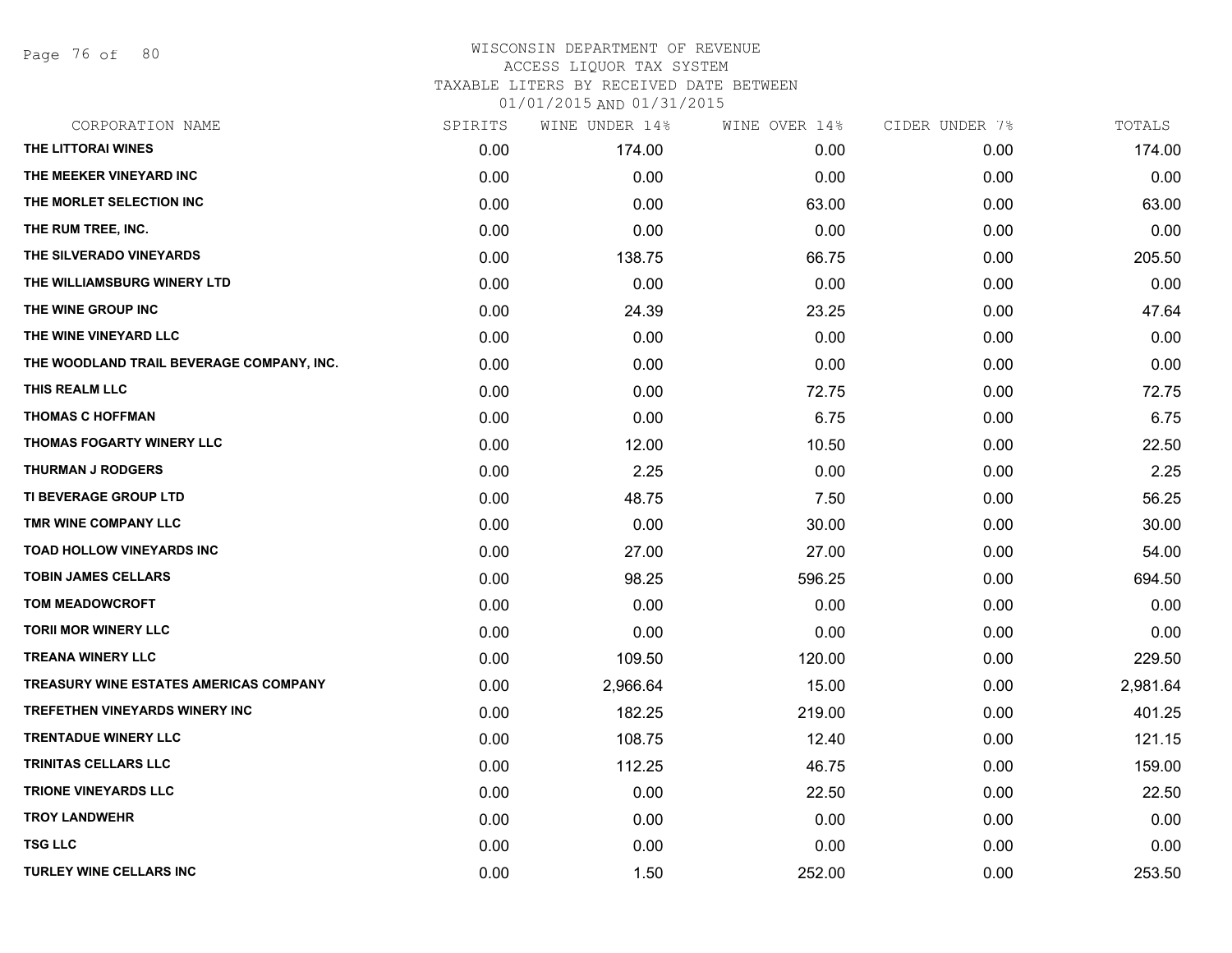Page 77 of 80

#### WISCONSIN DEPARTMENT OF REVENUE ACCESS LIQUOR TAX SYSTEM TAXABLE LITERS BY RECEIVED DATE BETWEEN

| CORPORATION NAME                                     | SPIRITS | WINE UNDER 14% | WINE OVER 14% | CIDER UNDER 7% | TOTALS |
|------------------------------------------------------|---------|----------------|---------------|----------------|--------|
| <b>TURNBULL WINE CELLARS</b>                         | 0.00    | 9.75           | 141.75        | 0.00           | 151.50 |
| <b>TWIN PEAKS WINERY INC</b>                         | 0.00    | 6.75           | 183.75        | 0.00           | 190.50 |
| <b>TWIN RIDGE ESTATES LLC</b>                        | 0.00    | 0.00           | 0.00          | 0.00           | 0.00   |
| <b>TWISTED OAK WINERY LLC</b>                        | 0.00    | 12.75          | 20.25         | 0.00           | 33.00  |
| <b>TWOMEY CELLARS LLC</b>                            | 0.00    | 129.00         | 60.00         | 0.00           | 189.00 |
| UNTI WINE CO LLC                                     | 0.00    | 15.75          | 15.00         | 0.00           | 30.75  |
| V & C LLC                                            | 0.00    | 0.00           | 0.00          | 0.00           | 0.00   |
| <b>VALLEY VINEYARD LTD</b>                           | 0.00    | 0.00           | 0.00          | 0.00           | 0.00   |
| VAN RUITEN FAMILY WINERY LLC                         | 0.00    | 3.00           | 4.50          | 0.00           | 7.50   |
| VAN WYCHEN WINES INC.                                | 0.00    | 0.00           | 0.00          | 0.00           | 0.00   |
| <b>VANDER MILL LLC</b>                               | 0.00    | 0.00           | 0.00          | 0.00           | 0.00   |
| <b>VELVET ANTLER WINE LLC</b>                        | 0.00    | 0.00           | 0.00          | 0.00           | 0.00   |
| <b>VENTANA VINTNERS LLC</b>                          | 0.00    | 0.00           | 4.50          | 0.00           | 4.50   |
| <b>VERIS MANAGEMENT COMPANY</b>                      | 0.00    | 0.00           | 0.00          | 0.00           | 0.00   |
| <b>VERMEIL WINE GROUP LLC</b>                        | 0.00    | 0.00           | 0.00          | 0.00           | 0.00   |
| <b>VERNON VINEYARDS LTD</b>                          | 0.00    | 0.00           | 0.00          | 0.00           | 0.00   |
| <b>VERO WINE GROUP LLC &amp; WESTSIDE GRAPES LLC</b> | 0.00    | 3.75           | 79.50         | 0.00           | 83.25  |
| <b>VETRO WINERY LLC</b>                              | 0.00    | 0.00           | 0.00          | 0.00           | 0.00   |
| <b>VICINI ENTERPRISES LLC</b>                        | 0.00    | 0.00           | 0.00          | 0.00           | 0.00   |
| <b>VIGNETTE WINERY LLC</b>                           | 0.00    | 1.50           | 18.00         | 0.00           | 19.50  |
| <b>VILLA AMOROSA INC</b>                             | 0.00    | 253.92         | 587.25        | 0.00           | 841.17 |
| <b>VILLA ENCINAL PARTNERS LP</b>                     | 0.00    | 35.25          | 309.75        | 0.00           | 345.00 |
| <b>VILLA SAN JULIETTE INC</b>                        | 0.00    | 0.00           | 0.00          | 0.00           | 0.00   |
| <b>VILLA TOSCANO INC</b>                             | 0.00    | 21.00          | 7.50          | 0.00           | 28.50  |
| VIN DE ZO LLC                                        | 0.00    | 0.00           | 61.50         | 0.00           | 61.50  |
| <b>VINA ROBLES INC</b>                               | 0.00    | 4.50           | 26.75         | 0.00           | 31.25  |
| <b>VINCENT ARROYO WINERY INC</b>                     | 0.00    | 108.50         | 8.26          | 0.00           | 116.76 |
| <b>VINE &amp; SUN LLC</b>                            | 0.00    | 0.00           | 0.00          | 0.00           | 0.00   |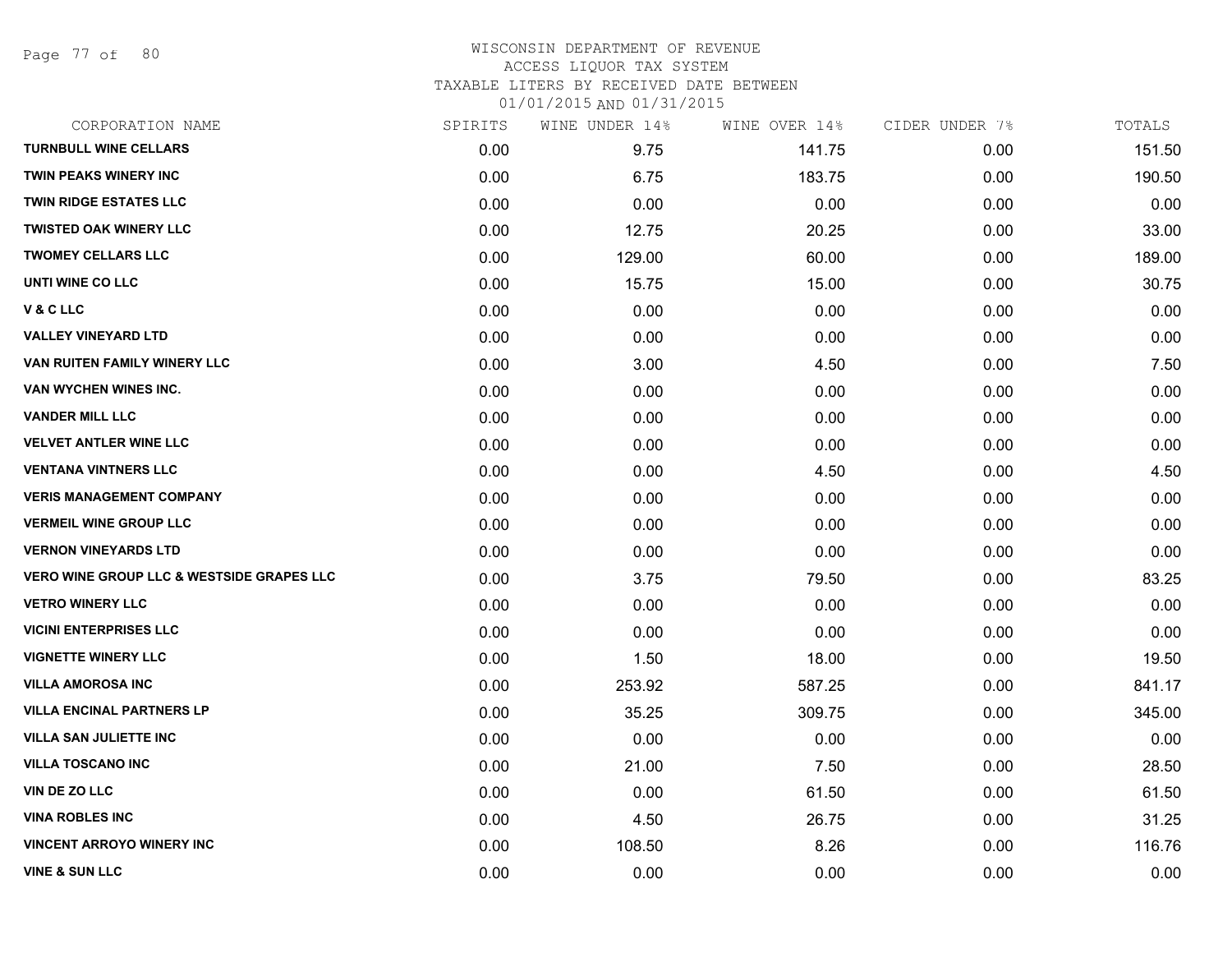Page 78 of 80

#### WISCONSIN DEPARTMENT OF REVENUE ACCESS LIQUOR TAX SYSTEM TAXABLE LITERS BY RECEIVED DATE BETWEEN 01/01/2015 AND 01/31/2015

| CORPORATION NAME                                   | SPIRITS | WINE UNDER 14% | WINE OVER 14% | CIDER UNDER 7% | TOTALS |
|----------------------------------------------------|---------|----------------|---------------|----------------|--------|
| <b>VINE CLIFF WINERY INC</b>                       | 0.00    | 0.00           | 123.00        | 0.00           | 123.00 |
| <b>VINEBURG LLC</b>                                | 0.00    | 0.00           | 627.75        | 0.00           | 627.75 |
| <b>VINEOAKS LLC</b>                                | 0.00    | 1.50           | 30.00         | 0.00           | 31.50  |
| <b>VINES TO CELLAR, INC.</b>                       | 0.00    | 0.00           | 0.00          | 0.00           | 0.00   |
| <b>VINEYARD 29 LLC</b>                             | 0.00    | 11.25          | 85.50         | 0.00           | 96.75  |
| <b>VINUM CELLARS INC</b>                           | 0.00    | 0.00           | 0.00          | 0.00           | 0.00   |
| VON STIEHL WINERY LTD.                             | 0.00    | 0.00           | 0.00          | 0.00           | 0.00   |
| W G BEST WEINKELLEREI INC                          | 0.00    | 427.50         | 366.00        | 0.00           | 793.50 |
| <b>WAITS-MAST FAMILY CELLARS LLC</b>               | 0.00    | 0.00           | 0.00          | 0.00           | 0.00   |
| <b>WASHINGTON VINTNERS LLC</b>                     | 0.00    | 0.00           | 0.00          | 0.00           | 0.00   |
| <b>WATTLE CREEK WINERY</b>                         | 0.00    | 6.00           | 69.00         | 0.00           | 75.00  |
| <b>WEGLARZ &amp; BOCK</b>                          | 0.00    | 0.00           | 0.00          | 0.00           | 0.00   |
| <b>WEIBEL INCORPORATED</b>                         | 0.00    | 0.00           | 0.00          | 0.00           | 0.00   |
| <b>WELLINGTON VINEYARDS, INC.</b>                  | 0.00    | 93.75          | 45.50         | 0.00           | 139.25 |
| <b>WENTE BROS</b>                                  | 0.00    | 68.25          | 65.25         | 0.00           | 133.50 |
| <b>WEST COAST WINE PARTNERS LLC</b>                | 0.00    | 19.50          | 49.50         | 0.00           | 69.00  |
| <b>WEST PRAIRIE WINERY LLC</b>                     | 0.00    | 0.00           | 0.00          | 0.00           | 0.00   |
| <b>WESTFALL WINERY LLC</b>                         | 0.00    | 0.00           | 0.00          | 0.00           | 0.00   |
| <b>WESTPORT WINERY LLC</b>                         | 0.00    | 1.50           | 0.00          | 0.00           | 1.50   |
| <b>WHEELER WINERY INC</b>                          | 0.00    | 159.75         | 358.00        | 0.00           | 517.75 |
| <b>WHISPERING BLUFFS VINEYARD &amp; WINERY LTD</b> | 0.00    | 0.00           | 0.00          | 0.00           | 0.00   |
| <b>WHISPERING WINDS WINERY LLC</b>                 | 0.00    | 0.00           | 0.00          | 0.00           | 0.00   |
| <b>WHITE COTTAGE RANCH LLC</b>                     | 0.00    | 0.00           | 0.00          | 0.00           | 0.00   |
| <b>WHITE OAK VINEYARDS &amp; WINERY LLC</b>        | 0.00    | 0.00           | 0.00          | 0.00           | 0.00   |
| WHITE WINTER WINERY INC                            | 0.00    | 0.00           | 0.00          | 0.00           | 0.00   |
| <b>WIENS CELLARS LLC</b>                           | 0.00    | 93.85          | 44.25         | 0.00           | 138.10 |
| <b>WILD MOUNTAIN WINERY INC</b>                    | 0.00    | 63.00          | 0.00          | 0.00           | 63.00  |
| <b>WILDEROTTER WINERY LLC</b>                      | 0.00    | 0.00           | 0.00          | 0.00           | 0.00   |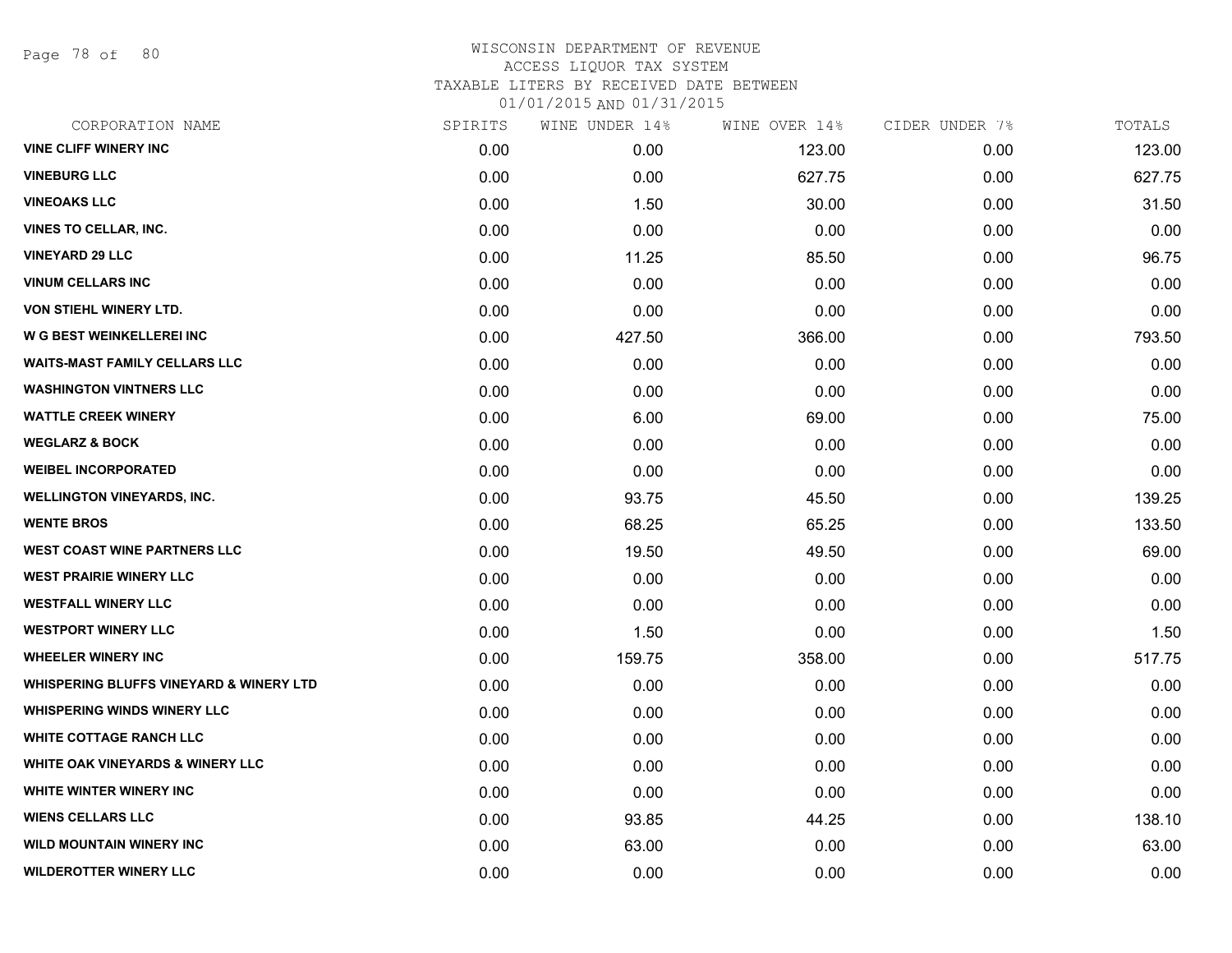#### WISCONSIN DEPARTMENT OF REVENUE ACCESS LIQUOR TAX SYSTEM

TAXABLE LITERS BY RECEIVED DATE BETWEEN

| CORPORATION NAME                               | SPIRITS | WINE UNDER 14% | WINE OVER 14% | CIDER UNDER 7% | TOTALS     |
|------------------------------------------------|---------|----------------|---------------|----------------|------------|
| <b>WILLAKENZIE ESTATE INC</b>                  | 0.00    | 36.00          | 17.25         | 0.00           | 53.25      |
| <b>WILLAMETTE VALLEY VINEYARDS INC</b>         | 0.00    | 218.25         | 116.75        | 0.00           | 335.00     |
| <b>WILLIAM F BLUHM</b>                         | 0.00    | 0.00           | 0.00          | 0.00           | 0.00       |
| <b>WILLIAM MOSBY</b>                           | 0.00    | 45.00          | 2.25          | 0.00           | 47.25      |
| <b>WILLIAMS &amp; SELYEM LLC</b>               | 0.00    | 420.00         | 272.28        | 0.00           | 692.28     |
| <b>WILRONA LLC</b>                             | 0.00    | 13.50          | 0.00          | 0.00           | 13.50      |
| <b>WILSON CREEK WINERY &amp; VINEYARDS INC</b> | 0.00    | 398.17         | 92.27         | 0.00           | 490.44     |
| <b>WIND GAP WINES LLC</b>                      | 0.00    | 41.63          | 1.50          | 0.00           | 43.13      |
| <b>WINDERLEA WINE COMPANY LLC</b>              | 0.00    | 20.25          | 15.75         | 0.00           | 36.00      |
| <b>WINDWARD VINEYARD LLC</b>                   | 0.00    | 3.00           | 0.00          | 0.00           | 3.00       |
| <b>WINE BY JOE LLC</b>                         | 0.00    | 18.00          | 5.75          | 0.00           | 23.75      |
| WINE OF THE MONTH CLUB, INC.                   | 0.00    | 2,484.75       | 160.50        | 0.00           | 2,645.25   |
| <b>WINE ROAD VINTNERS LLC</b>                  | 0.00    | 119.25         | 105.63        | 0.00           | 224.88     |
| <b>WINEGREETING.COM INC</b>                    | 0.00    | 0.00           | 0.00          | 0.00           | 0.00       |
| <b>WINERY AT BLACK STAR FARMS LLC</b>          | 0.00    | 27.38          | 0.75          | 0.00           | 28.13      |
| <b>WINERY FULFILLMENT SERVICES LLC</b>         | 0.00    | 0.00           | 0.00          | 0.00           | 0.00       |
| <b>WINNESHIEK WILDBERRY WINERY LLC</b>         | 0.00    | 276.00         | 0.00          | 0.00           | 276.00     |
| <b>WINSIDE USA INC</b>                         | 0.00    | 18.00          | 24.75         | 0.00           | 42.75      |
| <b>WOLFF VINEYARD LLC</b>                      | 0.00    | 5.25           | 1.50          | 0.00           | 6.75       |
| <b>WOLLERSHEIM WINERY, INC.</b>                | 0.00    | 0.00           | 0.00          | 0.00           | 0.00       |
| <b>WOLLERSHEIM WINERY, INC.</b>                | 0.00    | 0.00           | 0.00          | 0.00           | 0.00       |
| <b>WOODWARD CANYON WINERY INC</b>              | 0.00    | 0.00           | 45.75         | 0.00           | 45.75      |
| <b>WRH PARTNERS LLC</b>                        | 0.00    | 0.00           | 0.00          | 0.00           | 0.00       |
| YORKVILLE CELLARS INC                          | 0.00    | 72.00          | 31.50         | 0.00           | 103.50     |
| <b>ZD WINES LLC</b>                            | 0.00    | 14.66          | 4.56          | 0.00           | 19.22      |
| <b>ZIPZ INC</b>                                | 0.00    | 58.33          | 0.00          | 0.00           | 58.33      |
| TOTAL LITERS FOR 1/31/2015                     | 0.00    | 97,747.50      | 72,452.64     | 19.40          | 170,219.54 |